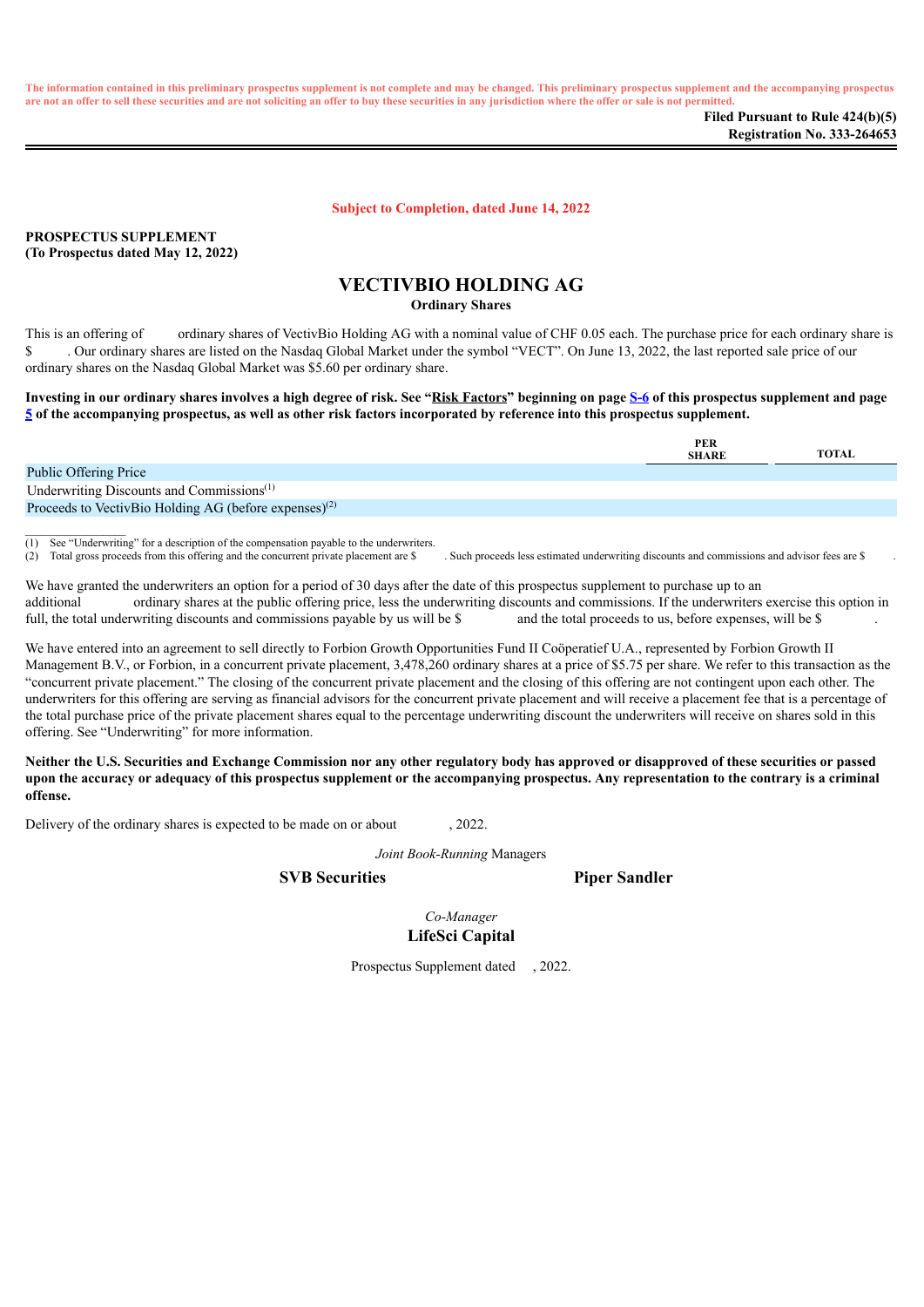## **TABLE OF CONTENTS**

## **Prospectus Supplement**

|                                                                          | Page       |
|--------------------------------------------------------------------------|------------|
| <b>ABOUT THIS PROSPECTUS SUPPLEMENT</b>                                  | $S$ -ii    |
| <b>FORWARD-LOOKING STATEMENTS</b>                                        | $S$ -ii    |
| PROSPECTUS SUPPLEMENT SUMMARY                                            | <u>S-1</u> |
| <b>THE OFFERING</b>                                                      | $S-4$      |
| <b>RISK FACTORS</b>                                                      | $S-6$      |
| <b>USE OF PROCEEDS</b>                                                   | $S-7$      |
| <b>CAPITALIZATION</b>                                                    | $S-8$      |
| <b>DILUTION</b>                                                          | $S-10$     |
| CERTAIN MATERIAL U.S. FEDERAL INCOME TAX CONSIDERATIONS FOR U.S. HOLDERS | $S-12$     |
| <b>MATERIAL SWISS TAX CONSIDERATIONS</b>                                 | $S-17$     |
| <b>UNDERWRITING</b>                                                      | $S-21$     |
| <b>LEGAL MATTERS</b>                                                     | $S-27$     |
| <b>EXPERTS</b>                                                           | $S-27$     |
| WHERE YOU CAN FIND MORE INFORMATION                                      | $S-27$     |
| <b>INFORMATION INCORPORATED BY REFERENCE</b>                             | $S-27$     |

# **Base Prospectus**

<span id="page-1-0"></span>

| <b>ABOUT THIS PROSPECTUS</b>                                      | $\mathbf{\underline{\mathsf{u}}}$ |
|-------------------------------------------------------------------|-----------------------------------|
| <b>SPECIAL NOTE REGARDING FORWARD-LOOKING STATEMENTS</b>          | 1V                                |
| <b>PROSPECTUS SUMMARY</b>                                         |                                   |
| <b>RISK FACTORS</b>                                               |                                   |
| <b>CAPITALIZATION</b>                                             |                                   |
| <b>OFFER STATISTICS AND EXPECTED TIMETABLE</b>                    | 6                                 |
| <b>REASONS FOR THE OFFER AND USE OF PROCEEDS</b>                  | $\mathbf b$                       |
| THE OFFER AND LISTING                                             | $\ddot{\mathbf{0}}$               |
| DESCRIPTION OF ORDINARY SHARE CAPITAL AND ARTICLES OF ASSOCIATION |                                   |
| <b>DESCRIPTION OF DEBT SECURITIES</b>                             | 22                                |
| <b>DESCRIPTION OF WARRANTS</b>                                    | 26                                |
| <b>DESCRIPTION OF UNITS</b>                                       | 27                                |
| <b>LIMITATIONS AFFECTING SHAREHOLDERS OF A SWISS COMPANY</b>      | 28                                |
| <b>PLAN OF DISTRIBUTION</b>                                       | 30                                |
| <b>TAXATION</b>                                                   | 32                                |
| <b>EXPENSES OF THE OFFERING</b>                                   | 33                                |
| <b>LEGAL MATTERS</b>                                              | 34                                |
| <b>EXPERTS</b>                                                    | $\overline{34}$                   |
| <b>ENFORCEABILITY OF CIVIL LIABILITIES</b>                        | 35                                |
| WHERE YOU CAN FIND MORE INFORMATION                               | $\frac{37}{2}$                    |
| <b>INCORPORATION BY REFERENCE</b>                                 | $\frac{37}{2}$                    |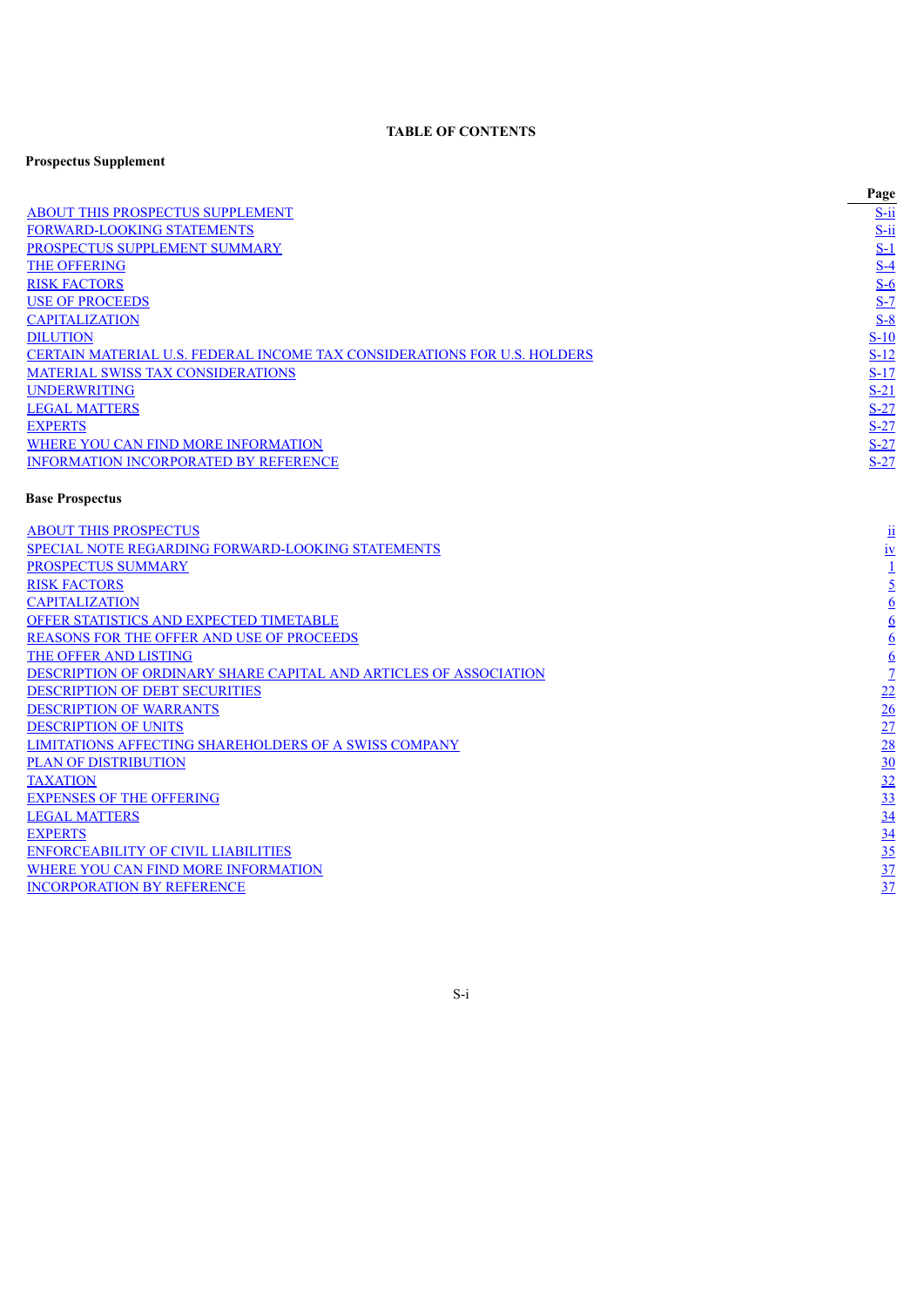## **ABOUT THIS PROSPECTUS SUPPLEMENT**

This document is in two parts. The first is this prospectus supplement, which contains specific information about the terms of this offering and the concurrent private placement. The second is the accompanying prospectus, which provides you with general information, some of which may not apply to this offering and the concurrent private placement. This prospectus supplement also adds to, updates and changes information contained in the accompanying prospectus. If there is any inconsistency between the information in this prospectus supplement and the accompanying prospectus, you should rely on this prospectus supplement. Before purchasing any securities, you should carefully read both this prospectus supplement and the accompanying prospectus, together with the additional information described under the headings "Where You Can Find More Information" and "Information Incorporated by Reference."

Unless otherwise noted or the context otherwise requires, references in this prospectus supplement to "VectivBio," "the Company," "our company," "we," "us" or "our" refer to VectivBio Holding AG and its subsidiaries. All monetary amounts are in U.S. dollars unless otherwise indicated. All references to "U.S. dollars," "\$," "US\$" and "USD" mean United States dollars, all references to "CHF" mean Swiss francs and all references to "euros" mean European Union euros.

We have not, and any underwriter has not, authorized anyone to provide you with any information or to make any representations other than those contained in this prospectus supplement, any document incorporated by reference, the accompanying prospectus or any free writing prospectus prepared by or on behalf of us or to which we have referred you. We take no responsibility for, and can provide no assurance as to the reliability of, any other information that others may give you. We will not make an offer to sell the ordinary shares in any jurisdiction where the offer or sale is not permitted. Persons outside the United States who come into possession of this prospectus supplement and the accompanying prospectus must inform themselves about, and observe any restrictions relating to, the offering of our ordinary shares and the distribution of this prospectus supplement and the accompanying prospectus outside the United States. You should assume that the information appearing in this prospectus supplement and the accompanying prospectus or any free writing prospectus is accurate as of the date on its respective cover, and that any information incorporated by reference is accurate only as of the date of the document incorporated by reference, unless we indicate otherwise. Our business, financial condition, results of operations and prospects may have changed since those dates.

## **FORWARD-LOOKING STATEMENTS**

<span id="page-2-0"></span>This prospectus supplement and our financial statements and other documents and information incorporated by reference in this prospectus supplement contain forward-looking statements, including statements concerning our industry, our operations, our anticipated financial performance and financial condition, and our business plans and growth strategy and product development efforts. These statements constitute forward-looking statements within the meaning of Section 27A of the Securities Act of 1933, as amended, or the Securities Act, and Section 21E of the Exchange Act. Many of the forwardlooking statements contained in this prospectus supplement can be identified by the use of forward-looking words such as "anticipate," "believe," "could," "expect," "should," "plan," "intend," "estimate" and "potential," among others. Readers are cautioned not to place undue reliance on these forward-looking statements, which speak only as of their dates. These forward-looking statements are based on estimates and assumptions by our management that, although we believe to be reasonable, are inherently uncertain and subject to a number of risks and uncertainties.

The following represent some, but not necessarily all, of the factors that could cause actual results to differ from historical results or those anticipated or predicted by our forward-looking statements:

- the ability of our clinical trials to demonstrate acceptable safety and efficacy of our product candidates;
- the timing, progress and results of clinical trials for our product candidates, including statements regarding the timing of initiation and completion of studies or trials and related preparatory work, the period during which the results of the trials will become available, and our research and development programs;
- the timing, scope and likelihood of regulatory filings and approvals;

S-ii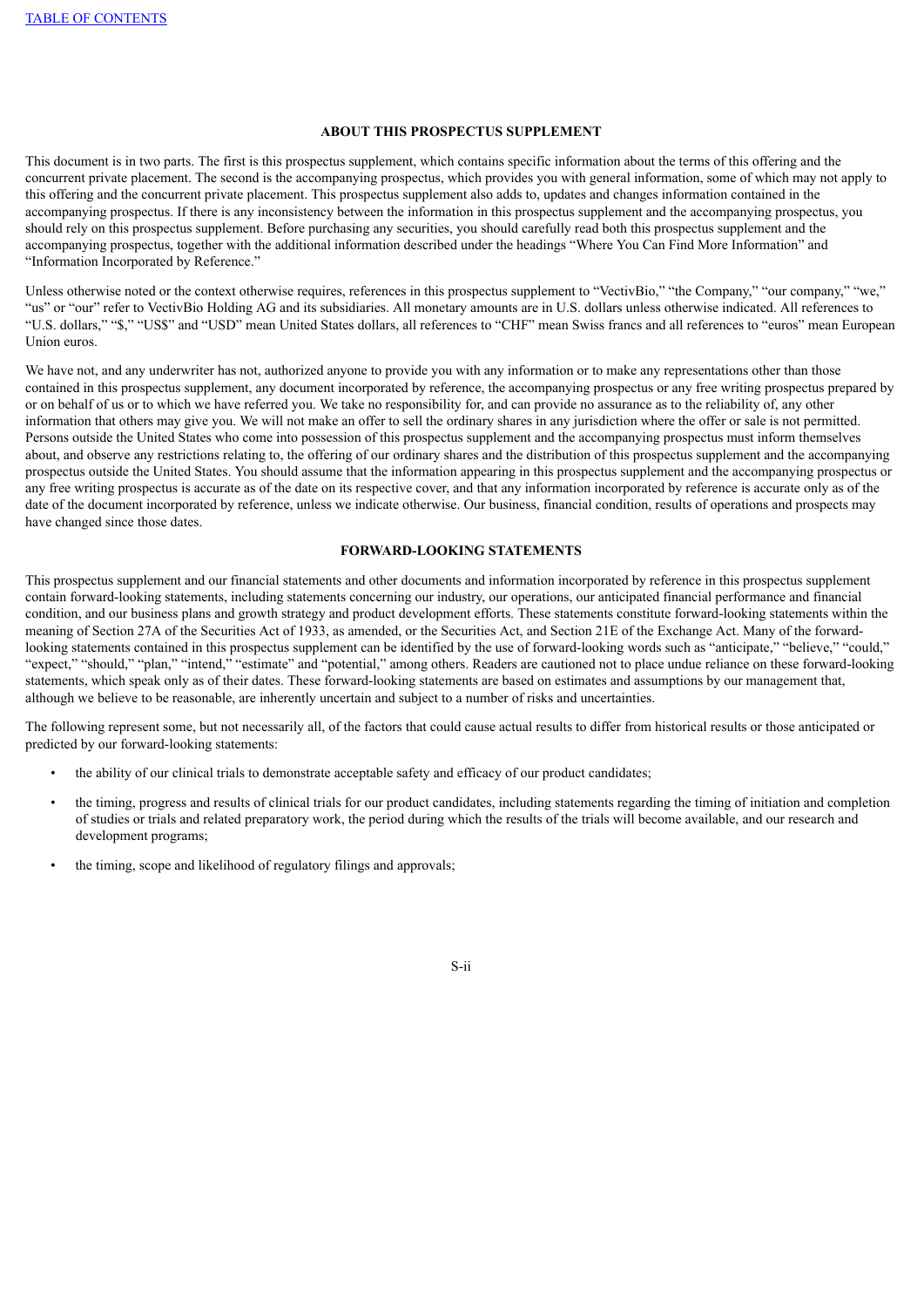- our ability to obtain marketing approvals of our product candidates and to meet existing or future regulatory standards or comply with postapproval requirements;
- our expectations regarding our ability to fund our operating expenses and capital expenditure requirements with our cash and cash equivalents and net proceeds of this offering;
- future milestone or royalty payments to or from our licensing partners or other third-parties, and the expected timing of such payments;
- our expectations regarding the potential market size and the size of the patient populations for our product candidates, if approved for commercial use;
- our expectations regarding the potential advantages of apraglutide over existing therapies for short bowel syndrome with intestinal failure, or SBS-IF, and our expectations regarding potential uses of apraglutide to treat other indications;
- developments and projections relating to our competitors and our industry, including competing therapies;
- the impact of COVID-19 on our business, operations and prospects and on our clinical trials;
- our potential to enter into new collaborations:
- our expectations with regard to our ability to develop additional product candidates or leverage our current product candidates for other indications, and our ability to identify additional products, product candidates or technologies with significant commercial potential that are consistent with our commercial objectives;
- our ability to develop, acquire and advance additional product candidates into, and successfully complete, clinical trials;
- the commercialization and market acceptance of our product candidates;
- our marketing and manufacturing capabilities or those of third parties with which we contract;
- our ability to operate our businesses without infringing the intellectual property rights and proprietary technology of third parties;
- the scope of protection we are able to establish and maintain for intellectual property rights covering our product candidates;
- estimates of our expenses, future revenue, capital requirements, our needs for additional financing and our ability to obtain additional capital;
- regulatory development in the United States, Europe and other jurisdictions;
- our ability to effectively manage our anticipated growth;
- our ability to attract and retain qualified employees and key personnel;
- our expectations regarding the time during which we will be an emerging growth company under the JOBS Act and continue to qualify as a foreign private issuer;
- the execution of this offering and the concurrent private placement; and
- other risk factors disused herein under the heading "Risk Factors" or incorporated herein by reference.

Our actual results or performance could differ materially from those expressed in, or implied by, any forward-looking statements relating to those matters. Accordingly, no assurances can be given that any of the events anticipated by the forward-looking statements will transpire or occur, or if any of them do, what impact they will have on our results of operations, cash flows or financial condition. Additionally, some of the risks and uncertainties

S-iii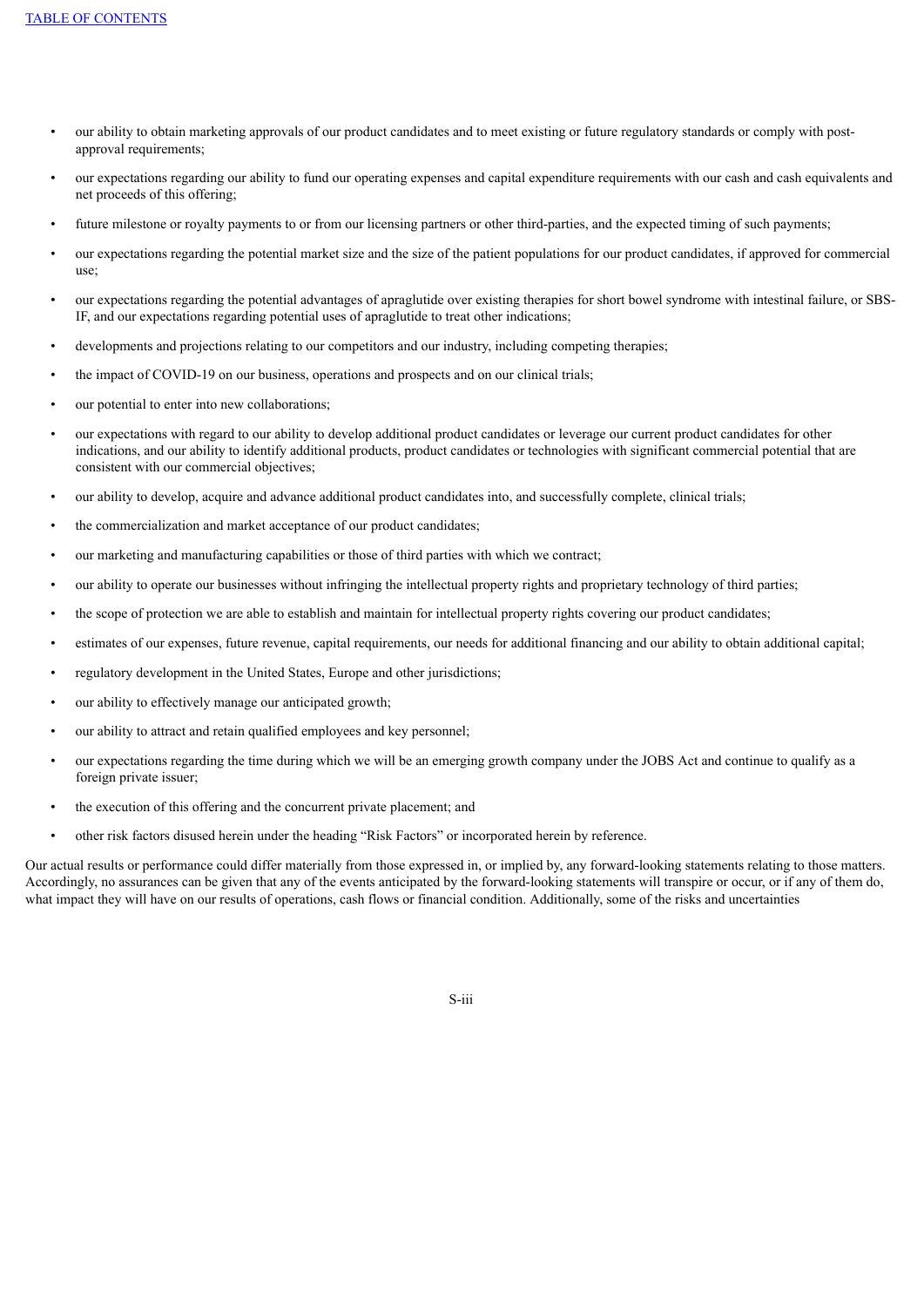<span id="page-4-0"></span>identified above may be amplified by the COVID-19 pandemic. It is not possible to predict or identify all such risks. There may be additional risks that we consider immaterial or which are unknown. Except as required by law, we are under no obligation, and expressly disclaim any obligation, to update, alter or otherwise revise any forward-looking statement, whether written or oral, that may be made from time to time, whether as a result of new information, future events or otherwise.

```
S-iv
```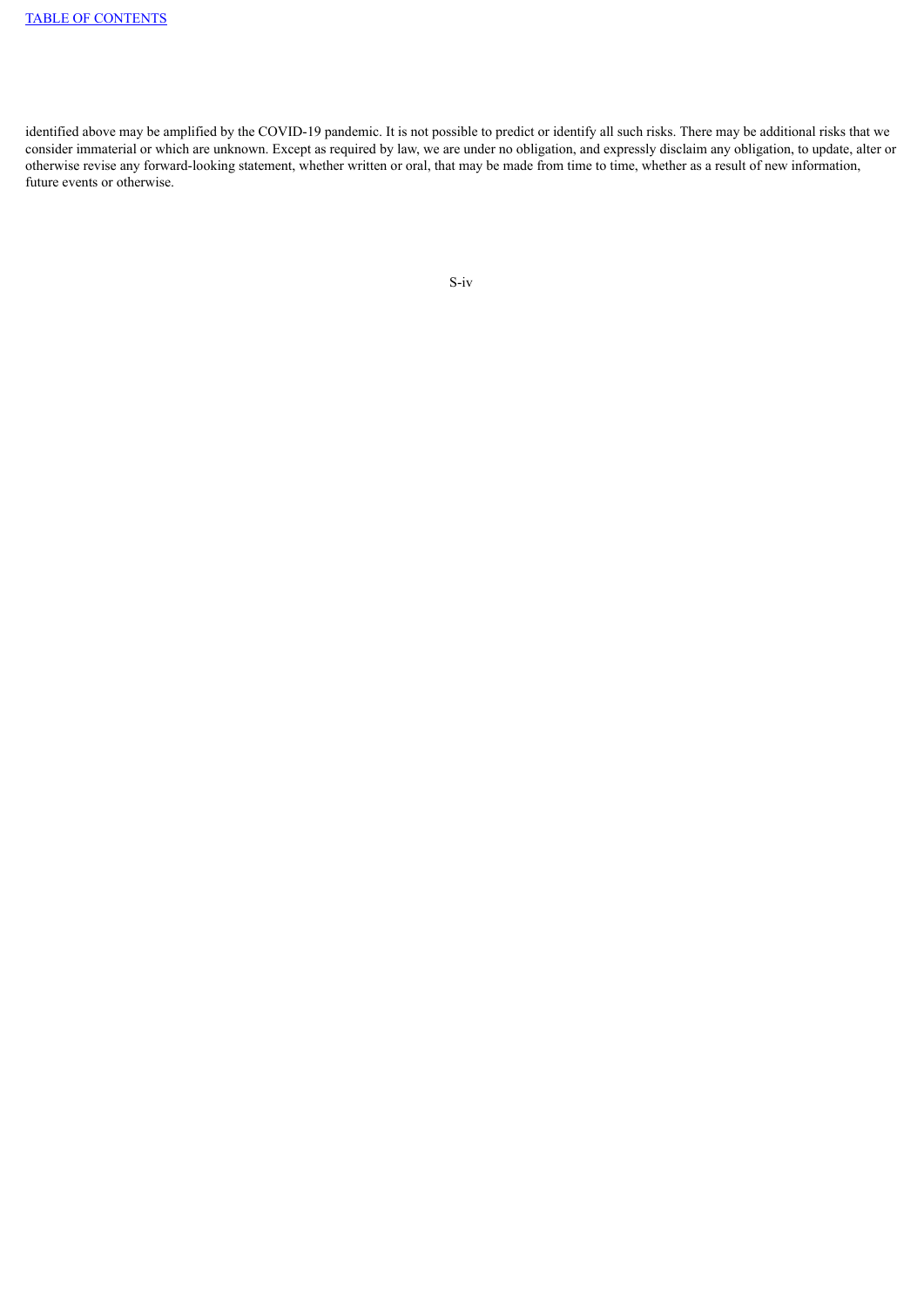#### **PROSPECTUS SUPPLEMENT SUMMARY**

This summary highlights the more detailed information contained elsewhere or incorporated by reference in this prospectus supplement, and does not contain all of the information that you should consider before deciding to invest in our ordinary shares. You should carefully read the entire prospectus supplement and the accompanying prospectus, including the risks of investing in our ordinary shares discussed under the heading "Risk Factors" contained in this prospectus supplement, and under similar headings in the other documents *that are incorporated by reference into this prospectus supplement.*

## **Company Overview**

We are a clinical stage biopharmaceutical company focused on the discovery, development and commercialization of life-transforming medicines for patients living with severe rare conditions for which there is a significant unmet medical need. We are led by an experienced management team with a strong track record in the biotechnology and pharmaceutical industry. Our goal is to become a leading, patient-centric, fully integrated global rare disease company. Our current product pipeline is focused on rare gastrointestinal, or GI, metabolic disorders, and we intend to in-license or acquire additional transformational, differentiated rare disease assets. Our lead product candidate, apraglutide, is a next generation, long-acting synthetic peptide analog of glucagon-like peptide-2, or GLP-2, which we are developing as a differentiated therapeutic for a wide range of rare diseases, with an initial focus on short bowel syndrome, or SBS. Based on our preclinical and clinical data to date, we believe that apraglutide has the potential to advance the treatment of SBS intestinal failure, or SBS-IF, through improved clinical outcomes and less frequent dosing than the only currently approved GLP-2 for SBS-IF. Apraglutide is currently being evaluated in a global Phase 3 clinical trial called STARS for the treatment of patients with SBS-IF, and a global Phase 2 clinical trial called STARGAZE for the treatment of patients with gastrointestinal acute graft versus host disease (aGvHD). We also plan to evaluate apraglutide's therapeutic potential in additional rare GI, liver and other conditions that could benefit from GLP-2 activation. Our pipeline includes a platform of first-in-class preclinical small molecule product candidates known as Comet for the treatment of rare inherited metabolic diseases (IMDs).

Our lead product candidate, apraglutide, is a next generation, long-acting, synthetic GLP-2 analog that is designed to increase nutrient absorption in the intestine and reduce the burden of parenteral support, or PS, thereby improving patient quality of life. Apraglutide has been rationally designed to have unique properties to address the known issues with native GLP-2 and teduglutide. In our preclinical studies and completed clinical trials, apraglutide has shown a significantly longer half-life and more consistent on-target drug exposure, potentially allowing for once-weekly dosing versus once-daily dosing for teduglutide, and enhanced trophic effects on the small intestine, when compared to other GLP-2 analogs. We believe that these properties have the potential to translate into increased pharmacological activity and improved patient adherence to treatment relative to other GLP-2 analogs, thereby allowing a subset of patients who currently receive PS to achieve enteral autonomy. In addition, we have designed a development strategy that will allow us to adapt the use of apraglutide to treat different SBS patient subtypes based on their GI anatomy.

The following table summarizes our clinical plans regarding apraglutide and Comet. We have retained global rights to commercialize our programs except in Japan where we have licensed development and commercialization of apraglutide to a partner.

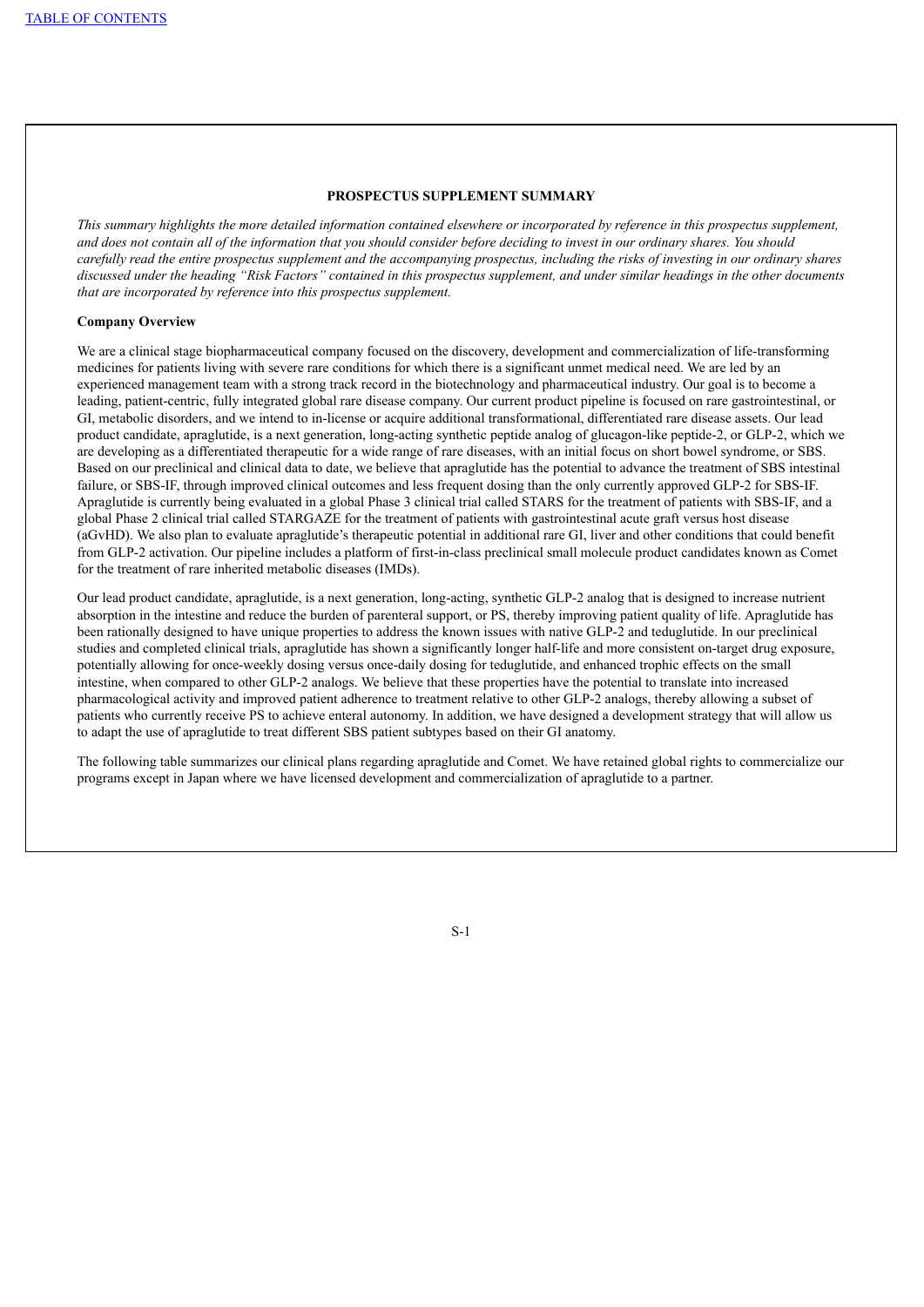

#### **Concurrent Private Placement**

Forbion has agreed to purchase 3,478,260 of our ordinary shares at \$5.75 per ordinary share in a concurrent private placement. As part of the agreement, Forbion will have the right to nominate one person to serve as a member of our board of directors, or the Board, to be proposed by our Board for election at a general meeting of shareholders that we have agreed to hold prior to the end of this year. For the interim period between the closing of the concurrent private placement and the potential election of Forbion's proposed Board designee by our general meeting of shareholders, and in case our general meeting of shareholders does not elect such proposed Board designee, Forbion will have the right to have a designee attend meetings of our Board, subject to certain exceptions and restrictions.

The concurrent private placement is expected to close concurrently with this offering. However, the closing of the concurrent private placement and the closing of this offering are not contingent upon each other. The underwriters for this offering are serving as financial advisors for the concurrent private placement and will receive a placement fee that is a percentage of the total purchase price of the private placement shares equal to the percentage underwriting discount the underwriters will receive on shares sold in this offering. See "Underwriting" for more information.

## **Risk Factors**

An investment in our ordinary shares involves risk. You should carefully consider the information set forth in the section of this prospectus supplement entitled "Risk Factors" beginning on page S-6, as well as other information included or incorporated by reference in this prospectus supplement which are incorporated by reference herein, and the accompanying prospectus, beginning on page 5, before deciding whether to invest in our securities.

## **Corporate Information**

We are a Swiss stock corporation incorporated on May 22, 2019, in Switzerland. Our registered office in Switzerland is located at Aeschenvorstadt 36, 4051 Basel, Switzerland, and the telephone number of our registered office is +41 61 551 30 30. Our agent for service of process in the United States is VectivBio US, Inc., 60 Broad St. Suite 3502, New York, New York 10004. Our website address is www.vectivbio.com. Information contained in, or that can be accessed through, our website is not a part of, and shall not be incorporated by reference into, this prospectus supplement. We have included our website address in this document solely as an inactive textual reference.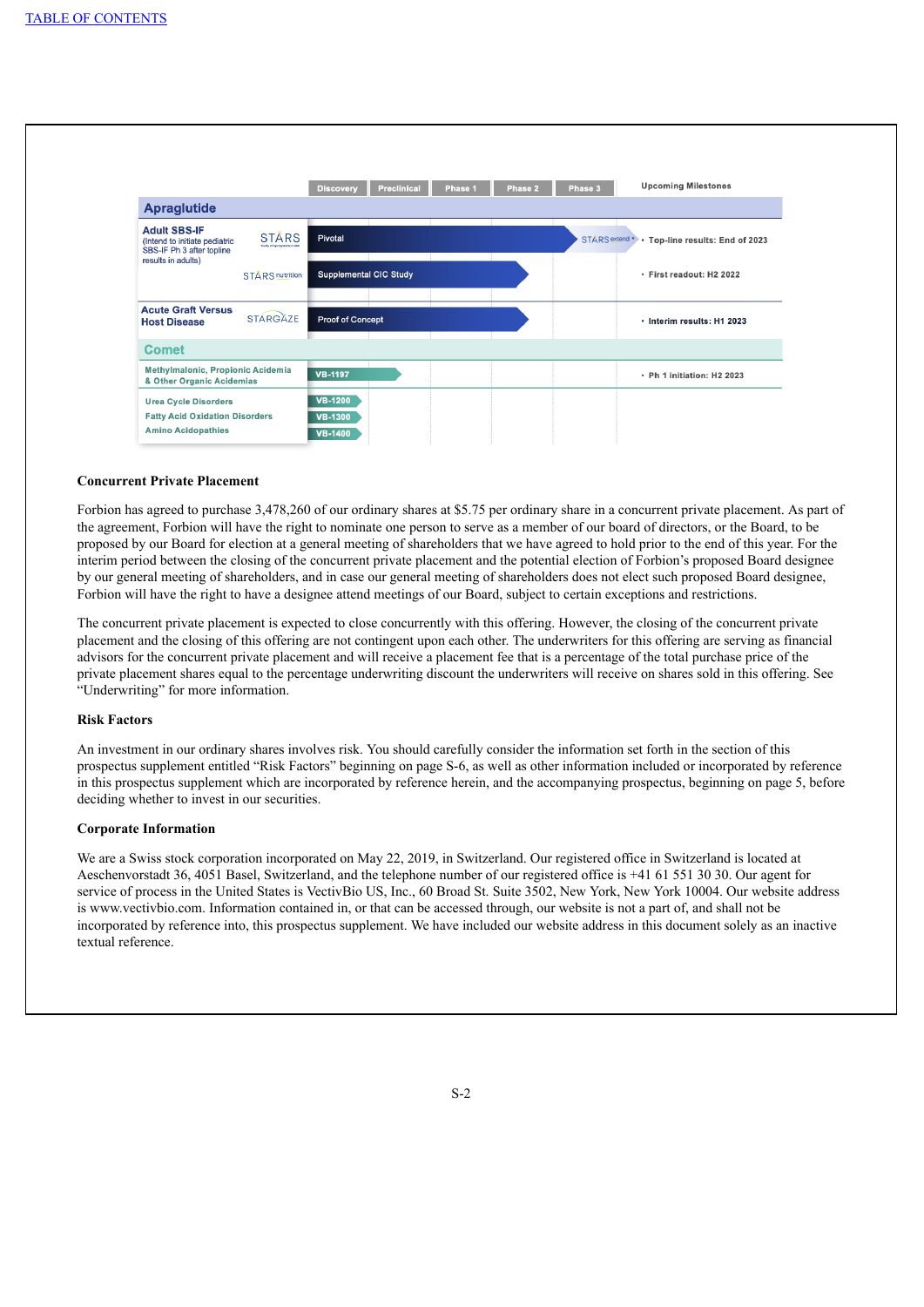#### **Implications of Being an Emerging Growth Company**

We qualify as an "emerging growth company" as defined in the Jumpstart our Business Startups Act of 2012, or the JOBS Act. As an emerging growth company, we may take advantage of specified reduced reporting and other burdens that are otherwise applicable generally to public companies. These provisions include:

- a requirement to have only two years of audited financial statements in addition to any required interim financial statements and correspondingly reduced Management's Discussion and Analysis of Financial Condition and Results of Operations disclosure;
- an exemption from the auditor attestation requirement in the assessment of our internal control over financial reporting pursuant to Section 404 of the Sarbanes-Oxley Act of 2002, or the Sarbanes-Oxley Act; and
- reduced disclosure obligations regarding executive compensation in our periodic reports and other filings and exemptions from the requirements of holding a non-binding advisory vote on executive compensation, including golden parachute compensation.

We may take advantage of these provisions for up to five years or such earlier time that we are no longer an emerging growth company. We will remain an emerging growth company until the earliest of (i) the last day of the fiscal year in which we have total annual gross revenues of \$1.07 billion or more; (ii) December 31, 2026; (iii) the date on which we have issued more than \$1.0 billion in nonconvertible debt during the previous three years; and (iv) the date on which we are deemed to be a large accelerated filer under the rules of the SEC, which means the market value of our ordinary shares that are held by non-affiliates equals or exceeds \$700.0 million as of the prior June 30.

## **Implications of Being a Foreign Private Issuer**

We are also considered a "foreign private issuer." Accordingly, we report under the Exchange Act of 1934, as amended, or the Exchange Act, as a non-U.S. company with foreign private issuer status. This means that, even after we no longer qualify as an emerging growth company, as long as we qualify as a foreign private issuer under the Exchange Act, we will be exempt from certain provisions of the Exchange Act that are applicable to U.S. domestic public companies, including.

- the sections of the Exchange Act regulating the solicitation of proxies, consents or authorizations in respect of a security registered under the Exchange Act;
- the sections of the Exchange Act requiring insiders to file public reports of their stock ownership and trading activities and liability for insiders who profit from trades made in a short period of time; and
- the rules under the Exchange Act requiring the filing with the SEC of quarterly reports on Form 10-Q containing unaudited financial and other specified information, or current reports on Form 8-K, upon the occurrence of specified significant events.

We may take advantage of these exemptions until such time as we are no longer a foreign private issuer. We would cease to be a foreign private issuer at such time as more than 50% of our outstanding voting securities are held by U.S. residents and any of the following three circumstances applies: (i) the majority of our executive officers or directors are U.S. citizens or residents, (ii) more than 50% of our assets are located in the United States or (iii) our business is administered principally in the United States.

<span id="page-7-0"></span>In this prospectus supplement and in the documents and information incorporated by reference in this prospectus supplement, we have taken advantage of certain of the reduced reporting requirements as a result of being an emerging growth company and a foreign private issuer. Accordingly, the information contained in this prospectus supplement and in the documents incorporated by reference in this prospectus supplement may be different than the information you receive from other public companies in which you hold equity securities.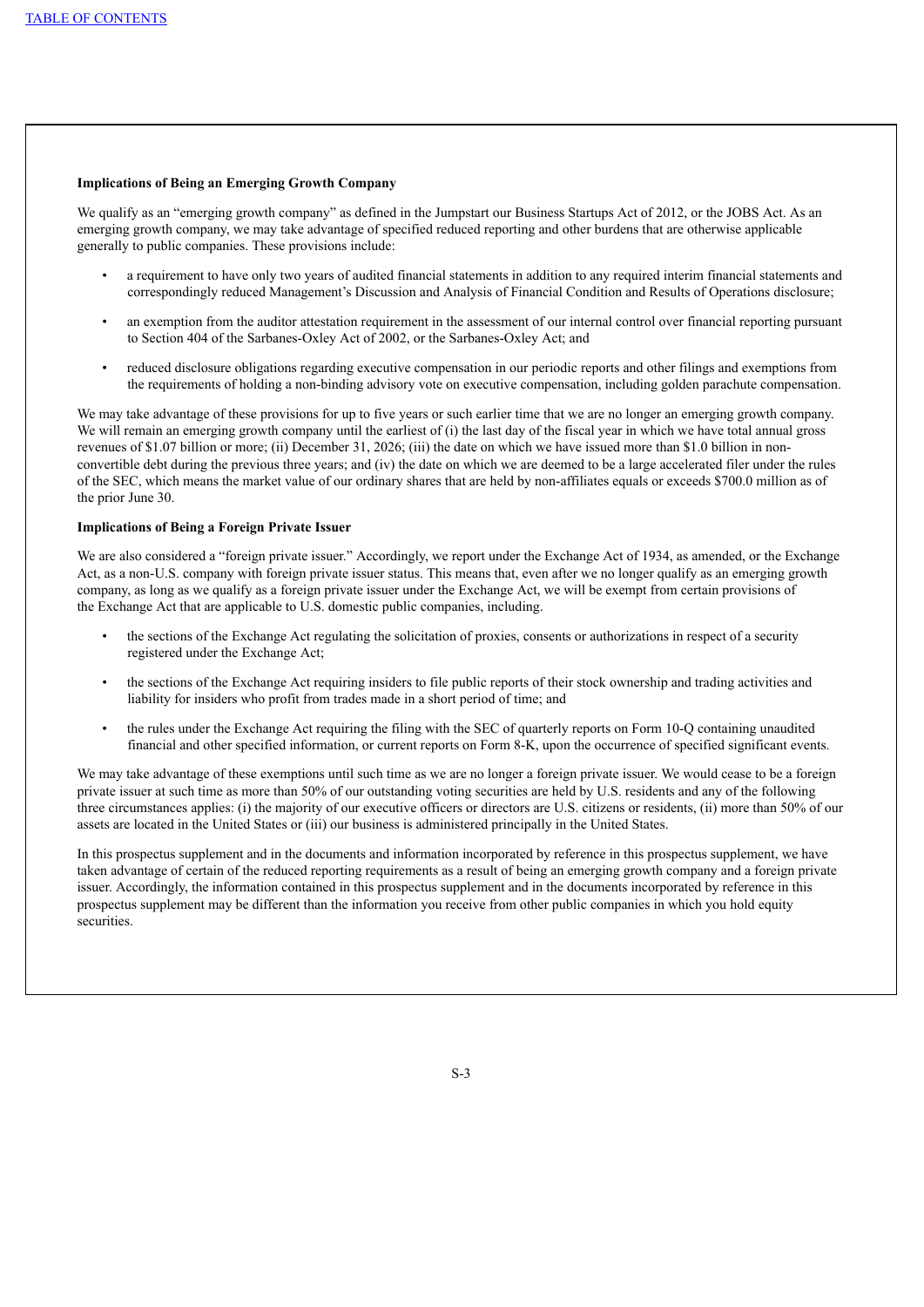| <b>THE OFFERING</b>                                                                                              |                                                                                                                                                                                                                                                                                                                                                                                                                                                                                                                                                                                                                                                                                                                                                                |  |  |
|------------------------------------------------------------------------------------------------------------------|----------------------------------------------------------------------------------------------------------------------------------------------------------------------------------------------------------------------------------------------------------------------------------------------------------------------------------------------------------------------------------------------------------------------------------------------------------------------------------------------------------------------------------------------------------------------------------------------------------------------------------------------------------------------------------------------------------------------------------------------------------------|--|--|
| Ordinary shares offered by us                                                                                    | ordinary shares.                                                                                                                                                                                                                                                                                                                                                                                                                                                                                                                                                                                                                                                                                                                                               |  |  |
| Option to purchase additional ordinary shares                                                                    | The underwriters have an option for a period of 30 days after the<br>date of this prospectus supplement to purchase up to an<br>ordinary shares. The underwriters can exercise<br>additional<br>this option in whole or in part at any time within 30 days from the<br>date of this prospectus supplement.                                                                                                                                                                                                                                                                                                                                                                                                                                                     |  |  |
| Concurrent private placement                                                                                     | We have entered into an agreement to sell directly to Forbion, in a<br>concurrent private placement, 3,478,260 ordinary shares at a price<br>of \$5.75 per ordinary share. We refer to this as the "concurrent<br>private placement." The closing of the concurrent private placement<br>and the closing of this offering are not contingent upon each other.<br>The underwriters for this offering are serving as financial advisors<br>for the concurrent private placement and will receive a placement<br>fee that is a percentage of the total purchase price of the private<br>placement shares equal to the percentage underwriting discount the underwriters will receive on shares sold in this offering. See<br>"Underwriting" for more information. |  |  |
| Ordinary shares to be outstanding following this offering and the<br>concurrent private placement <sup>(1)</sup> | ordinary shares if the<br>ordinary shares (or<br>underwriters elect to exercise in full their option to purchase<br>additional ordinary shares from us).                                                                                                                                                                                                                                                                                                                                                                                                                                                                                                                                                                                                       |  |  |
| Use of proceeds                                                                                                  | We intend to use the net proceeds from this offering and the<br>concurrent private placement to fund clinical development and pre-<br>commercialization activities for our lead product candidate as well<br>as general corporate purposes. See "Use of Proceeds."                                                                                                                                                                                                                                                                                                                                                                                                                                                                                             |  |  |
| Risk factors                                                                                                     | Your investment in our ordinary shares involves substantial risk.<br>You should consider the matters referred to under the heading "Risk"<br>Factors" in this prospectus supplement and the accompanying<br>prospectus, including the risk factors incorporated by reference<br>herein and therein from our filings with the U.S. Securities and<br>Exchange Commission, or the SEC.                                                                                                                                                                                                                                                                                                                                                                           |  |  |
| The Nasdaq Global Market symbol                                                                                  | "VECT"                                                                                                                                                                                                                                                                                                                                                                                                                                                                                                                                                                                                                                                                                                                                                         |  |  |

 $(1)$  The number of ordinary shares shown above to be outstanding after this offering and the concurrent private placement is based on 35,973,339 shares outstanding as of December 31, 2021 and excludes shares issuable upon exercise of the underwriters' option to purchase additional shares as well as:

- 3,841,800 ordinary shares issuable upon the exercise of options outstanding under our equity incentive plans as of December 31, 2021, with a weighted average exercise price of approximately \$3.31 per share;
- 580,453 ordinary shares issuable upon vesting of restricted share units, or RSUs, issued under our equity incentive plans as of December 31, 2021, of which 109,319 RSUs have been settled in treasury shares as of the date of this filing;
- 1,875,171 ordinary shares issuable upon the exercise of options issued after December 31, 2021 under our 2021 Equity Incentive Plan, with a weighted-average exercise price of approximately \$5.60 per share;
- 3,606,063 ordinary shares we hold in treasury as of the date of this filing; and
- 324,190 ordinary shares issuable upon exercise of outstanding warrants issued to Kreos Capital VI (Expert Fund) LP, or Kreos Expert Fund, after December 31, 2021 at an exercise price of \$5.53 (rounded) per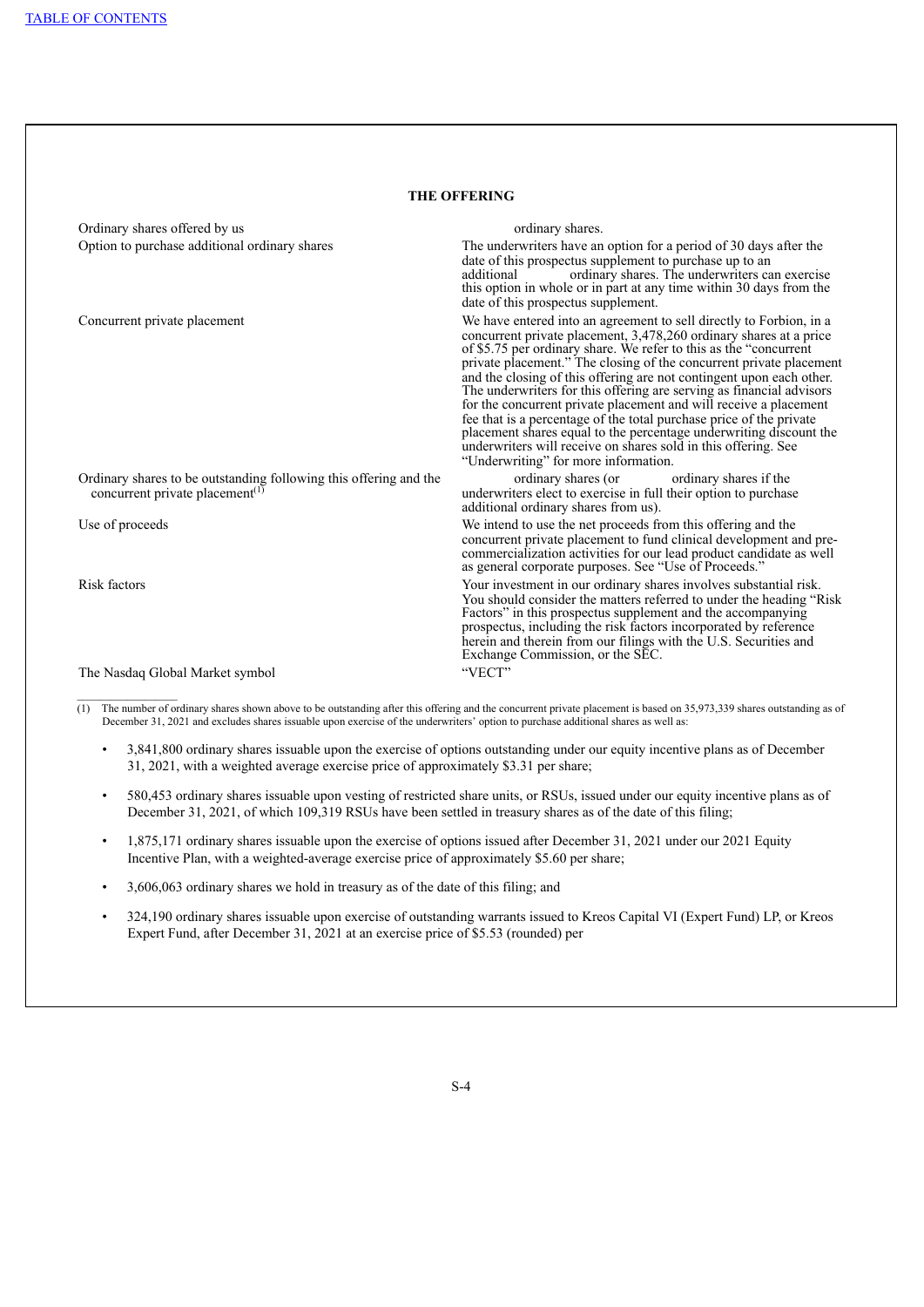ordinary share and 356,961 shares initially issuable upon conversion the Minimum Convertible Note (as defined below), at a conversion price of \$7.00 (rounded) per ordinary share.

As of May 6, 2022, our share capital as registered with the commercial register of the Canton of Basel-Stadt amounted to 39,688,721 ordinary shares.

Unless otherwise indicated, all information contained in this prospectus supplement:

- does not reflect the potential issuance of ordinary shares that remain available for sale as of the date of this prospectus supplement under our "at the market offering" program, pursuant to which we may sell ordinary shares for aggregate gross proceeds of up to \$75.0 million from time to time under our sales agreement with SVB Securities LLC, dated as of May 4, 2022, or the Sales Agreement;
- assumes no exercise or conversion of the options, RSUs, warrants or convertible loans described above; and
- <span id="page-9-0"></span>assumes no exercise of the option granted to the underwriters to purchase up to additional ordinary shares from us.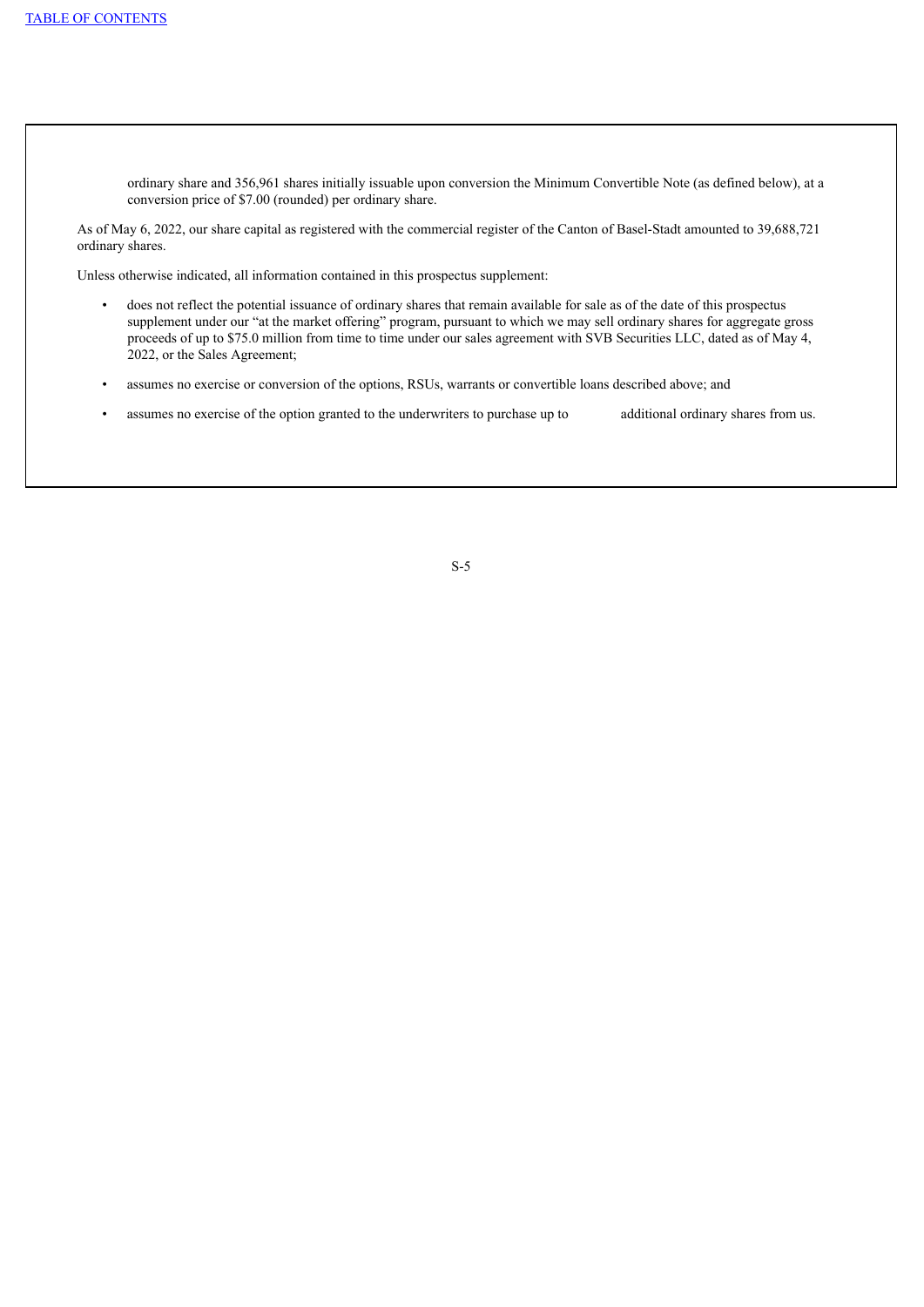### **RISK FACTORS**

An investment in our ordinary shares involves a high degree of risk. You should carefully consider and evaluate the risks and uncertainties described in Item 3D of our Annual Report on Form 20-F for the year ended December 31, 2021, which are incorporated by reference herein, together with the other information set forth or incorporated by reference in this prospectus supplement and the accompanying prospectus, before you decide to purchase our ordinary shares. Any of the risks we set forth herein or therein could cause our business, financial condition and/or operating results to suffer. The market price of our ordinary shares could decline if one or more of these risks and uncertainties develop into actual events. You could lose all or part of your *investment.*

#### **Risks Related to this Offering, the Concurrent Private Placement and Our Ordinary Shares**

## We may allocate the net proceeds from this offering and the concurrent private placement in ways that you and other shareholders may not approve.

While the concurrent private placement is not contingent upon this offering, we currently intend to use the net proceeds of this offering and the concurrent private placement to fund clinical development and pre-commercialization activities for our lead product candidate as well as general corporate purposes. This expected use of the net proceeds from this offering and the concurrent private placement represents our intentions based upon our current plans and business conditions. The amounts and timing of our actual expenditures may vary significantly depending on numerous factors, including the progress of our development efforts, the status of and results from clinical trials, as well as any collaborations that we have entered or may enter into with third parties for our product candidates, and any unforeseen cash needs. Because the number and variability of factors that will determine our use of the proceeds from this offering and the concurrent private placement, their ultimate use may vary substantially from their currently intended use. As a result, our management will retain broad discretion over the allocation of the net proceeds from this offering and the concurrent private placement and could spend the proceeds in ways that do not necessarily improve our operating results or enhance the value of our ordinary shares. See "Use of Proceeds."

#### If you purchase our ordinary shares in this offering, you will incur immediate and substantial dilution in the book value of your shares.

The public offering price of our ordinary shares is substantially higher than the net tangible book value per ordinary share. Therefore, if you purchase our ordinary shares in this offering, you will pay a price per share that substantially exceeds our net tangible book value per share after this offering and the concurrent private placement.

<span id="page-10-0"></span>Based on the public offering price of \$ per ordinary share and assuming the sale of 3,478,260 ordinary shares at a price of \$5.75 per ordinary share in the concurrent private placement, you will experience immediate dilution of \$ per ordinary share, representing the difference between our as adjusted net tangible book value per ordinary share as of December 31, 2021 after giving effect to this offering at the assumed offering price and the concurrent private placement. The exercise of outstanding options and warrants, the vesting of RSUs, as well as the conversion of existing convertible loans, would result in further dilution of your investment. To the extent that outstanding options and warrants are exercised, RSUs vest, convertible loans convert, new options or restricted share units are issued under our share-based compensation plans, or we utilize our Sales Agreement with SVB Securities LLC to issue and sell additional ordinary shares, investors purchasing our ordinary shares in this offering will experience further dilution. In addition, we may choose to raise additional capital due to market conditions or strategic considerations even if we believe we have sufficient funds for our current or future operating plans. See the section titled "Dilution" below for a more detailed illustration of the dilution you would incur if you participate in this offering.

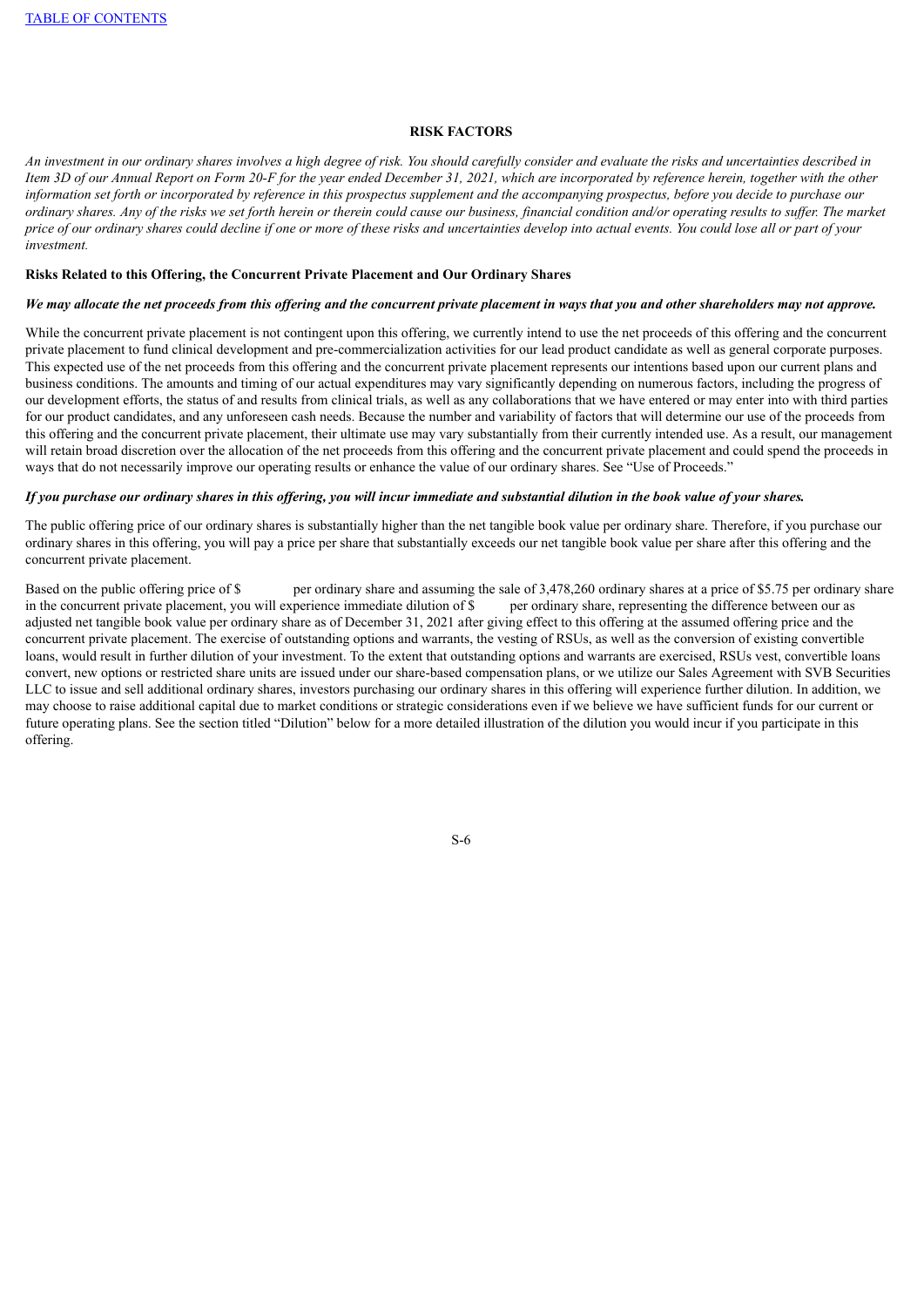## **USE OF PROCEEDS**

We estimate that the net proceeds from this offering of our ordinary shares will be approximately \$ million (or \$ million if the underwriters exercise their option to purchase additional ordinary shares in full), after deducting the underwriters' discount and estimated fees and expenses payable by us. We estimate that the net proceeds from the concurrent private us. We estimate that the net proceeds from the concurrent private placement will be approximately \$ estimated fees and expenses payable by us.

We currently estimate that we will use the net proceeds from this offering and the concurrent private placement to fund clinical development and precommercialization activities for our lead product candidate as well as general corporate purposes.

As of March 31, 2022, we had cash and cash equivalents of approximately \$82.6 million.

Based upon our current operating plan, we estimate that the net proceeds from this offering and the concurrent private placement, together with our existing cash and cash equivalents, will enable us to fund our operating expenses and capital expenditure requirements into the or assuming we draw down the first portion of the Loan (as defined below) in the amount of \$10.0 million in accordance with the terms of the Loan.

We have based these estimates on assumptions that may prove to be wrong, and we could use our available capital resources sooner than we currently expect. This expected use of the net proceeds from this offering and the concurrent private placement represents our intentions based upon our current plans and business conditions. The amounts and timing of our actual expenditures may vary significantly depending on numerous factors, including the progress of our development efforts, the status of and results from clinical trials, as well as any collaborations that we may enter into with third parties for our product candidates, and any unforeseen cash needs. As a result, our management will retain broad discretion over the allocation of the net proceeds from this offering and the concurrent private placement. See "Risk Factors – We may allocate the net proceeds from this offering and the concurrent private placement in ways that you and other shareholders may not approve.'

<span id="page-11-0"></span>Pending our use of the net proceeds from this offering and the concurrent private placement described above, we intend to invest the net proceeds in shortterm, interest bearing, investment-grade securities.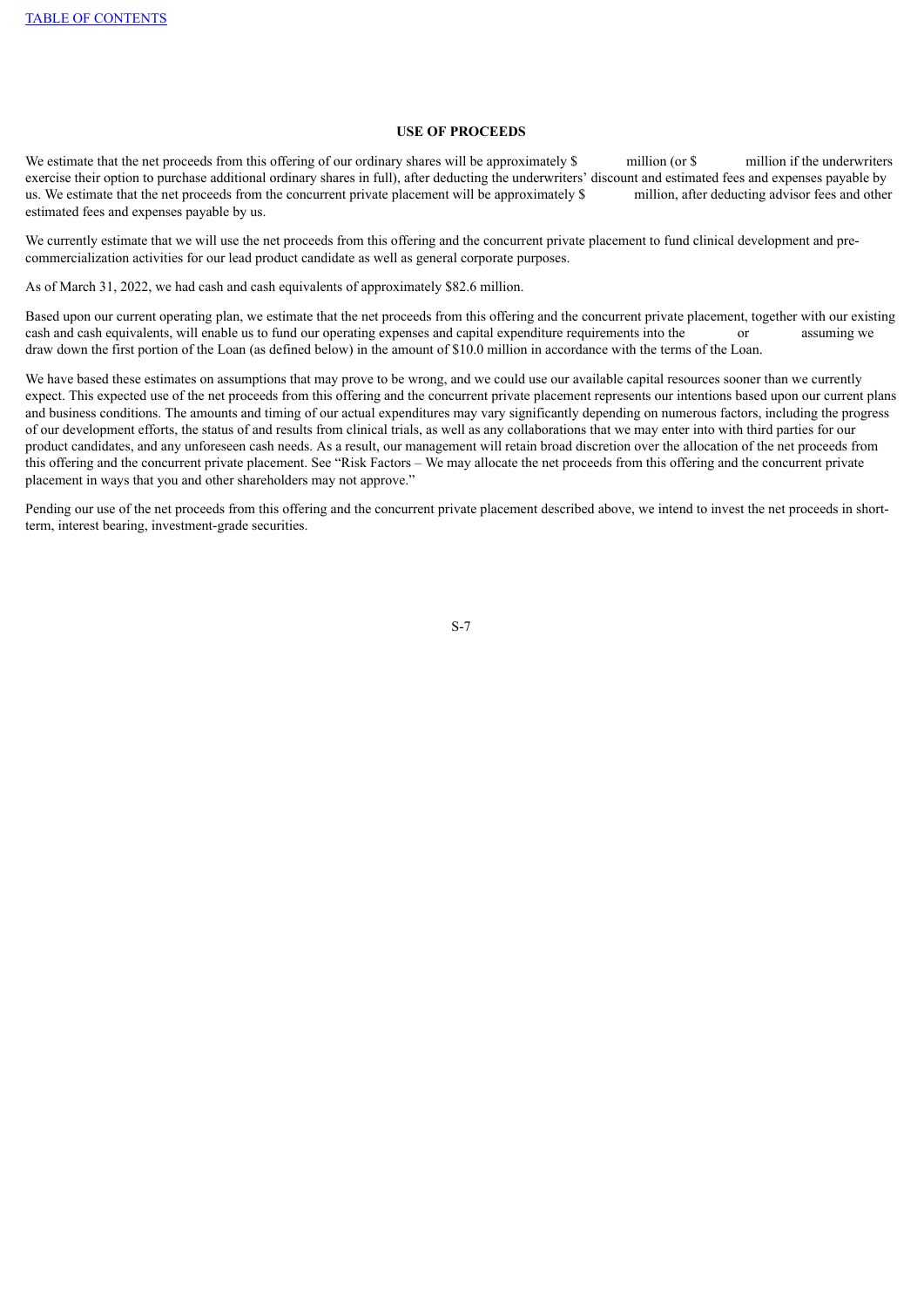## **CAPITALIZATION**

The table below sets forth our cash and cash equivalents and capitalization as of December 31, 2021, the latest date for which we have audited financial statements and the information below available to us:

- on an actual basis; and
- on an as adjusted basis to give effect to this offering, the concurrent private placement and the receipt of the net proceeds by us from such offerings as described under "Use of Proceeds," after deducting underwriters' discounts and estimated offering fees and expenses payable by us.

The following information should be read in conjunction with the consolidated and carve-out financial statements and related notes incorporated by reference in this prospectus supplement. For more details on how you can obtain the documents incorporated by reference in this prospectus supplement, see "Where You Can Find More Information" and "Information Incorporated by Reference."

|                                                                                                                | As of December 31, 2021 |              |                |             |
|----------------------------------------------------------------------------------------------------------------|-------------------------|--------------|----------------|-------------|
|                                                                                                                | Actual                  |              |                | As Adjusted |
|                                                                                                                |                         |              | (in thousands) |             |
| Cash and cash equivalents <sup>(1)</sup>                                                                       |                         | $102,707$ \$ |                |             |
| Convertible loans, short- and long-term <sup><math>(2)</math></sup>                                            |                         |              |                |             |
| Shareholders' equity:                                                                                          |                         |              |                |             |
| Ordinary share capital, CHF 0.05 nominal value per share; 35,973,339 ordinary shares issued and<br>outstanding | S                       | 1,900S       |                |             |
| Warrants <sup><math>(3)</math></sup>                                                                           |                         |              |                |             |
| Reserves                                                                                                       |                         | 246,815      |                |             |
| <b>Accumulated Losses</b>                                                                                      |                         | (132,716)    |                |             |
| Total equity                                                                                                   |                         | 115,999      |                |             |
| Total capitalization                                                                                           |                         | 115,999      |                |             |
|                                                                                                                |                         |              |                |             |

 $\mathcal{L}_\text{max}$  $\overline{(1)}$  As of March 31, 2022, cash and cash equivalents were \$82,588,869.

(2) On March 26, 2022, we entered into a debt facility, or the Loan, with Kreos Capital VI (UK) Limited, a wholly owned subsidiary of Kreos Expert Fund. The Loan is structured to provide the euro equivalent of up to \$75.0 million in borrowing capacity under a master loan line. The master loan line is comprised of two loan facilities, of which the euro equivalent of \$18.75 million is a convertible loan line, or the Convertible Loan, and the euro equivalent of \$56.25 million is a term loan line, or the Term Loan, each of which may be drawn down in three tranches as follows: Loan A1 – Convertible Loan of euro equivalent of \$7.5 million and Term Loan of euro equivalent of \$22.5 million; Loan A2 – Convertible Loan of euro equivalent of \$5.0 million and Term Loan of euro equivalent of \$15.0 million; and Loan B – Convertible Loan of euro equivalent of \$6.25 million and Term Loan of euro equivalent of \$18.75 million. We are obligated to draw down the first portion of Loan A1 and Loan A2 in an amount of at least the euro equivalent of \$10.0 million by September 30, 2022, with the euro equivalent of \$2.5 million comprising the Convertible Loan portion, or the Minimum Convertible Note. For more details on the Loan, see "Where You Can Find More Information" and "Information Incorporated by Reference."

(3) On March 26, 2022, Kreos Expert Fund received a warrant to purchase 324,190 of our ordinary shares at a price per ordinary share of \$5.53 (rounded) as additional consideration for the Loan. We will grant to Kreos Expert Fund one or more additional warrants to purchase ordinary shares with an aggregate value of up to a maximum of \$1.0 million, with an exercise price per share equal to the volume weighted average price per share for the 30-day period ending three days prior to the date of the first drawdown of Loan B. The said warrant and any other warrants we may issue are exercisable for a period of seven years from March 26, 2022 or until completion of a takeover offer, whichever occurs first. For more details, see "Where You Can Find More Information" and "Information Incorporated by Reference."

The number of ordinary shares outstanding as of December 31, 2021 was 35,973,339, which excludes:

- 3,841,800 ordinary shares issuable upon the exercise of options outstanding under our equity incentive plans as of December 31, 2021, with a weighted average exercise price of approximately \$3.31 per share;
- 580,453 ordinary shares issuable upon vesting of RSUs issued under our equity incentive plans as of December 31, 2021, of which 109,319 RSUs have been settled in treasury shares as of the date of this filing;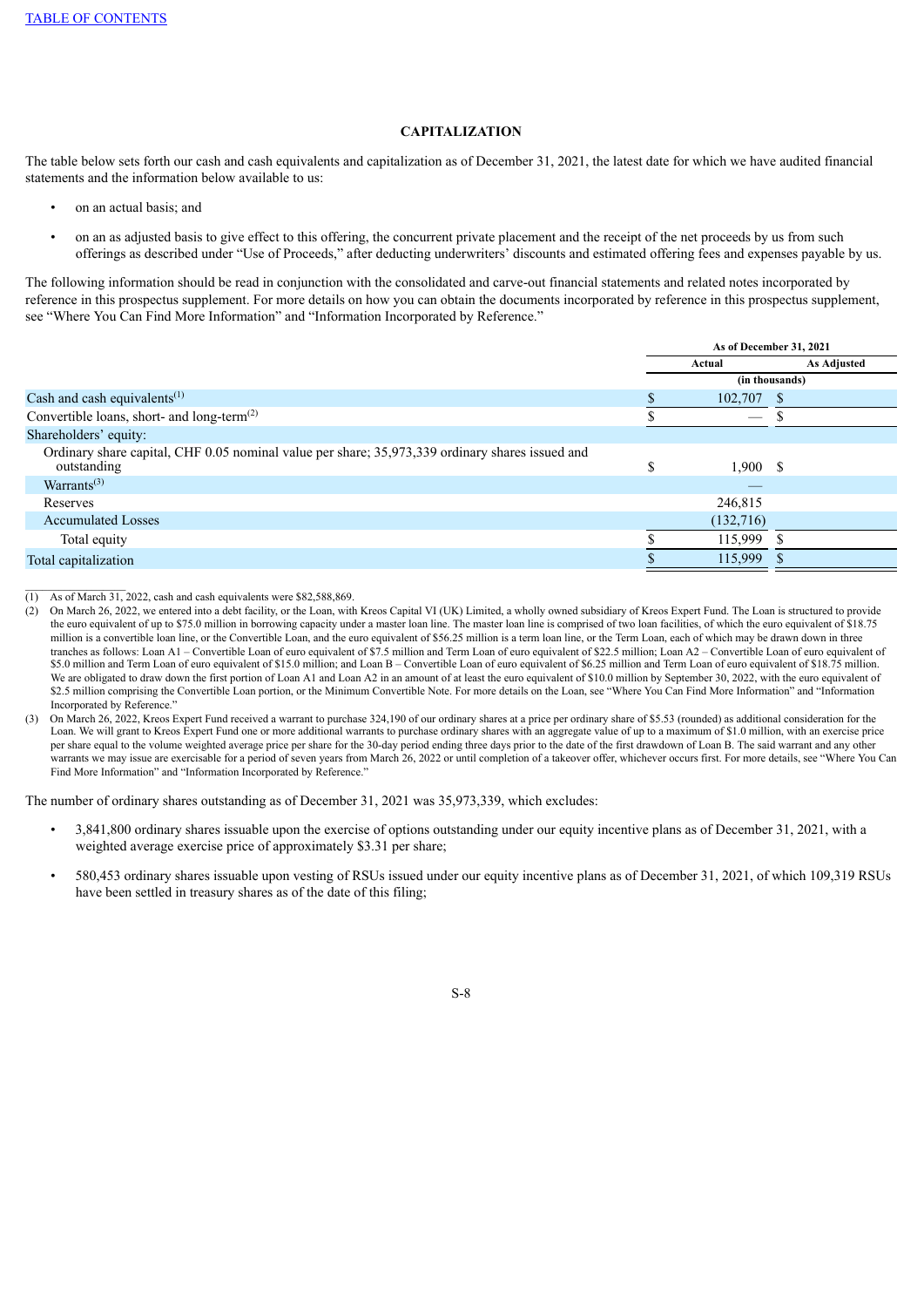- 1,875,171 ordinary shares issuable upon the exercise of options issued after December 31, 2021 under our 2021 Equity Incentive Plan, with a weighted-average exercise price of approximately \$5.60 per share;
- 3,606,063 ordinary shares we hold in treasury as of the date of this filing; and
- 324,190 ordinary shares issuable upon exercise of outstanding warrants issued to Kreos Expert Fund after December 31, 2021 at an exercise price of \$5.53 (rounded) per ordinary share and 356,961 shares initially issuable upon conversion of the Minimum Convertible Note at a conversion price of \$7.00 (rounded) per ordinary share.

As of May 6, 2022, our share capital as registered with the commercial register of the Canton of Basel-Stadt amounted to 39,688,721 ordinary shares.

Unless otherwise indicated, all information contained in this prospectus supplement:

- does not reflect the potential issuance of ordinary shares that remain available for sale as of the date of this prospectus supplement under our "at the market offering" program, pursuant to which we may sell ordinary shares for aggregate gross proceeds of up to \$75.0 million from time to time under our Sales Agreement with SVB Securities LLC;
- assumes no exercise or conversion of the options, RSUs, warrants or convertible loans described above; and
- <span id="page-13-0"></span>• assumes no exercise of the option granted to the underwriters to purchase up to additional ordinary shares from us.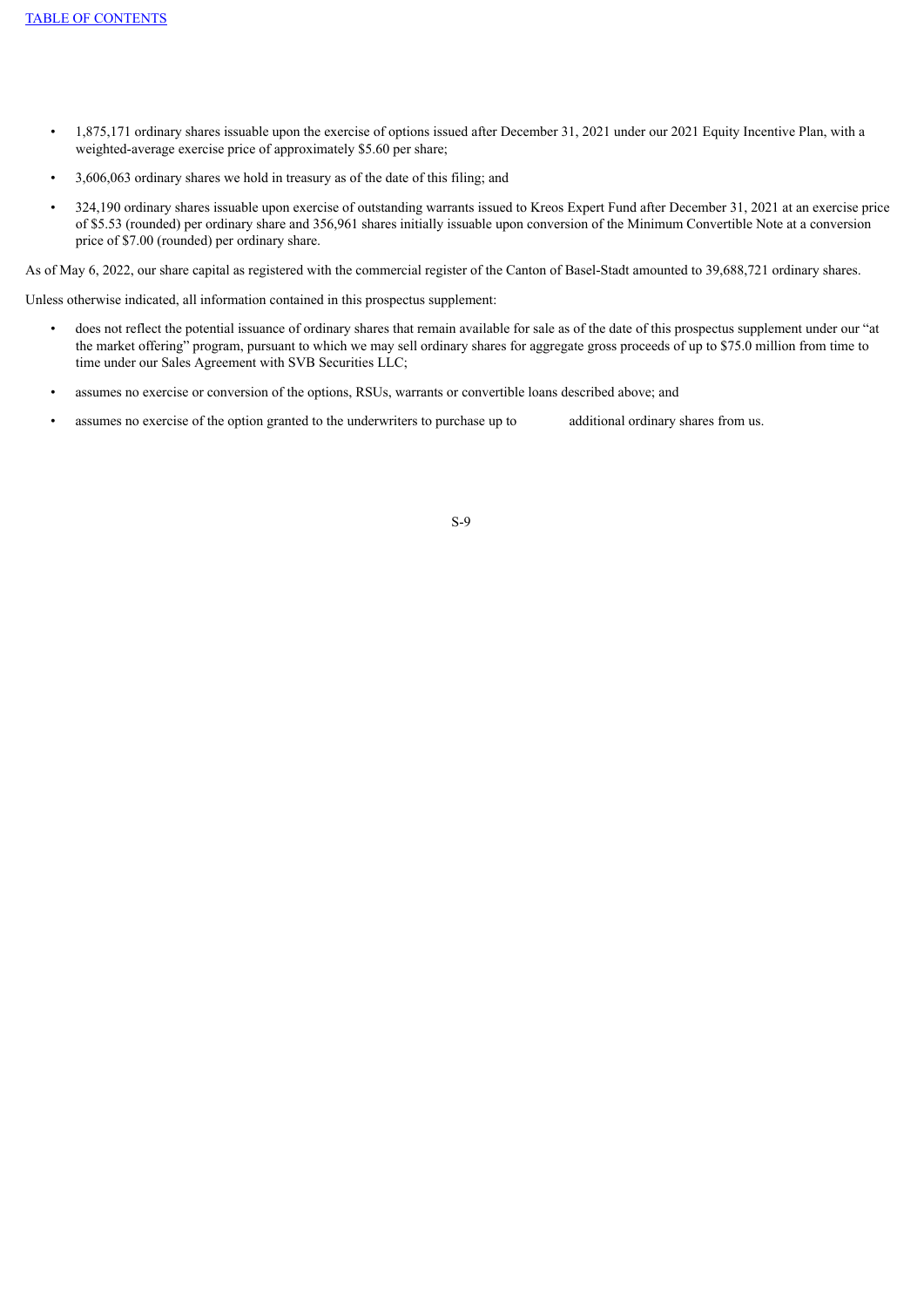## **DILUTION**

If you invest in our ordinary shares, your interest will be diluted to the extent of the difference between the price per ordinary share you pay in this offering and the as adjusted net tangible book value per ordinary share immediately after this offering.

Our net tangible book value as of December 31, 2021 was approximately \$90.0 million, or \$2.50 per ordinary share. Net tangible book value per ordinary share represents the amount of our total consolidated tangible assets, less the amount of our total consolidated liabilities, divided by the number of ordinary shares outstanding as of December 31, 2021. Dilution in net tangible book value per ordinary share represents the difference between the amount per ordinary share paid by purchasers of ordinary shares in this offering and the as adjusted net tangible book value per ordinary share immediately after giving effect to this offering.

After giving effect to the sale of our ordinary shares in the aggregate amount of \$ million in this offering at a public offering price of \$ per ordinary share, and after deducting the underwriters' discounts and estimated offering fees and expenses payable by us and after giving effect to the sale of 3,478,260 ordinary shares at a price per ordinary share of \$5.75 in the concurrent private placement, and after deducting advisor fees and other estimated offering fees and expenses, our as adjusted net tangible book value as of December 31, 2021 would have been approximately \$ , or \$ per ordinary share. This represents an immediate increase in net tangible book value of \$ per ordinary share to existing shareholders and immediate dilution in net tangible book value of \$ per ordinary share to new investors purchasing our ordinary shares in this offering.

The following table illustrates this dilution on a per ordinary share basis.

| Assumed public offering price per ordinary share                                                                             |  |
|------------------------------------------------------------------------------------------------------------------------------|--|
| Historical net tangible book value per ordinary share as of December 31, 2021                                                |  |
| Increase in net tangible book value per ordinary share attributable to this offering and the concurrent private<br>placement |  |
| As adjusted net tangible book value per ordinary share after this offering and the concurrent private placement              |  |
| Dilution in as adjusted net tangible book value per ordinary share to investors participating in the offering                |  |

If the underwriters were to fully exercise their option to purchase from us up to additional ordinary shares at the public offering price of \$ per ordinary share, less the underwriting discounts and commissions, the estimated offering fees and estimated offering expenses payable by us, the as adjusted net tangible book value per share after the offering and the concurrent private placement would be \$ per share, and the dilution per share to new investors would be \$ per share. Unless otherwise indicated, all information in this prospectus supplement assumes no exercise of outstanding options, warrants or the conversion of convertible loans and no vesting of RSUs after December 31, 2021 and no exercise of the option granted to the underwriters to purchase up to additional ordinary shares from us.

The foregoing table and calculations are based on 35,973,339 ordinary shares outstanding as of December 31, 2021, and excludes:

- 3,841,800 ordinary shares issuable upon the exercise of options outstanding under our equity incentive plans as of December 31, 2021, with a weighted average exercise price of approximately \$3.31 per share;
- 580,453 ordinary shares issuable upon vesting of RSUs issued under our equity incentive plans as of December 31, 2021, of which 109,319 RSUs have been settled in treasury shares as of the date of this filing;
- 1,875,171 ordinary shares issuable upon the exercise of options issued after December 31, 2021 under our 2021 Equity Incentive Plan, with a weighted-average exercise price of approximately \$5.60 per share;
- 3,606,063 ordinary shares we hold in treasury as of the date of this filing; and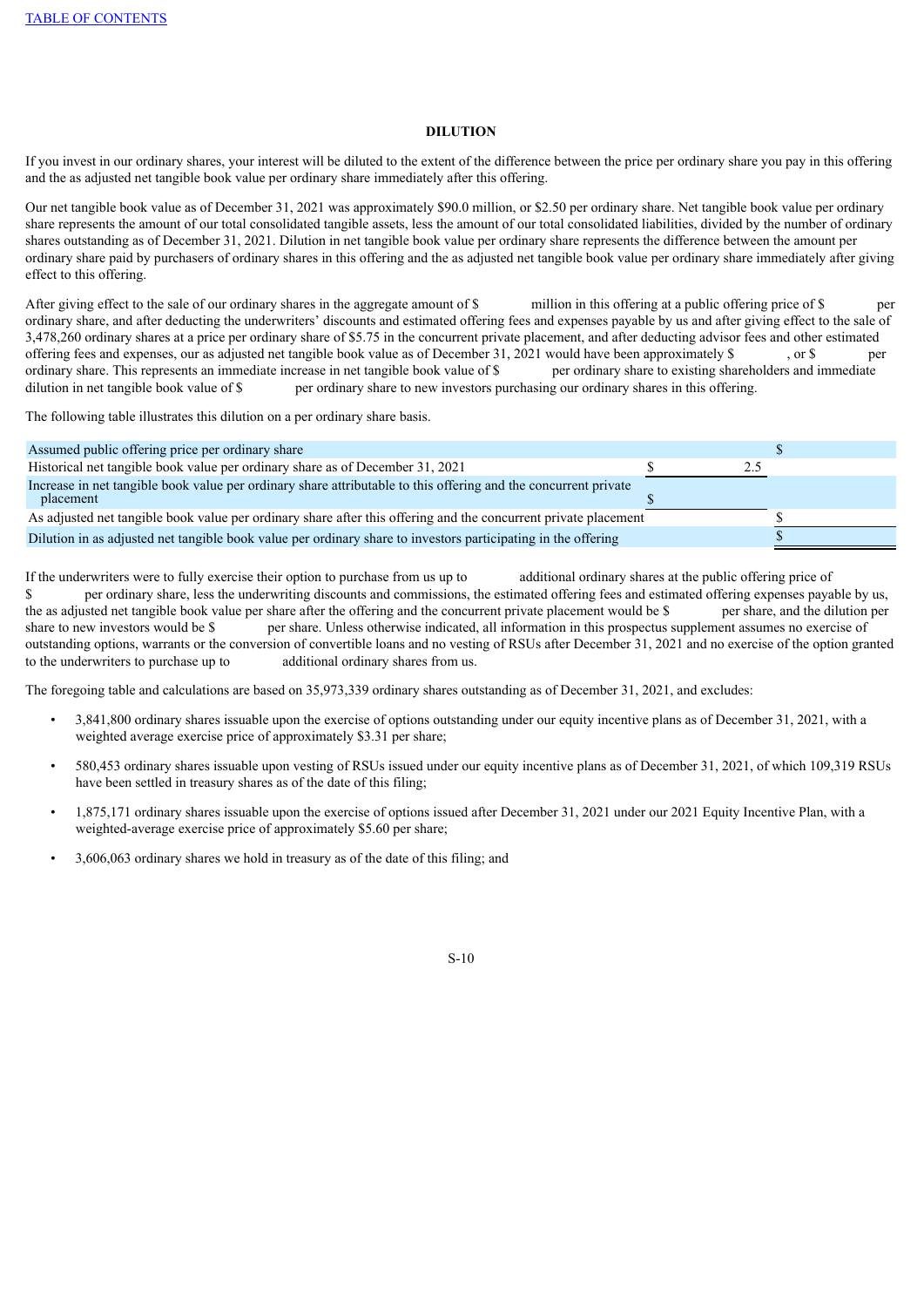• 324,190 ordinary shares issuable upon exercise of outstanding warrants issued to Kreos Expert Fund after December 31, 2021 at an exercise price of \$5.53 (rounded) per ordinary share and 356,961 shares initially issuable upon conversion of the Minimum Convertible Note at a conversion price of \$7.00 (rounded) per ordinary share.

As of May 6, 2022, our share capital as registered with the commercial register of the Canton of Basel-Stadt amounted to 39,688,721 ordinary shares.

Unless otherwise indicated, all information contained in this prospectus supplement:

- does not reflect the potential issuance of ordinary shares that remain available for sale as of the date of this prospectus supplement under our "at the market offering" program, pursuant to which we may sell ordinary shares for aggregate gross proceeds of up to \$75.0 million from time to time under our Sales Agreement with SVB Securities LLC;
- assumes no exercise or conversion of the options, RSUs, warrants or convertible loans described above; and
- assumes no exercise of the option granted to the underwriters to purchase up to additional ordinary shares from us.

<span id="page-15-0"></span>To the extent that outstanding options and warrants are exercised, restricted share units vest, convertible loans convert, new options or restricted share units are issued under our share-based compensation plans, or we utilize our Sales Agreement with SVB Securities LLC to issue and sell additional ordinary shares, investors purchasing our ordinary shares in this offering will experience further dilution. In addition, we may choose to raise additional capital due to market conditions or strategic considerations even if we believe we have sufficient funds for our current or future operating plans. To the extent that we raise additional capital through the sale of equity or convertible debt securities, the issuance of these securities could result in further dilution to our shareholders.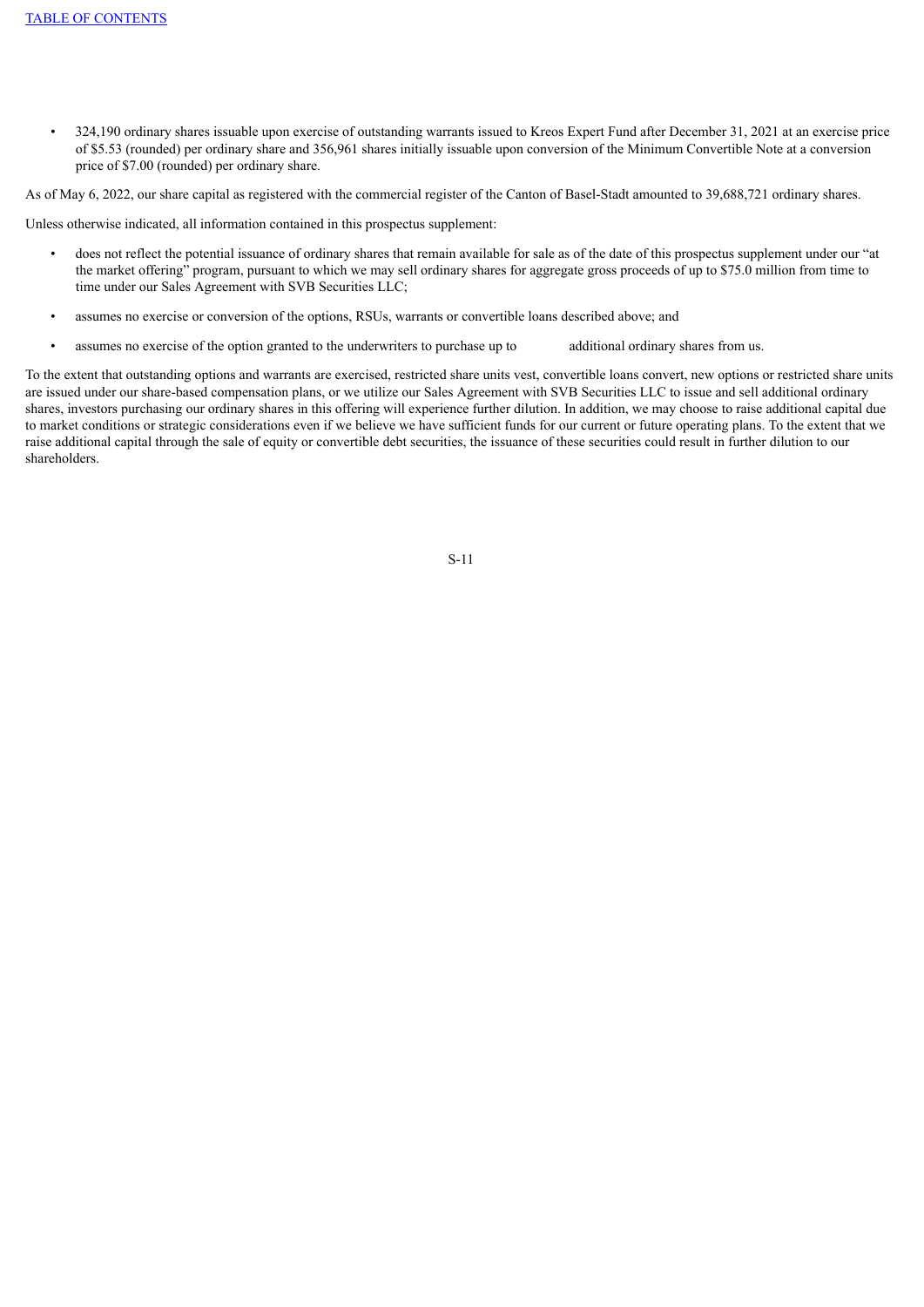## **CERTAIN MATERIAL U.S. FEDERAL INCOME TAX CONSIDERATIONS FOR U.S. HOLDERS**

The following discussion describes certain material U.S. federal income tax considerations relating to the ownership and disposition of ordinary shares by U.S. holders (as defined below). This summary applies to U.S. holders that hold our ordinary shares as capital assets. This summary is based on the U.S. Internal Revenue Code of 1986, as amended, or the Code, U.S. Treasury regulations promulgated thereunder and administrative and judicial interpretations thereof, all as in effect on the date hereof and all of which are subject to change, possibly with retroactive effect. This discussion does not address all of the U.S. federal income tax considerations that may be relevant to specific U.S. holders in light of their particular circumstances, or to U.S. holders subject to special treatment under U.S. federal income tax laws (such as certain financial institutions, insurance companies, broker-dealers and traders in securities or other persons that generally mark their securities to market for U.S. federal income tax purposes, tax-exempt entities, retirement plans, regulated investment companies, real estate investment trusts, certain former citizens, expatriates or long-term residents of the United States, persons that hold ordinary shares as part of a "straddle," "hedge," "conversion transaction," "synthetic security" or integrated investment, persons deemed to sell our shares under the constructive sale provisions of the Code, persons who hold or receive our shares pursuant to the exercise of any employee option or otherwise as compensation, persons that have a "functional currency" other than the U.S. dollar, persons that own directly, indirectly or through attribution 10% or more of the voting power or value of our shares, corporations that accumulate earnings to avoid U.S. federal income tax, partnerships and other pass-through entities (or arrangements treated as a partnership for U.S. federal income tax purposes), and investors in such pass-through entities). This summary does not address any U.S. state or local tax consequences, non-U.S. tax consequences or any U.S. federal estate, gift or alternative minimum tax consequences, the application of special tax accounting rules under Section 451(b) of the Code or the Medicare contribution tax on net investment income.

As used in this discussion, the term "U.S. holder" means a beneficial owner of ordinary shares that is, for U.S. federal income tax purposes, or is treated as: (1) an individual who is a citizen or resident of the United States, (2) a corporation (or entity treated as a corporation for U.S. federal income tax purposes) created or organized in or under the laws of the United States, any state thereof, or the District of Columbia, (3) an estate the income of which is subject to U.S. federal income tax regardless of its source or (4) a trust (x) with respect to which a court within the United States is able to exercise primary supervision over its administration and one or more United States persons have the authority to control all of its substantial decisions or (y) that has elected under applicable U.S. Treasury regulations to be treated as a domestic trust for U.S. federal income tax purposes.

If an entity or arrangement treated as a partnership for U.S. federal income tax purposes holds ordinary shares, the U.S. federal income tax consequences relating to an investment in the ordinary shares will depend in part upon the status and activities of such entity or arrangement and the particular partner. Any such entity or arrangement and a partner of any such entity should consult its tax advisor regarding the U.S. federal income tax consequences applicable to it (and, as applicable, its partners) of the purchase, ownership and disposition of ordinary shares.

Persons considering an investment in ordinary shares should consult their tax advisors as to the particular tax consequences applicable to them relating to the purchase, ownership and disposition of ordinary shares, including the applicability of U.S. federal, state and local tax laws and non-U.S. tax laws.

#### *Passive foreign investment company consequences*

In general, a corporation organized outside the United States will be treated as a passive foreign investment company, or a PFIC, for any taxable year in which, after applying certain look-through rules, either (1) at least 75% of its gross income is "passive income", or (2) on average at least 50% of the value of its assets, determined on the basis of a quarterly average, are assets that produce passive income or are held for the production of passive income. Passive income for this purpose generally includes, among other things, dividends, interest, certain royalties, rents, and gains from the sale or exchange of property that gives rise to passive income. Assets that produce or are held for the production of passive income generally include cash, even if held as working capital or raised in a public offering, marketable securities, and other assets that may produce passive income. Generally, in determining whether a non-U.S. corporation is a PFIC, a proportionate share of the income and assets of each corporation in which it owns, directly or indirectly, at least a 25% interest (by value) is taken into account.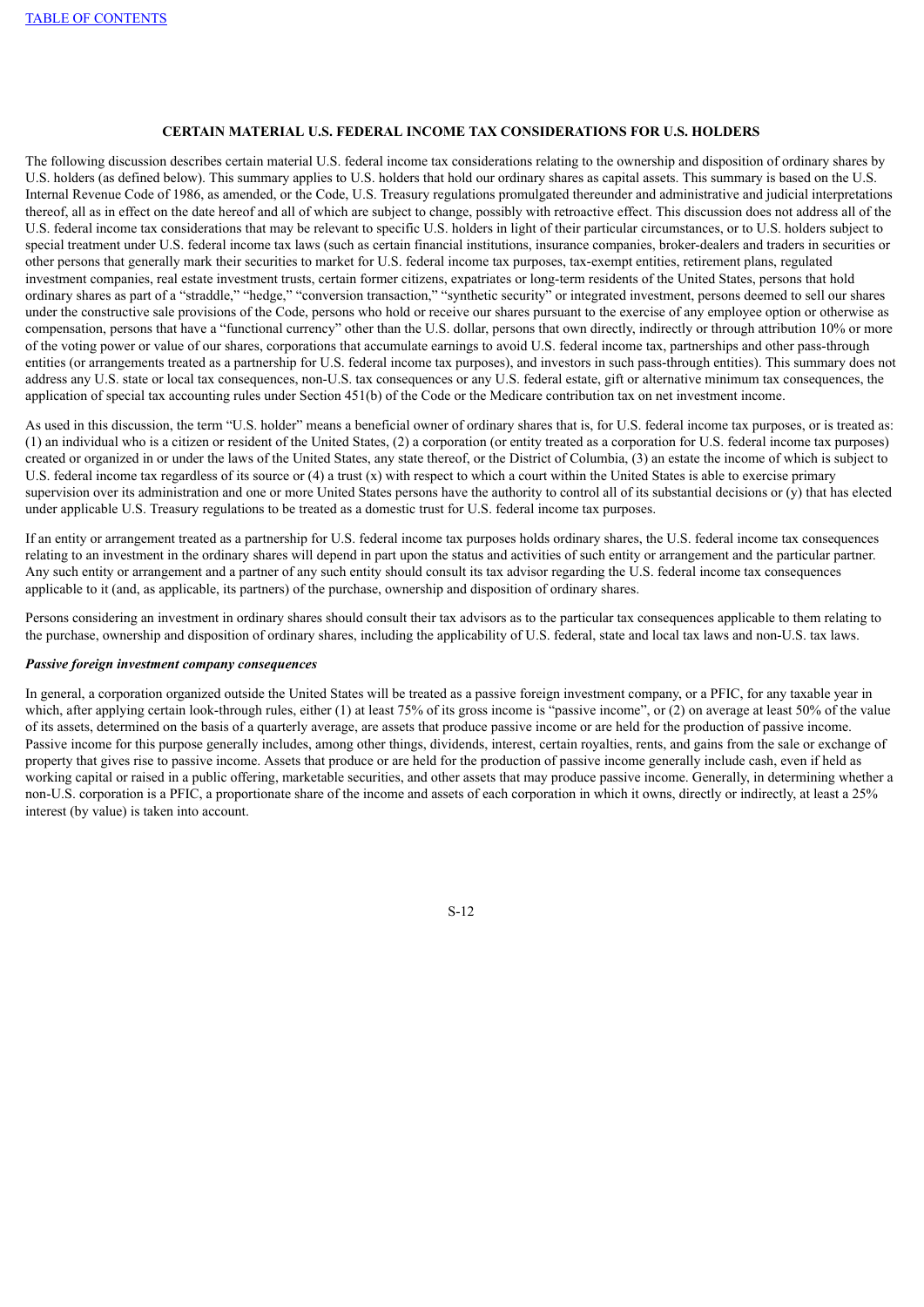Our status as a PFIC will depend on the nature and composition of our income, and the nature, composition and value of our assets from time to time. We have not yet determined whether we expect to be a PFIC for the current taxable year, but based on the nature of our income and the estimated value and composition of our assets, we do not believe we were a PFIC during the taxable year ended December 31, 2021. Because we may hold a substantial amount of cash and cash equivalents, and because the calculation of the value of our assets may be based in part on the value of our ordinary shares, which may fluctuate considerably, we may be a PFIC in the current taxable year or future taxable years. Even if we determine that we are not a PFIC for a taxable year, there can be no assurance that the IRS will agree with our conclusion or would not successfully challenge our position. Our status as a PFIC is a factintensive determination made on an annual basis applying principles and methodologies that are unclear in some respects and subject to varying interpretations. In particular, the characterization of our assets as active or passive may depend in part on our current and intended future business plans, which are subject to change. The composition of our income and assets also is affected by how, and how quickly, we spend the cash we raise in any offering.

If we are a PFIC in any taxable year during which a U.S. holder owns ordinary shares, the U.S. holder could be liable for additional taxes and interest charges under the "PFIC excess distribution regime" upon (1) a distribution paid during a taxable year that is greater than 125% of the average annual distributions paid in the three preceding taxable years, or, if shorter, the U.S. holder's holding period for the ordinary shares, and (2) any gain recognized on a sale, exchange or other disposition, including a pledge, of the ordinary shares, whether or not we continue to be a PFIC. Under the PFIC excess distribution regime, the tax on such distribution or gain would be determined by allocating the distribution or gain ratably over the U.S. holder's holding period for the ordinary shares. The amount allocated to the current taxable year (i.e., the year in which the distribution occurs or the gain is recognized) and any year prior to the first taxable year in which we are a PFIC will be taxed as ordinary income earned in the current taxable year. The amount allocated to other taxable years will be taxed at the highest marginal rates in effect for individuals or corporations, as applicable, to ordinary income for each such taxable year, and an interest charge, generally applicable to underpayments of tax, will be added to the tax.

If we are a PFIC for any year during which a U.S. holder holds ordinary shares, we generally must continue to be treated as a PFIC by that holder for all succeeding years during which the U.S. holder holds the ordinary shares, unless we cease to meet the requirements for PFIC status and the U.S. holder makes a "deemed sale" election with respect to the ordinary shares. If the election is made, the U.S. holder will be deemed to sell the ordinary shares it holds at their fair market value on the last day of the last taxable year in which we qualified as a PFIC which may result in recognition of gain (but not loss) taxable under the PFIC excess distribution regime without the receipt of any corresponding cash. After the deemed sale election, the U.S. holder's ordinary shares would not be treated as shares of a PFIC unless we subsequently again become a PFIC.

If we are a PFIC for any taxable year during which a U.S. holder holds ordinary shares and one of our subsidiaries or other entity in which we held a direct or indirect equity interest is also a PFIC (i.e., a lower-tier PFIC), such U.S. holder would be treated as owning a proportionate amount (by value) of the shares of the lower-tier PFIC and would be subject to U.S. federal income tax under the PFIC excess distribution regime on certain distributions by the lower-tier PFIC and on gain from the disposition of shares of the lower-tier PFIC even though such U.S. holder would not receive the proceeds of those distributions or dispositions. Each U.S. holder is advised to consult its tax advisors regarding the application of the PFIC rules to our non-U.S. subsidiaries.

If we are a PFIC, a U.S. holder will not be subject to tax under the PFIC excess distribution regime on distributions or gain recognized on ordinary shares if such U.S. holder makes a valid "mark-to-market" election for our ordinary shares. A mark-to-market election is available to a U.S. holder only for "marketable stock." Our ordinary shares will be marketable stock as long as they remain listed on The Nasdaq Global Market or other "qualified exchange" and are regularly traded, other than in de minimis quantities, on at least 15 days during each calendar quarter. If a mark-to-market election is in effect, a U.S. holder generally would take into account, as ordinary income each year, the excess of the fair market value of ordinary shares held at the end of such taxable year over the adjusted tax basis of such ordinary shares. The U.S. holder also would take into account, as an ordinary loss each year, the excess of the adjusted tax basis of such ordinary shares over their fair market value at the end of the taxable year, but only to the extent of the excess of amounts previously included in income over ordinary losses deducted as a result of the mark-to-market election. The U.S. holder's tax basis in ordinary shares would be adjusted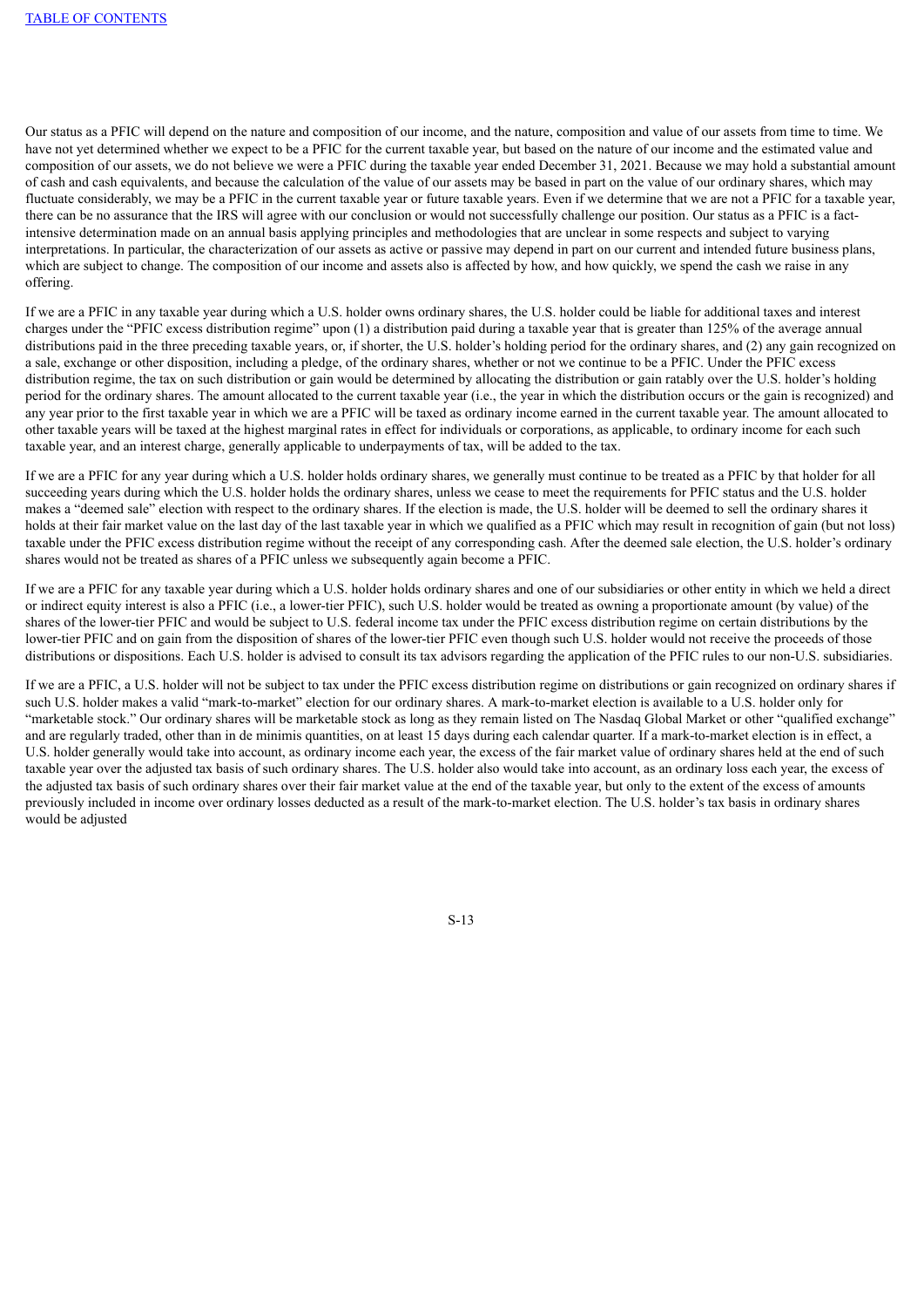to reflect any income or loss recognized as a result of the mark-to-market election. Any gain from a sale, exchange or other disposition of ordinary shares in any taxable year in which we are a PFIC would be treated as ordinary income and any loss from such sale, exchange or other disposition would be treated first as ordinary loss (to the extent of any net mark-to-market gains previously included in income) and thereafter as capital loss. If, after having been a PFIC for one or more taxable years, we cease to be classified as a PFIC for the remainder of a U.S. holder's holding period in ordinary shares, the U.S. holder would not be required to take into account any unrecognized gain or loss in the manner described above and any subsequently recognized gain or loss would be subject to tax as described below "—Sale, Exchange or Other Disposition of Ordinary Shares."

A mark-to-market election will not apply to ordinary shares for any taxable year during which we are not a PFIC, but will remain in effect with respect to any subsequent taxable year in which we become a PFIC. Such election will not apply to our subsidiaries. Accordingly, a U.S. holder may continue to be subject to tax under the PFIC excess distribution regime with respect to any lower-tier PFICs notwithstanding the U.S. holder's mark-to-market election for the ordinary shares.

The tax consequences that would apply if we are a PFIC also would be different from those described above if a U.S. holder were able to make a valid qualified electing fund, or a QEF, election. At this time, we do not expect to provide U.S. holders with the information necessary for a U.S. holder to make a QEF election, and prospective investors should assume that a QEF election will not be available.

Each U.S. person that is a shareholder of a PFIC is generally required to file an annual information return on IRS Form 8621 containing such information as the U.S. Treasury Department may require. The failure to file IRS Form 8621 could result in the imposition of penalties and the extension of the statute of limitations with respect to U.S. federal income tax.

The U.S. federal income tax rules relating to PFICs are very complex. Prospective U.S. holders are strongly urged to consult their tax advisors with respect to the impact of PFIC status on the purchase, ownership and disposition of ordinary shares, the consequences to them of an investment in a PFIC, any elections available with respect to the ordinary shares and the IRS information reporting obligations with respect to the **purchase, ownership and disposition of ordinary shares.**

#### *Distributions*

We currently do not expect to make distributions on our ordinary shares. Subject to the discussion above under "—Passive Foreign Investment Company Consequences," a U.S. holder that receives a distribution with respect to ordinary shares generally will be required to include the gross amount of such distribution in gross income as a dividend when actually or constructively received to the extent of the U.S. holder's pro rata share of our current and/or accumulated earnings and profits (as determined under U.S. federal income tax principles). To the extent a distribution received by a U.S. holder is not a dividend because it exceeds the U.S. holder's pro rata share of our current and accumulated earnings and profits, it will be treated first as a tax-free return of capital and reduce (but not below zero) the adjusted tax basis of the U.S. holder's ordinary shares. To the extent the distribution exceeds the adjusted tax basis of the U.S. holder's ordinary shares, the remainder will be taxed as capital gain. Because we do not expect to account for our earnings and profits in accordance with U.S. federal income tax principles, U.S. holders should expect all distributions to be reported to them as dividends. Distributions on ordinary shares that are treated as dividends generally will constitute income from sources outside the United States for foreign tax credit purposes and generally will constitute passive category income. If any foreign withholding tax is imposed on dividends paid on ordinary shares, U.S. holders may be eligible for a foreign tax credit against such U.S. holder's federal income tax liability, or an itemized deduction in lieu of a foreign tax credit. Recently issued U.S. Treasury regulations that apply to foreign income taxes paid or accrued in taxable years beginning on or after December 28, 2021 further restrict the availability of any such credit. U.S. holders are urged to consult their tax advisors regarding the creditability of any such tax. Such dividends will not be eligible for the "dividends received" deduction generally allowed to corporate shareholders with respect to dividends received from U.S. corporations.

Dividends paid by a "qualified foreign corporation" are eligible under current law for taxation at a reduced capital gains rate rather than the marginal tax rates generally applicable to ordinary income provided that certain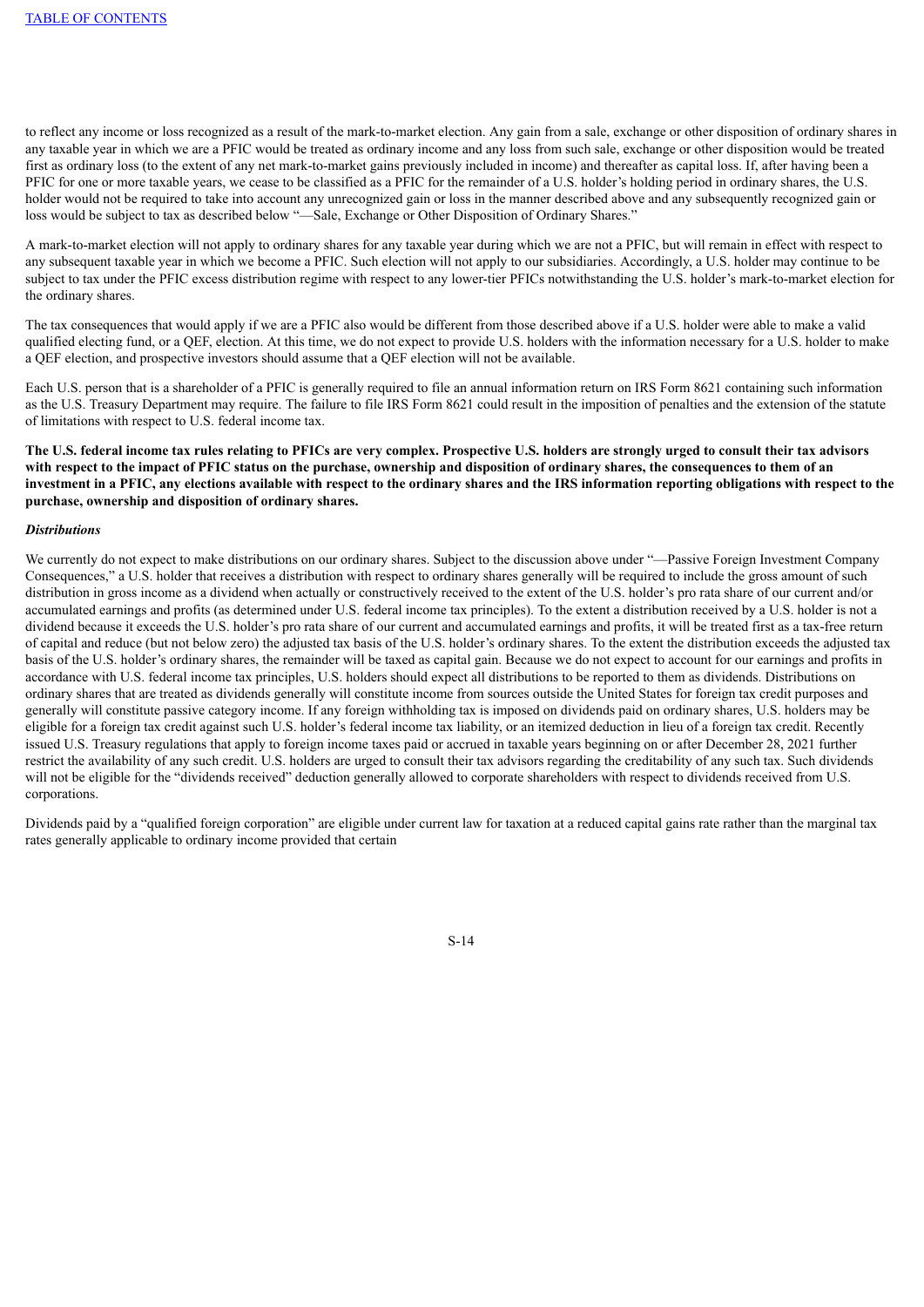requirements are met. A non-U.S. corporation (other than a corporation that is classified as a PFIC with respect to the U.S. holder for the taxable year in which the dividend is paid or the preceding taxable year) generally will be considered to be a qualified foreign corporation (a) if it is eligible for the benefits of a comprehensive tax treaty with the United States that the Secretary of Treasury of the United States determines is satisfactory for this purpose and that includes an exchange of information provision, or (b) with respect to any dividend it pays on shares that are readily tradable on an established securities market in the United States. We believe that the Company qualifies as a resident of Switzerland for purposes of, and are eligible for the benefits of, the Convention between the United States of America and the Swiss Confederation for the Avoidance of Double Taxation with Respect to Taxes on Income, signed October 2, 1996, as amended and currently in force, or the Treaty. We also believe that the Treaty should be treated as satisfying conditions described in clause (a) above, although there can be no assurance in this regard. Further, our ordinary shares will be listed on the Nasdaq Global Market, which is an established securities market in the United States, and we expect the ordinary shares to be readily tradable on the Nasdaq Global Market. although there can be no assurance in this regard. Subject to the discussion above under "—Passive Foreign Investment Company Consequences," if the Treaty is applicable, or if the ordinary shares are readily tradable on an established securities market in the United States, dividends paid on ordinary shares generally will be "qualified dividend income" in the hands of individual U.S. holders, provided that certain conditions are met, including certain holding period requirements and the absence of certain risk reduction transactions. Each U.S. holder is urged to consult its tax advisors regarding the availability of the reduced tax rate on dividends with regard to its particular circumstances.

### *Sale or other taxable disposition of ordinary shares*

Subject to the discussion above under "—Passive Foreign Investment Company Consequences," a U.S. holder generally will recognize capital gain or loss for U.S. federal income tax purposes upon the sale or other taxable disposition of ordinary shares in an amount equal to the difference, if any, between the amount realized (i.e., the amount of cash plus the fair market value of any property received) on the sale, exchange or other disposition and such U.S. holder's adjusted tax basis in the ordinary shares. Such capital gain or loss generally will be long-term capital gain taxable at a reduced rate for noncorporate U.S. holders, or long-term capital loss if, on the date of sale or other taxable disposition, the ordinary shares were held by the U.S. holder for more than one year. Any capital gain of a non-corporate U.S. holder that is not long-term capital gain is taxed at ordinary income rates. The deductibility of capital losses is subject to limitations. Any gain or loss recognized from the sale or other disposition of ordinary shares will generally be gain or loss from sources within the United States for U.S. foreign tax credit purposes.

#### *Information reporting and backup withholding*

U.S. holders may be required to file certain U.S. information reporting returns with the IRS with respect to an investment in ordinary shares, including, among others, IRS Form 8938 (Statement of Specified Foreign Financial Assets). As described above under "—Passive Foreign Investment Company Consequences", each U.S. holder who is a shareholder of a PFIC must file an annual report containing certain information.

Dividends on and proceeds from the sale or other disposition of ordinary shares may be reported to the IRS unless the U.S. holder establishes a basis for exemption. Backup withholding may apply to amounts subject to reporting if the U.S. holder fails to provide an accurate United States taxpayer identification number or otherwise establish a basis for exemption, or described in certain other categories of persons.

However, U.S. holders that are corporations generally are excluded from these information reporting and backup withholding tax rules. Backup withholding is not an additional tax. Any amounts withheld under the backup withholding rules generally will be allowed as a refund or a credit against a U.S. holder's U.S. federal income tax liability if the required information is furnished by the U.S. holder on a timely basis to the IRS.

U.S. holders should consult their tax advisors regarding the backup withholding tax and information reporting rules.

## **THIS SUMMARY OF CERTAIN U.S. FEDERAL INCOME TAX CONSIDERATIONS IS FOR GENERAL INFORMATION ONLY AND IS NOT TAX ADVICE. YOU SHOULD CONSULT YOUR TAX**

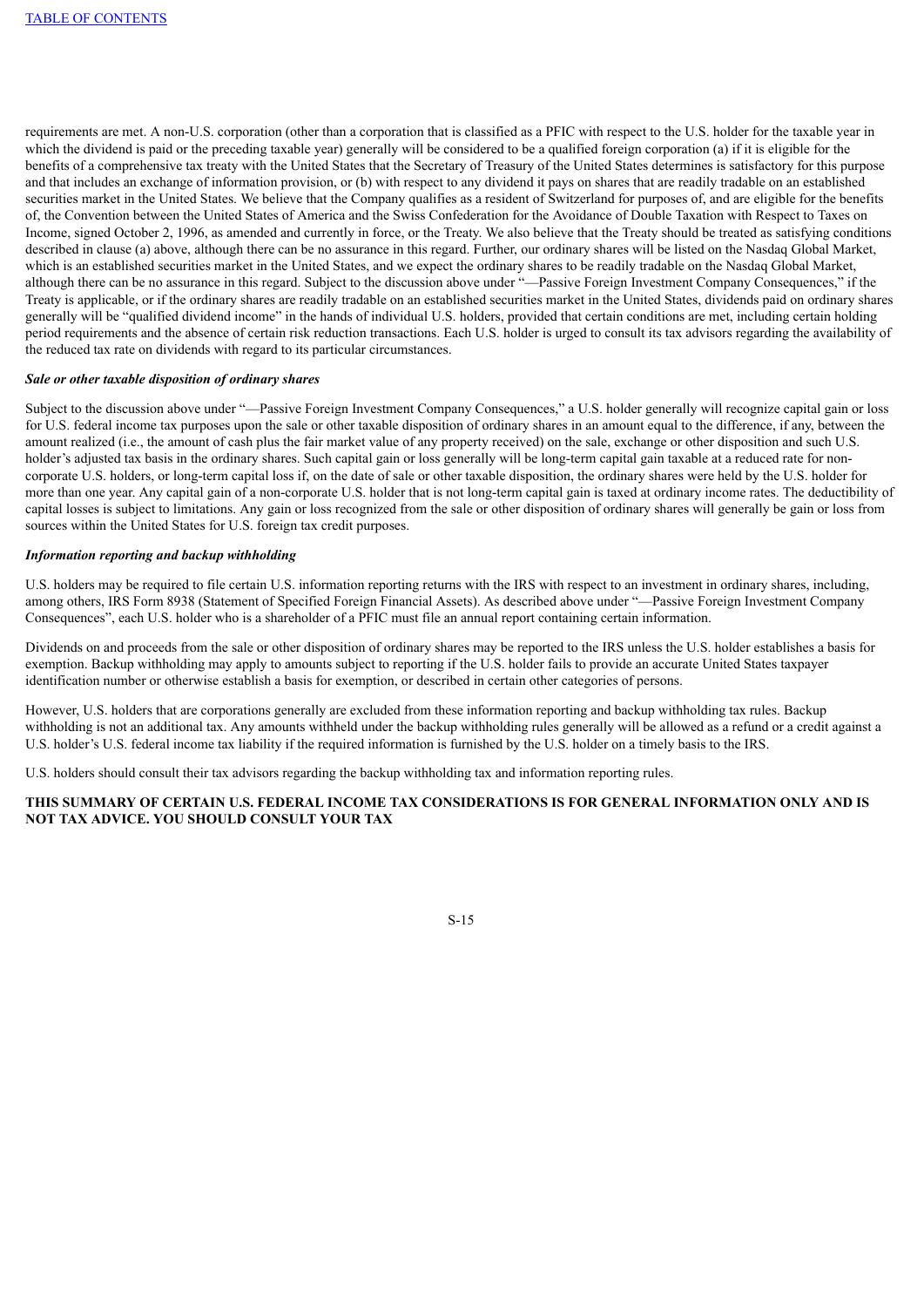<span id="page-20-0"></span>**ADVISOR WITH RESPECT TO THE APPLICATION OF U.S. FEDERAL INCOME TAX LAWS TO YOUR PARTICULAR SITUATION AS WELL AS ANY TAX CONSEQUENCES OF THE PURCHASE, OWNERSHIP, AND DISPOSITION OF ORDINARY SHARES ARISING** UNDER U.S. FEDERAL ESTATE OR GIFT TAX RULES OR UNDER THE LAWS OF ANY STATE, LOCAL, NON-U.S. OR ANY OTHER **TAXING JURISDICTION.**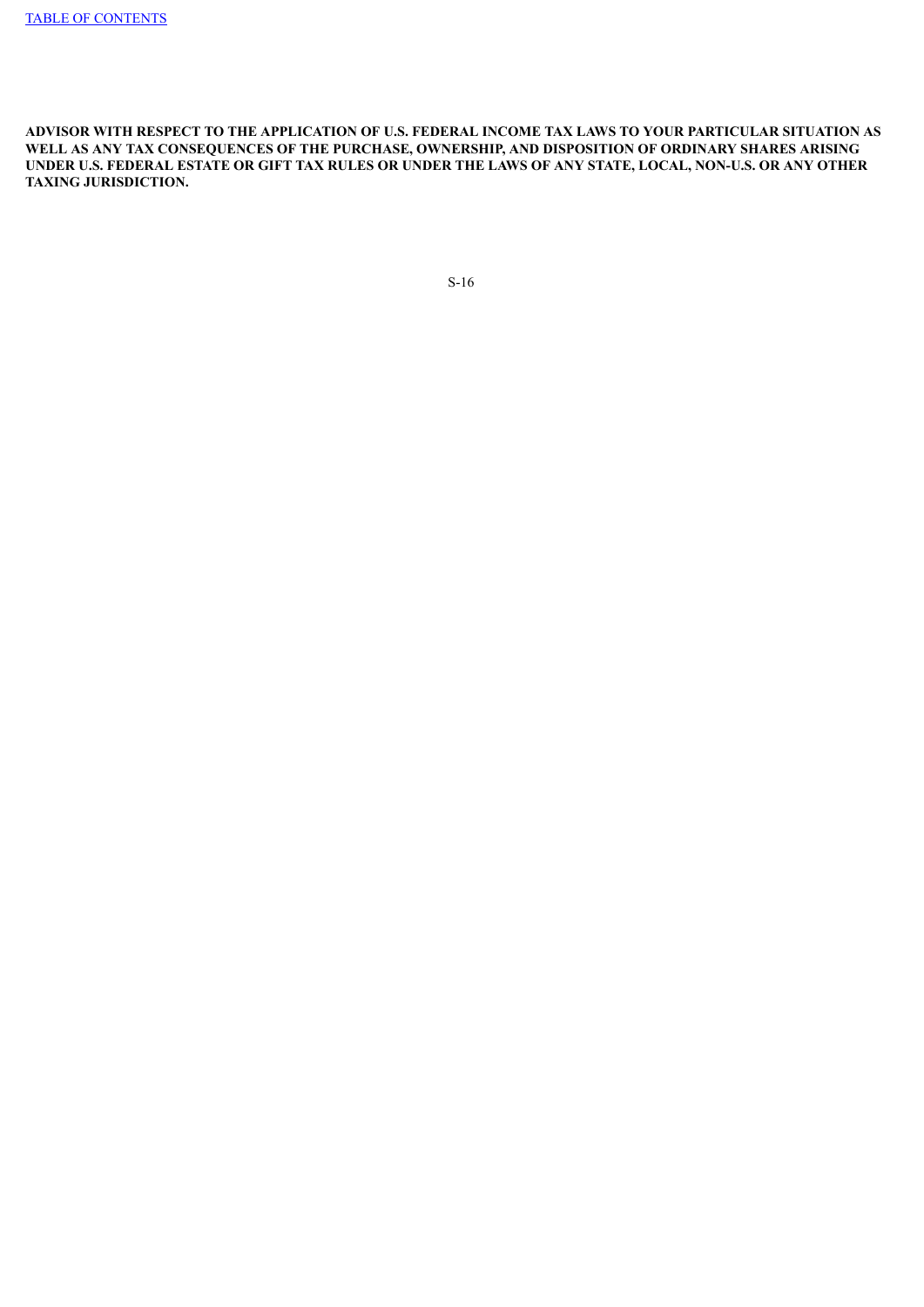## **MATERIAL SWISS TAX CONSIDERATIONS**

The following summary contains a description of the principal Swiss income tax consequences of the acquisition, ownership and disposition of our ordinary shares, or Shares, but it does not purport to be a comprehensive description of all of the tax considerations that may be relevant to a decision to own or dispose of Shares. In particular, the summary is directed only to holders that hold ordinary shares as capital assets and does not address tax considerations applicable to investors that may be subject to special tax rules, such as banks, tax-exempt entities, insurance companies, dealers in securities or currencies, persons that actually or constructively own a participation in our share capital that qualifies for reduced taxation, persons that hold ordinary shares as a position in a "straddle" or "conversion" transaction, or as part of a "synthetic security" or other integrated financial transaction, persons that own or are treated as owning 10% or more of our share capital by vote or value, or persons that have a "functional currency" other than Swiss franc.

This summary is based on the current tax laws of Switzerland, including the Treaty, the "Agreement on the Automatic Exchange of Information in Tax Matters with the European Union" and similar bilateral treaties with partner states, all of which are subject to change, possibly with retroactive effect.

#### *Swiss federal withholding tax on dividends and similar distributions*

Dividends on ordinary shares made or paid by us out of capital contribution reserves (Reserven aus Kapitaleinlagen), distributions on ordinary shares made or paid by us based upon a reduction of nominal value of ordinary shares (Nennwertherabsetzung) and purchase price for ordinary shares bought back by us for a capital reduction booked against capital contribution reserves and nominal value of ordinary shares are exempt from Swiss federal withholding tax. Dividends and other cash or in-kind distributions (including scrip or share dividends) on ordinary shares made or paid by us out of profit or reserves other than capital contribution reserves and a purchase price for ordinary shares bought back by us for a capital reduction booked against reserves other than capital contribution reserves are subject to Swiss federal withholding tax at a rate of 35%. The Swiss federal withholding tax must be withheld by us on the gross taxable amount of the dividend or distribution or the purchase price and be remitted by us to the Swiss Federal Tax Administration. Capital gains realized on the sale of ordinary shares in the secondary market are not subject to Swiss federal withholding tax. Any Swiss federal withholding tax must be withheld by us on the gross amount of the dividend or distribution and be remitted to the Swiss Federal Tax Administration.

#### *Swiss-resident recipients*

The relevant Swiss tax authority will refund or credit the Swiss federal withholding tax deducted by us on the taxable amounts of dividends or distributions on ordinary shares or taxable amount of purchase price for ordinary shares bought back by us for a capital reduction in full to holders of ordinary shares who are individuals resident in Switzerland and to holders who hold the ordinary shares as part of a trade or business in Switzerland, and who, in each case, among other things, are the beneficial owners of the ordinary shares and the dividends or the distributions made or paid on the ordinary shares or the beneficial owners of the ordinary shares sold to us for a capital reduction and who duly report the dividend or distribution in their income tax return or their statutory financial statements, as applicable, for the relevant tax period.

## *Non-resident recipients*

A holder who is not resident in Switzerland and who does not hold the ordinary shares as part of a trade or business in Switzerland may be entitled to a full or partial refund of the Swiss federal withholding tax deducted if the country in which the recipient resides for tax purposes has entered into a bilateral treaty for the avoidance of double taxation with Switzerland, the recipient is the beneficial owner of the ordinary shares and the dividend or distribution and the conditions of such treaty are met. A reduction of the withholding tax at source is not provided for by Switzerland for portfolio holdings and, therefore, is not permissible. Holders of ordinary shares should be aware that the procedures for claiming treaty benefits (and the time frame required for obtaining a tax refund) may differ from country to country and should consult their own legal, financial or tax advisors regarding the procedures for claiming a refund of the withholding tax.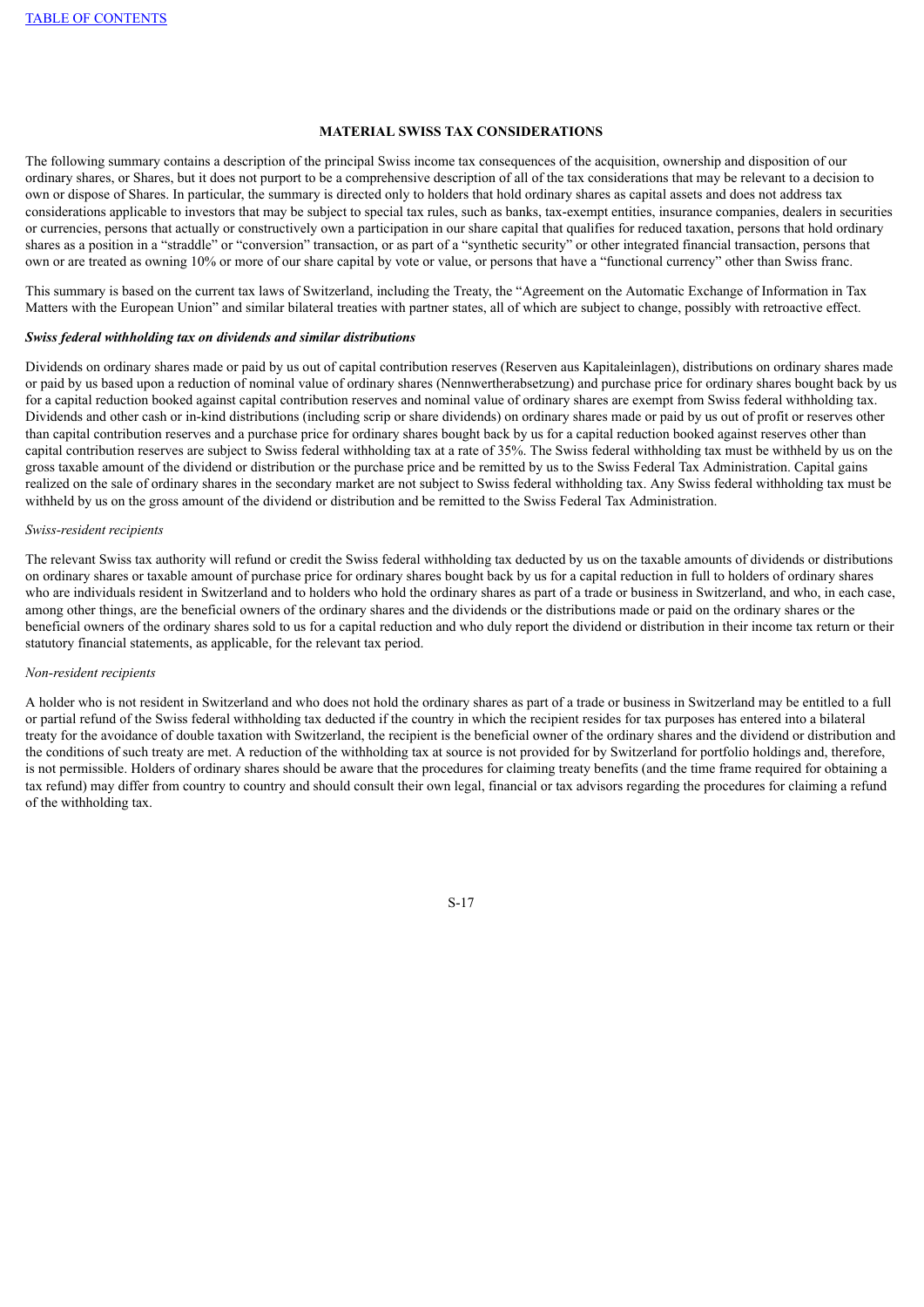## *Residents of the United States*

A holder of ordinary shares who is a resident of the United States for purposes of the Treaty without taxable presence in Switzerland to which the ordinary shares are attributable or who is a qualified U.S. pension fund and who, in each case, is the beneficial owner of the ordinary shares and the dividend or distribution and who meets the conditions of the Treaty may apply for a full refund of the Swiss federal withholding tax in the case of qualified U.S. pension funds or in excess of the amount of the 15% treaty rate in all other cases. The claim for refund must be filed on Swiss Tax Form 82 (82C for corporations, 82I for individuals, 82E for other entities and 82R for regulated investment companies), which forms together with an instruction form may be obtained from any Swiss consulate general in the US, the Swiss Federal Tax Administration at the address below or be downloaded from the Swiss Federal Tax Administration's website. Four copies of the form must be duly completed, signed before a notary public of the United States, and three of them must be sent to the Swiss Federal Tax Administration, Eigerstrasse 65, CH-3003, Bern, Switzerland. The form must be accompanied by suitable evidence of deduction of the Swiss federal withholding tax, such as certificates of deduction, bank vouchers or credit slips. The form must be filed no later than December 31 of the third year following the calendar year in which the dividend subject to the tax became payable.

#### *Income and profit tax on dividends and similar distributions*

#### *Ordinary shares held by Swiss resident individuals as private investments*

For holders of ordinary shares who are individuals resident in Switzerland for tax purposes and who hold the ordinary shares as private investments, dividends or distributions on ordinary shares made or paid by us out of capital contributions reserves (Reserven aus Kapitaleinlagen) and distributions on ordinary shares made or paid by us based upon a reduction of nominal value of ordinary shares (Nennwertr✔ckzahlungen) and purchase price for ordinary shares bought back by us for a capital reduction charged to capital contribution reserves and nominal value are exempt from Swiss federal, cantonal and communal income taxes. For such holders, all other amounts of dividends or distributions or purchase price for ordinary shares bought back by us for a capital reduction are subject to Swiss federal, cantonal and communal income taxes.

#### *Ordinary shares held as assets of a Swiss business*

For a holder who holds the ordinary shares as part of a trade or business carried on in Switzerland, all dividends and distributions, including repayment of nominal value of ordinary shares or distributions out of capital contribution reserves, made or paid by us on ordinary shares and purchase price for ordinary shares bought back by us for a capital reduction must be properly reported in the relevant taxation period for purposes of Swiss federal, cantonal and communal individual or corporate income tax. A Swiss corporation or co-operative or a non-Swiss corporation or co-operative holding ordinary shares as part of a Swiss permanent establishment may benefit from relief from taxation of the dividends or other distributions, including capital repayments or distributions out of capital contribution reserves, by way of a participation exemption if the ordinary shares held at the time of the dividend or other distribution have a market value of at least CHF 1 million.

## *Non-resident recipients*

A holder of ordinary shares who is not a resident of Switzerland for tax purposes, and who, during the respective tax year, has not engaged in a trade or business carried on through a permanent establishment situated in Switzerland for tax purposes, is not subject to any Swiss federal, cantonal or communal income tax as a result of the receipt of dividends or other distributions on ordinary shares or payments for ordinary shares bought back by us for a capital reduction.

 $\rightarrow$  Refer to "Swiss federal withholding tax on dividends and similar distributions" for further information.

## *Capital gains tax realized on ordinary shares*

#### *Ordinary shares held by Swiss resident individuals as private investments*

A capital gain realized by a holder of ordinary shares (other than a capital gain on the sale of ordinary shares to us for a capital reduction) who is an individual resident in Switzerland for tax purposes and who holds the ordinary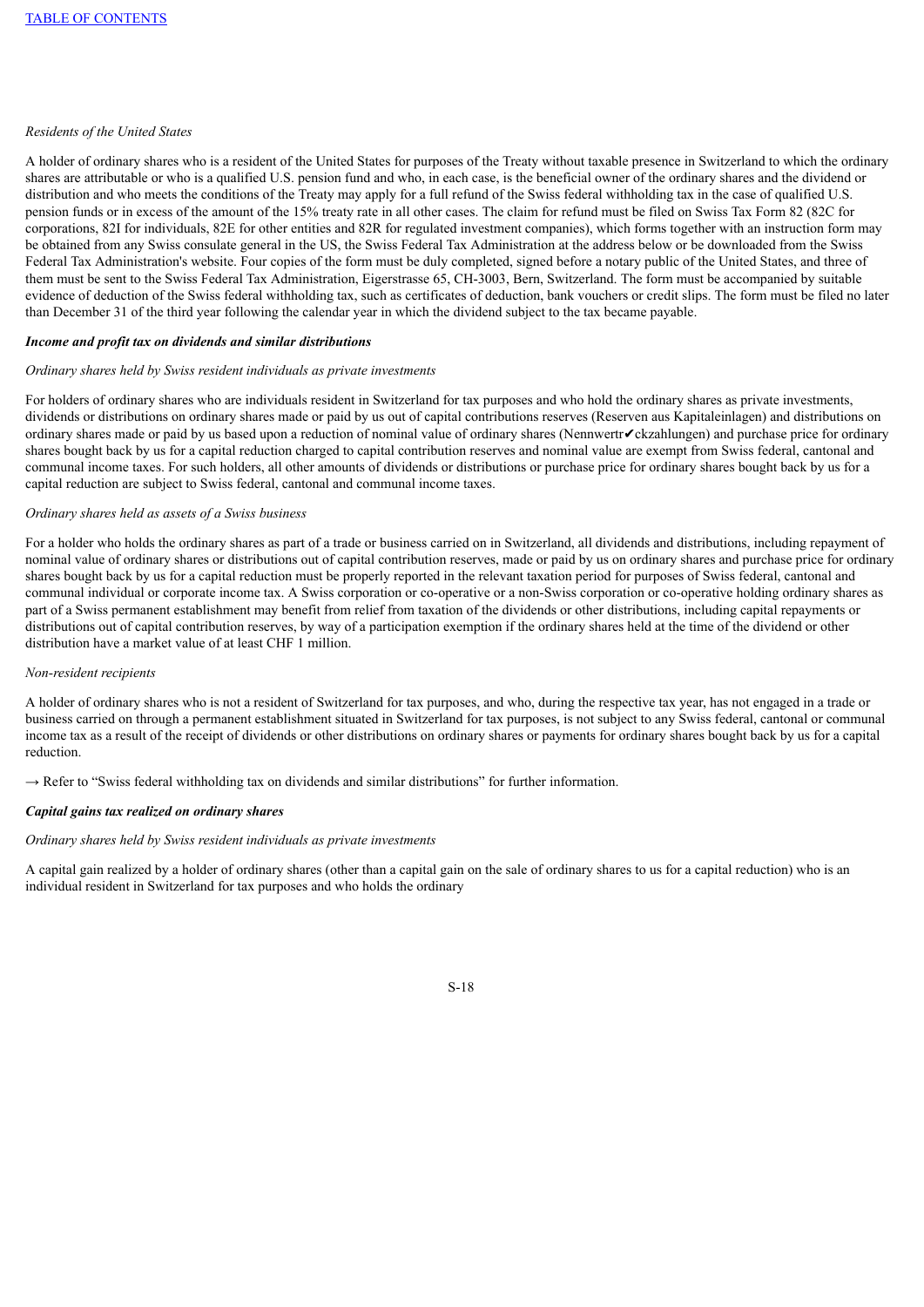shares as private investments classifies as a tax-exempt private capital gain and a capital loss as a non-tax deductible private capital loss for purposes of Swiss federal, cantonal and communal income tax.

→ Refer to "Ordinary shares held as assets of a Swiss business" for information on the taxation of individuals classified as "professional securities dealers."

→ Refer to "Income and profit tax on dividends and similar distributions – ordinary shares held by Swiss resident individuals as private investments" for information on the taxation of purchase price received for ordinary shares bought back by us for capital reduction.

#### *Ordinary shares held as assets of a Swiss business*

For a holder who holds the ordinary shares as part of a trade or business carried on in Switzerland, capital gain or loss realized on the sale of ordinary shares must be included in, or may be deducted from, taxable income in the relevant tax period for purposes of Swiss federal, cantonal and communal individual or corporate income tax. This tax treatment also applies to Swiss resident private individuals who, for income tax purposes, are classified as "professional securities dealers" for reason of, among other things, frequent dealings and leveraged investments in securities.

### *Non-resident individuals and legal entities*

Holders of ordinary shares who are not resident in Switzerland for tax purposes, and who, during the respective tax year, have not engaged in a trade or business carried on through a permanent establishment in Switzerland for tax purposes, will not be subject to any Swiss federal, cantonal or communal income tax as a result of gain realized on the sale or other disposition of ordinary shares.

#### *Net wealth and capital taxes*

#### *Ordinary shares held by Swiss resident individuals as private investments*

A holder of ordinary shares who is an individual resident in Switzerland for tax purposes and who holds the ordinary shares as private investments is required to include the ordinary shares in taxable assets for purposes of Swiss cantonal and communal taxable wealth taxes.

## *Ordinary shares held as assets of a Swiss business*

A holder who holds the ordinary shares as part of a trade or business conducted in Switzerland is required to include the ordinary shares in taxable wealth or taxable assets, as applicable, in the relevant tax period for purposes of Swiss cantonal and communal individual wealth tax or corporate capital tax, as applicable.

#### *Non-resident individuals and legal entities*

Holders of ordinary shares who are not resident in Switzerland for tax purposes, and who, during the respective tax year, have not engaged in a trade or business carried on through a permanent establishment situated in Switzerland for tax purposes, will not be subject to any Swiss cantonal or communal wealth tax or capital tax as a result of the holding of Shares.

#### *Swiss Federal Stamp Taxes*

We will be subject to Swiss issuance stamp duty on the issuance of the ordinary shares, including the ordinary shares issuable upon exercise by the underwriters of their option to purchase additional ordinary shares, of 1% of the public offering price net of certain deductions.

Secondary market dealings in ordinary shares where no domestic (i.e., Swiss or Liechtenstein) bank or no domestic securities dealer (as defined in the Swiss Federal Stamp Duty Act) is a party or an intermediary to the transaction are not subject to Swiss federal stamp duty on dealings in securities. Where a domestic bank or a domestic securities dealer is a party or an intermediary to such a transaction, Swiss federal stamp duty on dealings in securities at a rate of 0.15% of the purchase price of the ordinary shares is payable if none of the exemptions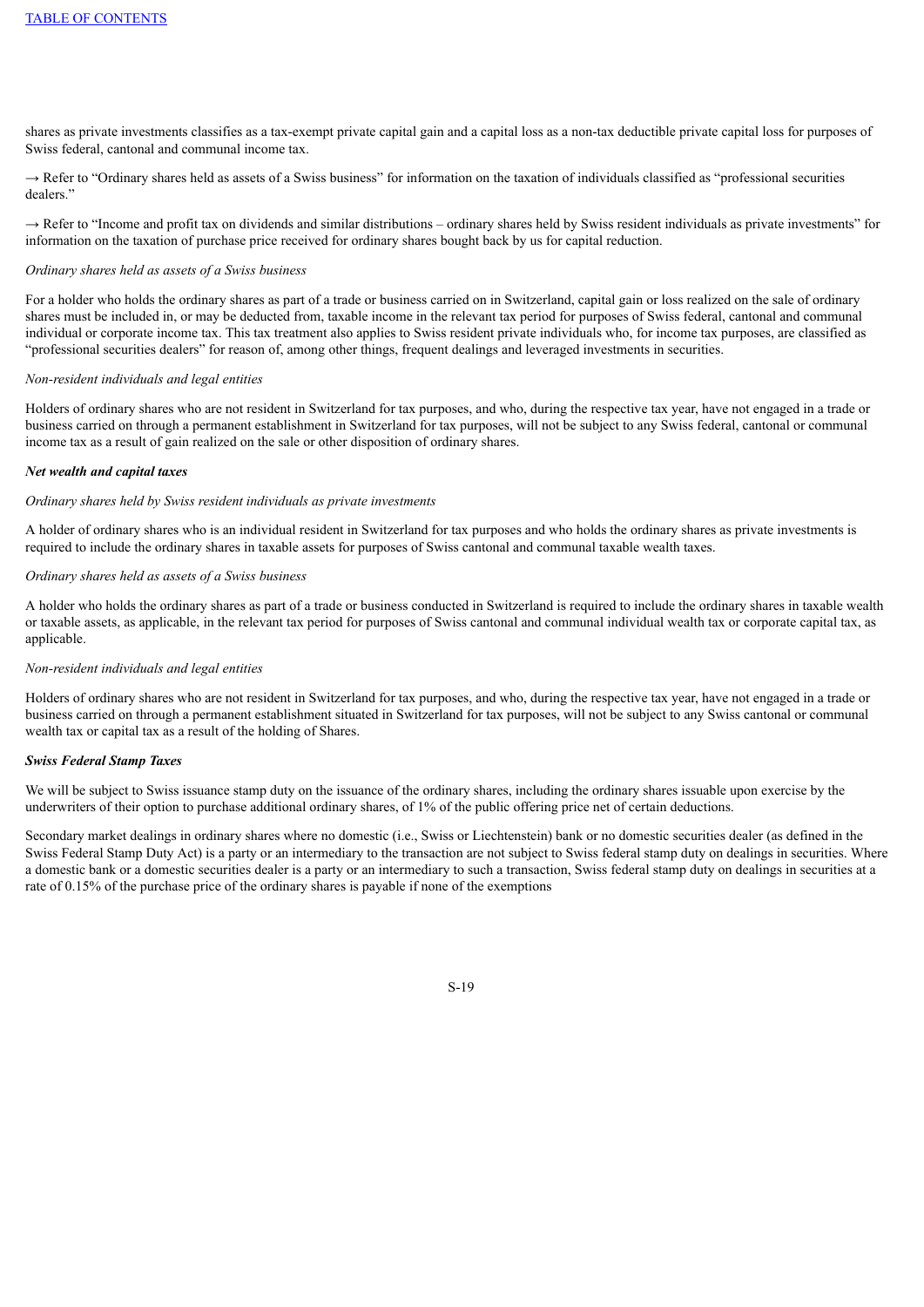provided for in the Swiss Federal Stamp Duty Act applies. Subject to applicable statutory exemptions in respect of the one or the other party to a transaction, generally half of the tax is charged to the one party to the transaction and the other half to the other party.

#### *International Automatic Exchange of Information in Tax Matters*

On November 19, 2014, Switzerland signed the Multilateral Competent Authority Agreement, which is based on article 6 of the OECD/Council of Europe administrative assistance convention and is intended to ensure the uniform implementation of automatic exchange of information, or the AEOI. The Federal Act on the International Automatic Exchange of Information in Tax Matters, or the AEOI Act, entered into force on January 1, 2017. The AEOI Act is the legal basis for the implementation of the AEOI standard in Switzerland.

The AEOI is being introduced in Switzerland through bilateral agreements or multilateral agreements. The agreements have, and will be, concluded on the basis of guaranteed reciprocity, compliance with the principle of specialty (i.e., the information exchanged may only be used to assess and levy taxes and for criminal tax proceedings) and adequate data protection.

Based on such multilateral agreements and bilateral agreements and the implementing laws of Switzerland, Switzerland collects and exchanges information with more than 100 jurisdictions in respect of financial assets, including Shares, as the case may be, held in, and income derived thereon and credited to, accounts or deposits maintained in Switzerland.

#### *Swiss Facilitation of the Implementation of the U.S. Foreign Account Tax Compliance Act*

<span id="page-24-0"></span>Switzerland has concluded an intergovernmental agreement with the U.S. to facilitate the implementation of FATCA. The agreement ensures that the accounts held by U.S. persons with Swiss financial institutions are disclosed to the U.S. tax authorities either with the consent of the account holder or by means of group requests within the scope of administrative assistance. Information will not be transferred automatically in the absence of consent, and instead will be exchanged only within the scope of administrative assistance on the basis of the Double Taxation Treaty between the U.S. and Switzerland. In this regard, on July 17, 2019, the U.S. Senate approved the 2009 protocol, or the Protocol, amending the Double Taxation Treaty regarding income tax between Switzerland and the U.S., or the amended DTT. The Protocol had been approved by the Swiss Federal Assembly on June 18, 2010. On September 20, 2019, Switzerland and the U.S. exchanged the instruments of ratification of the Protocol. With the exchange of the ratification instruments, the amended DTT formally entered into force. The Protocol introduces a mechanism for the exchange of information upon request in tax matters between Switzerland and the United States, which is in line with international standards, and allows the United States to make group requests under FATCA concerning non-consenting U.S. accounts and non-consenting non-participating foreign financial institutions. On October 8, 2014, the Swiss Federal Council approved a mandate for negotiations with the U.S. on changing the current direct-notification-based regime to a regime where the relevant information is sent to the Swiss Federal Tax Administration, which in turn provides the information to the U.S. tax authorities.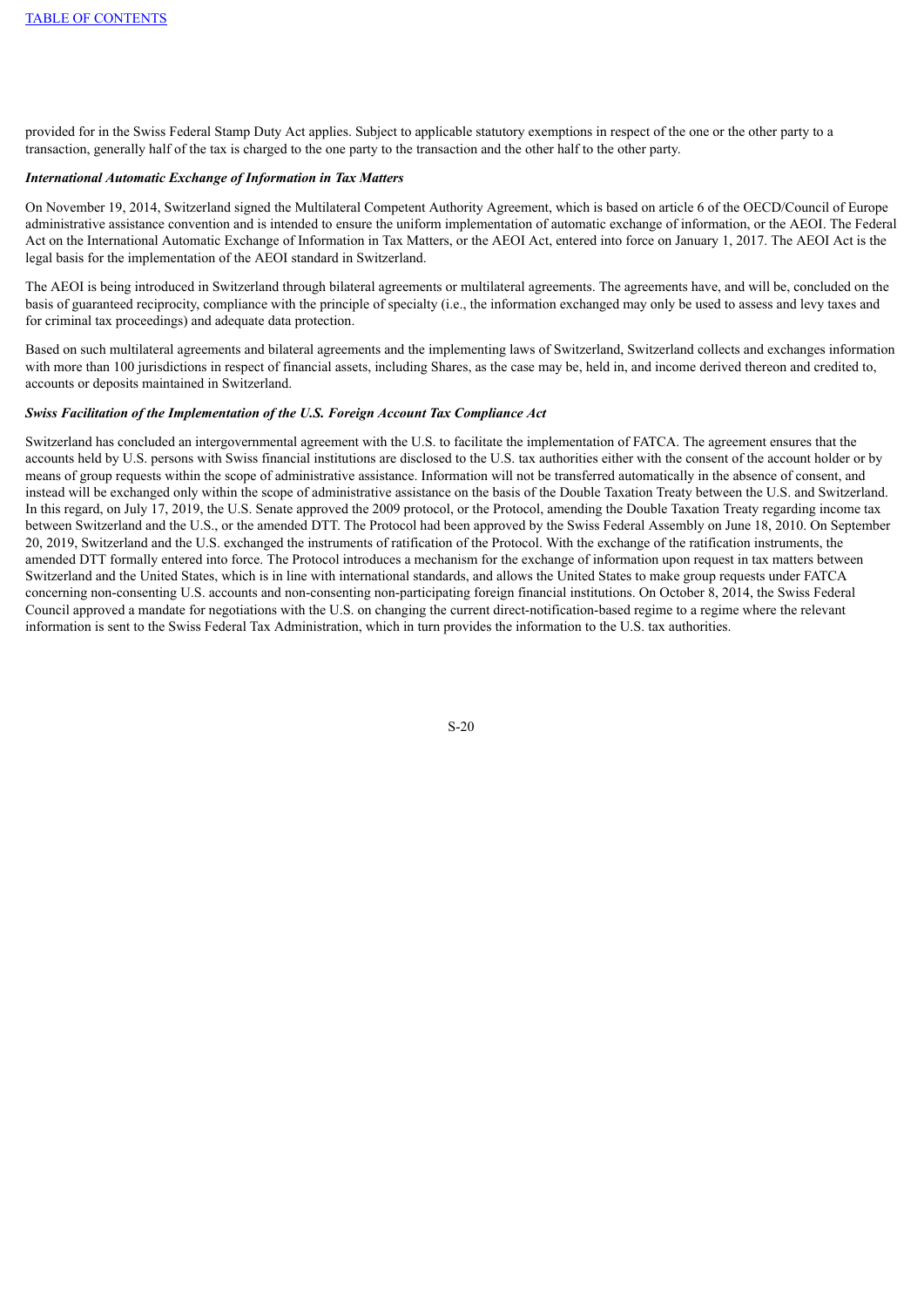## **UNDERWRITING**

SVB Securities LLC and Piper Sandler & Co. are acting as representatives of each of the underwriters named below and as joint book-running managers for this offering. Subject to the terms and conditions set forth in the underwriting agreement among us and the underwriters, we have agreed to sell to the underwriters, and each of the underwriters has agreed, severally and not jointly, to purchase from us, the number of ordinary shares set forth opposite its name below.

|                           | <b>Number of Shares</b> |
|---------------------------|-------------------------|
| <b>SVB Securities LLC</b> |                         |
| Piper Sandler & Co.       |                         |
| LifeSci Capital LLC.      |                         |
| Total                     |                         |

Subject to the terms and conditions set forth in the underwriting agreement, the underwriters have agreed, severally and not jointly, to purchase all of the ordinary shares sold under the underwriting agreement if any of these ordinary shares are purchased. If an underwriter defaults, the underwriting agreement provides that the purchase commitments of the non-defaulting underwriters may be increased or the underwriting agreement may be terminated.

We have agreed to indemnify the underwriters against certain liabilities, including liabilities under the Securities Act, or to contribute to payments the underwriters may be required to make in respect of those liabilities.

The underwriters are offering the ordinary shares, subject to prior sale, when, as and if issued to and accepted by them, subject to approval of legal matters by their counsel, including the validity of the ordinary shares, and subject to other conditions contained in the underwriting agreement, such as the receipt by the underwriters of officers' certificates and legal opinions. The underwriters reserve the right to withdraw, cancel or modify offers to the public and to reject orders in whole or in part.

#### **Discounts and Commissions**

The representatives have advised us that the underwriters propose initially to offer the ordinary shares to the public at the public offering price set forth on the cover page of this prospectus supplement and to dealers at that price less a concession not in excess of \$ per ordinary share. After the offering of the ordinary shares, the public offering price, concession or any other term of this offering may be changed by the representatives.

The following table shows the public offering price, underwriting discounts and commissions and proceeds, before expenses, to us. The information assumes either no exercise or full exercise by the underwriters of their option to purchase additional ordinary shares.

|                                        |                  | Total                 |                    |
|----------------------------------------|------------------|-----------------------|--------------------|
|                                        | <b>Per Share</b> | <b>Without Option</b> | <b>With Option</b> |
| Public offering price                  |                  |                       |                    |
| Underwriting discounts and commissions |                  |                       |                    |
| Proceeds, before expenses, to us       |                  |                       |                    |

We estimate expenses payable by us in connection with this offering, other than the underwriting discounts and commissions referred to above, will be approximately \$600,000. We also have agreed to reimburse the underwriters for certain of their expenses in an amount of up to \$40,000.

#### **Option to Purchase Additional Ordinary Shares**

We have granted an option to the underwriters, exercisable for 30 days after the date of this prospectus supplement, to purchase up to additional ordinary shares at the public offering price, less underwriting

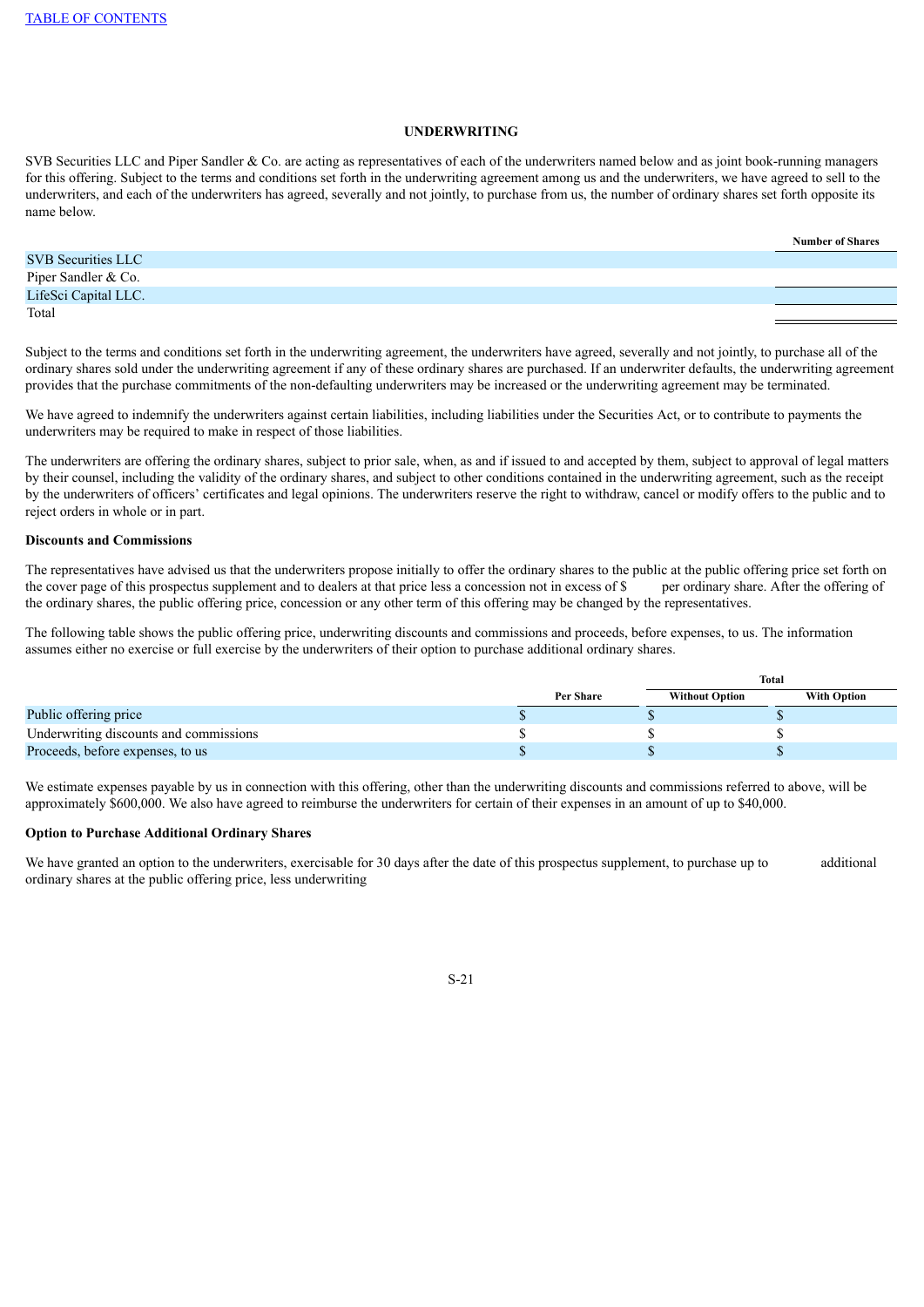discounts and commissions. If the underwriters exercise this option, each underwriter will be obligated, subject to the conditions contained in the underwriting agreement, to purchase a number of additional ordinary shares proportionate to that underwriter's initial amount reflected in the above table.

#### **No Sales of Similar Securities**

We, our executive officers and directors and our existing 10% security holders have agreed not to sell or transfer any ordinary shares or securities convertible into or exchangeable or exercisable for ordinary shares, for 90 days after the date of this prospectus supplement without first obtaining the written consent of SVB Securities LLC and Piper Sandler & Co. on behalf of the underwriters. Specifically, we and these other persons have agreed, with certain limited exceptions, not to directly or indirectly:

- offer, pledge, sell or contract to sell any ordinary shares;
- sell any option or contract to purchase any ordinary shares;
- purchase any option or contract to sell any ordinary shares;
- grant any option, right or warrant for the sale of any ordinary shares;
- otherwise dispose of or transfer any ordinary shares;
- request or demand that we file a registration statement related to the ordinary shares; or
- enter into any swap or other agreement or any transaction that transfers, in whole or in part, the economic consequence of ownership of any ordinary shares, whether any such swap, agreement or transaction is to be settled by delivery of ordinary shares or other securities, in cash or otherwise.

The lock-up provisions apply to ordinary shares and to securities convertible into or exchangeable or exercisable for ordinary shares. They also apply to ordinary shares owned now or acquired later by the person executing the lock-up agreement or for which the person executing the lock-up agreement later acquires the power of disposition.

#### **Nasdaq Global Market Listing**

Our ordinary shares are listed on the Nasdaq Global Market under the symbol "VECT."

## **Price Stabilization, Short Positions and Penalty Bids**

Until the distribution of the ordinary shares is completed, SEC rules may limit underwriters and selling group members from bidding for and purchasing our ordinary shares. However, the representatives may engage in transactions that stabilize the price of the ordinary shares, such as bids or purchases to peg, fix or maintain that price.

In connection with this offering, the underwriters may purchase and sell our ordinary shares in the open market. These transactions may include short sales, purchases on the open market to cover positions created by short sales and stabilizing transactions. Short sales involve the sale by the underwriters of a greater number of ordinary shares than they are required to purchase in this offering. "Covered" short sales are sales made in an amount not greater than the underwriters' option to purchase additional ordinary shares described above. The underwriters may close out any covered short position by either exercising their option to purchase additional ordinary shares or purchasing ordinary shares in the open market. In determining the source of ordinary shares to close out the covered short position, the underwriters will consider, among other things, the price of ordinary shares available for purchase in the open market as compared to the price at which they may purchase ordinary shares through the option to purchase additional ordinary shares granted to them under the underwriting agreement described above. "Naked" short sales are sales in excess of such option. The underwriters must close out any naked short position by purchasing ordinary shares in the open market. A naked short position is more likely to be created if the underwriters are concerned that there may be downward pressure on the price of our ordinary shares in the open market after pricing that could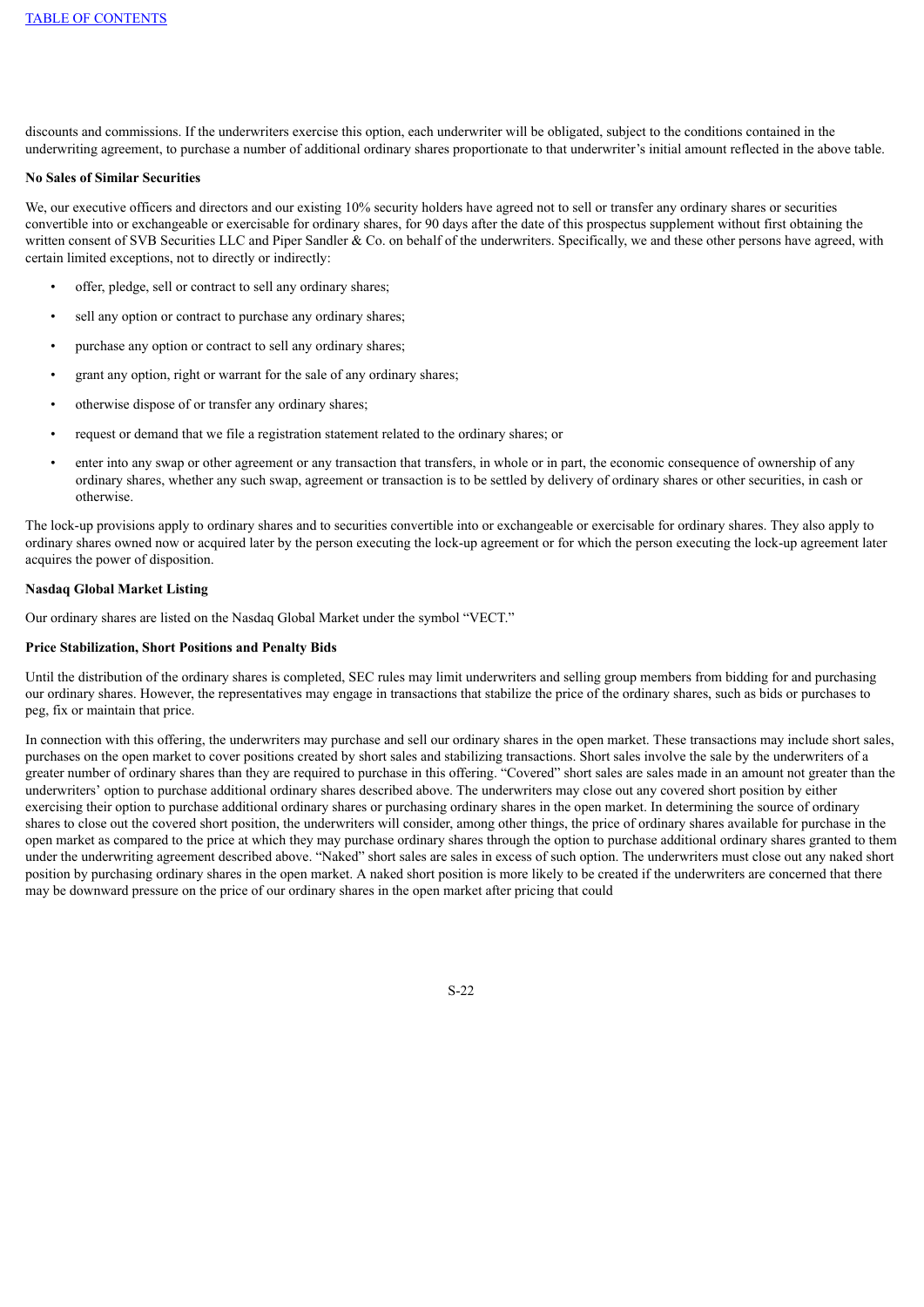adversely affect investors who purchase in this offering. Stabilizing transactions consist of various bids for or purchases of ordinary shares made by the underwriters in the open market prior to the closing of this offering.

The underwriters may also impose a penalty bid. This occurs when a particular underwriter repays to the underwriters a portion of the underwriting discount received by it because the representatives have repurchased ordinary shares sold by or for the account of such underwriter in stabilizing or short covering transactions.

Similar to other purchase transactions, the underwriters' purchases to cover the syndicate short sales may have the effect of raising or maintaining the market price of our ordinary shares or preventing or retarding a decline in the market price of our ordinary shares. As a result, the price of our ordinary shares may be higher than the price that might otherwise exist in the open market. The underwriters may conduct these transactions on the Nasdaq Global Market, in the over-the-counter market or otherwise.

Neither we nor any of the underwriters make any representation or prediction as to the direction or magnitude of any effect that the transactions described above may have on the price of our ordinary shares. In addition, neither we nor any of the underwriters make any representation that the representatives will engage in these transactions or that these transactions, once commenced, will not be discontinued without notice.

The underwriters may also engage in passive market making transactions in our ordinary shares on the Nasdaq Global Market in accordance with Rule 103 of Regulation M during a period before the commencement of offers or sales of our ordinary shares in this offering and extending through the completion of distribution. A passive market maker must display its bid at a price not in excess of the highest independent bid of that security. However, if all independent bids are lowered below the passive market maker's bid, that bid must then be lowered when specified purchase limits are exceeded.

#### **Electronic Distribution**

In connection with this offering, certain of the underwriters or securities dealers may distribute prospectuses by electronic means, such as e-mail.

#### **Other Relationships**

The underwriters and certain of their affiliates are full service financial institutions engaged in various activities, which may include securities trading, commercial and investment banking, financial advisory, investment management, investment research, principal investment, hedging, financing and brokerage activities. Some of the underwriters and certain of their affiliates may in the future engage in investment banking and other commercial dealings in the ordinary course of business with us and our affiliates, for which they may in the future receive customary fees, commissions and expenses. We have engaged each of the underwriters as our financial advisor on the concurrent private placement described elsewhere in this prospectus supplement, and the underwriters will receive customary advisory fees in connection with such roles on the concurrent private placement. In addition, SVB Securities LLC is the sales agent under the Sales Agreement. Under the Sales Agreement, we may offer and sell, from time to time, our ordinary shares through SVB Securities LLC through an "at the market offering" as defined in Rule  $415(a)(4)$  promulgated under the Securities Act.

In addition, in the ordinary course of their business activities, the underwriters and their affiliates may make or hold a broad array of investments and actively trade debt and equity securities (or related derivative securities) and financial instruments (including bank loans) for their own account and for the accounts of their customers. Such investments and securities activities may involve securities and/or instruments of ours or our affiliates. The underwriters and their affiliates may also make investment recommendations and/or publish or express independent research views in respect of such securities or financial instruments and may hold, or recommend to clients that they acquire, long and/or short positions in such securities and instruments.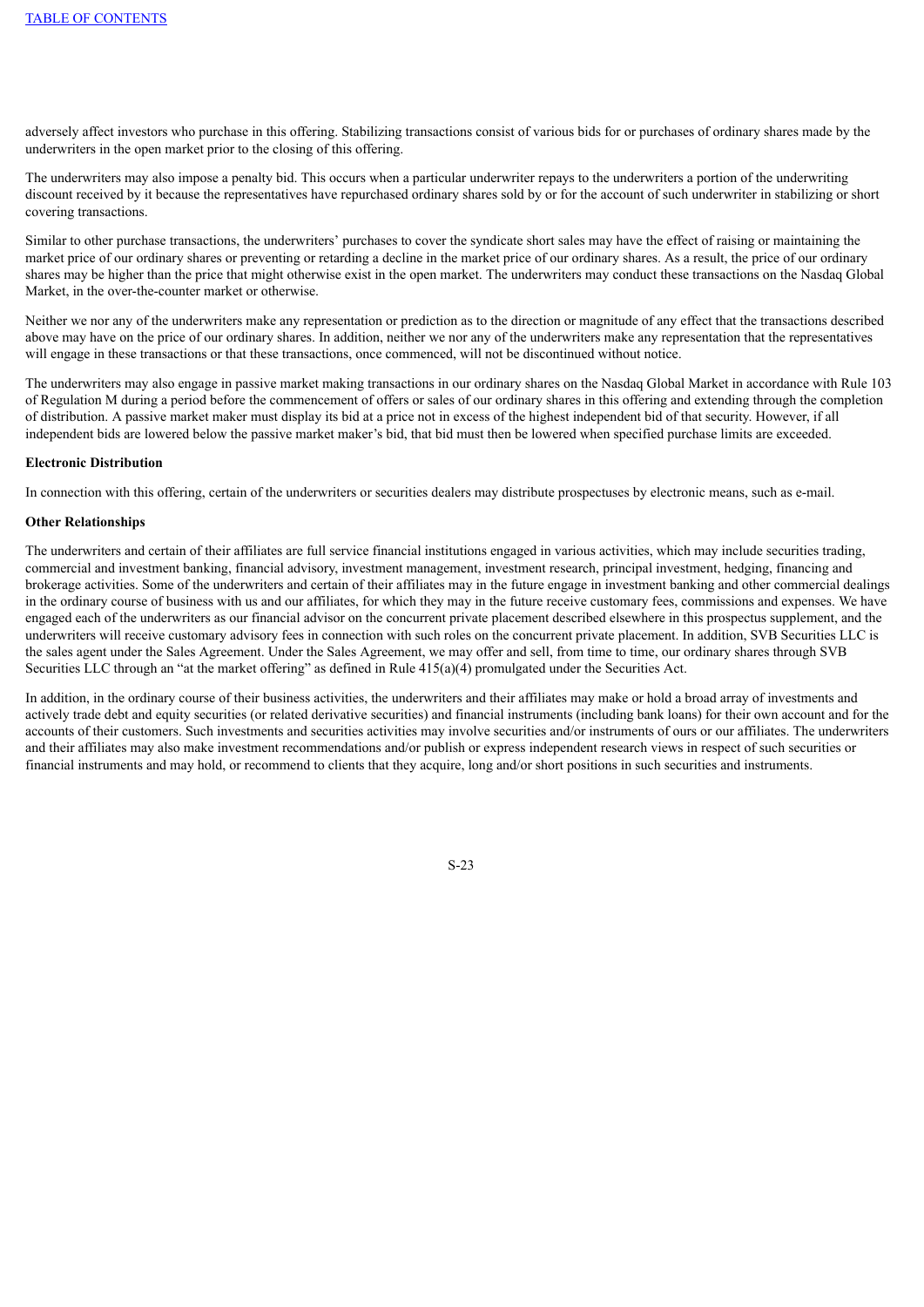## **Selling Restrictions**

#### *Notice to Prospective Investors in the European Economic Area*

In relation to each Member State of the European Economic Area (each, a "Relevant State"), no ordinary shares have been offered or will be offered pursuant to the offering to the public in that Relevant State prior to the publication of a prospectus in relation to the ordinary shares which has been approved by the competent authority in that Relevant State or, where appropriate, approved in another Relevant State and notified to the competent authority in that Relevant State, all in accordance with the Prospectus Regulation, except that ordinary shares may be offered to the public in that Relevant State at any time:

- A. to any legal entity which is a qualified investor as defined under Article 2 of the Prospectus Regulation;
- B. to fewer than 150 natural or legal persons (other than qualified investors as defined under Article 2 of the Prospectus Regulation), subject to obtaining the prior consent of the representatives for any such offer; or
- C. in any other circumstances falling within Article 1(4) of the Prospectus Regulation,

*provided* that no such offer of ordinary shares shall require us or any of the representatives to publish a prospectus pursuant to Article 3 of the Prospectus Regulation or supplement a prospectus pursuant to Article 23 of the Prospectus Regulation.

For the purposes of this provision, the expression an "offer to the public" in relation to any ordinary shares in any Relevant State means the communication in any form and by any means of sufficient information on the terms of the offer and any ordinary shares to be offered so as to enable an investor to decide to purchase or subscribe for any ordinary shares, and the expression "Prospectus Regulation" means Regulation (EU) 2017/1129, as amended.

## *Notice to Prospective Investors in the United Kingdom*

No ordinary shares have been offered or will be offered pursuant to the offering to the public in the United Kingdom prior to the publication of a prospectus in relation to the ordinary shares which has been approved by the Financial Conduct Authority, except that the ordinary shares may be offered to the public in the United Kingdom at any time:

- A. to any legal entity which is a qualified investor as defined under Article 2 of the UK Prospectus Regulation;
- B. to fewer than 150 natural or legal persons (other than qualified investors as defined under Article 2 of the UK Prospectus Regulation), subject to obtaining the prior consent of the representatives for any such offer; or
- C. in any other circumstances falling within Section 86 of the Financial Services and Markets Act 2000 (the "FMSA"),

*provided* that no such offer of the ordinary shares shall require us or any representative to publish a prospectus pursuant to Section 85 of the FSMA or supplement a prospectus pursuant to Article 23 of the UK Prospectus Regulation. For the purposes of this provision, the expression an "offer to the public" in relation to the ordinary shares in the United Kingdom means the communication in any form and by any means of sufficient information on the terms of the offer and any ordinary shares to be offered so as to enable an investor to decide to purchase or subscribe for any ordinary shares and the expression "UK Prospectus Regulation" means Regulation (EU) 2017/1129 as it forms part of domestic law by virtue of the European Union (Withdrawal) Act 2018.

#### *Notice to Prospective Investors in Switzerland*

This document is not intended to constitute an offer or solicitation to purchase or invest in the ordinary shares described herein. The ordinary shares may not be publicly offered, directly or indirectly, in Switzerland within the meaning of the Swiss Financial Services Act, or FinSA, and will not be listed or admitted to trading on the SIX Swiss Exchange or on any other trading venue (exchange or multilateral trading facility) in Switzerland. Neither this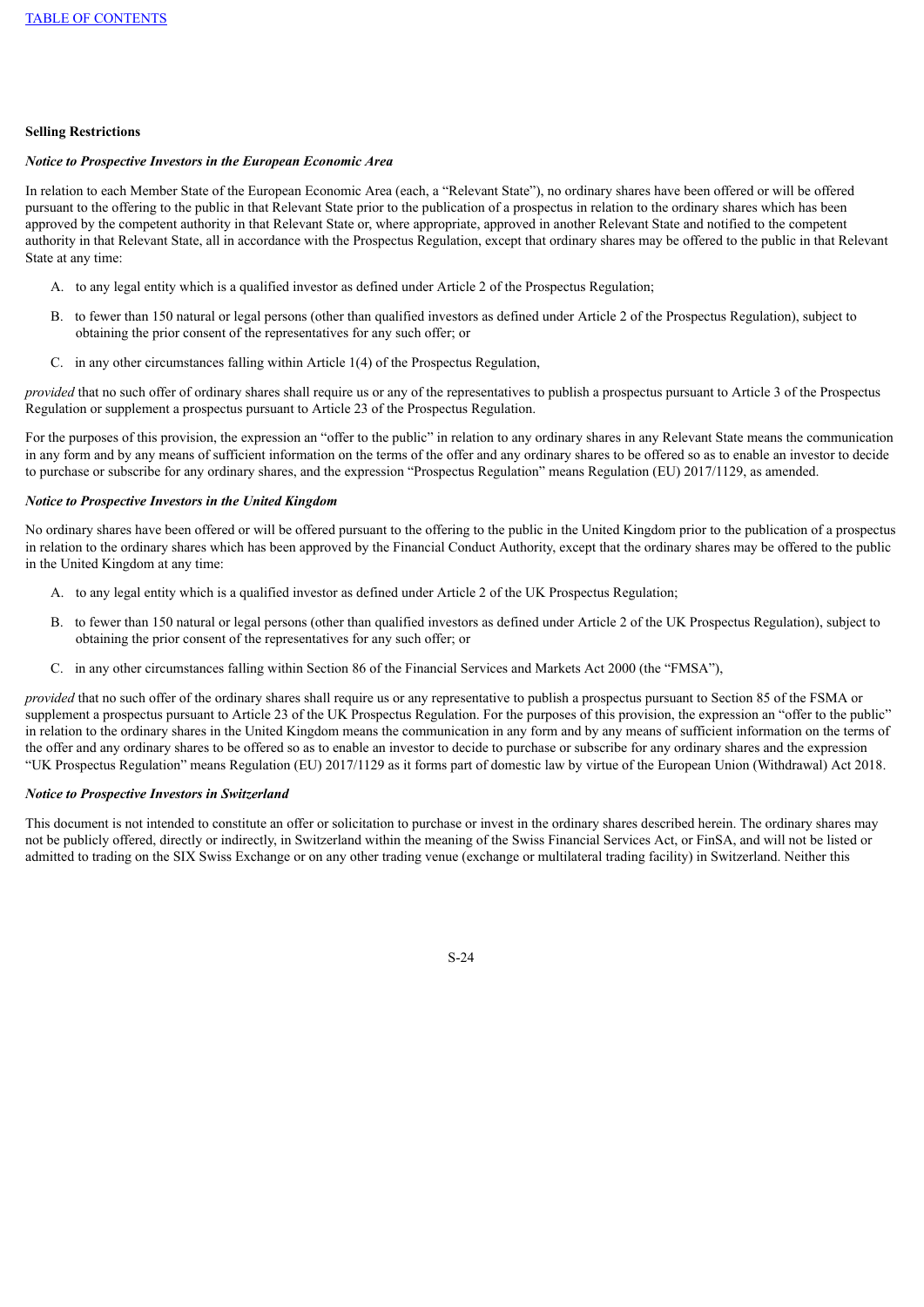prospectus supplement nor any other offering or marketing material relating to the ordinary shares or the offering constitutes a prospectus as such term is understood pursuant to the FinSA, and neither this prospectus supplement nor any other offering or marketing material relating to the ordinary shares or the offering may be publicly distributed or otherwise made publicly available in Switzerland.

#### *Notice to Prospective Investors in the Dubai International Financial Centre*

This prospectus supplement relates to an Exempt Offer in accordance with the Offered Securities Rules of the Dubai Financial Services Authority, or DFSA. This prospectus is intended for distribution only to persons of a type specified in the Offered Securities Rules of the DFSA. It must not be delivered to, or relied on by, any other person. The DFSA has no responsibility for reviewing or verifying any documents in connection with Exempt Offers. The DFSA has not approved this prospectus nor taken steps to verify the information set forth herein and has no responsibility for the prospectus. The ordinary shares to which this prospectus supplement relates may be illiquid and/or subject to restrictions on their resale. Prospective purchasers of the ordinary shares offered should conduct their own due diligence on the ordinary shares. If you do not understand the contents of this prospectus supplement you should consult an authorized financial advisor.

#### *Notice to Prospective Investors in Australia*

No placement document, prospectus, product disclosure statement or other disclosure document has been lodged with the Australian Securities and Investments Commission, or ASIC, in relation to the offering. This prospectus supplement does not constitute a prospectus, product disclosure statement or other disclosure document under the Corporations Act 2001 (the "Corporations Act"), and does not purport to include the information required for a prospectus, product disclosure statement or other disclosure document under the Corporations Act. Any offer in Australia of the ordinary shares may only be made to persons (the "Exempt Investors") who are "sophisticated investors" (within the meaning of section 708(8) of the Corporations Act), "professional investors" (within the meaning of section 708(11) of the Corporations Act) or otherwise pursuant to one or more exemptions contained in section 708 of the Corporations Act so that it is lawful to offer the ordinary shares without disclosure to investors under Chapter 6D of the Corporations Act. The ordinary shares applied for by Exempt Investors in Australia must not be offered for sale in Australia in the period of 12 months after the date of allotment under the offering, except in circumstances where disclosure to investors under Chapter 6D of the Corporations Act would not be required pursuant to an exemption under section 708 of the Corporations Act or otherwise or where the offer is pursuant to a disclosure document which complies with Chapter 6D of the Corporations Act. Any person acquiring ordinary shares must observe such Australian onsale restrictions. This prospectus supplement contains general information only and does not take account of the investment objectives, financial situation or particular needs of any particular person. It does not contain any securities recommendations or financial product advice. Before making an investment decision, investors need to consider whether the information in this prospectus supplement is appropriate to their needs, objectives and circumstances, and, if necessary, seek expert advice on those matters.

#### *Notice to Prospective Investors in Hong Kong*

The ordinary shares have not been offered or sold and will not be offered or sold in Hong Kong, by means of any document, other than (a) to "professional investors" as defined in the Securities and Futures Ordinance (Cap. 571) of Hong Kong and any rules made under that Ordinance; or (b) in other circumstances which do not result in the document being a "prospectus" as defined in the Companies Ordinance (Cap. 32) of Hong Kong or which do not constitute an offer to the public within the meaning of that Ordinance. No advertisement, invitation or document relating to the ordinary shares has been or may be issued or has been or may be in the possession of any person for the purposes of issue, whether in Hong Kong or elsewhere, which is directed at, or the contents of which are likely to be accessed or read by, the public of Hong Kong (except if permitted to do so under the securities laws of Hong Kong) other than with respect to ordinary shares which are or are intended to be disposed of only to persons outside Hong Kong or only to "professional investors" as defined in the Securities and Futures Ordinance and any rules made under that Ordinance.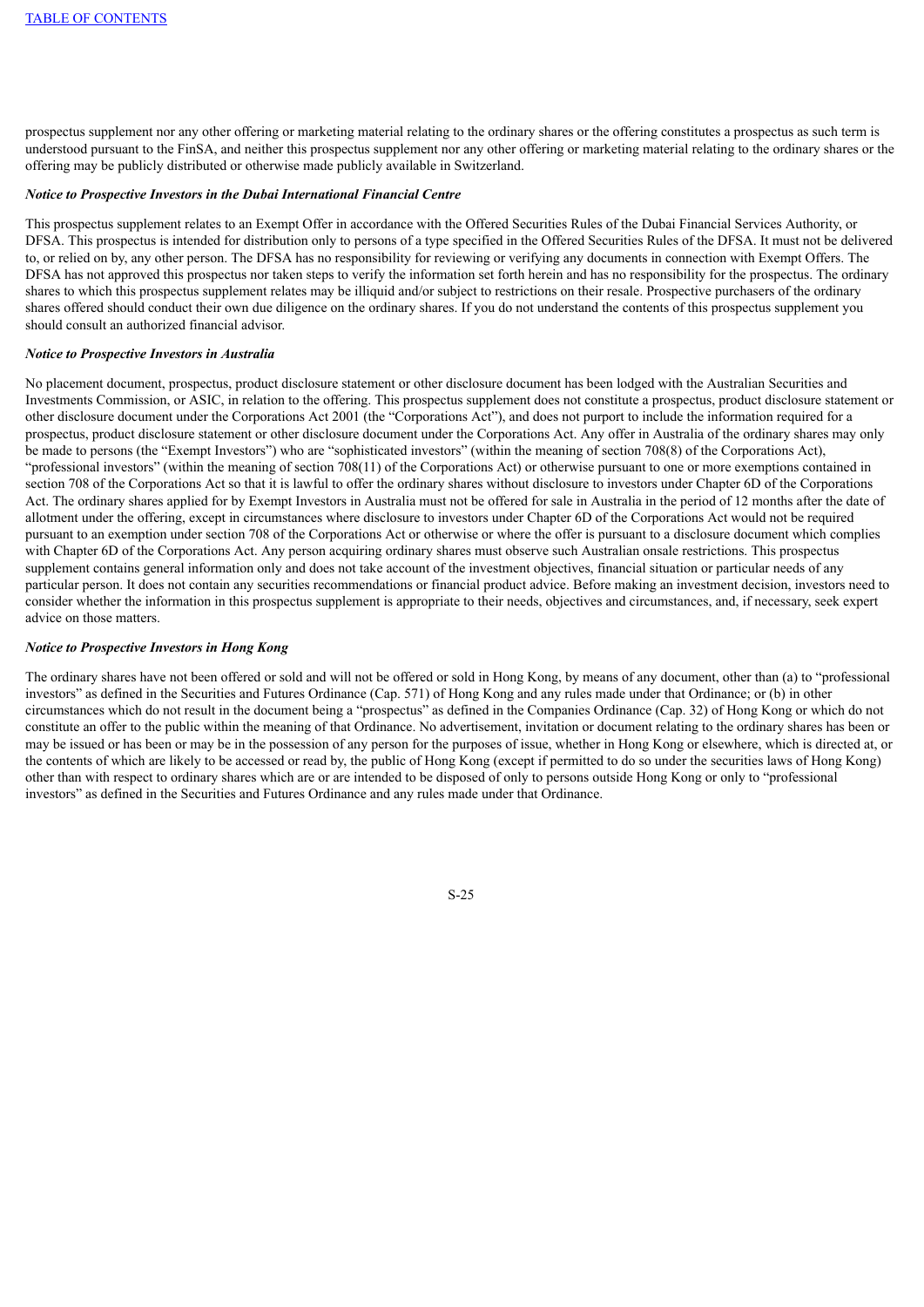## *Notice to Prospective Investors in Japan*

The ordinary shares have not been and will not be registered under the Financial Instruments and Exchange Law of Japan (Law No. 25 of 1948, as amended) and, accordingly, will not be offered or sold, directly or indirectly, in Japan, or for the benefit of any Japanese Person or to others for re-offering or resale, directly or indirectly, in Japan or to any Japanese Person, except in compliance with all applicable laws, regulations and ministerial guidelines promulgated by relevant Japanese governmental or regulatory authorities in effect at the relevant time. For the purposes of this paragraph, "Japanese Person" shall mean any person resident in Japan, including any corporation or other entity organized under the laws of Japan.

#### *Notice to Prospective Investors in Singapore*

This prospectus supplement has not been registered as a prospectus with the Monetary Authority of Singapore. Accordingly, the ordinary shares were not offered or sold or caused to be made the subject of an invitation for subscription or purchase and will not be offered or sold or caused to be made the subject of an invitation for subscription or purchase, and this prospectus or any other document or material in connection with the offer or sale, or invitation for subscription or purchase, of the ordinary shares, has not been circulated or distributed, nor will it be circulated or distributed, whether directly or indirectly, to any person in Singapore other than (i) to an institutional investor (as defined in Section 4A of the Securities and Futures Act (Chapter 289) of Singapore, as modified or amended from time to time (the "SFA")) pursuant to Section 274 of the SFA, (ii) to a relevant person (as defined in Section  $275(2)$  of the SFA) pursuant to Section  $275(1)$  of the SFA, or any person pursuant to Section  $275(1)$  of the SFA, and in accordance with the conditions specified in Section 275 of the SFA, or (iii) otherwise pursuant to, and in accordance with the conditions of, any other applicable provision of the SFA. Where the ordinary shares are subscribed or purchased under Section 275 of the SFA by a relevant person which is:

- (a) a corporation (which is not an accredited investor (as defined in Section 4A of the SFA)), the sole business of which is to hold investments and the entire share capital of which is owned by one or more individuals, each of whom is an accredited investor; or
- (b) a trust (where the trustee is not an accredited investor) whose sole purpose is to hold investments and each beneficiary of the trust is an individual who is an accredited investor,

securities or securities-based derivatives contracts (each term as defined in Section 2(1) of the SFA) of that corporation or the beneficiaries' rights and interest (howsoever described) in that trust shall not be transferred within six months after that corporation or that trust has acquired the ordinary shares pursuant to an offer made under Section 275 of the SFA except:

- (a) to an institutional investor or to a relevant person, or to any person arising from an offer referred to in Section 275(1A) or Section 276(4)(i)(B) of the SFA;
- (b) where no consideration is or will be given for the transfer;
- (c) where the transfer is by operation of law; or
- (d) as specified in Section 276(7) of the SFA.

#### *Notice to Prospective Investors in Canada*

<span id="page-30-0"></span>The ordinary shares may be sold only to purchasers purchasing, or deemed to be purchasing, as principal that are accredited investors, as defined in National Instrument 45-106 Prospectus Exemptions or subsection 73.3(1) of the Securities Act (Ontario), and are permitted clients, as defined in National Instrument 31-103 Registration Requirements, Exemptions and Ongoing Registrant Obligations. Any resale of the ordinary shares must be made in accordance with an exemption from, or in a transaction not subject to, the prospectus requirements of applicable securities laws.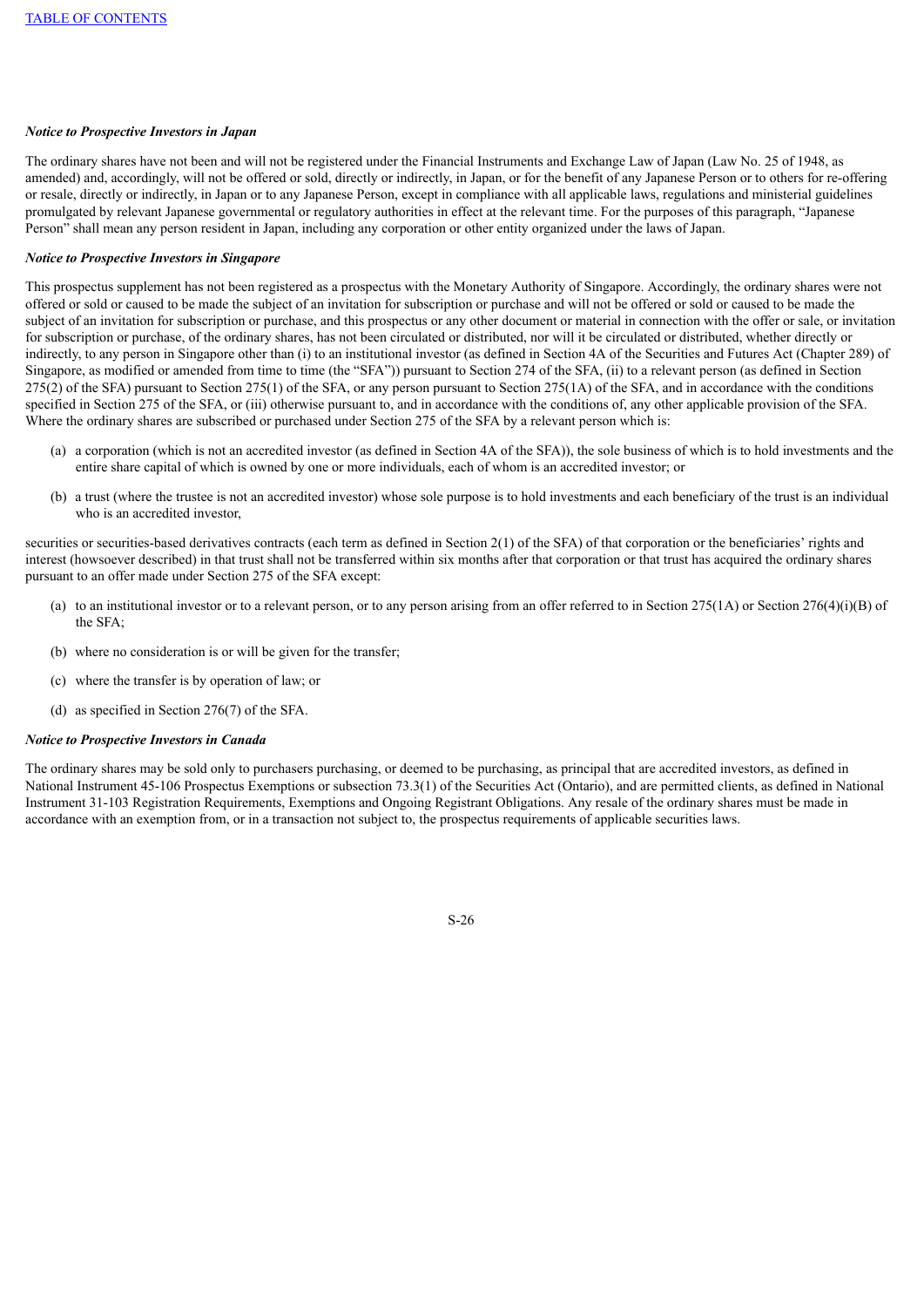#### **LEGAL MATTERS**

The validity of the ordinary shares offered hereby on behalf of VectivBio Holding AG and certain other matters of Swiss law, including matters of Swiss income tax law, will be passed upon for us by Homburger AG, Zurich, Switzerland. Certain matters of U.S. federal law will be passed upon for us by Cooley LLP, New York, New York. The underwriters are being represented by Niederer Kraft Frey AG, Zurich, Switzerland, with respect to Swiss law and Latham & Watkins LLP, New York, New York, with respect to U.S. federal law.

#### **EXPERTS**

<span id="page-31-0"></span>Ernst & Young AG, independent registered public accounting firm, has audited our consolidated and carve-out financial statements included in our Annual Report on Form 20-F for the year ended December 31, 2021, as set forth in their report, which is incorporated by reference in this prospectus supplement and elsewhere in the registration statement. Our financial statements are incorporated by reference in reliance on Ernst & Young AG's report, given on their authority as experts in accounting and auditing.

## **WHERE YOU CAN FIND MORE INFORMATION**

<span id="page-31-1"></span>We file annual and current reports and other information with the SEC. Our SEC filings are available to the public over the Internet at the SEC's website at www.sec.gov. Copies of certain information filed by us with the SEC are also available on our website at https://www.vectivbio.com/. Information contained on, or that can be accessible through, our website is not a part of this prospectus supplement and the inclusion of our website address in this prospectus supplement is an inactive textual reference only.

This prospectus supplement and the accompanying prospectus are part of a registration statement that we filed with the SEC and this prospectus supplement does not contain all of the information in the registration statement. You should review the information and exhibits in the registration statement for further information on us and the ordinary shares that we are offering. Any statement made or incorporated by reference in this prospectus supplement concerning the contents of any contract, agreement or other document is only a summary of the actual contract, agreement or other document. If we have filed or incorporated by reference any contract, agreement or other document as an exhibit to the registration statement, you should read the exhibit for a more complete understanding of the document or matter involved. Each statement regarding a contract, agreement or other document is qualified in its entirety by reference to the actual document.

## **INFORMATION INCORPORATED BY REFERENCE**

<span id="page-31-2"></span>The SEC allows us to incorporate by reference much of the information that we file with the SEC, which means that we can disclose important information to you by referring you to those publicly available documents. The information that we incorporate by reference in this prospectus supplement is considered to be part of this prospectus supplement. Because we are incorporating by reference future filings with the SEC, this prospectus supplement is continually updated and those future filings may modify or supersede some of the information included or incorporated by reference in this prospectus supplement. This means that you must look at all of the SEC filings that we incorporate by reference to determine if any of the statements in this prospectus supplement or in any document previously incorporated by reference have been modified or superseded. This prospectus supplement incorporates by reference the documents listed below and any future filings we make with the SEC under Sections 13(a), 13(c), 14 or 15(d) of the Exchange Act of 1934 (in each case, other than those documents or the portions of those documents furnished, rather than filed, and, except as may be noted in any such Form 6-K, exhibits filed on such form that are related to such information), until the offering of the securities under the registration statement of which this prospectus supplement forms a part is terminated or completed:

- our [Annual](https://www.sec.gov/ix?doc=/Archives/edgar/data/0001836379/000162828022008724/vb-20211231.htm) Report on Form 20-F for the year ended December 31, 2021, filed with the SEC on April 7, 2022;
- our Report on Form 6-K filed with the SEC on [March](https://www.sec.gov/Archives/edgar/data/0001836379/000162828022007786/vectivbio-debtfinancingand.htm) 30, 2022; and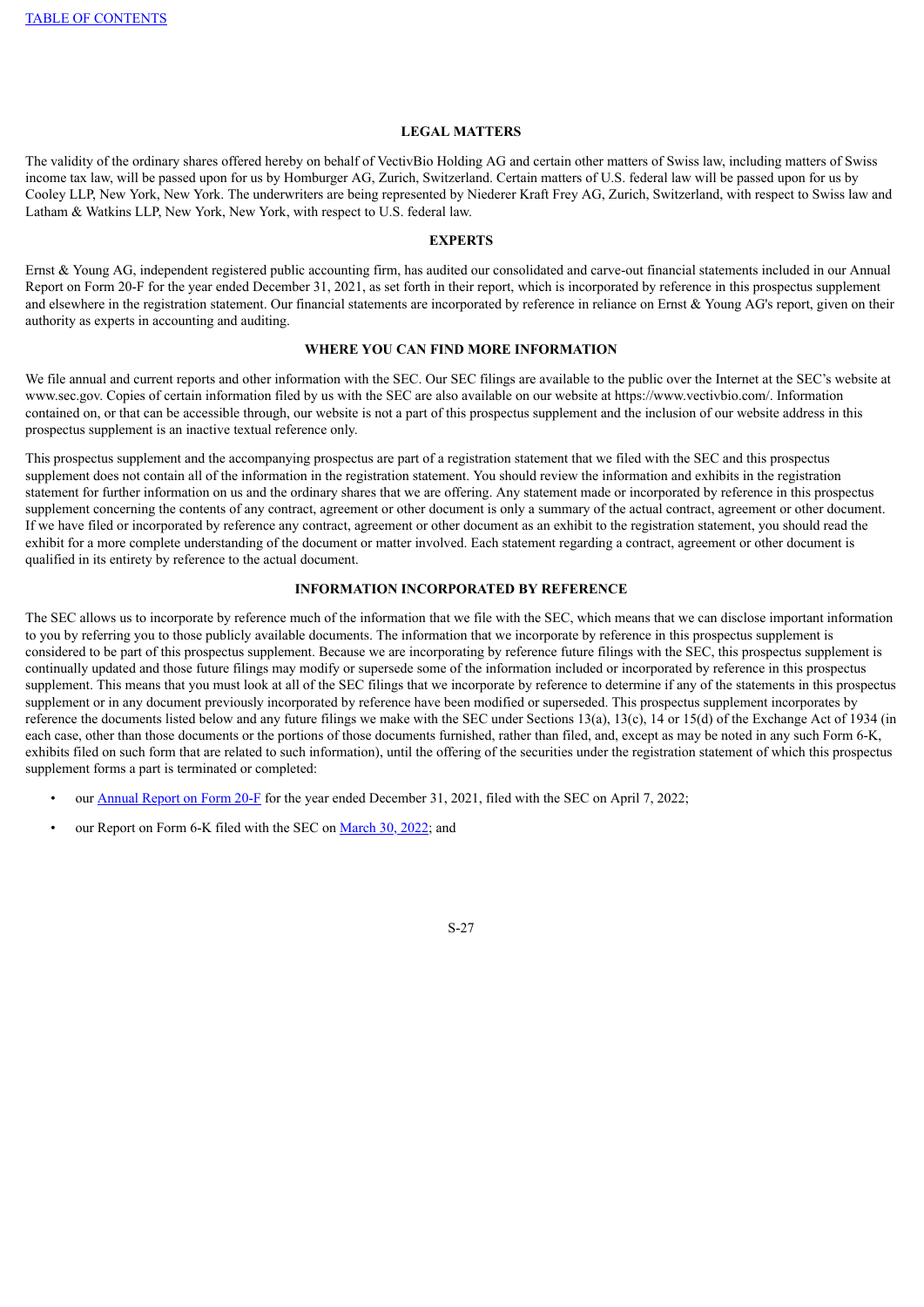• the description of our ordinary shares contained in our [Registration](https://www.sec.gov/Archives/edgar/data/0001836379/000162828021006613/vectivbioipo-form8xa.htm) Statement on Form 8-A, filed with the SEC on April 6, 2021, including any amendments or reports filed for the purpose of updating the description.

You can obtain any of the filings incorporated by reference in this prospectus supplement through us or from the SEC through the SEC's website at www.sec.gov. Our filings with the SEC, including our annual reports on Form 20-F and reports on Form 6-K and exhibits incorporated in and amendments to those reports, are also available free of charge on our website (www.vectivbio.com) as soon as reasonably practicable after they are filed with, or furnished to, the SEC. The reference to our website is an inactive textual reference only, and information contained therein or connected thereto is not incorporated into this prospectus supplement or the registration statement of which it forms a part. We will provide to each person, including any beneficial owner, to whom this prospectus supplement is delivered, a copy of any or all the reports or documents incorporated by reference in this prospectus supplement at no cost, upon written or oral request to us at the following address and telephone number: VectivBio Holding AG, Aeschenvorstadt 36, 4051 Basel, Switzerland, Attn: Investor Relations, telephone +41 61 551 30 30.

```
S-28
```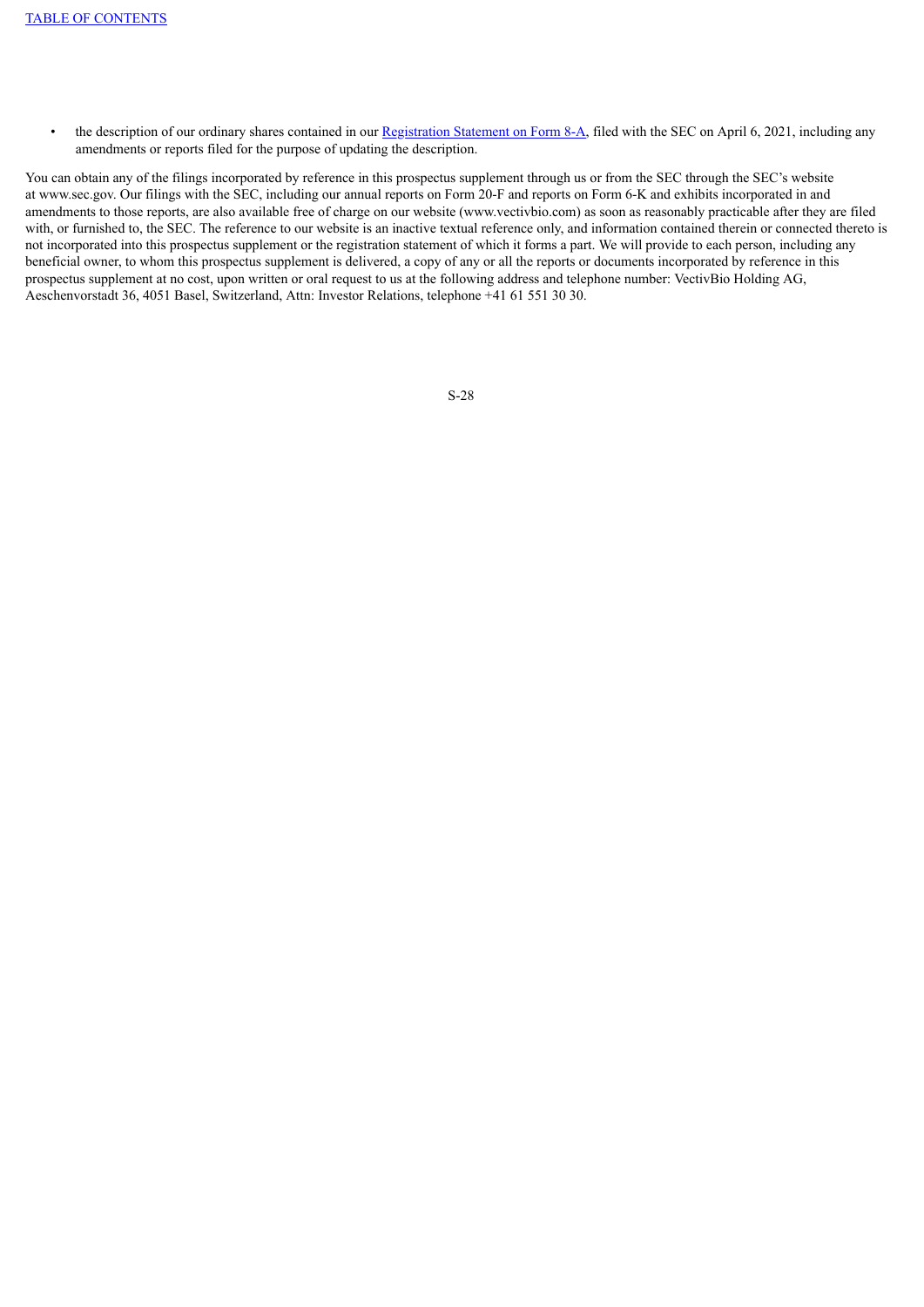**PROSPECTUS**



# **VectivBio Holding AG \$200,000,000 Ordinary Shares Debt Securities Warrants Units**

VectivBio Holding AG, a Swiss stock corporation (Aktiengesellschaft), may offer, from time to time, in one or more offerings, ordinary shares, senior debt securities, subordinated debt securities, warrants and units, which we collectively refer to as the securities. The aggregate offering price of the securities that we may offer and sell under this prospectus will not exceed \$200,000,000. We may offer and sell any combination of the securities described in this prospectus in different series, at times, in amounts, at prices and on terms to be determined at or prior to the time of each offering. This prospectus describes the general terms of these securities and the general manner in which these securities will be offered. We will provide the specific terms of these securities in supplements to this prospectus. The prospectus supplements will also describe the specific manner in which these securities will be offered and may also supplement, update or amend information contained in this prospectus. You should read this prospectus and any applicable prospectus supplement before you invest.

The securities covered by this prospectus may be offered through one or more underwriters, dealers and agents, or directly to purchasers. The names of any underwriters, dealers or agents, if any, will be included in a supplement to this prospectus. For general information about the distribution of securities offered, please see "Plan of Distribution" beginning on page [30](#page-67-0) of this prospectus.

## **YOU SHOULD READ THIS PROSPECTUS AND ANY SUPPLEMENT TO THIS PROSPECTUS CAREFULLY BEFORE YOU INVEST.**

Our ordinary shares are listed on the Nasdaq Global Market under the symbol "VECT." On May 2, 2022, the last sale price of our ordinary shares as reported by the Nasdaq Global Market was \$5.00 per ordinary share.

We are an "emerging growth company" and a "foreign private issuer" as defined under the U.S. Securities and Exchange Commission, or the SEC, and, as such, we have elected to comply with certain reduced public company reporting requirements for this prospectus and future filings. Please see "Implications of Being an "Emerging Growth Company" and "Implications of Being a Foreign Private Issuer."

**Neither the U.S. Securities and Exchange Commission nor any state securities commission has approved or disapproved of these securities or determined if this prospectus is truthful or complete. Any representation to the contrary is a criminal offense.**

**Investing in our securities involves a high degree of risk. You should review carefully the risks and uncertainties described under the heading "Risk Factors" beginning on page [5](#page-42-0) of this prospectus. In addition, please review any additional risk factors in any accompanying prospectus supplement, any free writing prospectus and any documents we incorporate by reference.**

**The date of this prospectus is May 12, 2022.**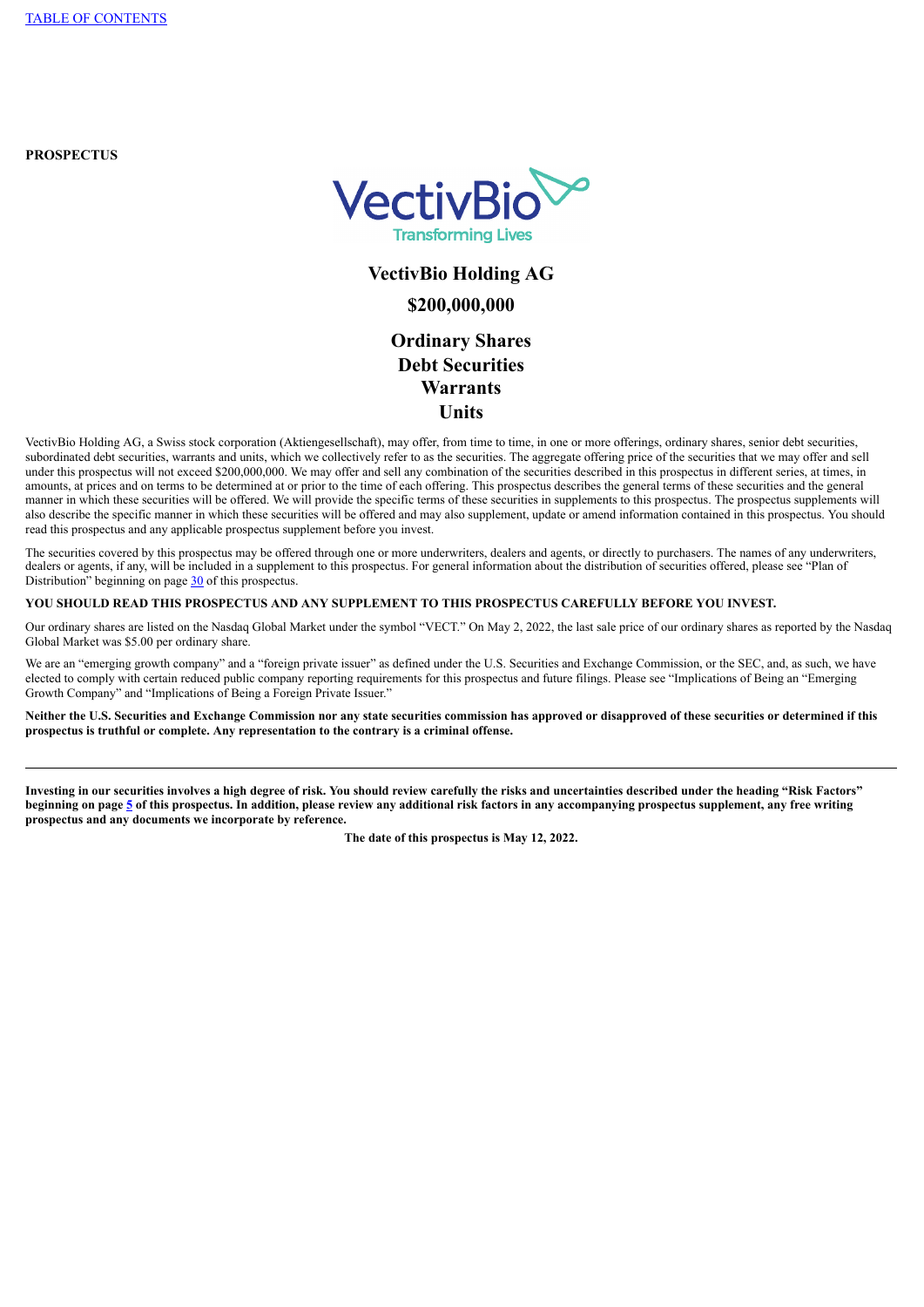## **TABLE OF CONTENTS**

<span id="page-34-0"></span>ABOUT THIS [PROSPECTUS](#page-34-0) [ii](#page-34-0) SPECIAL NOTE REGARDING [FORWARD-LOOKING](#page-36-0) STATEMENTS  $\frac{iv}{1}$  $\frac{iv}{1}$  $\frac{iv}{1}$ <br>PROSPECTUS SUMMARY  $\frac{1}{5}$ [PROSPECTUS](#page-38-0) SUMMARY  $RISK$  [FACTORS](#page-42-0)  $\frac{5}{5}$  $\frac{5}{5}$  $\frac{5}{5}$ [CAPITALIZATION](#page-43-0) [6](#page-43-0) OFFER STATISTICS AND EXPECTED [TIMETABLE](#page-44-0) [6](#page-44-0)<br>
REASONS FOR THE OFFER AND USE OF PROCEEDS<br>
THE OFFER AND LISTING<br>
DESCRIPTION OF ORDINARY SHARE CAPITAL AND ARTICLES OF ASSOCIATION<br>
OF DESCRIPTION OF UNITS<br>
DESCRIPTION OF UNITS<br> REASONS FOR THE OFFER AND USE OF [PROCEEDS](#page-44-1) THE OFFER AND [LISTING](#page-44-2) DESCRIPTION OF ORDINARY SHARE CAPITAL AND ARTICLES OF [ASSOCIATION](#page-44-3) [DESCRIPTION](#page-59-0) OF DEBT SECURITIES [DESCRIPTION](#page-63-0) OF WARRANTS [DESCRIPTION](#page-64-0) OF UNITS LIMITATIONS AFFECTING [SHAREHOLDERS](#page-65-0) OF A SWISS COMPANY PLAN OF [DISTRIBUTION](#page-67-0)  $\frac{32}{2}$  $\frac{32}{2}$  $\frac{32}{2}$ **[EXPENSES](#page-70-0) OF THE OFFERING LEGAL [MATTERS](#page-71-0)**  $EXPERTS$  [34](#page-72-0) [ENFORCEABILITY](#page-72-1) OF CIVIL LIABILITIES WHERE YOU CAN FIND MORE [INFORMATION](#page-74-0) [INCORPORATION](#page-75-0) BY REFERENCE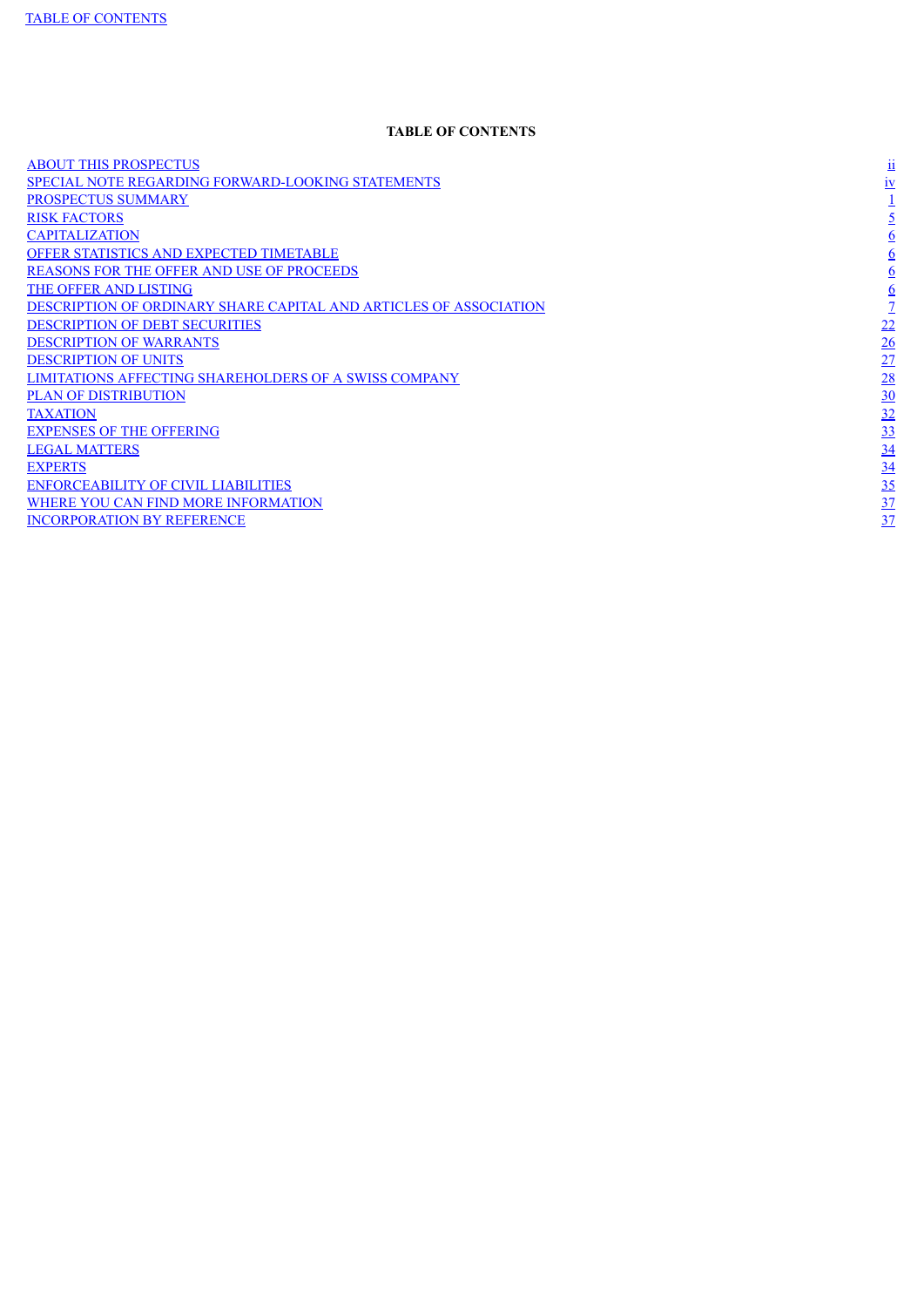## **ABOUT THIS PROSPECTUS**

This prospectus is a part of a registration statement that we filed with the SEC using a "shelf" registration process. Under this shelf registration process, we may, from time to time, sell up to \$200,000,000 of any combination of the securities described in this prospectus. This prospectus provides you with a general description of the securities that may be offered by us. Each time we sell securities, we will provide a prospectus supplement accompanied by this prospectus. The prospectus supplement will contain specific information about the nature of the persons offering securities and the terms of the securities being offered at that time. The prospectus supplement may also add, update or change information contained in this prospectus.

Before buying any of the securities that we are offering, you should carefully read both this prospectus and any prospectus supplement with all of the information incorporated by reference in this prospectus, as well as the additional information described under the heading "Where You Can Find More Information" and "Information Incorporated by Reference." These documents contain important information that you should consider when making your investment decision. We have filed or incorporated by reference exhibits to the registration statement of which this prospectus forms a part. You should read the exhibits carefully for provisions that may be important to you.

To the extent there is a conflict between the information contained in this prospectus, on the one hand, and the information contained in any prospectus supplement or in any document incorporated by reference in this prospectus, on the other hand, you should rely on the information in this prospectus, provided that if any statement in one of these documents is inconsistent with a statement in another document having a later date—for example, a prospectus supplement or a document incorporated by reference in this prospectus—the statement in the document having the later date modifies or supersedes the earlier statement.

The information contained in this prospectus, any applicable prospectus supplement or any document incorporated by reference in this prospectus is accurate only as of their respective dates, regardless of the time of delivery of this prospectus, any applicable prospectus supplement or the documents incorporated by reference in this prospectus or the sale of any securities. Our business, financial condition, results of operations and prospects may have changed materially since those dates.

Neither we nor any underwriters, dealers or agents have authorized anyone to provide you with information that is different from that contained in this prospectus, any amendment or supplement to this prospectus, or any free writing prospectus we may authorize to be delivered or made available to you. Neither we nor any underwriters, dealers or agents take responsibility for, or provide assurance as to the reliability of, any other information that others may give you. This prospectus does not constitute an offer to sell or the solicitation of an offer to buy any securities other than the securities described in this prospectus or an offer to sell or the solicitation of an offer to buy such securities in any circumstances in which such offer or solicitation is unlawful.

For investors outside the United States: Neither we nor any underwriters, dealers or agents have taken any action that would permit the offering or possession or distribution of this prospectus in any jurisdiction where action for that purpose is required, other than in the United States. Persons outside the United States who come into possession of this prospectus must inform themselves about, and observe any restrictions relating to, the offering of the securities described herein and the distribution of this prospectus outside the United States.

Unless otherwise noted or the context otherwise requires, references in this prospectus to "VectivBio," "the Company," "our company," "we," "us" or "our" refer to VectivBio Holding AG and its subsidiaries.

## **TRADEMARKS AND TRADENAMES**

We have filed trademark registrations for "VectivBio" and "Vectiv" in Switzerland, the European Union, Canada, the United States and the United Kingdom. This prospectus includes trademarks, tradenames and service marks, certain of which belong to us and others that are the property of other organizations. Solely for convenience, trademarks, tradenames and service marks referred to in this prospectus appear without the  $\mathbb{R}$ . TM and SM symbols, but the absence of those symbols is not intended to indicate, in any way, that we will not assert our rights or that the applicable owner will not assert its rights to these trademarks, tradenames and service marks to the fullest extent under applicable law. We do not intend our use or display of other parties' trademarks, trade names or service marks

ii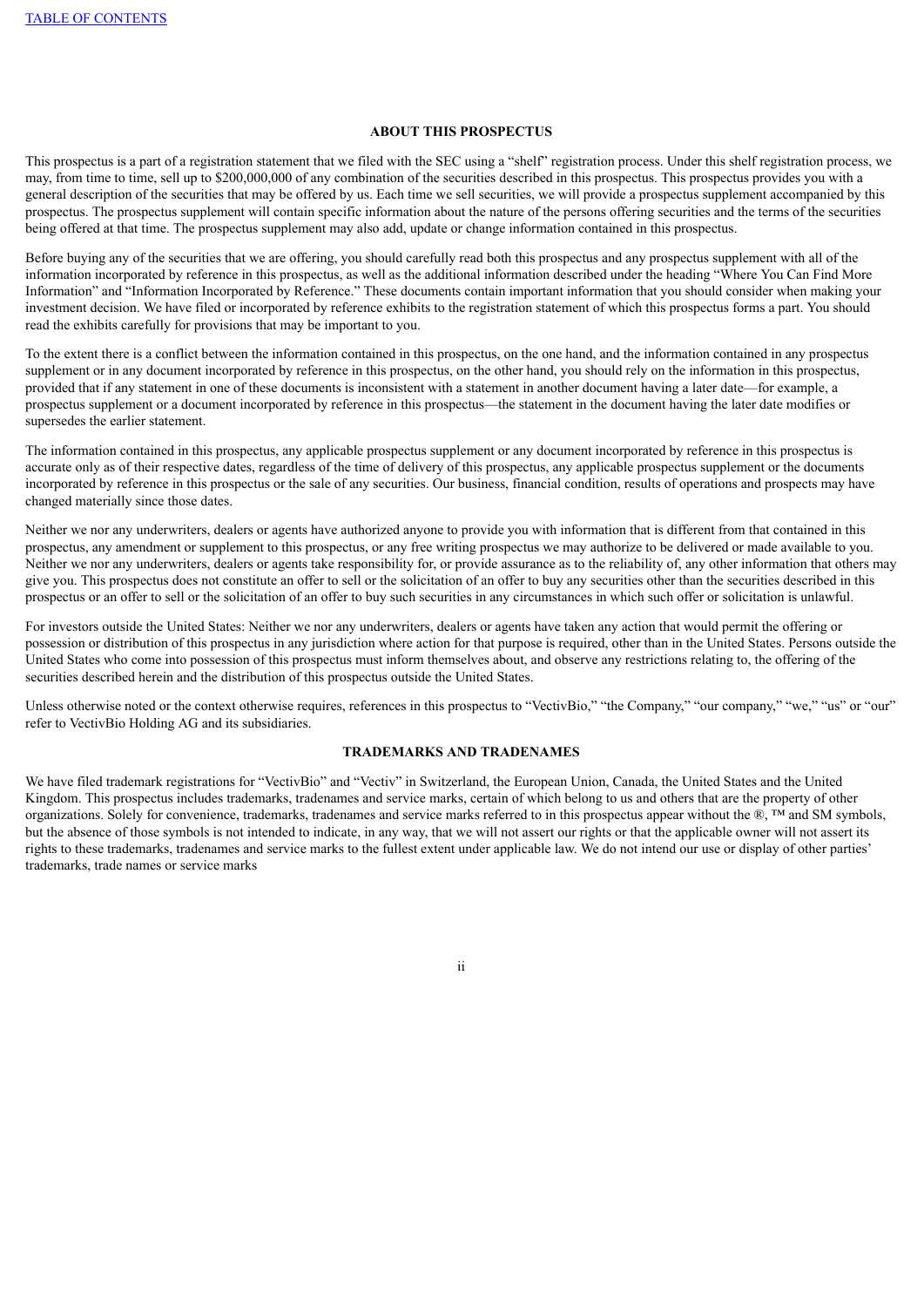to imply, and such use or display should not be construed to imply, a relationship with, or endorsement or sponsorship of us by, these other parties.

# **PRESENTATION OF FINANCIAL INFORMATION**

In this Registration Statement on Form F-3, or Registration Statement, unless otherwise specified, all monetary amounts are in U.S. dollars, all references to "U.S. dollars," "\$," "US\$" and "USD" mean United States dollars and all references to "CHF" mean Swiss francs.

Our consolidated and carve-out financial statements are presented in U.S. dollars and in accordance with IFRS, as issued by the International Accounting Standards Board, or IASB. None of the financial statements were prepared in accordance with generally accepted accounting principles in the United States, or U.S. GAAP.

We historically did not operate as an independent, standalone company, but rather as a part of a larger group of companies controlled by Therachon Holding AG, or THAG, and reported our results as part of THAG prior to July 1, 2019, when THAG distributed the shares of VectivBio Holding AG to the existing THAG shareholders, referred to as the Spin-off. The financial information for the period prior to July 1, 2019 has been derived from THAG's historical financial records as if the Apraglutide Business (as defined in the section of this prospectus titled "Prospectus Summary–Company Overview") had been a standalone business. Accordingly, the financial information for the periods prior to the Spin-off has been prepared on a "carve-out" basis to present the results of operations and the costs of doing business. There are limitations inherent in the preparation of the carve-out financial statements since our business was previously part of a larger organization. The basis of preparation included in our consolidated and carve-out financial statements provides a detailed description of the treatment of historical transactions in the period prior to the Spin-off.

During this period, our net loss was impacted by the following consequences of carve-out accounting and the Spin-off: an allocation of expenses for the services provided by THAG and its subsidiaries for research and development costs, shared corporate costs for professional services, legal services, other administrative support, and employee-related costs for senior management and other shared employees. The amounts of these allocations may not necessarily be indicative of the similar costs we would incur as an independent, standalone company. The total amount allocated to us from THAG related to the expenses described above was \$4.8 million during the six months ended June 30, 2019. Subsequent to the Spin-off on July 1, 2019, the financial information for the Apraglutide Business was prepared on a consolidated basis. For further information on the basis of presentation refer to Note 2 to our consolidated and carve-out financial statements beginning on page F-1 of our Annual Report on Form 20-F for the year ended December 31, 2021, or Annual Report, incorporated by reference herein.

# **MARKET AND INDUSTRY DATA**

This prospectus contains industry, market and competitive position data that are based on general and industry publications, surveys and studies conducted by third parties, some of which may not be publicly available, and our own internal estimates and research. Third-party publications, surveys and studies generally state that they have obtained information from sources believed to be reliable, but do not guarantee the accuracy and completeness of such information. These data involve a number of assumptions and limitations and contain projections and estimates of the future performance of the industries in which we operate that are subject to a high degree of uncertainty. We caution you not to give undue weight to such projections, assumptions and estimates.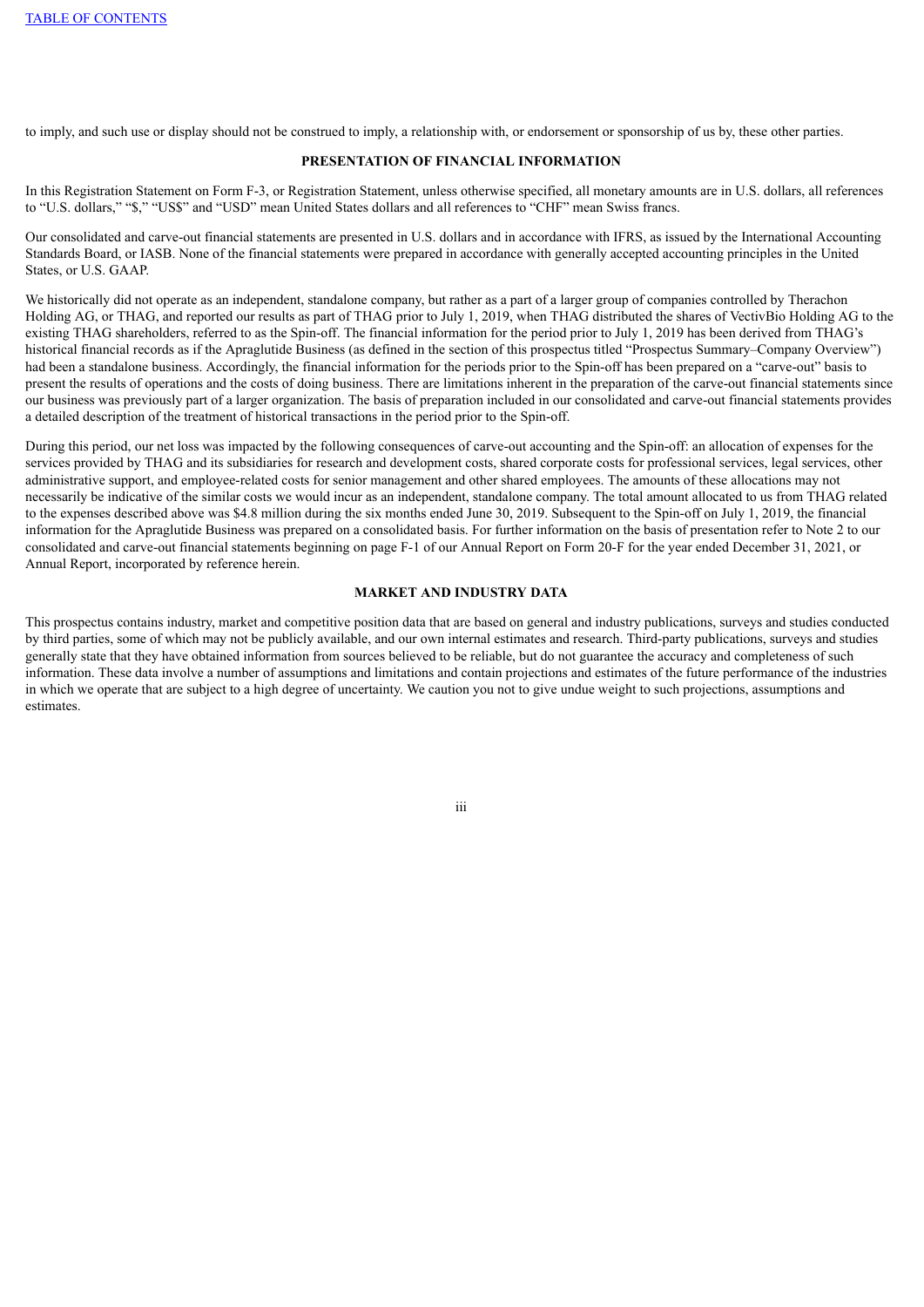# **SPECIAL NOTE REGARDING FORWARD-LOOKING STATEMENTS**

This prospectus and our financial statements and other documents and information incorporated by reference in this prospectus contain forward-looking statements, including statements concerning our industry, our operations, our anticipated financial performance and financial condition, and our business plans and growth strategy and product development efforts. These statements constitute forward-looking statements within the meaning of Section 27A of the Securities Act of 1933, as amended, or the Securities Act, and Section 21E of the Exchange Act. Many of the forward-looking statements contained in this prospectus can be identified by the use of forward-looking words such as "anticipate," "believe," "could," "expect," "should," "plan," "intend," "estimate" and "potential," among others. Readers are cautioned not to place undue reliance on these forward-looking statements, which speak only as of their dates. These forward-looking statements are based on estimates and assumptions by our management that, although we believe to be reasonable, are inherently uncertain and subject to a number of risks and uncertainties.

The following represent some, but not necessarily all, of the factors that could cause actual results to differ from historical results or those anticipated or predicted by our forward-looking statements:

- the ability of our clinical trials to demonstrate acceptable safety and efficacy of our product candidates;
- the timing, progress and results of clinical trials for our product candidates, including statements regarding the timing of initiation and completion of studies or trials and related preparatory work, the period during which the results of the trials will become available, and our research and development programs;
- the timing, scope and likelihood of regulatory filings and approvals;
- our ability to obtain marketing approvals of our product candidates and to meet existing or future regulatory standards or comply with postapproval requirements;
- our expectations regarding our ability to fund our operating expenses and capital expenditure requirements with our cash and cash equivalents and net proceeds of this offering;
- future milestone or royalty payments to or from our licensing partners or other third-parties, and the expected timing of such payments;
- our expectations regarding the potential market size and the size of the patient populations for our product candidates, if approved for commercial use;
- our expectations regarding the potential advantages of apraglutide over existing therapies for short bowel syndrome with intestinal failure, or SBS-IF, and our expectations regarding potential uses of apraglutide to treat other indications;
- developments and projections relating to our competitors and our industry, including competing therapies;
- the impact of COVID-19 on our business, operations and prospects and on our clinical trials;
- our potential to enter into new collaborations;
- our expectations with regard to our ability to develop additional product candidates or leverage our current product candidates for other indications, and our ability to identify additional products, product candidates or technologies with significant commercial potential that are consistent with our commercial objectives;
- our ability to develop, acquire and advance additional product candidates into, and successfully complete, clinical trials;
- the commercialization and market acceptance of our product candidates;
- our marketing and manufacturing capabilities or those of third parties with which we contract;

iv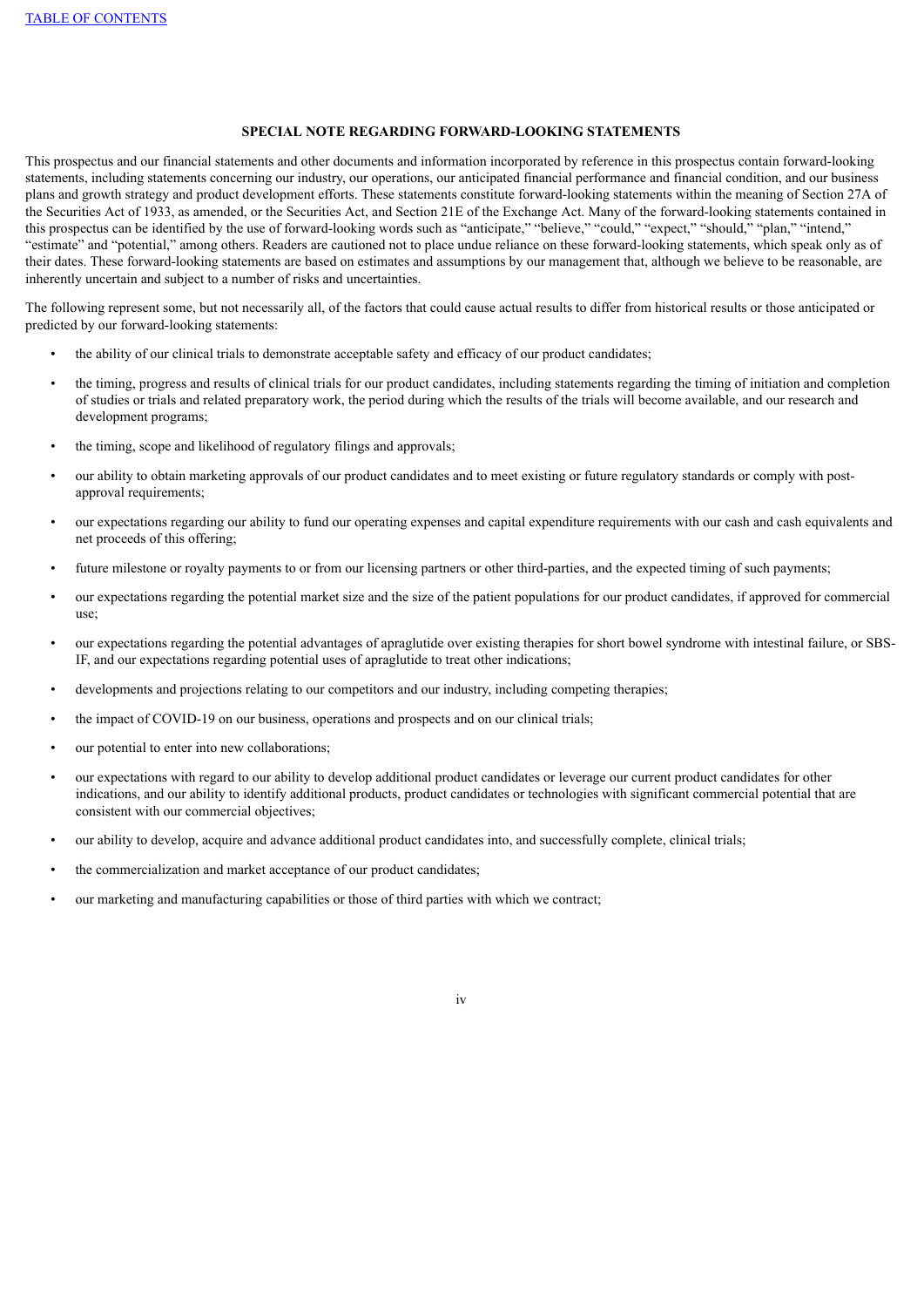- our ability to operate our businesses without infringing the intellectual property rights and proprietary technology of third parties;
- the scope of protection we are able to establish and maintain for intellectual property rights covering our product candidates;
- estimates of our expenses, future revenue, capital requirements, our needs for additional financing and our ability to obtain additional capital;
- regulatory development in the United States, Europe and other jurisdictions;
- our ability to effectively manage our anticipated growth;
- our ability to attract and retain qualified employees and key personnel;
- our expectations regarding the time during which we will be an emerging growth company under the JOBS Act and continue to qualify as a foreign private issuer; and
- other risk factors disused herein under "Risk Factors" or incorporated herein by reference.

Our actual results or performance could differ materially from those expressed in, or implied by, any forward-looking statements relating to those matters. Accordingly, no assurances can be given that any of the events anticipated by the forward-looking statements will transpire or occur, or if any of them do, what impact they will have on our results of operations, cash flows or financial condition. Additionally, some of the risks and uncertainties identified above may be amplified by the COVID-19 pandemic. It is not possible to predict or identify all such risks. There may be additional risks that we consider immaterial or which are unknown. Except as required by law, we are under no obligation, and expressly disclaim any obligation, to update, alter or otherwise revise any forward-looking statement, whether written or oral, that may be made from time to time, whether as a result of new information, future events or otherwise.

v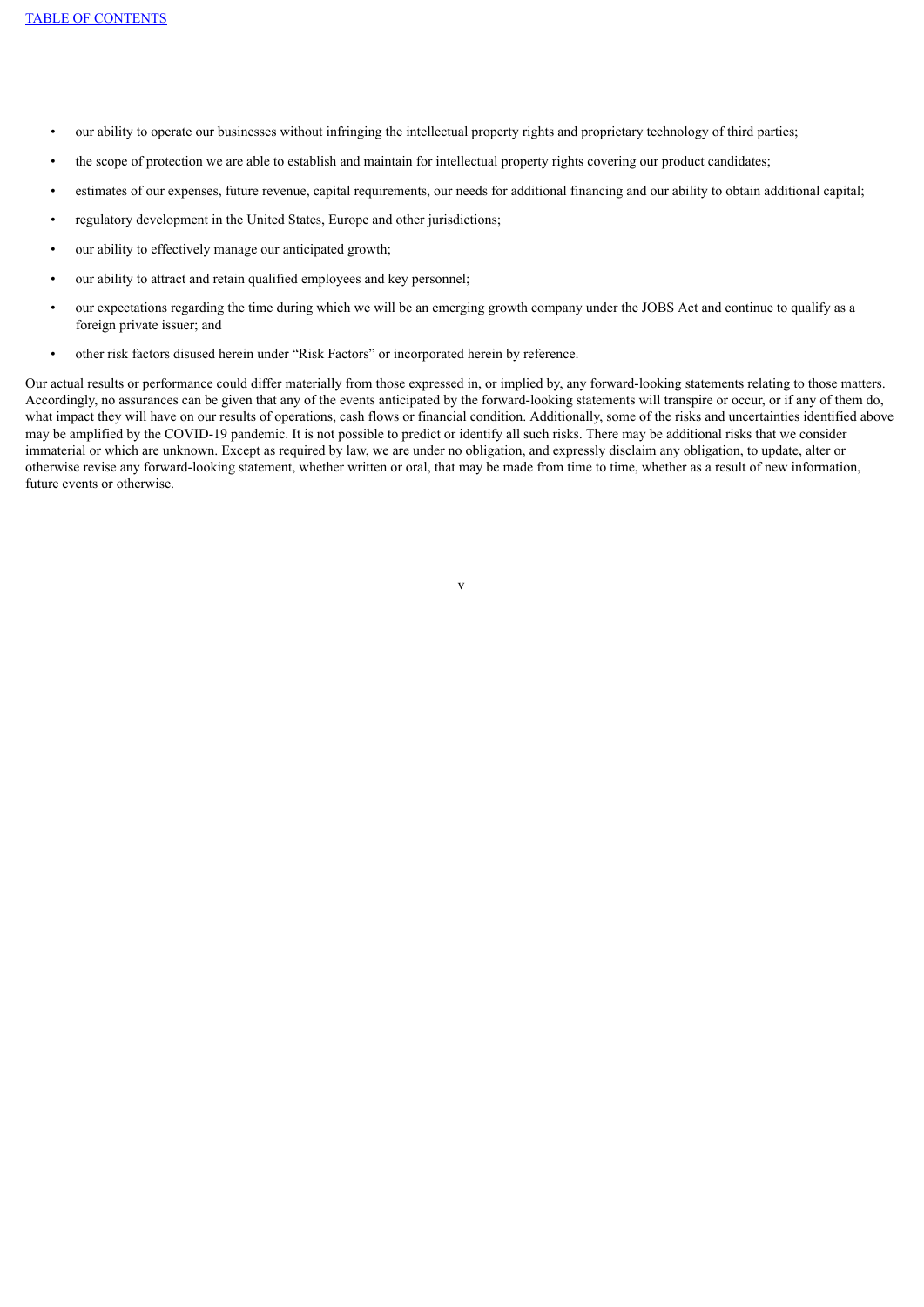### **PROSPECTUS SUMMARY**

This summary highlights selected information that is presented in greater detail elsewhere, or incorporated by reference, in this prospectus. It does not contain all of the information that may be important to you and your investment decision. Before investing in our securities, you should carefully read this entire prospectus, including the matters set forth under the section of this prospectus captioned "Risk Factors" and the financial statements and related notes and other information that we incorporate by reference herein, including our Annual Report on Form 20-F and reports on Form 6-K, before deciding to invest in our securities.

## **Company Overview**

We are a clinical stage biopharmaceutical company focused on the discovery, development and commercialization of life-transforming medicines for patients living with severe rare conditions for which there is a significant unmet medical need. We are led by an experienced management team with a strong track record in the biotechnology and pharmaceutical industry. Our goal is to become a leading, patient-centric, fully integrated global rare disease company. Our current product pipeline is focused on rare gastrointestinal, or GI, metabolic disorders, and we intend to in-license or acquire additional transformational, differentiated rare disease assets. Our lead product candidate, apraglutide, is a next generation, long-acting synthetic peptide analog of glucagon-like peptide-2, or GLP-2, which we are developing as a differentiated therapeutic for a wide range of rare diseases, with an initial focus on short bowel syndrome, or SBS. Based on our preclinical and clinical data to date, we believe that apraglutide has the potential to advance the treatment of SBS intestinal failure, or SBS-IF, through improved clinical outcomes and less frequent dosing than the only currently approved GLP-2 for SBS-IF. Apraglutide is currently being evaluated in a global Phase 3 clinical trial called STARS for the treatment of patients with SBS-IF, and a global Phase 2 clinical trial called STARGAZE for the treatment of patients with gastrointestinal acute graft versus host disease (aGvHD). We also plan to evaluate apraglutide's therapeutic potential in additional rare GI, liver and other conditions that could benefit from GLP-2 activation. Our pipeline includes a platform of first-in-class preclinical small molecule assets known as Comet for the treatment of rare inherited metabolic diseases (IMDs).

Our product candidate, apraglutide, is a next generation, long-acting, synthetic GLP-2 analog that is designed to increase nutrient absorption in the intestine and reduce the burden of parenteral support, or PS, thereby improving patient quality of life. Apraglutide has been rationally designed to have unique properties to address the known issues with native GLP-2 and teduglutide. In our preclinical studies and completed clinical trials, apraglutide has shown a significantly longer half-life and more consistent on-target drug exposure, potentially allowing for once-weekly dosing versus once-daily dosing for teduglutide, and enhanced trophic effects on the small intestine, when compared to other GLP-2 analogs. We believe that these properties have the potential to translate into increased pharmacological activity and improved patient adherence to treatment relative to other GLP-2 analogs, thereby allowing a subset of patients who currently receive PS to achieve enteral autonomy. In addition, we have designed a development strategy that will allow us to adapt the use of apraglutide to treat different SBS patient subtypes based on their GI anatomy.

We were founded in 2019 through a spin-off, or the Spin-off, of the GLP-2 analog apraglutide program, or the Apraglutide Business, from the rare-disease focused company Therachon Holding AG following its acquisition by Pfizer, for an upfront payment of \$340 million and additional milestone payments of up to \$470 million. To date, we have raised approximately \$144 million in private financings from leading biotechnology investors. Our ordinary shares began trading on the Nasdaq Global Market on April 9, 2021 and we received aggregate gross proceeds from our initial public offering of approximately \$154.1 million from leading biotechnology investors, including OrbiMed Advisors, Versant Ventures, Novo Holdings, Bpifrance, Cowen Healthcare Investments, Surveyor Capital (a Citadel company) and Eventide Asset Management.

### **Corporate Information**

We are a Swiss stock corporation incorporated on May 22, 2019, in Switzerland. Our registered office in Switzerland is located at Aeschenvorstadt 36, 4051 Basel, Switzerland and the telephone number of our registered office is +41 61 551 30 30. Our agent for service of process in the United States is VectivBio US, Inc., 60 Broad St. Suite 3502, New York, New York 10004. Our website address is www.vectivbio.com. Information contained in, or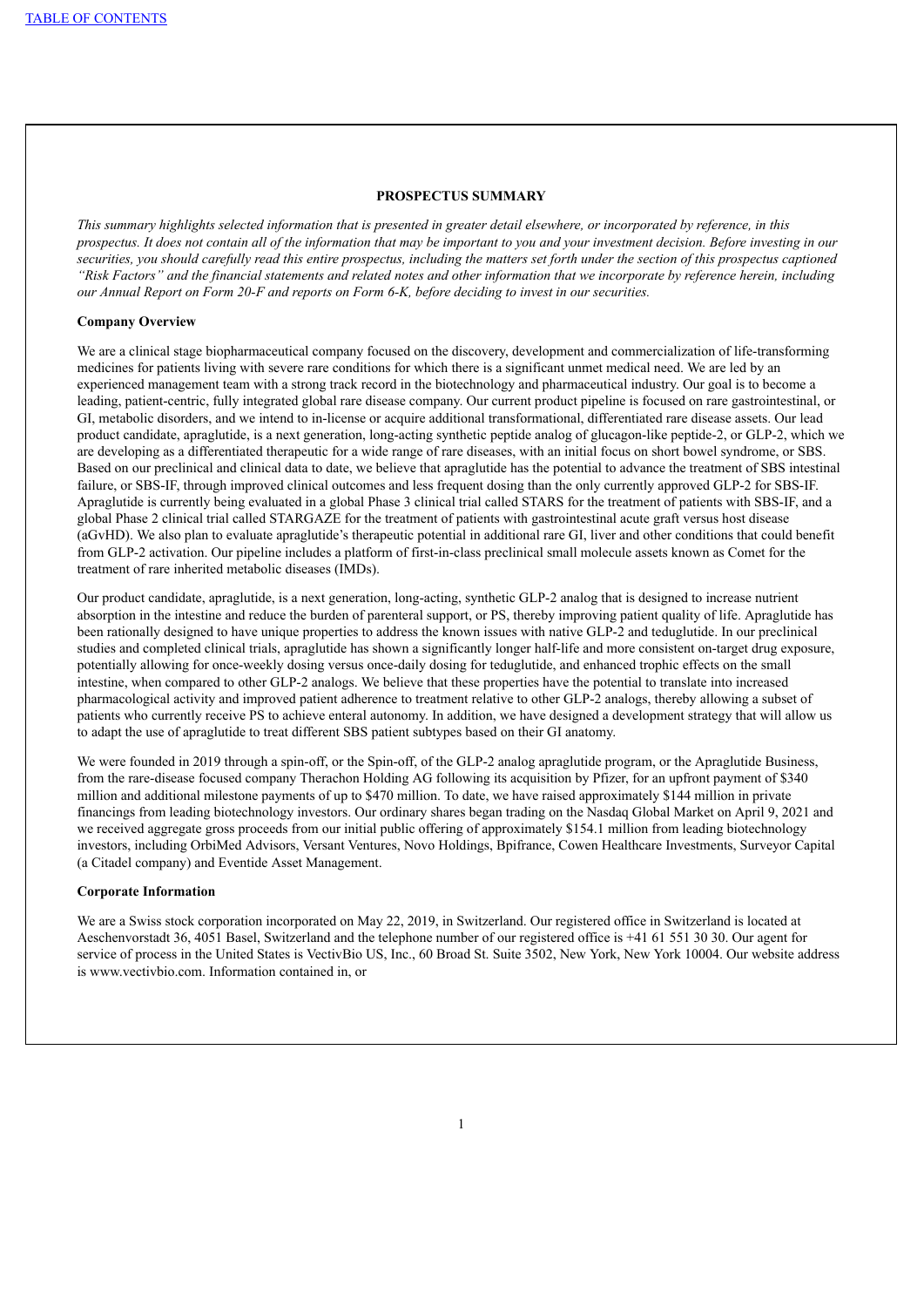that can be accessed through, our website is not a part of, and shall not be incorporated by reference into, this prospectus. We have included our website address in this document solely as an inactive textual reference.

From our inception on May 22, 2019 until June 30, 2019, we were fully owned by Therachon Holding AG, or THAG, and together with its subsidiaries, the Parent Group. We were created for the purpose of spinning off the Apraglutide Business, following a corporate reorganization of the Parent Group in order to effectuate the separation. The separation, which has been considered as a reorganization under common control for the purpose of the preparation of the consolidated and carve-out financial statements, resulted in the transfer of certain assets (including 100% of the shares of GlyPharma (as defined below)), liabilities and contracts related to the Apraglutide Business at their historical book values from the Parent Group to VectivBio Holding AG and its subsidiaries prior to the spin-off date, which occurred on July 1, 2019. On July 1, 2019, THAG distributed by way of dividend in kind the shares of VectivBio Holding AG to the existing THAG shareholders, or the Spin-off, and VectivBio Holding AG and its subsidiaries began operating as a standalone entity.

On September 30, 2018, THAG, through its 100% owned subsidiary, Therachon AG, acquired 100% of the shares of GlyPharma Therapeutic Inc., or GlyPharma, from a third party. GlyPharma's principal activity was to develop the Apraglutide Business. After the acquisition of GlyPharma, the Apraglutide Business was integrated into the Parent Group, with certain business functions carried out by multiple legal entities in the Parent Group. From September 30, 2018 until June 30, 2019, the Apraglutide Business was 100% owned by the Parent Group. During this period, the Apraglutide Business was managed from Switzerland, with operations in Canada.

### **Implications of Being an Emerging Growth Company**

We qualify as an "emerging growth company" as defined in the Jumpstart our Business Startups Act of 2012, or the JOBS Act. As an emerging growth company, we may take advantage of specified reduced reporting and other burdens that are otherwise applicable generally to public companies. These provisions include:

- a requirement to have only two years of audited financial statements in addition to any required interim financial statements and correspondingly reduced Management's Discussion and Analysis of Financial Condition and Results of Operations disclosure;
- an exemption from the auditor attestation requirement in the assessment of our internal control over financial reporting pursuant to Section 404 of the Sarbanes-Oxley Act of 2002, or the Sarbanes-Oxley Act; and
- reduced disclosure obligations regarding executive compensation in our periodic reports and other filings and exemptions from the requirements of holding a non-binding advisory vote on executive compensation, including golden parachute compensation.

We may take advantage of these provisions for up to five years or such earlier time that we are no longer an emerging growth company. We will remain an emerging growth company until the earliest of (i) the last day of the fiscal year in which we have total annual gross revenues of \$1.07 billion or more; (ii) December 31, 2025; (iii) the date on which we have issued more than \$1.0 billion in nonconvertible debt during the previous three years; and (iv) the date on which we are deemed to be a large accelerated filer under the rules of the SEC, which means the market value of our ordinary shares that are held by non-affiliates equals or exceeds \$700.0 million as of the prior June 30.

## **Implications of Being a Foreign Private Issuer**

We are also considered a "foreign private issuer." Accordingly, we report under the Exchange Act of 1934, as amended, or the Exchange Act, as a non-U.S. company with foreign private issuer status. This means that, even after we no longer qualify as an emerging growth company, as long as we qualify as a foreign private issuer under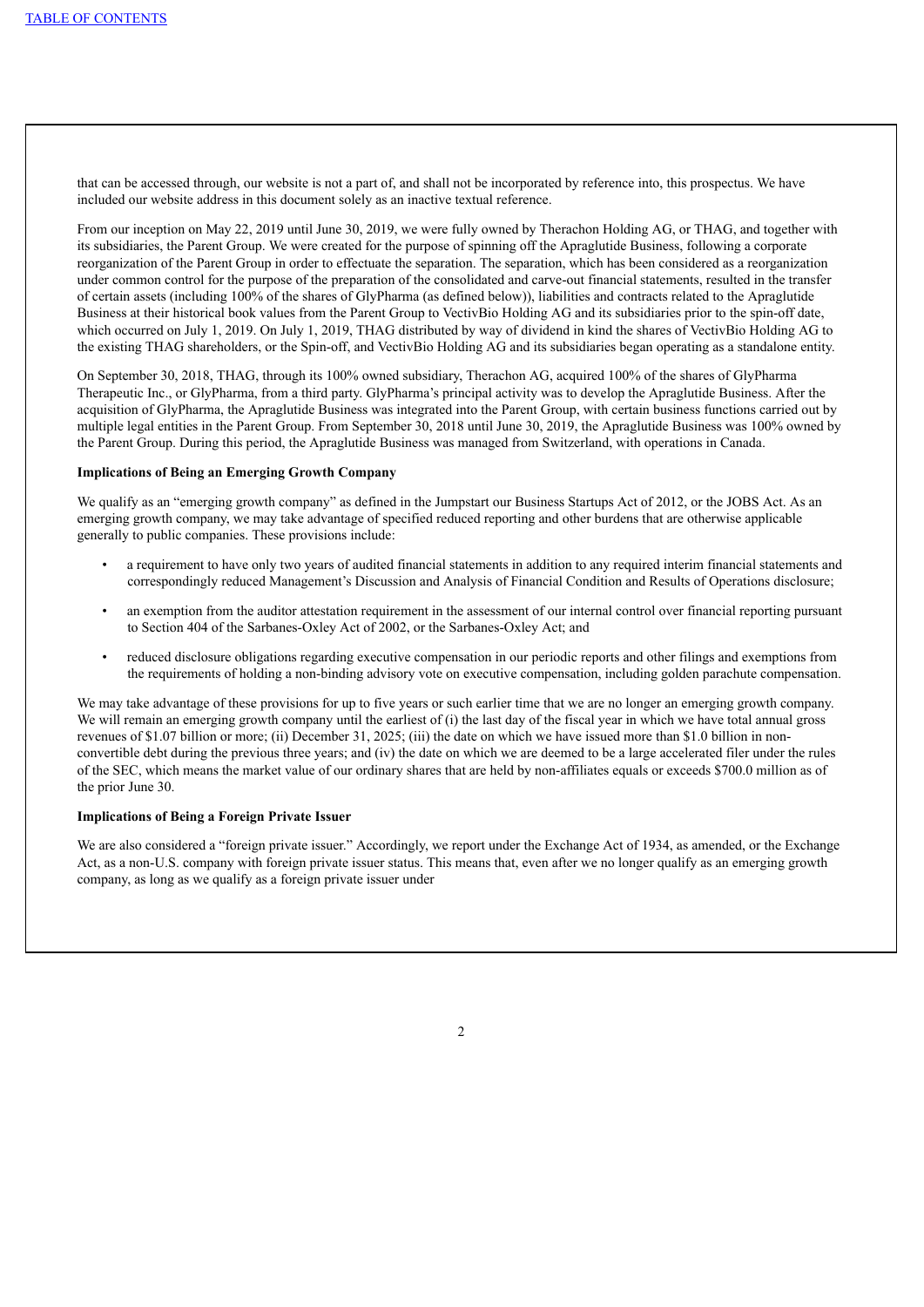the Exchange Act, we will be exempt from certain provisions of the Exchange Act that are applicable to U.S. domestic public companies, including:

- the sections of the Exchange Act regulating the solicitation of proxies, consents or authorizations in respect of a security registered under the Exchange Act;
- the sections of the Exchange Act requiring insiders to file public reports of their stock ownership and trading activities and liability for insiders who profit from trades made in a short period of time; and
- the rules under the Exchange Act requiring the filing with the SEC of quarterly reports on Form 10-Q containing unaudited financial and other specified information, or current reports on Form 8-K, upon the occurrence of specified significant events.

We may take advantage of these exemptions until such time as we are no longer a foreign private issuer. We would cease to be a foreign private issuer at such time as more than 50% of our outstanding voting securities are held by U.S. residents and any of the following three circumstances applies: (i) the majority of our executive officers or directors are U.S. citizens or residents, (ii) more than 50% of our assets are located in the United States or (iii) our business is administered principally in the United States.

In this prospectus and in the documents and information incorporated by reference in this prospectus, we have taken advantage of certain of the reduced reporting requirements as a result of being an emerging growth company and a foreign private issuer. Accordingly, the information contained in this prospectus and in the documents incorporated by reference in this prospectus may be different than the information you receive from other public companies in which you hold equity securities.

## **The Securities That May Be Offered**

We may offer or sell ordinary shares, debt securities, warrants and units in one or more offerings and in any combination. Each time securities are offered with this prospectus, we will provide a prospectus supplement that will describe the specific amounts, prices and terms of the securities being offered and the net proceeds we expect to receive from that sale.

The securities may be sold to or through underwriters, dealers or agents or directly to purchasers or as otherwise set forth in the section of this prospectus captioned "Plan of Distribution." Each prospectus supplement will set forth the names of any underwriters, dealers, agents or other entities involved in the sale of securities described in that prospectus supplement and any applicable fee, commission or discount arrangements with them.

#### *Ordinary shares*

We may offer our ordinary shares, nominal value CHF 0.05 per ordinary share, either alone or underlying other registered securities convertible into and/or exchangeable for our ordinary shares. Holders of our ordinary shares are entitled to receive dividends, if any, as may be approved from time to time by our general meeting of shareholders out of funds legally distributable for the payment of dividends. We have not paid dividends in the past and have no current plans to pay dividends. Each holder of our ordinary shares is entitled to one vote per ordinary share. Pursuant to Swiss law, the holders of our ordinary shares have pre-emptive rights (Bezugsrechte) to subscribe for newly issued ordinary shares, unless such pre-emptive rights are withdrawn or limited by our general meeting of shareholders, or upon authorization by our general meeting of shareholders, our board of directors in certain circumstances.

# *Debt Securities*

We may offer secured or unsecured obligations in the form of one or more series of senior or subordinated debt. The senior debt securities and the subordinated debt securities are together referred to in this prospectus as the debt securities. The subordinated debt securities generally will be entitled to payment only after payment of our senior debt. Senior debt generally includes all debt for money borrowed by us, except debt that is stated in the instrument governing the terms of that debt to be not senior to, or to have the same rank in right of payment as, or to be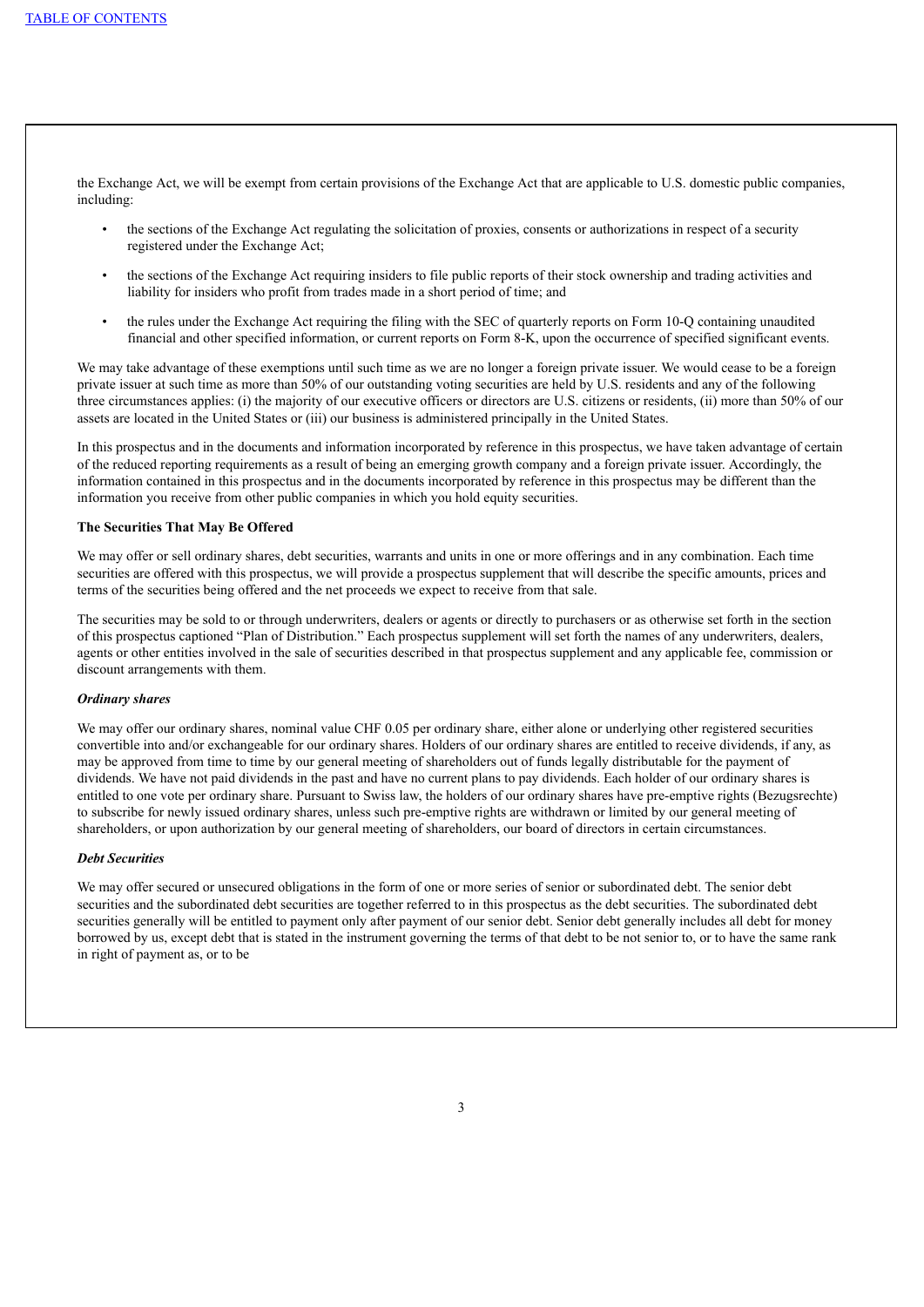expressly junior to, the subordinated debt securities. We may issue debt securities that are convertible into and/or exchangeable for ordinary shares.

The debt securities will be issued under an indenture between us and a trustee to be identified in an accompanying prospectus supplement. We have summarized the general features of the debt securities to be governed by the indenture in this prospectus and the form of indenture has been filed as an exhibit to the registration statement of which this prospectus forms a part. We encourage you to read the indenture.

#### *Warrants*

We may offer warrants for the purchase of our ordinary shares or debt securities. We may offer warrants independently or together with other securities.

# *Units*

We may offer units consisting of our ordinary shares, warrants or any combination of such securities. We may offer units independently or together with other securities.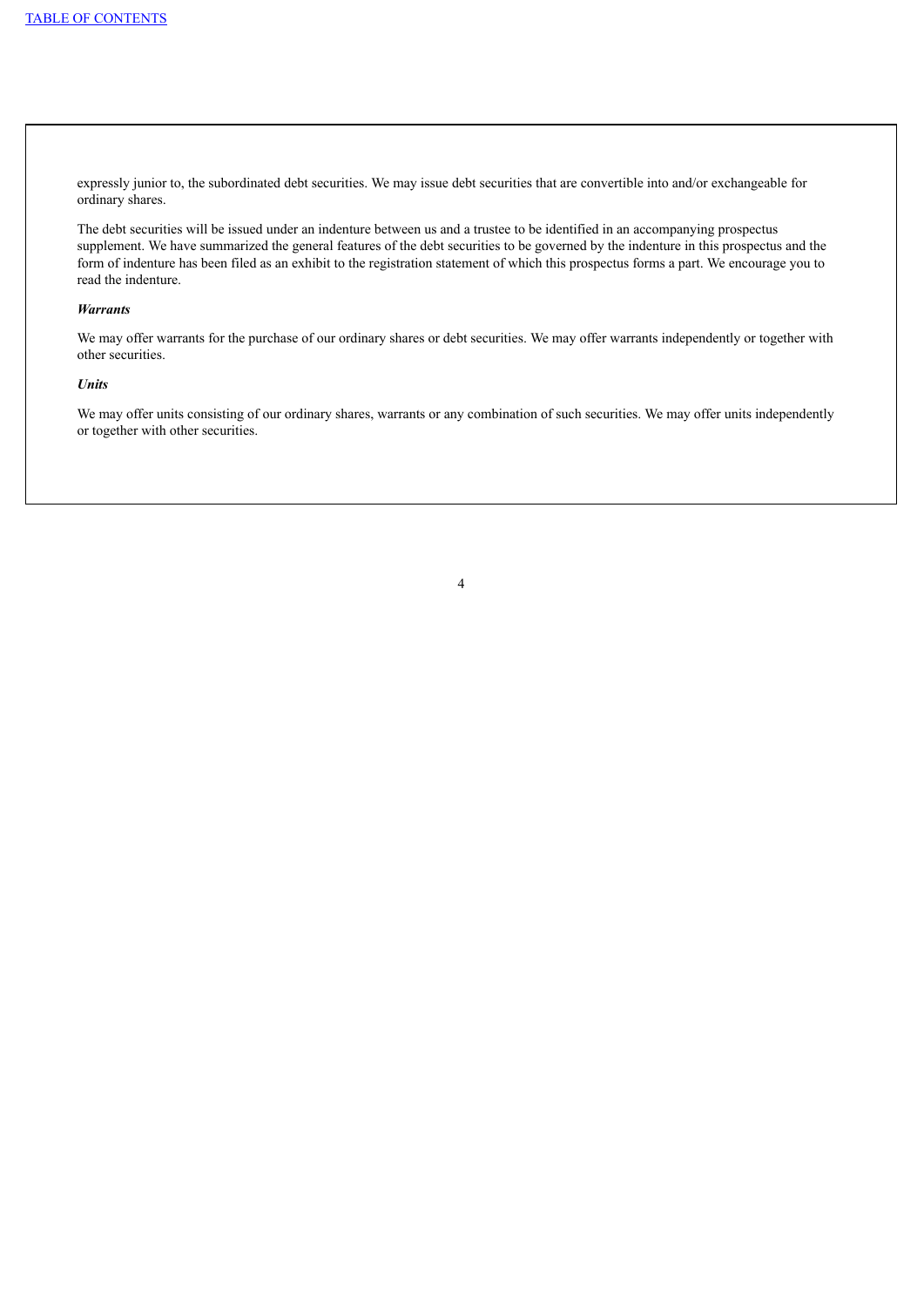# **RISK FACTORS**

Investing in our securities involves a high degree of risk. The prospectus supplement and any related free writing prospectus applicable to each offering of our securities will contain a discussion of the risks applicable to an investment in our securities. Prior to making a decision about investing in our securities, you should carefully consider the specific factors discussed under the section in the applicable prospectus supplement captioned "Risk Factors," together with all of the other information contained or incorporated by reference in the prospectus supplement or appearing or incorporated by reference in this prospectus. See "Where You Can Find More Information" and "Incorporation by Reference." You should also consider the risks, uncertainties and assumptions discussed under "Part I—Item 3.D—Risk Factors" of our most recent Annual Report on Form 20-F and reports on Form 6-K we file after the date of this prospectus, that are incorporated herein by reference, as may be amended, supplemented or superseded from time to time by other reports we file with the SEC in the future. The risks and uncertainties we have described are not the only ones we face. Additional risks and uncertainties not presently known to us or that we currently deem immaterial may also affect our operations. Past financial performance may not be a reliable indicator of future performance, and historical trends should not be used to anticipate results in future periods. If any of these risks actually occurs, our business, financial condition, results of operations or cash flow could be seriously harmed. This could cause the trading price of our securities to decline, resulting in a loss of all or part of your investment. Please also carefully read the section titled "Special Note Regarding Forward-Looking Statements."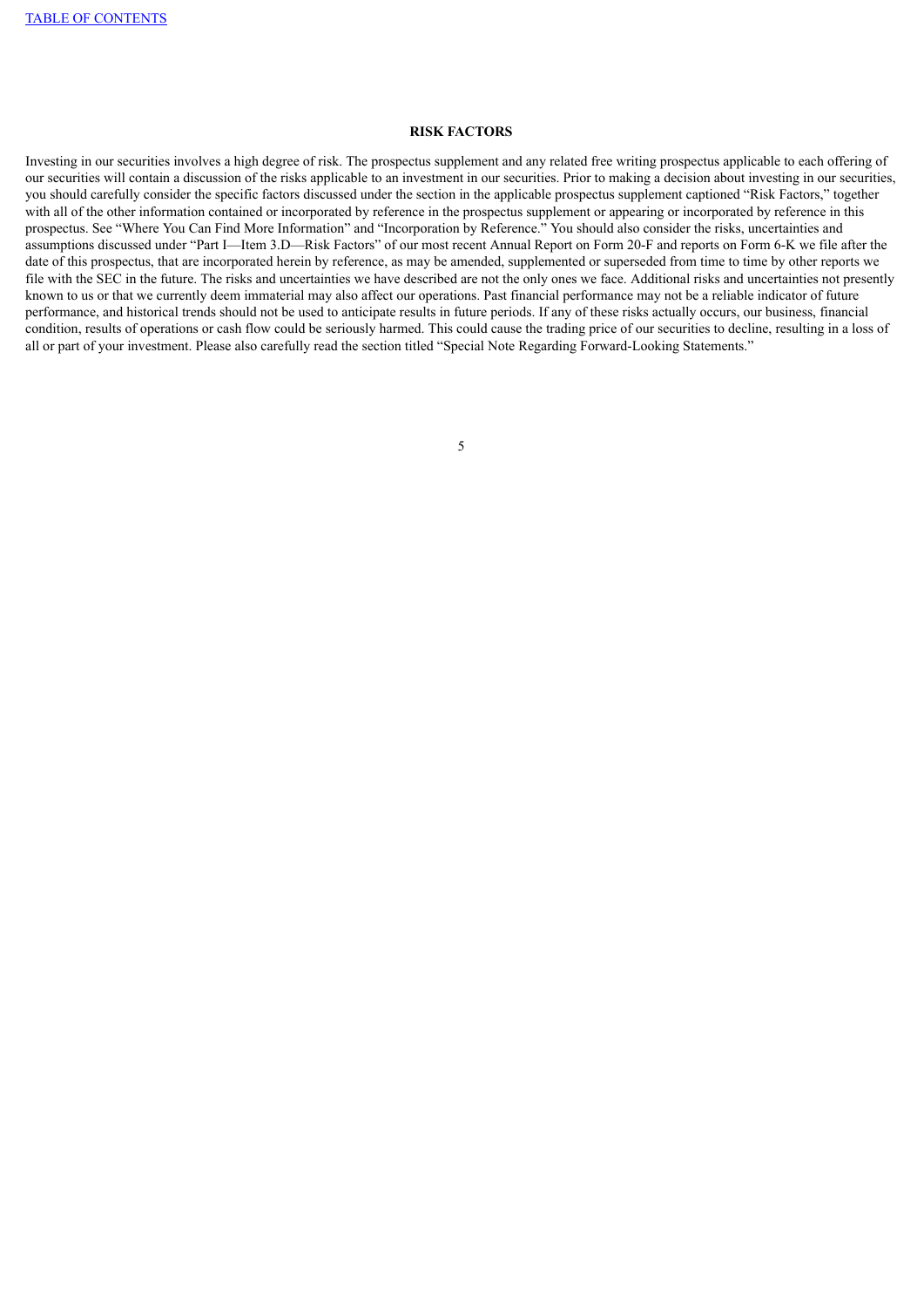# **CAPITALIZATION**

We intend to include information about our capitalization and indebtedness in the prospectus and applicable prospectus supplements.

### **OFFER STATISTICS AND EXPECTED TIMETABLE**

We may offer ordinary shares, debt securities, warrants and units, in one or more offerings, with a total aggregate offering price of up to \$200,000,000. The actual price per ordinary share of the securities that we will offer pursuant hereto will depend on a number of factors that may be relevant as of the time of offer. See "Plan of Distribution."

# **REASONS FOR THE OFFER AND USE OF PROCEEDS**

Unless otherwise indicated in the applicable prospectus supplement or in any free writing prospectus that we may authorize to be provided to you in connection with a specific offering, we intend to use any net proceeds from the sale of securities under this prospectus for pipeline development, general corporate purposes and working capital. Accordingly, we will have significant discretion in the use of any net proceeds. Additional information on the use of net proceeds we receive from the sale of securities covered by this prospectus may be set forth in the prospectus supplement relating to the specific offering.

# **THE OFFER AND LISTING**

Our ordinary shares are currently traded on the Nasdaq Global Market, or Nasdaq, under the symbol "VECT." The ordinary shares began trading on Nasdaq on April 9, 2021.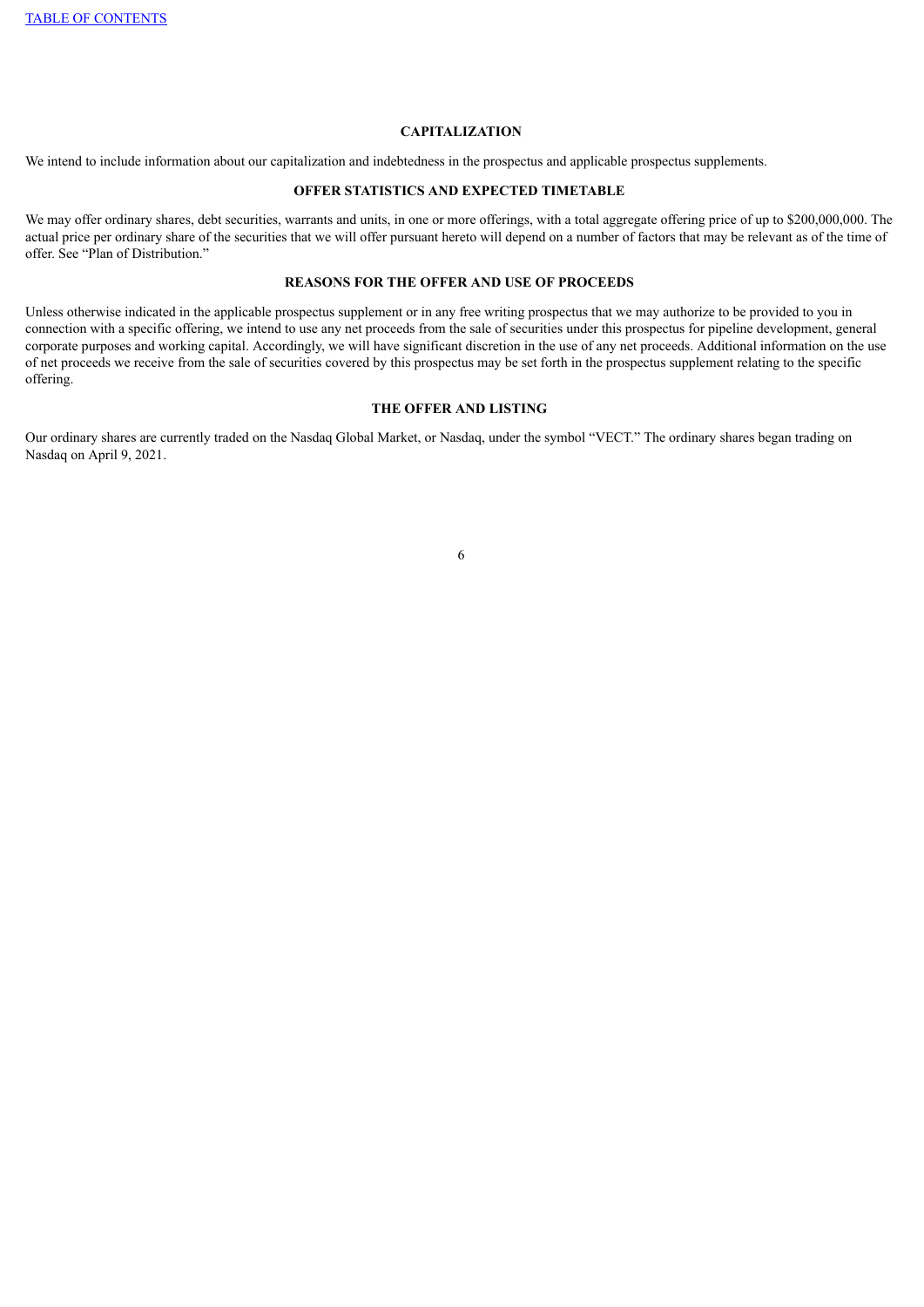# **DESCRIPTION OF SHARE CAPITAL AND ARTICLES OF ASSOCIATION**

The following is a summary of the material terms of our share capital and current articles of association. Such summaries do not purport to be complete. For a more complete discussion, please refer to our articles of association, a copy of which can be accessed on our website www.vectivbio.com. Information contained on, or that can be accessible through, our website is not a part of this prospectus and the inclusion of our website address in this prospectus is an inactive textual reference only.

#### **The Company**

We are a Swiss stock corporation (Aktiengesellschaft) organized under the laws of Switzerland. We were incorporated on May 22, 2019 with our registered office and domicile in Basel, Canton of Basel-City, Switzerland. Our registered office and head office is currently located at Aeschenvorstadt 36, 4051 Basel, Switzerland.

# **Share Capital**

As of December 31, 2021, our share capital as registered with the commercial register of the Canton of Basel-Stadt, Switzerland, or the Commercial Register, amounted to CHF 1,831,785.65, divided into 36,635,713 ordinary shares with a nominal value of CHF 0.05 each.

#### **Changes in our Share Capital**

In this section, our share capital and the number and nominal value of shares are presented as of the date of the relevant transaction, without accounting for (i) the five-to-one reverse split of our registered shares effected on April 1, 2021, or (ii) the conversion of our preferred shares into ordinary shares immediately prior to the completion of the Public Offering.

As of the date of our incorporation, our share capital as registered in the Commercial Register amounted to CHF 471,153.56, divided into 47,115,356 ordinary shares with a nominal value of CHF 0.01 each. Since our incorporation, the events described below have changed the number and classes of our issued and outstanding share capital.

On September 9, 2019, our share capital as registered in the Commercial Register on September 10, 2019 was increased by CHF 13,600.00 through the issuance of 1,360,000 ordinary shares with a nominal value of CHF 0.01 each.

On December 10, 2019, our share capital as registered in the Commercial Register on December 17, 2019 was increased by CHF 4,500.00 through the issuance of 450,000 ordinary shares with a nominal value of CHF 0.01 each.

On February 5, 2020, our share capital as registered in the Commercial Register on February 12, 2020 was increased by CHF 21,850.00 through the issuance of 2,185,000 ordinary shares with a nominal value of CHF 0.01 each.

On September 11, 2020, our share capital as registered in the Commercial Register on September 21, 2020 was increased by CHF 707,037.23 through the issuance of 14,100,000 ordinary shares, 20,979,805 series A1 preferred shares and 35,623,918 series A2 preferred shares, in each case with a nominal value of CHF 0.01 each.

On September 29, 2020, our share capital as registered in the Commercial Register on October 19, 2020 was increased by CHF 121,642.66 through the issuance of 12,164,266 series A2 preferred shares with a nominal value of CHF 0.01 each.

In the five-to-one reverse split of all issued shares effected on April 1, 2021, 44 ordinary shares, 25 series A1 preferred shares and 46 series A2 preferred, each with a nominal value of CHF 0.01 per share, were issued by way of conversion of equity surplus into share capital to balance fractional shares, increasing our share capital by CHF 1.15, and (i) 65,210,400 ordinary shares, (ii) 20,979,830 series A1 preferred shares, and (iii) 47,788,230 series A2 preferred shares, each with a nominal value of CHF 0.01 per share, were consolidated into (i) 13,042,080 ordinary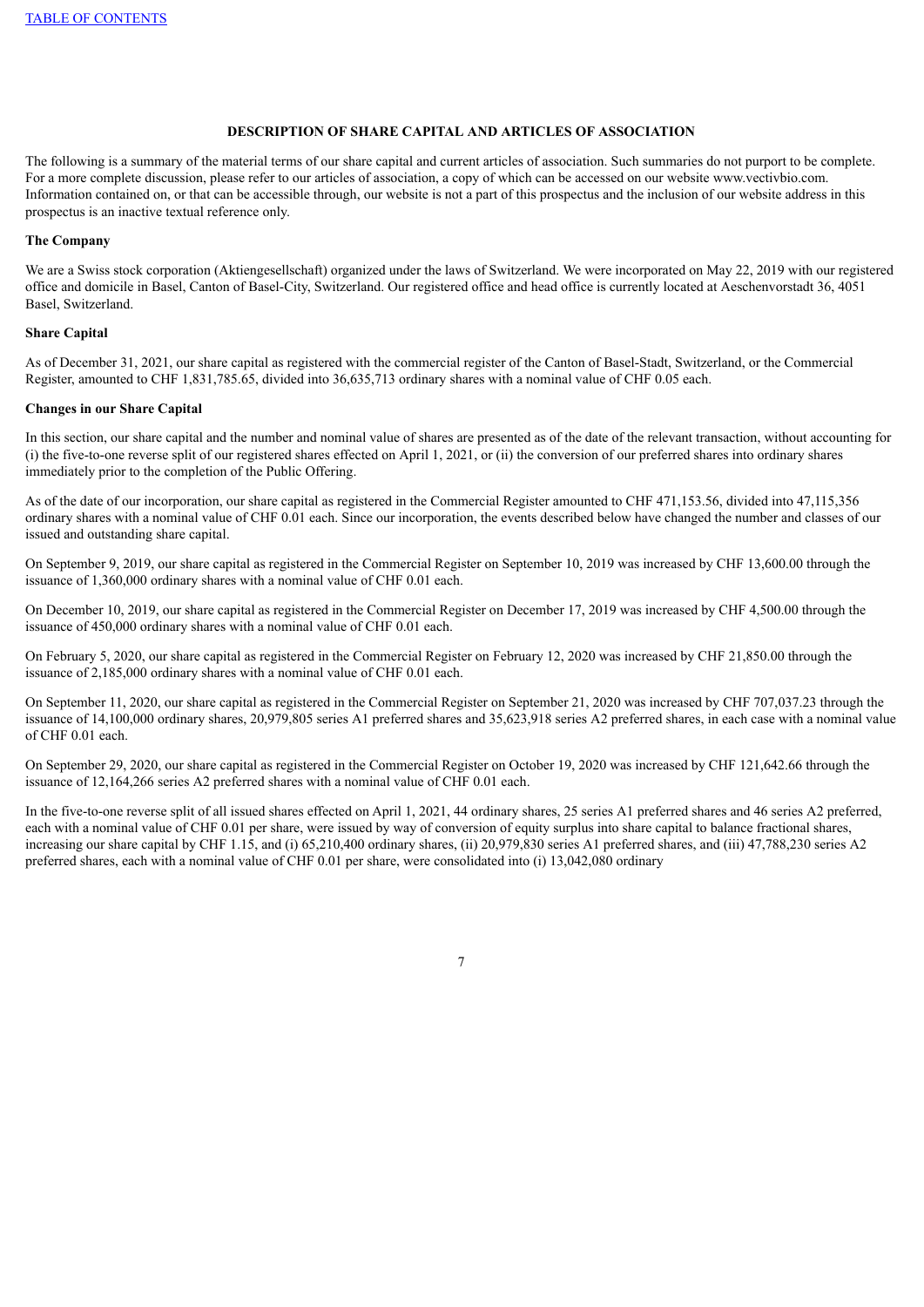shares, (ii) 4,195,966 series A1 preferred shares and (iii) 9,557,646 series A2 preferred shares, each with a nominal value of CHF 0.05 per share.

On April 13, 2021, our share capital as registered in the Commercial Register on April 13, 2021 was increased by CHF 453,308.80 through the issuance of 9,066,176 ordinary shares with a nominal value of CHF 0.05 each.

On September 9, 2021, our share capital as registered in the Commercial Register on September 10, 2021 was increased by CHF 9,280.40 through the issuance of 185,608 ordinary shares with a nominal value of CHF 0.05 each.

On November 26, 2021, our share capital as registered in the Commercial Register on November 26, 2021 was increased by CHF 29,411.85 through the issuance of 588,237 ordinary shares with a nominal value of CHF 0.05 each.

## **Certain Important Provisions of our Articles of Association, Organizational Regulations and Swiss Law**

The following is a summary of certain important provisions of our articles of association, organizational regulations and certain related provisions of Swiss law. Please note that this is only a summary and is not intended to be exhaustive. For a more complete discussion, please refer to our articles of association, organizational regulations and Swiss law.

On June 19, 2020, the Swiss Parliament approved legislation that will modernize certain aspects of Swiss corporate law. Most relevantly, the legislative reform addresses, among other topics, (i) the modernization and increased flexibility for a stock corporation's capital base, (ii) corporate governance and executive compensation matters, (iii) the strengthening of shareholder rights and the protection of minorities, (iv) financial distress / restructuring measures and (v) certain socio-political topics (e.g., gender representation and disclosure requirements for companies active in the raw materials sector). Other than with respect to the new rules on gender representation and disclosure requirements for companies active in the raw materials sector, which, subject to transitional periods, entered into force on January 1, 2021, the effective date of the new legislation will be January, 2023 (with certain transitional periods as provided for therein). In light of these reforms, certain sub-sections discussed in more detail below will be subject to the changes and modifications pursuant to this new legislation.

#### *Share Capital and Shares*

## *Ordinary Capital Increase, Authorized and Conditional Share Capital*

Under Swiss law, we may increase our share capital (Aktienkapital) with a resolution of the general meeting of shareholders (ordinary capital increase) that must be carried out by the board of directors within three months in order to become effective. Under our articles of association and Swiss law, in case of a subscription and increase against contributions in cash, a resolution passed by an absolute majority of the votes represented at the general meeting of shareholders is required. In case of a subscription and increase through the conversion of equity surplus, against contributions in kind or for purposes of an acquisition of assets, or the granting of special benefits, or when shareholders' statutory pre-emptive rights are limited or withdrawn, a resolution passed by two-thirds of the votes represented at a general meeting of shareholders and the absolute majority of the nominal value of the shares represented is required.

Furthermore, under the Swiss Code of Obligations, or the CO, our shareholders, by a resolution passed by two-thirds of the votes represented at a general meeting of shareholders and the absolute majority of the nominal value of the shares represented at such meeting, may empower the board of directors to issue shares of a specific aggregate nominal amount, in each case up to a maximum of 50% of the existing share capital as registered in the Commercial Register, in the form of:

• conditional capital (bedingtes Kapital) for the purpose of issuing shares (i) through the exercise or mandatory exercise of conversion, exchange, option, warrant or similar rights for the subscription of shares granted to shareholders or third parties in connection with bonds, notes, options warrants or other securities or contractual obligations of the Company or any of its group companies or (ii) through the issuance of rights to subscribe for new shares to members of the board of directors, members of the executive

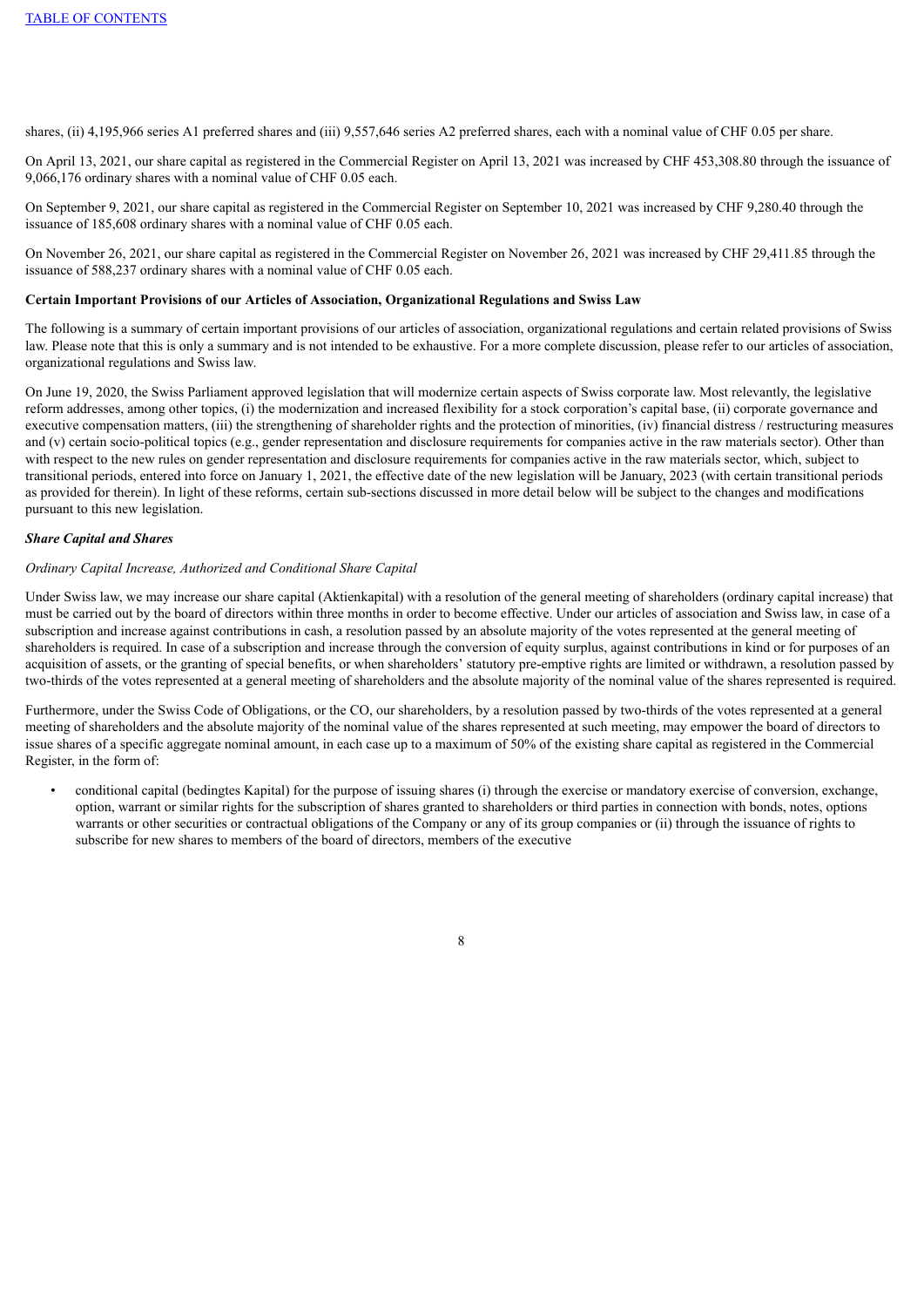committee, employees, contractors or consultants of the Company or its group companies or other persons providing services to the Company or its group companies to subscribe for new shares; and/or

• authorized capital (genehmigtes Kapital) to be utilized by the board of directors, subject to our articles of association, within a period determined by the shareholders but not exceeding two years from the date of the shareholder approval.

Any subscription and direct or indirect acquisition of new shares either in connection with or under an ordinary capital increase, authorized or conditional share capital and any subsequent transfer of such shares are subject to certain transfer restrictions.

### *Pre-emptive Rights*

Pursuant to the CO, shareholders have pre-emptive rights (Bezugsrechte) to subscribe for newly issued shares. With respect to conditional capital in connection with the issuance of conversion or option rights, convertible bonds or similar debt instruments, shareholders have advance subscription rights (Vorwegzeichnungsrechte) for the subscription of these instruments.

A resolution passed at a general meeting of shareholders by two-thirds of the votes represented at a general meeting of shareholders and the absolute majority of the nominal value of the shares represented at such meeting may withdraw or limit (in case of an ordinary capital increase) or authorize our board of directors to withdraw or limit the pre-emptive rights and/or advance subscription rights in certain circumstances.

If pre-emptive rights are granted, but not exercised, our board of directors may allocate such unexercised pre-emptive rights at its discretion.

With respect to our authorized share capital, our board of directors is authorized by our articles of association to withdraw or limit the pre-emptive rights of existing shareholders, and to allocate them to third parties, the Company or any of its group companies if:

- the issue price of the newly issued shares is determined by reference to the market price;
- the newly issued shares are used for raising capital in a fast and flexible manner, which would not be possible, or might only be possible with great difficulty or delays or at significantly less favorable conditions, without the exclusion of the pre-emptive rights of existing shareholders;
- the newly issued shares are used for the acquisition of companies, part(s) of companies or participations, for the acquisition of products, intellectual property or licenses by or for investment projects of the Company or any of its group companies, or for the financing or refinancing of any of such transactions through a placement of shares;
- the newly issued shares are used for purposes of broadening our shareholder constituency in certain geographic, financial or investor markets, for purposes of the participation of strategic partners, or in connection with the listing of new shares on domestic or foreign stock exchanges;
- the newly issued shares are used for purposes of granting an over-allotment option or an option to purchase additional shares in a placement or sale of shares to the respective initial purchaser(s) or underwriter(s);
- the newly issued shares are used for the participation of members of the board of directors, members of the executive committee, employees, contractors, consultants or other persons performing services for the benefit of the Company or any of its group companies;
- a shareholder or a group of shareholders acting in concert having accumulated shareholdings in excess of 18% of the share capital registered in the Commercial Register without having submitted to all other shareholders a takeover offer recommended by the board of directors; or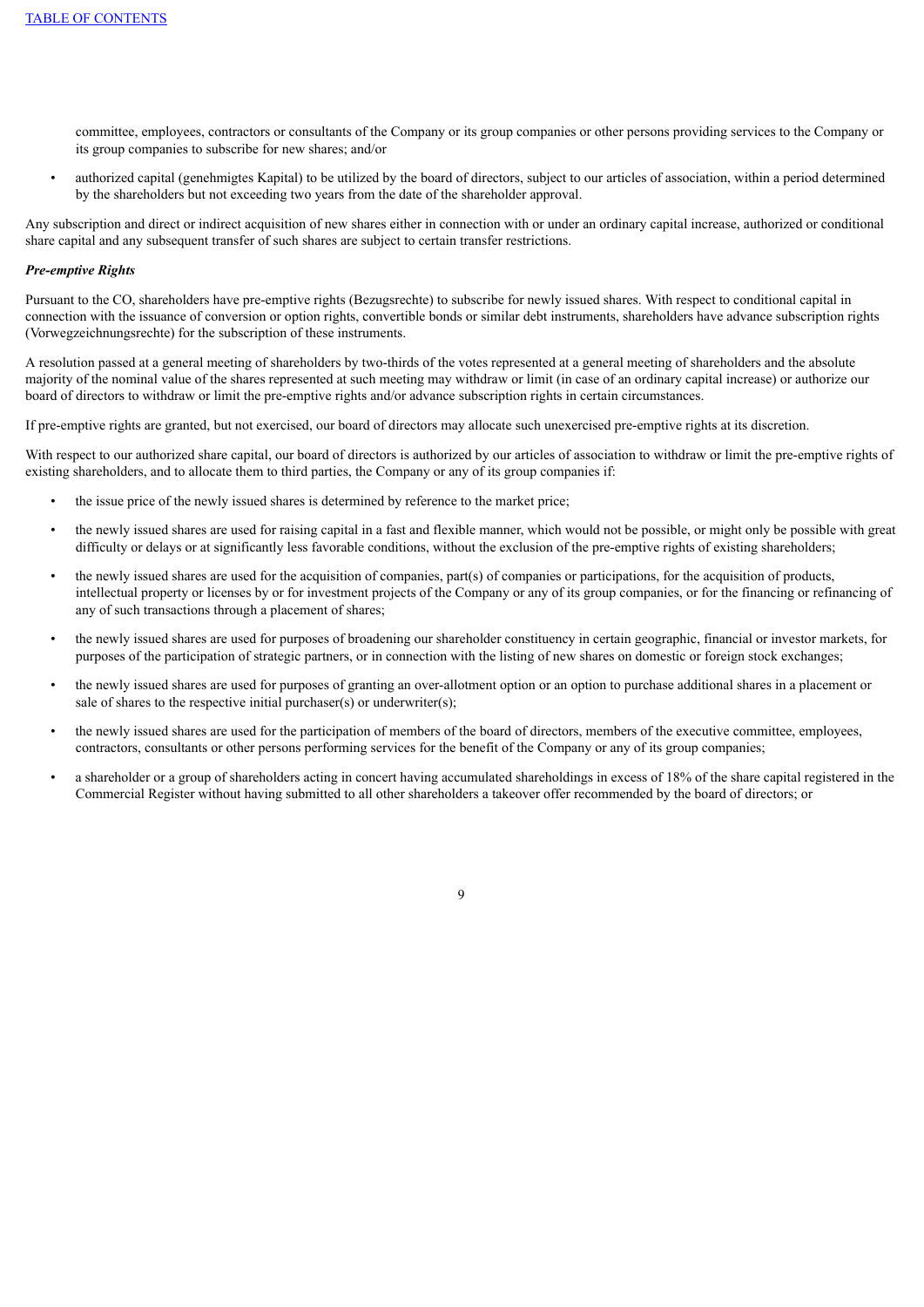the newly issued shares are used for the defense of an actual, threatened or potential takeover offer that the board of directors, upon consultation with an independent financial advisor retained by it, has not or will not recommend to the shareholders to accept on the basis that the board of directors does not find such takeover offer to be financially fair to the shareholders or to be in the Company's interest.

The board of directors is entitled to permit, to restrict or to exclude the trading in pre-emptive rights. The board of directors may further permit the expiration of pre-emptive rights that have not been exercised, or it may place such rights or shares as to which pre-emptive rights have been granted, but not exercised, at market conditions or may use them otherwise in the interest of the Company.

## *Our Authorized Share Capital*

Under our articles of association, our board of directors is authorized to increase the share capital at any time, including in connection with an intended takeover, until April 1, 2023, by a maximum aggregate amount of CHF 793,700.00 through the issuance of not more than 15,874,000 ordinary shares, which would have to be fully paid-in, with a nominal value of CHF 0.05 each.

Increases in partial amounts are permitted. Our board of directors has the power to determine the issue price, the type of contribution, the date of issue, the conditions for the exercise of pre-emptive rights and the beginning date for dividend entitlement.

Our board of directors is also authorized to withdraw or limit pre-emptive rights as described above. This authorization is exclusively linked to the particular available authorized share capital set out in the respective article. If the period to increase the share capital lapses without having been used by the board of directors, the authorization to withdraw or limit the pre-emptive rights lapses simultaneously with such authorized capital.

## *Our Conditional Share Capital*

# *Conditional Share Capital for Participation Programs*

Our share capital may be increased by a maximum aggregate amount of CHF 381,506.25 through the issuance of up to 7,630,125 ordinary shares, which would have to be fully paid-in, with a nominal value of CHF 0.05 each, through the issuance of rights to subscribe for new shares to members of the board of directors, members of the executive committee, employees, contractors or consultants of the Company or one of its group companies, or other persons providing services to the Company or one of its group companies. Shares, options or subscription rights therefor shall be issued pursuant to one or more regulations to be issued by our board of directors, or to the extent delegated to it, our compensation committee, and in each case in accordance with our articles of association. Shares, options or subscription rights therefor may be issued at a price or with an exercise price lower than the market price. The pre-emptive rights and advance subscription rights of our shareholders are excluded in connection with the issuance of any shares, options or subscription rights therefor.

## *Conditional Share Capital for Financing, Acquisition and Other Purposes*

In addition, our share capital may be increased, including in connection with an intended takeover, by a maximum aggregate amount of CHF 450,886.00 through the issuance of up to 9,017,720 ordinary shares, which would have to be fully paid-in, with a nominal value of CHF 0.05 each, through the exercise or mandatory exercise of conversion, exchange, option or warrant rights or rights for the subscription of shares or the triggering of conversion, exchange, purchase or similar obligations for the subscription of shares granted to, or imposed on, shareholders or third parties in connection with bonds, notes, options, warrants or other securities or contractual obligations by the Company or any of its group companies. The pre-emptive rights of shareholders are excluded upon conversion, exchange, exercise or the triggering of any of the aforementioned financial instruments in connection with the issuance of ordinary shares, and the then-current owners of such financial instruments are entitled or obligated to acquire the new ordinary shares upon conversion, exchange, exercise or the triggering of any financial instrument. The main conditions of such financial instruments are to be determined by our board of directors.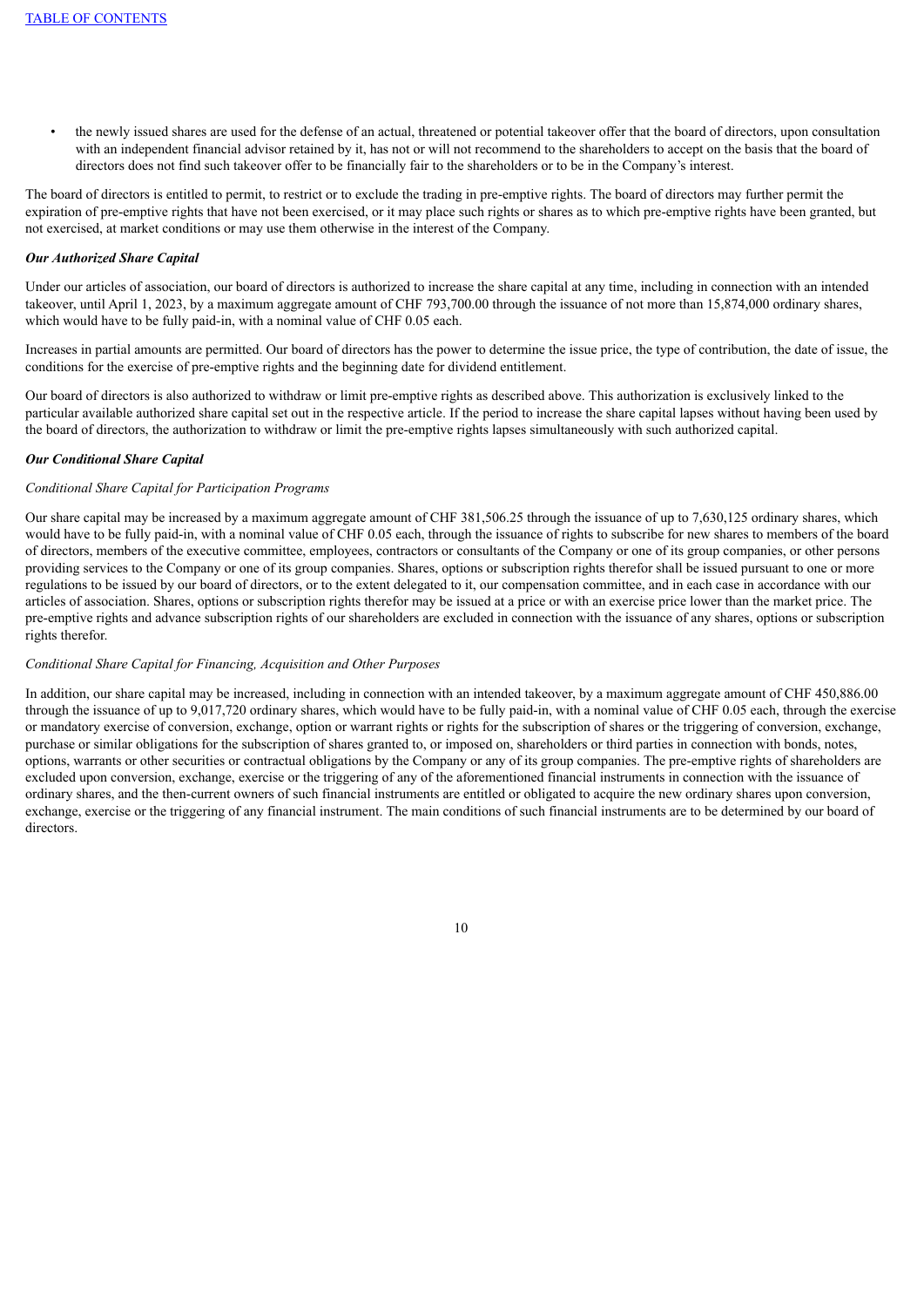When issuing relevant financial instruments, our board of directors is authorized to limit or withdraw the advance subscription rights of shareholders to subscribe for the relevant financial instrument:

- if the issuance is for purposes of financing or refinancing, or the payment for, the acquisition of companies, parts of a company, participations, products, intellectual property rights, licenses or investments;
- if the issuance occurs in national or international capital markets or through a private placement;
- following a shareholder or a group of shareholders acting in concert having accumulated shareholdings in excess of 18% of the share capital registered in the Commercial Register without having submitted to all other shareholders a takeover offer recommended by the board of directors;
- for the defense of an actual, threatened or potential takeover offer that the board of directors, upon consultation with an independent financial adviser retained by it, has not recommended or will not recommend to the shareholders to accept on the basis that the board of directors has not found such takeover offer to be financially fair to the shareholders or to be in the Company's interest; or
- if the financial instruments are issued at reasonable terms and conditions, in particular if  $(1)$  the financial instruments are issued or entered into at market conditions, (2) the conversion, exchange or exercise price of the financial instruments is set with reference to, and/or subject to change based upon, the valuation of the Company's equity and/or market conditions, and (3) the financial instruments may be converted, exchanged, exercised or triggered during a maximum period of 10 years from the date of the relevant issuance or contract conclusion.

### *Uncertificated Securities*

Our shares are uncertificated securities (Wertrechte, within the meaning of article 973c of the CO) and, when administered by a custodian (Verwahrungsstelle, within the meaning of the Federal Act on Intermediated Securities, or FISA), qualify as intermediated securities (Bucheffekten, within the meaning of the FISA). In accordance with article 973c of the CO, we will maintain a non-public register of uncertificated securities (Wertrechtebuch). We may at any time without the approval of our shareholders and at our cost convert shares issued as uncertificated securities into another form (including global certificates) or convert shares issued in one form into another form. Following the entry in the share register, a shareholder may at any time request from us a written confirmation in respect of the shares held by such shareholder. Shareholders are not entitled, however, to request the printing and delivery of certificates or the conversion of the shares in one form into another form. We may print and deliver certificates for shares at any time.

## **General Meeting of Shareholders**

#### *Ordinary and Extraordinary General Meetings of Shareholders*

The general meeting of shareholders is our supreme corporate body. Under Swiss law, ordinary and extraordinary general meetings of shareholders may be held.

An annual ordinary general meeting of shareholders must be held annually within six months after the close of a corporation's financial year. In our case, this means on or before June 30 of any calendar year. The annual general meeting of shareholders is convened by our board of directors or, if necessary, our auditors.

An extraordinary general meeting of shareholders may be called (1) by a resolution of the board of directors or by our auditors, in each case when deemed necessary, or by our liquidators or the representatives of bondholders, if any, (2) if so resolved by a general meeting of shareholders or (3) if shareholders who hold, alone or together, ordinary shares representing at least 10% of the share capital request such general meeting of shareholders in writing, indicating the matters to be discussed and the corresponding proposals and, in case of elections, the names of the nominated candidates, including the information required for a request for inclusion of an item on the agenda as set forth below ("—Agenda Requests"). Further, our board of directors must convene an extraordinary general meeting of shareholders and propose financial restructuring measures if, based on our annual stand-alone statutory balance sheet, half of our share capital and reserves are no longer covered by our assets.

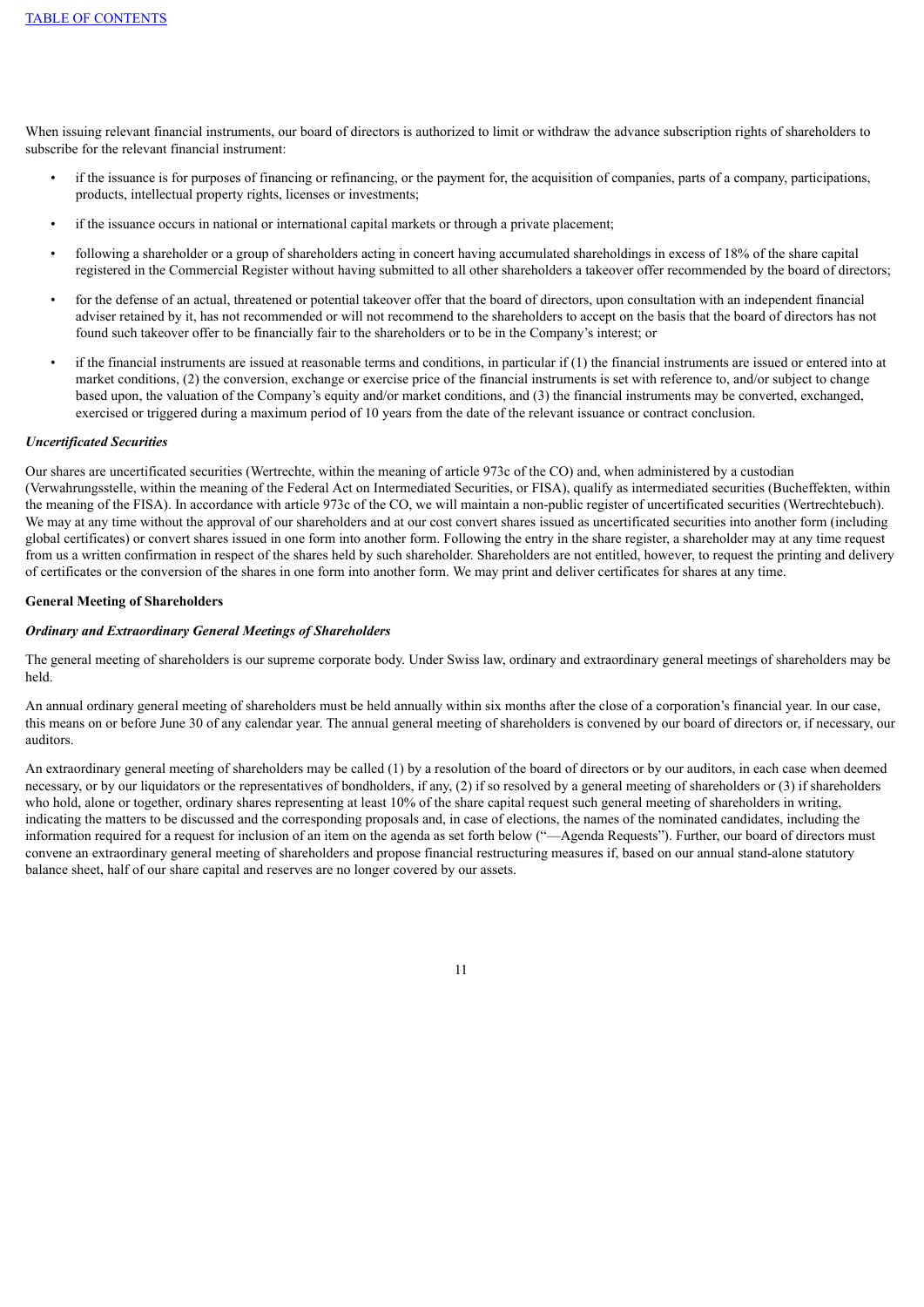### *Powers*

The following powers are vested exclusively in the general meeting of shareholders:

- adoption and amendment of the articles of association, including an amendment of the purpose or the relocation of the registered office;
- election and dismissal of the members of the board of directors, the chairperson of the board of directors, the members of the compensation committee, the independent proxy and the auditors;
- approval of the annual management report, the annual consolidated financial statements and the annual stand-alone statutory financial statements and decision on the allocation of profits shown on the balance sheet, in particular with regard to (interim) dividends and the repayment of the statutory capital reserves;
- approval of the compensation of the board of directors and of the executive committee pursuant to the articles of association;
- granting discharge from liability to the members of the board of directors and the persons entrusted with management; and
- passing of resolutions as to all matters reserved by law or under the articles of association to the general meeting of shareholders or that are submitted to the general meeting of shareholders by our board of directors subject to its non-transferable and inalienable powers and duties.

#### *Voting and Quorum Requirements*

Shareholder resolutions and elections (including elections of members of the board of directors) require the affirmative vote of the absolute majority of the votes represented at the general meeting of shareholders, unless otherwise stipulated by law or our articles of association.

Under Swiss corporate law or our articles of association, a resolution of the general meeting of shareholders passed by two-thirds of the votes represented at the meeting and the absolute majority of the nominal value of the shares represented at such meeting is required for:

- the amendment of the Company's purpose;
- the creation of shares with privileged voting rights;
- the restriction on the transferability of shares and the cancellation of such a restriction;
- an authorized or conditional increase in share capital;
- an increase in share capital through the conversion of equity surplus, against contribution in kind or for purposes of an acquisition of assets, or the granting of special benefits;
- the limitation or withdrawal of pre-emptive rights;
- the relocation of the registered office of the Company;
- the dissolution of the Company;
- the dismissal of any member of the board of directors, of the chairperson of the board of directors or of any member of the compensation committee before the end of his or her term of office; and
- the amendment or repeal of the registration or voting restrictions, the provision setting a maximum board size, and the provision for indemnification of the members of the board of directors and the executive committee set forth in our articles of association.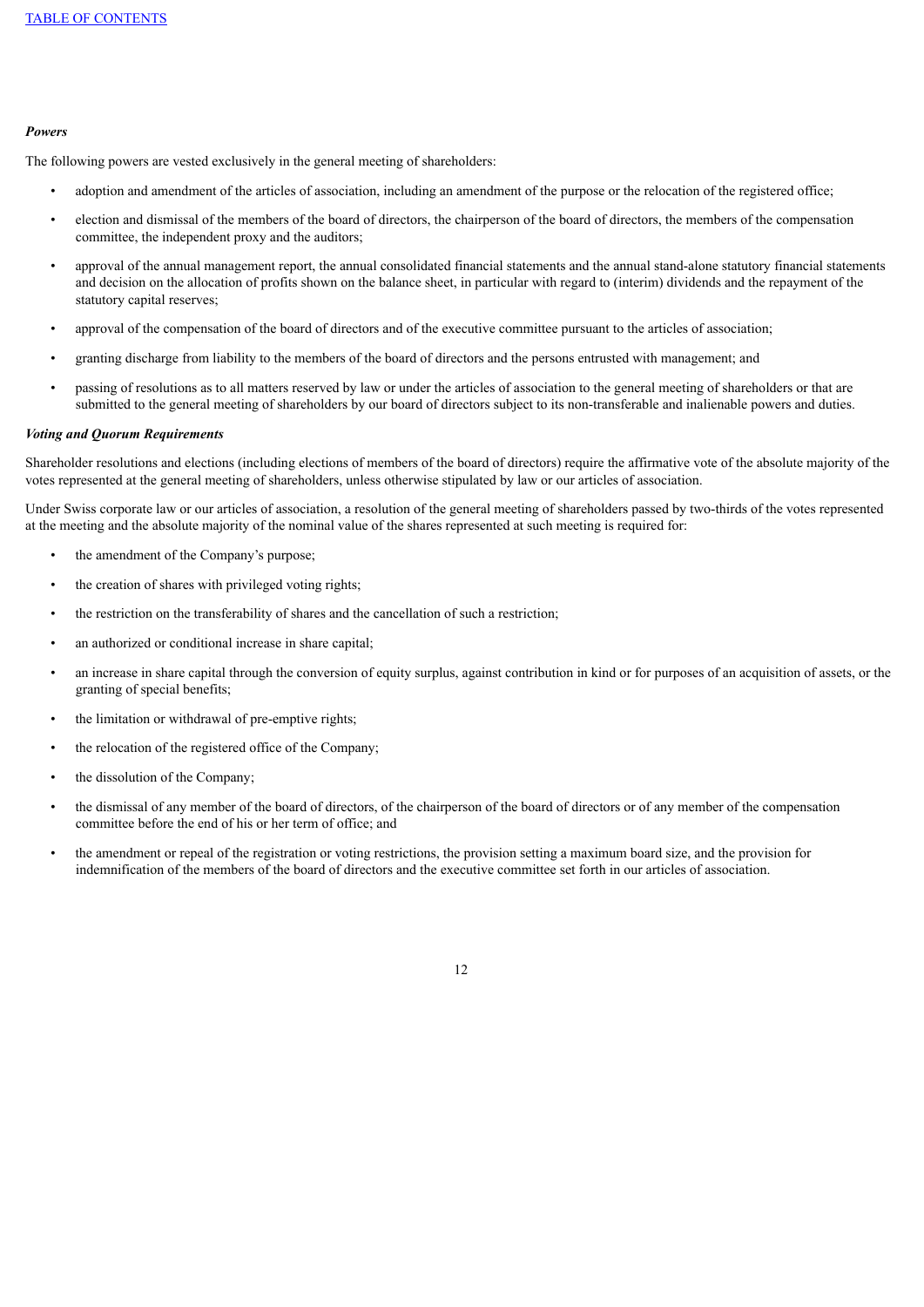The same voting requirements generally apply to resolutions regarding transactions among corporations based on Switzerland's Federal Act on Mergers, Demergers, Transformations and the Transfer of Assets of 2003, as amended, or the Swiss Merger Act (including a merger, demerger or conversion of a corporation); see "—Compulsory Acquisitions; Appraisal Rights."

In accordance with Swiss law and generally accepted business practices, our articles of association do not provide for quorum requirements generally applicable to general meetings of shareholders. To this extent, our practice varies from the requirement of Nasdaq Listing Rule 5620(c), which requires an issuer to provide in its bylaws for a generally applicable quorum, and that such quorum may not be less than one third of the outstanding voting shares.

#### *Notice*

General meetings of shareholders must be convened by our board of directors at least twenty days before the date of the meeting. The general meeting of shareholders is convened by way of a notice appearing in our official publication medium, currently the Swiss Official Gazette of Commerce. Shareholders of record may also be informed by ordinary mail, or, if legally permitted, by e-mail or on our website. The notice of a general meeting of shareholders must include the items on the agenda, the proposals of our board of directors and the shareholder(s) who requested that a general meeting of shareholders be held or an item be included on the agenda and, in case of elections, the names of the proposed candidates. Except in the limited circumstances listed below, a resolution may not be passed at a general meeting without proper notice. This limitation does not apply to proposals to convene an extraordinary general meeting of shareholders or to initiate a special investigation. No previous notification is required to put proposals to the meeting related to items already on the agenda or for debates of matters on which no resolution is to be taken.

Our annual report, the compensation report and the auditors' reports must be made available for inspection by the shareholders at our registered office no later than 20 days prior to the annual general meeting of shareholders.

#### *Agenda Requests*

Pursuant to Swiss law and our articles of association, shareholders who alone or together either (1) hold shares with an aggregate nominal value of at least CHF 1,000,000 or (2) represent at least 10% of the share capital may request that an item be included on the agenda for a general meeting of shareholders. To be timely, the shareholder's request must be made at least 45 calendar days in advance of the meeting. The request must be made in writing and contain, for each of the agenda items, the following information:

- a brief description of the business desired to be brought before the general meeting of shareholders and the reasons for conducting such business at the general meeting of shareholders;
- the proposals regarding the agenda item;
- the name and address, as they appear in the share register, of the shareholder proposing such business;
- the number of shares which are beneficially owned by such shareholder (including documentary support of such beneficial ownership);
- the dates upon which the shareholder acquired such shares;
- any material interest of the proposing shareholder in the proposed business;
- a statement in support of the matter; and
- all other information required under the applicable laws and stock exchange rules.

In addition, if the shareholder intends to solicit proxies from the shareholders of a company, such shareholder shall notify the company of this intent in accordance with SEC Rule 14a-4 and/or Rule 14a-8.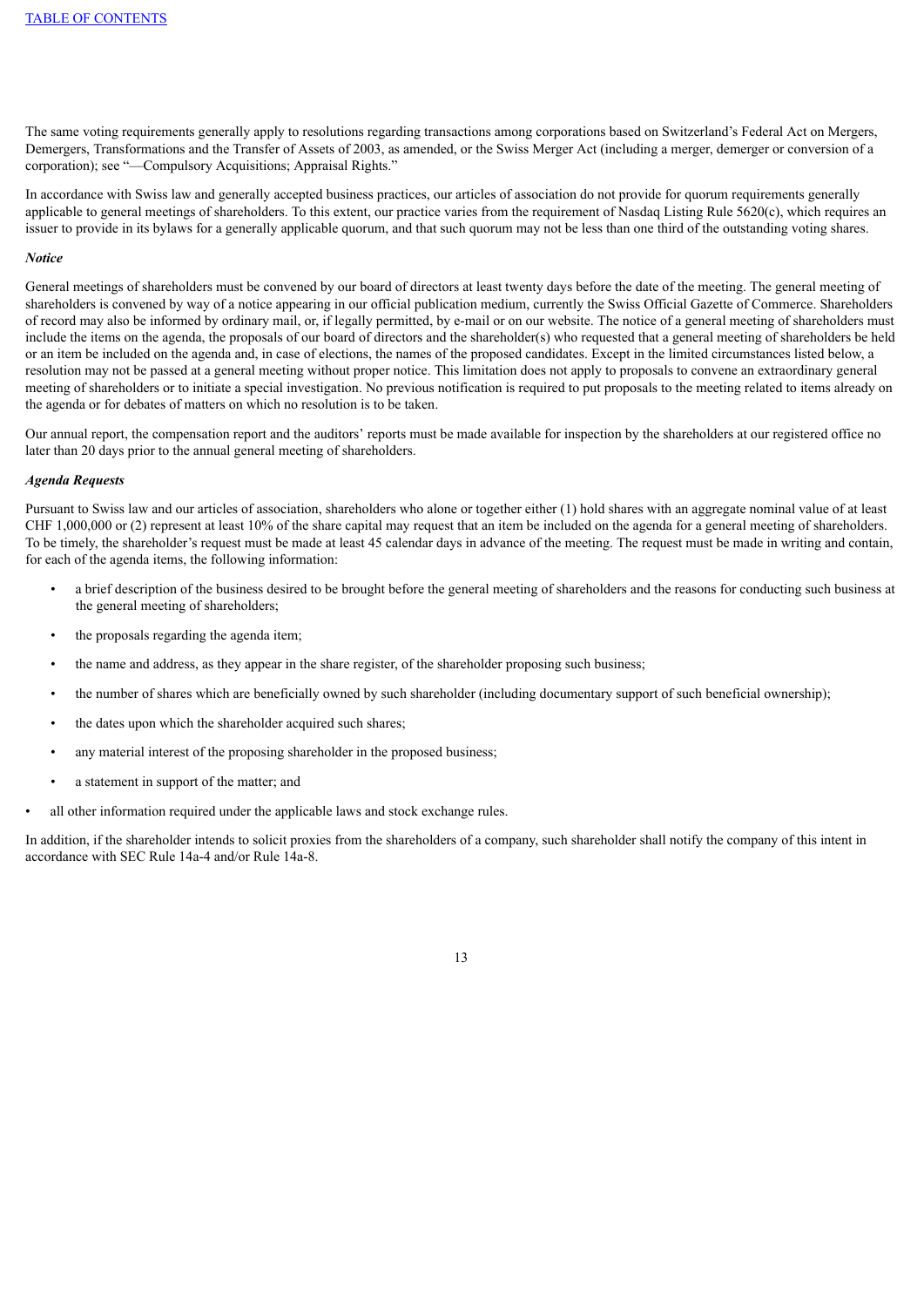## *Shareholder Proposals*

Under Swiss statutory law and our articles of association, at any general meeting of shareholders any shareholder may put proposals to the meeting related to items already on the agenda. In addition, even if the proposal is not part of any agenda item, any shareholder may propose to the meeting to convene an extraordinary general meeting of shareholders or to have a specific matter investigated by means of a special investigation where this is necessary for the proper exercise of shareholders' rights.

## **Voting Rights**

Subject to the voting rights limitation set forth in our articles of association, each of our shares entitles a holder to one vote. The shares are not divisible. We only accept one representative per share and the voting right and the rights associated therewith may only be exercised vis-à-vis us by a shareholder, usufructuary or nominee to the extent that such person is registered in the share register with voting rights at a cut-off date to be determined by our board of directors. Those entitled to vote in the general meeting of shareholders may be represented by the independent proxy (annually elected by the general meeting of shareholders), by their legal representative or by any other representative of their choice with authorization to act as proxy.

Our articles of association contain provisions that prevent investors from acquiring voting rights exceeding 18% of our issued share capital. Subject to Swiss law and our articles of association, no person or entity shall be registered in the share register as a shareholder with voting rights for, and no person or entity may directly or indirectly, formally, constructively or beneficially own, or otherwise control or direct, alone or together with third parties, voting rights (whether exercisable or not) with respect to, more than 18% of the share capital registered in the Commercial Register. Legal entities and partnerships or other groups of persons or joint owners who are interrelated to one another through capital ownership, voting rights, uniform management or otherwise linked as well as individuals, legal entities or partnerships who act in concert or otherwise act in a coordinated manner or acquire shares indirectly shall be treated as one single person. Specifically, if an individual or legal entity acquires ordinary shares and, as a result, directly or indirectly, has voting rights with respect to more than 18% of the share capital registered in the Commercial Register, the ordinary shares exceeding the limit of 18% shall be entered in the share register as shares without voting rights.

This restriction also applies to persons or entities who hold or acquire some or all of their shares through nominees, including via Cede & Co., New York (or any successor), as the nominee of The Depository Trust Company, New York, acting in its capacity as clearing nominee. Our board of directors may, in its own discretion, register persons who declare in the registration application that they hold the shares as nominees on behalf of third party beneficiaries in the share register as shareholders with voting rights. However, if shares are being held by a nominee for third party beneficiaries, which control or direct (alone or together with third parties) voting rights with respect to more than 18% of the share capital registered in the Commercial Register, our articles of association provide that our board of directors may cancel the registration of the shares with voting rights held by such nominee in excess of the limit of 18%. Furthermore, our articles of association contain provisions that allow our board of directors to make the registration with voting rights of shares held by a nominee subject to conditions, limitations and reporting requirements and to impose or adjust such conditions, limitations and requirements once registered. However, any shareholders already being registered with, and/or having been allocated, more than 18% of the share capital registered in the Commercial Register prior to the registration with the Commercial Register of our amended and restated articles of association (if any) will remain or will be registered with voting rights for such shares. Furthermore, our board of directors may resolve not to apply, in part or in full, these restrictions or limits by way of exception for justified reasons with the majority vote of two-thirds of all its members.

Further, no shareholder may exercise, directly or indirectly, voting rights with respect to own or represented shares in excess of 18% of the share capital registered in the Commercial Register. This voting rights limitation applies equally to parties acting in concert. Our board of directors may resolve not to apply this voting rights limitation by way of exception for justified reasons with the majority vote of two-thirds of all its members. This voting rights limitation does not apply to the exercise of voting rights by shareholders or their proxies to the extent that their shares are validly registered with voting rights in the share register pursuant to our articles of association and they are still in compliance with our articles of association.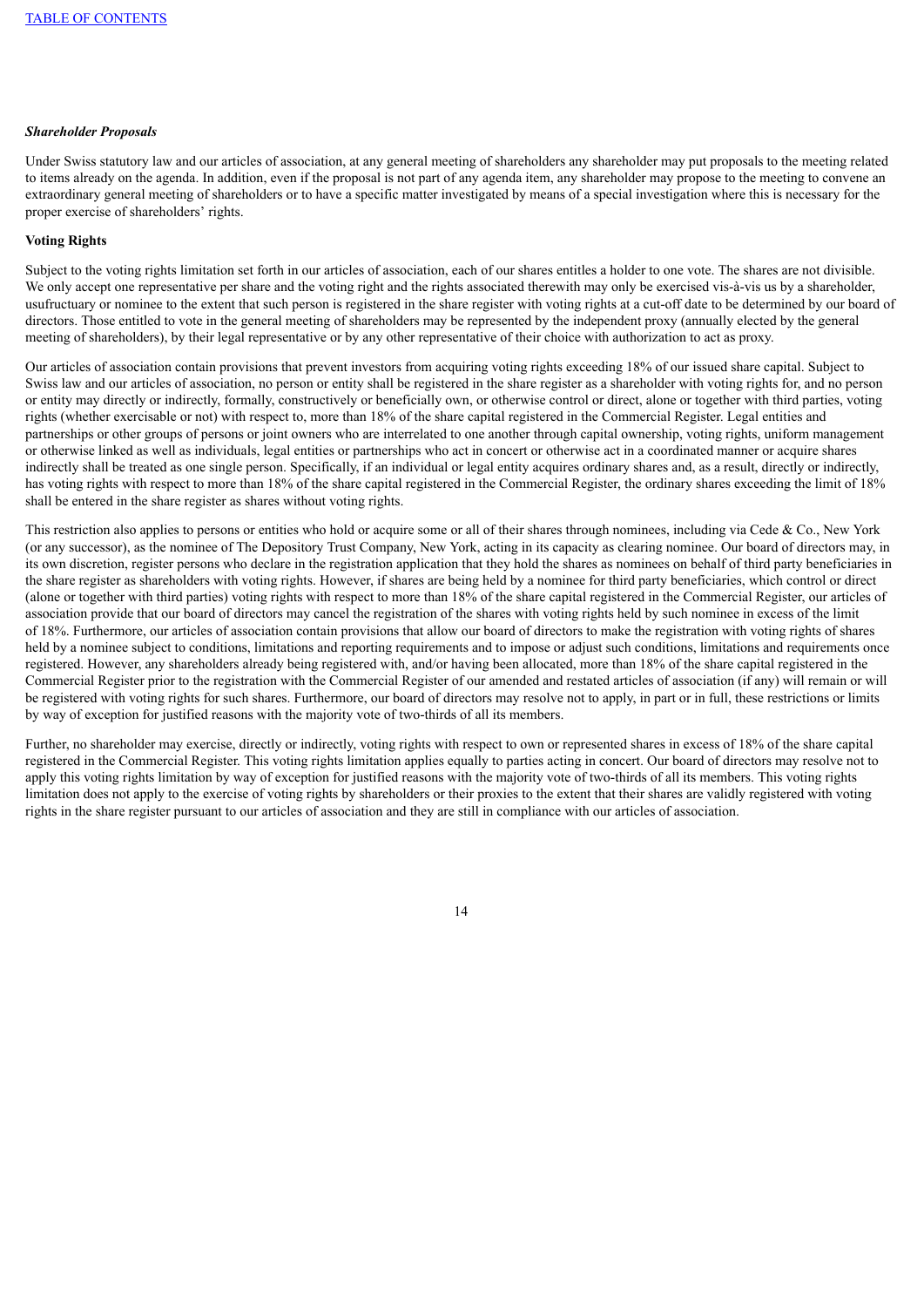# **Dividends and Other Distributions**

Our board of directors may propose to the general meeting of shareholders that a dividend or other distribution be paid but cannot itself authorize the dividend or distribution. Under Swiss law and our articles of association, dividend payments and other distributions require a resolution passed by an absolute majority of the votes represented at a general meeting of shareholders. In addition, our auditors must confirm that the dividend or distribution proposal of our board of directors conforms to Swiss statutory law and our articles of association.

Under Swiss law, we may pay dividends only if we have sufficient distributable profits brought forward from the previous financial years (Bilanzgewinn), or if we have distributable reserves, each as evidenced by our audited stand-alone statutory balance sheet prepared pursuant to Swiss law, and after allocations to reserves required by Swiss law or the articles of association have been deducted. We may not be permitted to pay interim dividends out of profit of the current financial year.

Distributable reserves are generally booked either as voluntary "retained earnings" (freiwillige Gewinnreserven), as statutory "retained earnings" (gesetzliche Gewinnreserve), as statutory capital reserves (gesetzliche Kapitalreserve) or as reserves from capital contributions (Kapitaleinlagereserven). Under the CO, if our general reserves amount to less than 20% of our paid-in nominal share capital, then at least 5% of our annual net profit must be retained as general reserves (statutory "retained earnings"). The CO permits us to accrue additional general reserves. Further, we are required to present the amount of the purchase price of own shares repurchased (whether by us or a subsidiary) as a negative item in equity, or as reserves for own shares, respectively, in our annual stand-alone statutory balance sheet, and such amount may not be used for dividends or subsequent repurchases. Finally, the CO under certain circumstances requires the creation of revaluation reserves which are not distributable.

Distributions out of issued share capital (i.e., the aggregate nominal value of our issued shares) are not allowed and may be made only by way of a share capital reduction. Such a capital reduction requires a resolution passed by an absolute majority of the votes represented at a general meeting of shareholders. The resolution of the shareholders must be recorded in a public deed and a special audit report must confirm that claims of our creditors remain fully covered despite the reduction in the share capital recorded in the Commercial Register. Our share capital may be reduced below CHF 100,000 only if and to the extent that at the same time the statutory minimum share capital of CHF 100,000 is re-established by sufficient new fully paid-in share capital. Upon approval by the general meeting of shareholders of the capital reduction, our board of directors must give public notice of the capital reduction resolution in the Swiss Official Gazette of Commerce three times and notify creditors that they may request, within two months of the third publication, satisfaction of or security for their claims. The reduction of the share capital may be implemented only after expiration of this time limit.

Our board of directors will determine the ex-dividend, record and payment dates. Dividends are usually due and payable shortly after the general meeting of shareholders has passed the resolution approving the payment, but shareholders may also resolve at the general meeting of shareholders to pay dividends in quarterly or other installments.

The decision to propose the payment of dividends or other distributions is a business decision that will be made by our board of directors from time to time based on our results of operations, financial position, capital requirements, contractual restrictions, business prospects, and such other considerations as our board of directors considers relevant.

# **Transfer of Shares**

Shares in uncertificated form (Wertrechte) may only be transferred by way of assignment. Shares or the beneficial interest in shares, as applicable, credited in a securities account may only be transferred when a credit of the relevant intermediated securities to the acquirer's securities account is made in accordance with applicable rules.

Voting rights may be exercised only after a shareholder has been entered in the share register with his or her full name, address and nationality or, in the case of legal entities, the company name and the registered office as a shareholder with voting rights. For a discussion of the restrictions applicable to the registration in the share register and the exercise of voting rights, see the section entitled "—Voting Rights"

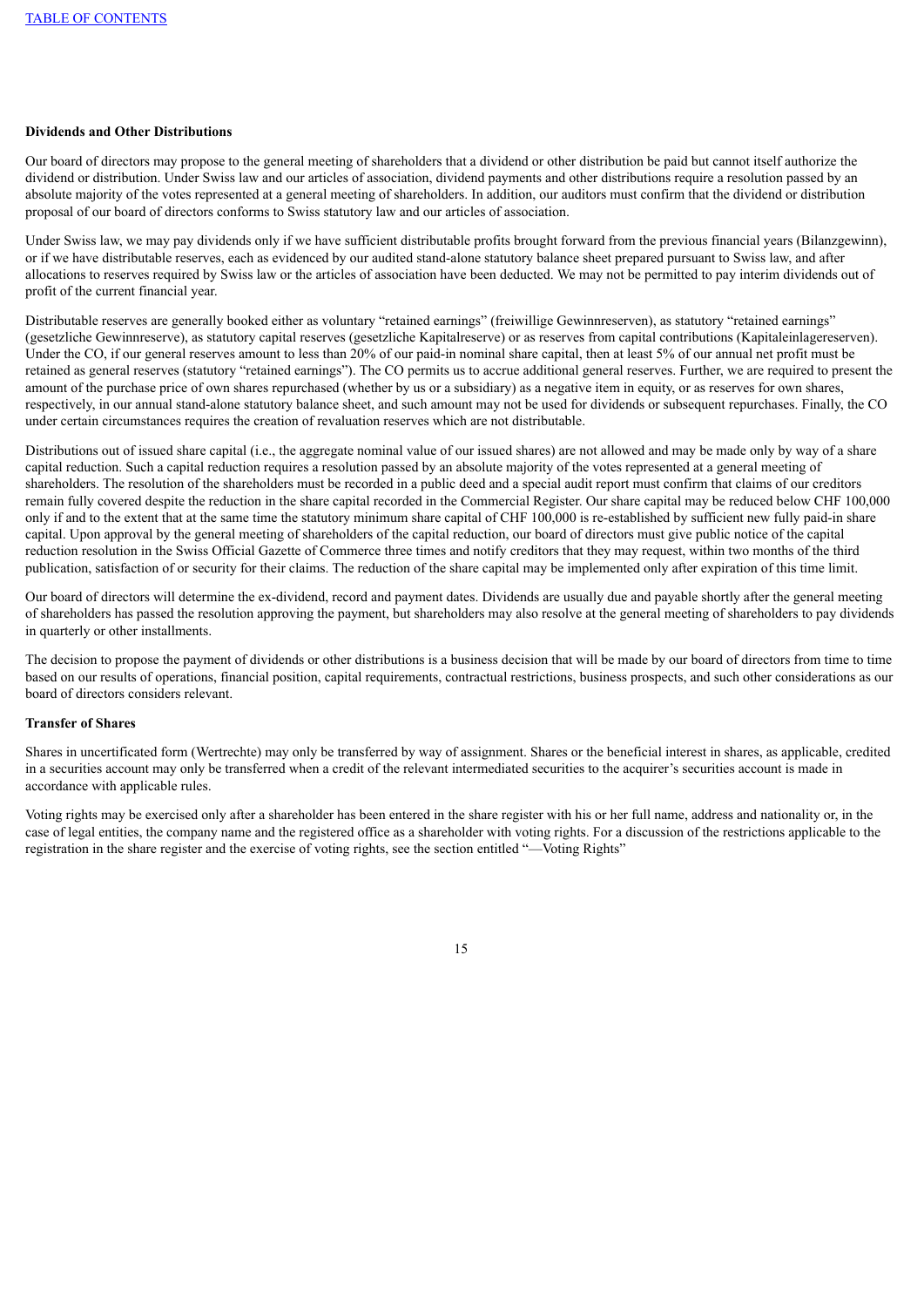## **Inspection of Books and Records**

Under the CO, a shareholder has a right to inspect our share register with respect to his, her or its own shares and otherwise to the extent necessary to exercise his, her or its shareholder rights. No other person has a right to inspect our share register. Our books and correspondence may be inspected with the express authorization of the general meeting of shareholders or by resolution of the board of directors and subject to the safeguarding of our business secrets.

## **Special Investigation**

If the shareholders' inspection rights as outlined above prove to be insufficient in the judgment of the shareholder, such shareholder may propose to the general meeting of shareholders that specific facts be examined by a special examiner in a special investigation. If the general meeting of shareholders approves the proposal, we or any shareholder may, within 30 calendar days after the general meeting of shareholders, request the competent court to appoint a special examiner. If the general meeting of shareholders rejects the request, one or more shareholders representing at least 10% of the share capital or holding shares with an aggregate nominal value of at least CHF 2,000,000 may request, within three months after the general meeting of shareholders, that the competent court appoint a special examiner. The competent court will issue such an order if the petitioners can furnish prima facie evidence that our corporate bodies or any member thereof infringed the law or our articles of association and thereby caused damages to us or the shareholders. The costs of the investigation would generally be allocated to us and only in exceptional cases to the petitioners.

### **Shareholders' Rights to Bring Actions for the Benefit of the Company**

According to the CO, an individual shareholder may bring an action, in its own name and for the benefit of the Company, against the Company's directors, officers or liquidators for the recovery of any losses we have suffered as a result of the intentional or negligent breach by such directors, officers or liquidators of their duties.

## **Compulsory Acquisitions; Appraisal Rights**

Business combinations and other transactions that are governed by the Swiss Merger Act (i.e., mergers, demergers, conversion of a corporation and certain asset transfers) are binding on all shareholders. A statutory merger or demerger requires approval of two-thirds of the votes represented at a general meeting of shareholders and the absolute majority of the nominal value of the shares represented at such meeting.

If a transaction under the Swiss Merger Act receives all of the necessary consents, all shareholders are compelled to participate in such transaction.

Swiss corporations may be acquired by an acquirer through the direct acquisition of shares. The Swiss Merger Act provides for the possibility of a so-called "cash-out" or "squeeze-out" merger if 90% of the shareholders of the transferring company who are entitled to vote give their consent. In these limited circumstances, minority shareholders of the corporation being acquired may be compensated in a form other than through shares of the acquiring corporation (for instance, through cash or securities of a parent corporation of the acquiring corporation or of another corporation).

For business combinations effected in the form of a statutory merger or demerger and subject to Swiss law, the Swiss Merger Act provides that if equity rights have not been adequately preserved or compensation payments in the transaction are not adequate, a shareholder may request the competent court to determine an adequate amount of compensation. Shareholders who consider their equity rights not to have been adequately preserved or the compensation received or to be received to be inadequate are entitled to exercise appraisal rights in accordance with the Swiss Merger Act by filing a suit against the surviving corporation with the competent Swiss civil court at the registered office of the surviving corporation or of the transferring corporation. The suit must be filed within two months after the merger or demerger resolution has been published in the Swiss Official Gazette of Commerce. If such a suit is filed, the court must assess whether the equity rights have been adequately preserved or the compensation paid or to be paid to the shareholders is adequate compensation and, should the court consider it to be inadequate, determine any additional adequate compensation. A decision issued by a competent court in this respect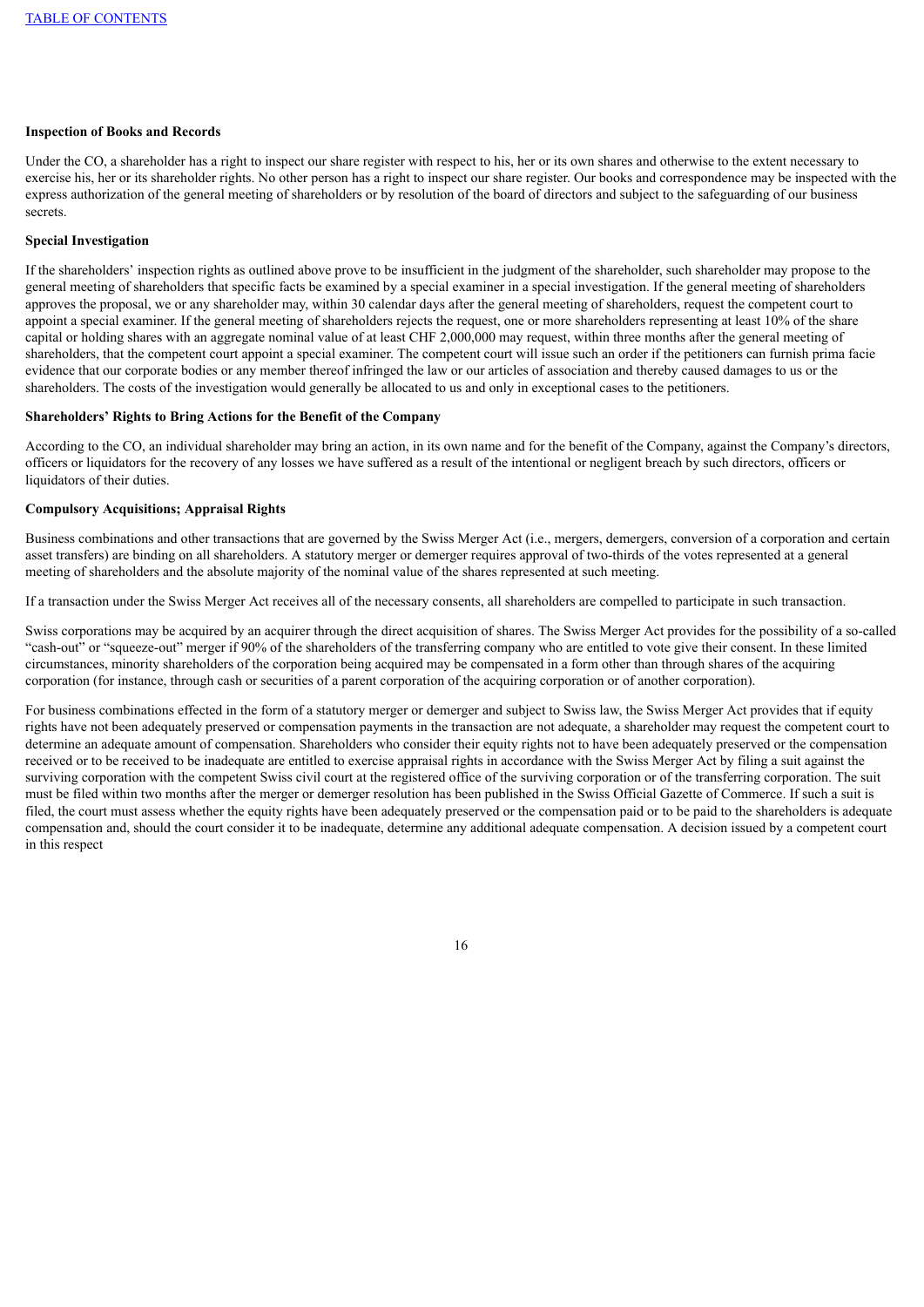can be acted upon by any person who has the same legal status as the claimant. The filing of an appraisal suit will not prevent completion of the merger or demerger.

In addition, under Swiss law, the sale of all or substantially all of our assets may be construed as a de facto dissolution of the Company, and consequently require the approval of two-thirds of the votes represented at a general meeting of shareholders and the absolute majority of the nominal value of the shares represented at such meeting. Whether a shareholder resolution is required depends on the particular transaction, and the following circumstances are generally deemed relevant in this respect:

- a core part of the company's business is sold without which it is economically impracticable or unreasonable to continue to operate the remaining business;
- the company's assets, after the divestment, are not invested in accordance with the company's business purpose set forth in its articles of association; and
- the proceeds of the divestment are not earmarked for reinvestment in accordance with the company's business purpose but, instead, are intended for distribution to the company's shareholders or for financial investments unrelated to the company's business.

#### **Board of Directors**

#### *Number of Directors; Election*

Our articles of association provide that our board of directors shall consist of a minimum of three members and a maximum of nine members.

The members of our board of directors and the chairperson are elected annually by the general meeting of shareholders for a term of office until completion of the next annual general meeting of shareholders and are eligible for re-election. Each member of our board of directors must be elected individually.

#### *Powers*

Our board of directors has the following non-transferable and inalienable powers and duties:

- the ultimate management of the Company and the issuance of necessary instructions;
- the determination of the organization of the Company;
- the structuring of the accounting system, of the financial controls and of the financial planning;
- the appointment and dismissal of the persons entrusted with management and representation of the Company, and issuance of rules on the signature authority;
- the ultimate supervision of the persons entrusted with management of the Company, in particular in view of compliance with the law, the articles of association, regulations and directives;
- the preparation of the annual report and the compensation report;
- the preparation of the general meetings of shareholders and the implementation of its resolutions;
- the adoption of resolutions on the increase of the share capital to the extent that such power is vested in the board of directors, the ascertainment of capital increases, the report on the capital increase, and the respective amendments to the articles of association (including deletions);
- the non-transferable and inalienable powers and duties of the board of directors pursuant to the Swiss Merger Act;
- the submission of an application for debt-restructuring moratorium and the notification of the court if liabilities exceed assets; and

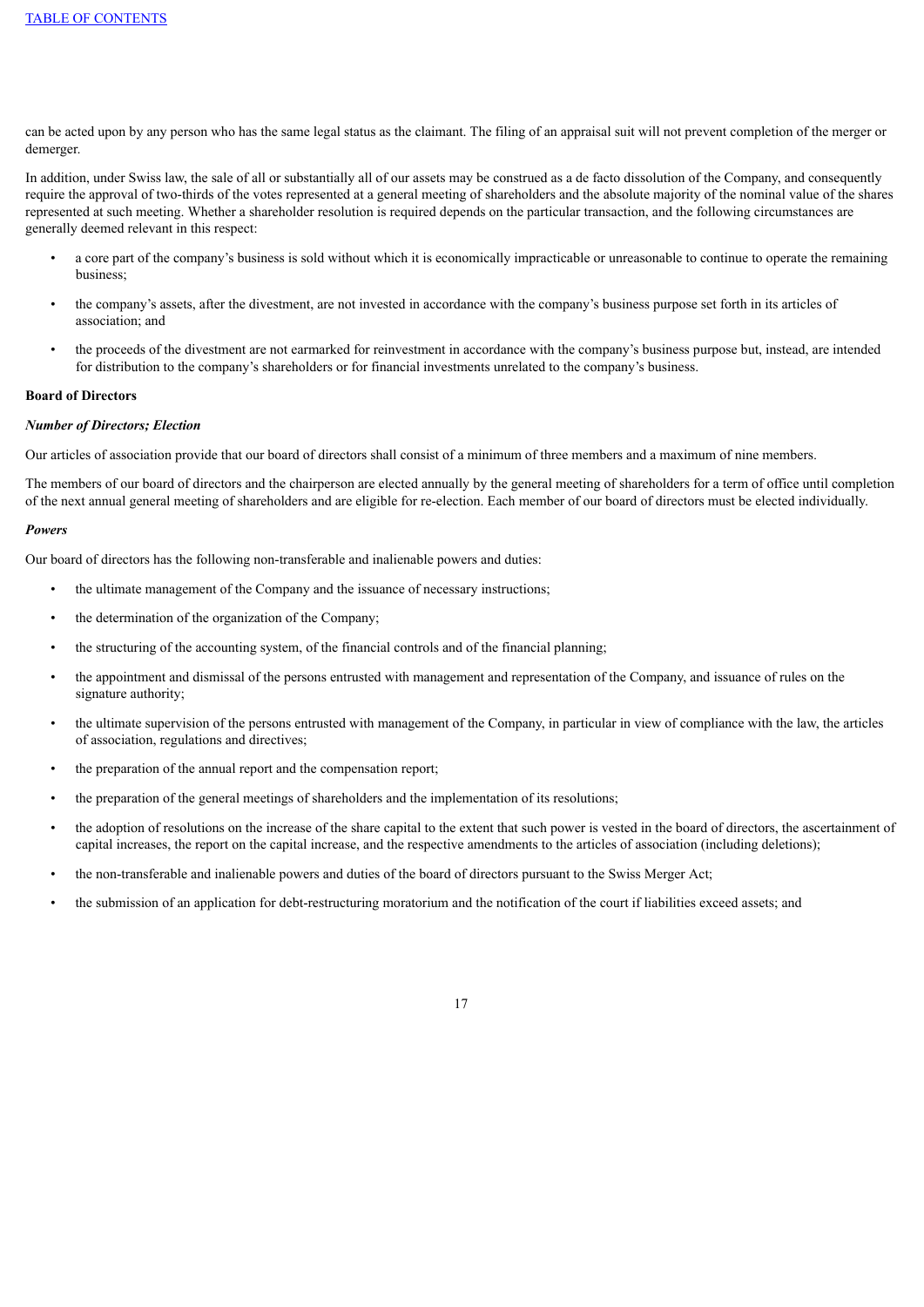• other powers and duties reserved to the board of directors by law or the articles of association.

The board of directors may, while retaining such non-transferable and inalienable powers and duties, delegate some of its powers, in particular the executive management of the Company, in whole or in part to one or several of its members, to committees or to third parties (such as executive officers) who need not be members of the board of directors nor shareholders. Pursuant to Swiss law and our articles of association, details of the delegation must be set forth in the organizational regulations issued by the board of directors. The organizational regulations may also contain other procedural rules such as quorum requirements. Our board of directors has delegated the executive management of the Company to our chief executive officer.

## **Indemnification of Directors and Executive Management**

Under Swiss law, subject to certain limitations, a corporation may indemnify and hold harmless directors and other persons entrusted with its management out of the assets of the corporation from and against actions, costs, charges, losses, damages and expenses which they or any of them may incur or sustain by or by reason of any act done, concurred in or omitted, in connection with the execution of their statutory duties, provided that such indemnity (if any) shall not extend to any matter in which any of said persons is found to have committed an intentional or grossly negligent breach of his or her duties. Our articles of association contain provisions governing the indemnification of the members of our board of directors and of our executive committee and the advancing of related defense costs to the extent not included in insurance coverage or paid by third parties. In addition, under general principles of Swiss employment law, an employer may be required to indemnify an employee against losses and expenses incurred by such employee in the proper execution of his or her duties under the employment agreement with the employer.

We have entered into indemnification agreements with each of the members of our board of directors and of our executive committee.

#### **Conflict of Interest; Management Transactions**

Swiss law does not have a specific provision regarding conflicts of interest. However, the CO requires our directors and executive officers to safeguard the Company's interests and imposes a duty of loyalty and duty of care on our directors and executive officers. This rule is generally understood to disqualify directors and executive officers from participating in decisions that directly affect them. Our directors and executive officers are personally liable to us for breaches of these obligations.

Under Swiss law, directors and all persons engaged in the Company's management are liable to the Company, each shareholder and in certain circumstances our creditors for damages caused by an intentional or negligent violation of their duties. Furthermore, Swiss law contains a provision under which payments made to any of our shareholders or directors or any person associated with any such shareholder or director, other than payments made at arm's length, must be repaid to the Company if such shareholder, director or associated person acted in bad faith.

If in connection with the entering into a contract (except relating to daily business matters for a value of up to CHF 1,000) we are represented by the person with whom we are entering into the contract with, such contract must be in writing.

Our Code of Conduct and organizational regulations also cover a broad range of matters, including the handling of conflicts of interest.

#### **Principles of the Compensation of the Board of Directors and Executive Committee**

The Company is subject to the Compensation Ordinance.

#### *Say on pay*

The Compensation Ordinance requires a "say on pay" approval mechanism for the compensation of the board of directors and the executive committee pursuant to which the shareholders must vote on the compensation of the board of directors and the executive committee on an annual basis commencing with our first annual general

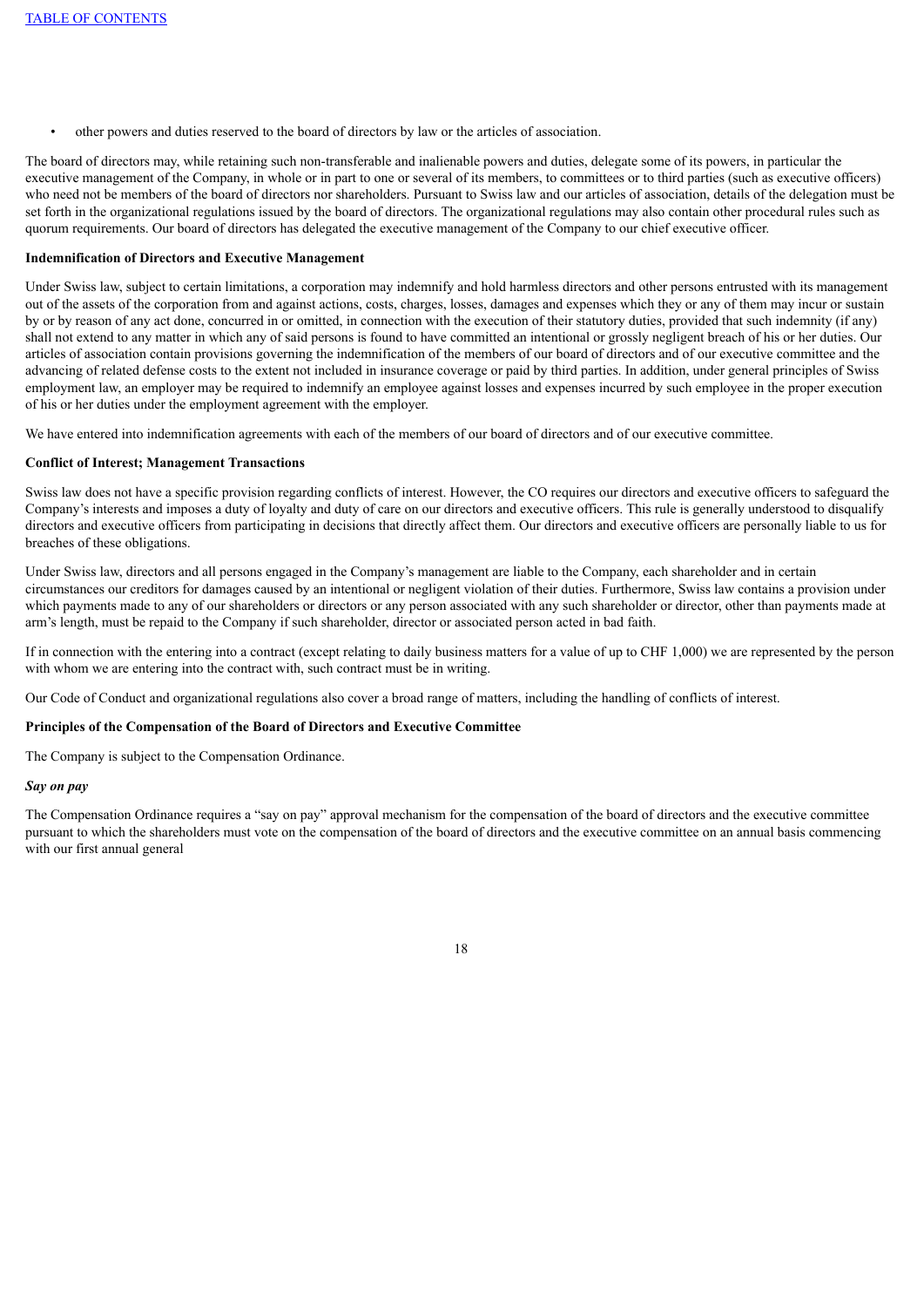meeting of shareholders following the Public Offering to be held in 2022. In accordance with these requirements, our articles of association provide that the general meeting of shareholders must, each year, approve separately the proposals of the board of directors regarding the aggregate amounts of:

- (a) the maximum compensation of the board of directors until completion of the next annual general meeting of shareholders; and
- (b) the maximum compensation of the executive committee for the following financial year.

The board of directors may submit for approval by the general meeting of shareholders deviating or additional proposals relating to the same or different periods.

If the general meeting of shareholders does not approve the proposed amount of compensation, the board of directors prepares a new proposal, taking into account all relevant factors, and submits such new proposal for the approval at the same general meeting of shareholders, a subsequent extraordinary general meeting of shareholders or the next annual general meeting of shareholders.

If the maximum aggregate amount of compensation of the executive committee already approved by the general meeting of shareholders is not sufficient to also cover the compensation of one or more persons who become a member of or are being promoted within the executive committee after the general meeting of shareholders has approved the compensation of the executive committee for the relevant period, each such person may per each compensation period be paid up to 100% of the aggregate amount of maximum compensation of the executive committee last approved by the general meeting of shareholders (supplementary amount).

#### *Compensation principles in our articles of association*

The Compensation Ordinance requires us to define the principles for the determination of the compensation of the board of directors and the executive committee in our articles of association. According to our articles of association, the compensation of the non-executive directors consists of fixed compensation elements and may comprise further compensation elements. The compensation of executive directors and members of the executive committee comprises fixed and variable compensation elements. Fixed compensation comprises the base salary and may consist of other compensation elements. Variable compensation may take into account the achievement of specific performance targets. The total compensation shall take into account the position and level of responsibility of the recipient. Compensation may be paid in the form of cash, shares, options or other share-based instruments or units, or in the form of other types of benefits. Our board of directors or, to the extent delegated to it, the compensation committee determines grant, vesting, exercise, restriction and/or forfeiture conditions and periods and may provide for continuation, acceleration or removal of vesting, exercise, restriction and/or forfeiture conditions and periods, for payment or grant of compensation based upon assumed target achievement, or for forfeiture, in each case for pre-determined events such as a change of control or termination of an employment or mandate agreement.

Our articles of association permit us or our subsidiaries to grant loans or credits to our directors and executive officers at market conditions whereby the total amount of such loans and credits may not exceed CHF 5 million.

#### *Prohibited forms of compensation*

The Compensation Ordinance prohibits certain types of compensation arrangements with members of a listed Swiss corporation's board of directors and executive committee. In particular, the Compensation Ordinance prohibits severance payments in any form. Notice periods in employment agreements exceeding one year and employment agreements for a fixed term of more than one year are deemed to be prohibited severance payments. Post-employment non-compete covenants and consultancy agreements are not subject to the Compensation Ordinance's severance pay prohibition, unless they are deemed to be disguised severance payments based on their terms. The Compensation Ordinance also restricts certain forms of advance compensation payments. Replacement awards compensating benefits and other entitlements that executive officers forfeit from their previous employers are permissible, whereas genuine and unconditional prepayments of salary (i.e., if the contractual salary is paid in advance without being subject to conditions) are not permitted. The Compensation Ordinance also prohibits certain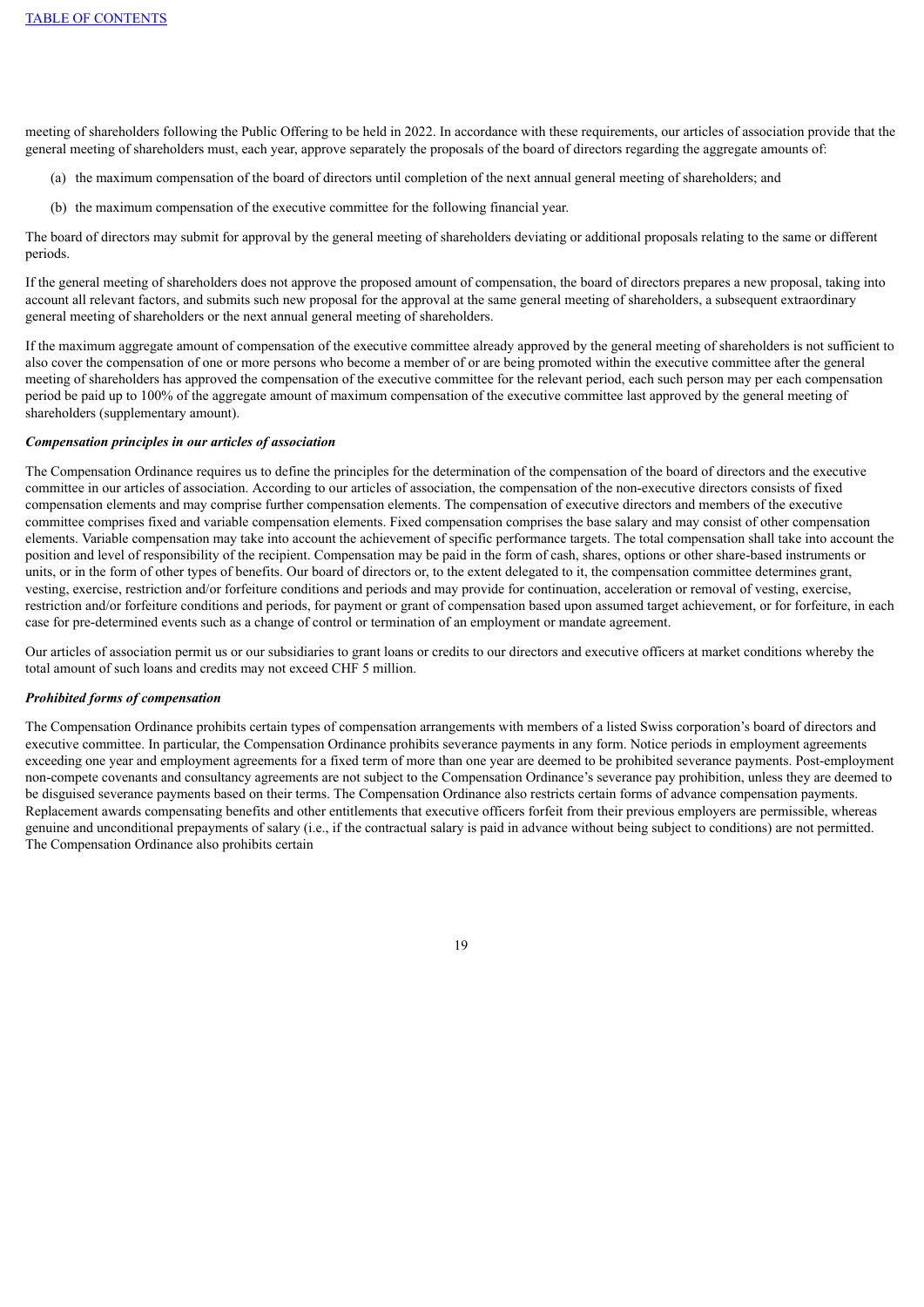types of transaction bonuses and certain other types of compensation and benefits not expressly provided for by a company's articles of association.

### *Compensation disclosure*

The Compensation Ordinance requires the board of directors to prepare an annual audited compensation report disclosing the compensation directly or indirectly awarded to members of the board of directors and the executive committee (and, to the extent not in line with market standards, to former members of and parties related to these bodies) for the past financial year. The compensation awarded to the board of directors has to be disclosed both on an aggregate basis as well as individually on a named basis for each director. The compensation awarded to the executive committee has to be disclosed on an aggregate basis; in addition, the compensation of the highest paid member of the executive committee needs to be disclosed individually on a named basis. In case the company pays compensation out of the supplementary amount as described above, such compensation has to be disclosed on an aggregate basis as well as individually on a named basis. In addition, we have to disclose the shares and other equity-linked positions held by members of the board of directors and of the executive committee or persons closely related to them in the notes to our annual financial statements.

Our articles of association provide that if the variable compensation of the executive committee is submitted to the annual general meeting of shareholders for approval for the following financial year, the compensation report for the relevant financial year is subsequently submitted to the annual general meeting of shareholders for an advisory vote.

#### *Criminal provisions*

Directors or members of the executive committee who pay or receive certain impermissible forms of compensation and thereby act against their "better knowledge" (wider besseres Wissen) are subject to criminal liability (imprisonment and monetary penalty). Directors who do not comply with certain other provisions of the Compensation Ordinance against their "better knowledge" are also subject to criminal liability (imprisonment and/or a monetary penalty).

## **Borrowing Powers**

Neither Swiss law nor our articles of association restrict in any way our power to borrow and raise funds. The decision to borrow funds is made by or under the direction of our board of directors, and no approval by the shareholders is required in relation to any such borrowing.

# **Repurchases of Shares and Purchases of Own Shares**

The CO limits our right to purchase and hold our own shares. We and our subsidiaries may purchase shares only if and to the extent that we have freely distributable reserves in the amount of the purchase price. Further, the aggregate nominal value of all shares held by us must not exceed 10% of our share capital. Pursuant to the CO, where shares are acquired in connection with a transfer restriction set out in our articles of association, the foregoing upper limit is 20%. If we own shares that exceed the threshold of 10% of our share capital, the excess must be sold or cancelled by means of a capital reduction within two years. We must present the acquired shares on our stand-alone statutory balance sheet as a negative item in our equity.

Shares held by us or our subsidiaries are not entitled to vote at the general meeting of shareholders but are entitled to the economic benefits applicable to the shares generally, including dividends, pre-emptive rights in the case of share capital increases and advance subscription rights.

In addition, selective share repurchases are only permitted under certain circumstances. Within these limitations, as is customary for Swiss corporations, we may purchase and sell our own shares from time to time in order to, among other things, meet our obligations under our equity incentive plans, to meet imbalances of supply and demand, to provide liquidity and to even out variances in the market price of shares, or for purposes of cancellation.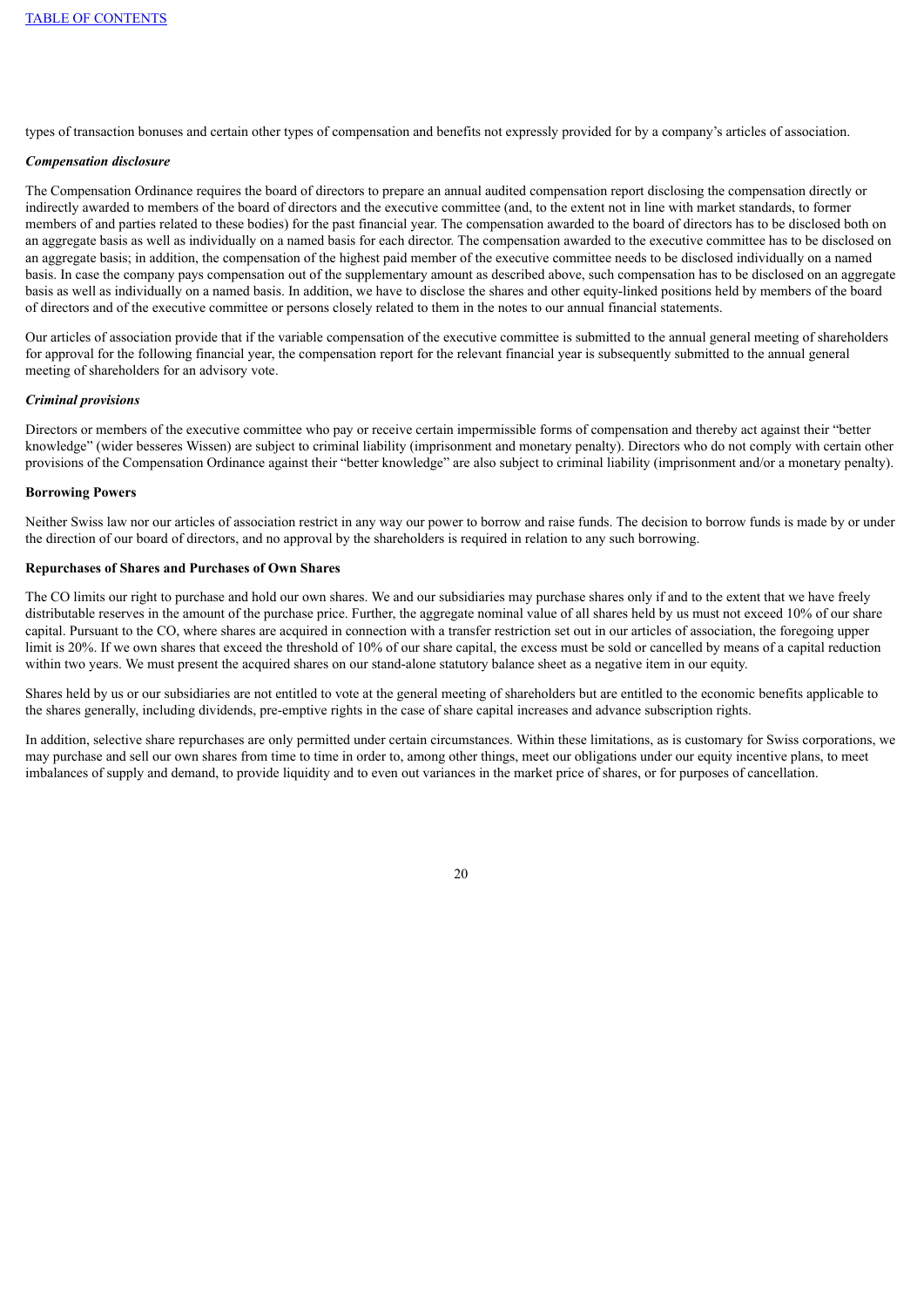### **Notification and Disclosure of Substantial Share Interests**

The disclosure obligations generally applicable to shareholders of Swiss corporations under the Federal Act on Financial Market Infrastructures and Market Conduct in Securities and Derivatives Trading, or the Financial Market Infrastructure Act, do not apply to us since our shares are not listed on a Swiss stock exchange.

Pursuant to article 663c of the CO, a Swiss corporation whose shares are listed on a stock exchange must disclose its significant shareholders and their shareholdings in the notes to its annual stand-alone statutory financial statements to the extent this information is known or ought to be known to it. Significant shareholders are defined as shareholders and groups of shareholders acting in concert who hold more than 5% of all voting rights.

### **Mandatory Bid Rules**

The obligation of any person or group of persons that acquires more than one third of a company's voting rights to submit a cash offer for all the outstanding listed equity securities of the relevant company at a minimum price pursuant to the Financial Market Infrastructure Act does not apply to us since our shares are not listed on a Swiss stock exchange.

### **Limitation of Liability and Indemnification**

Insofar as indemnification for liabilities arising under the Securities Act may be permitted to our directors, officers or persons controlling us pursuant to the foregoing provisions, we have been informed that in the opinion of the SEC such indemnification is against public policy as expressed in the Securities Act and is therefore unenforceable.

### **Transfer Agent and Registrar of Shares**

Our share register will initially be kept by Computershare Trust Company, N.A., which acts as transfer agent and registrar. The share register reflects only holders of record of our ordinary shares, usufructuaries therein and/or nominees subject to the limitations set forth in article 5 of our articles of association (see for more details the section of our Annual Report entitled "Item 10.B. Memorandum and articles of association — Voting Rights"). Swiss law does not recognize fractional share interests.

### **Listing**

Our ordinary shares are listed on The Nasdaq Global Market under the symbol "VECT."

<sup>21</sup>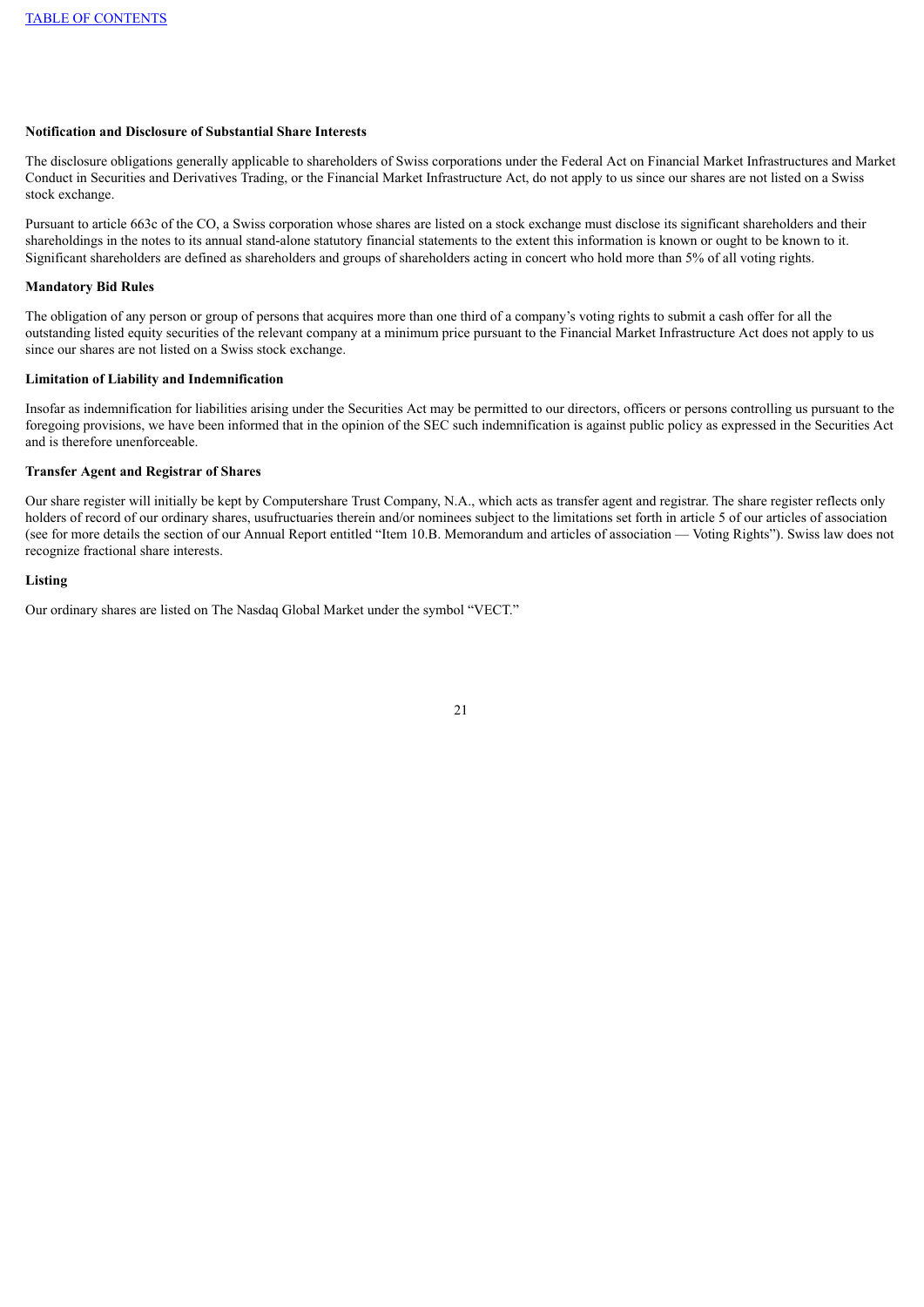## **DESCRIPTION OF DEBT SECURITIES**

The debt securities will be our direct general obligations. The debt securities will be either senior debt securities or subordinated debt securities and may be secured or unsecured and may be convertible into and/or exchangeable for other securities, including our ordinary shares. The debt securities will be issued under one or more separate indentures between our company and a financial institution that will act as trustee. Senior debt securities will be issued under a senior indenture. Subordinated debt securities will be issued under a subordinated indenture. Each of the senior indenture and the subordinated indenture is referred to individually as an indenture and collectively as the indentures. Each of the senior debt trustee and the subordinated debt trustee is referred to individually as a trustee and collectively as the trustees. The material terms of any indenture will be set forth in the applicable prospectus supplement.

We have summarized certain terms and provisions of the indentures. The summary is not complete. The indentures are subject to and governed by the Trust Indenture Act of 1939, as amended. The senior indenture and subordinated indenture are substantially identical, except for the provisions relating to subordination.

Neither indenture will limit the amount of debt securities that we may issue. We may issue debt securities up to an aggregate principal amount as we may authorize from time to time. The applicable prospectus supplement will describe the terms of any debt securities being offered. These terms will include some or all of the following:

- classification as senior or subordinated debt securities;
- ranking of the specific series of debt securities relative to other outstanding indebtedness, including subsidiaries' debt;
- if the debt securities are subordinated, the aggregate amount of outstanding indebtedness, as of a recent date, that is senior to the subordinated securities, and any limitation on the issuance of additional senior indebtedness;
- the designation, aggregate principal amount and authorized denominations;
- the date or dates on which the principal of the debt securities may be payable;
- the rate or rates (which may be fixed or variable) per annum at which the debt securities shall bear interest, if any;
- the date or dates from which such interest shall accrue, on which such interest shall be payable, and on which a record shall be taken for the determination of holders of the debt securities to whom interest is payable;
- the place or places where the principal and interest shall be payable;
- our right, if any, to redeem the debt securities, in whole or in part, at our option and the period or periods within which, the price or prices at which and any terms and conditions upon which such debt securities may be so redeemed, pursuant to any sinking fund or otherwise;
- our obligation, if any, of the Company to redeem, purchase or repay any debt securities pursuant to any mandatory redemption, sinking fund or other provisions or at the option of a holder of the debt securities;
- if other than denominations of \$2,000 and any higher integral multiple of \$1,000, the denominations in which the debt securities will be issuable;
- if other than the currency of the United States, the currency or currencies, in which payment of the principal and interest shall be payable;
- whether the debt securities will be issued in the form of global securities;
- the terms and conditions, if any, for conversion into or exchange for ordinary shares;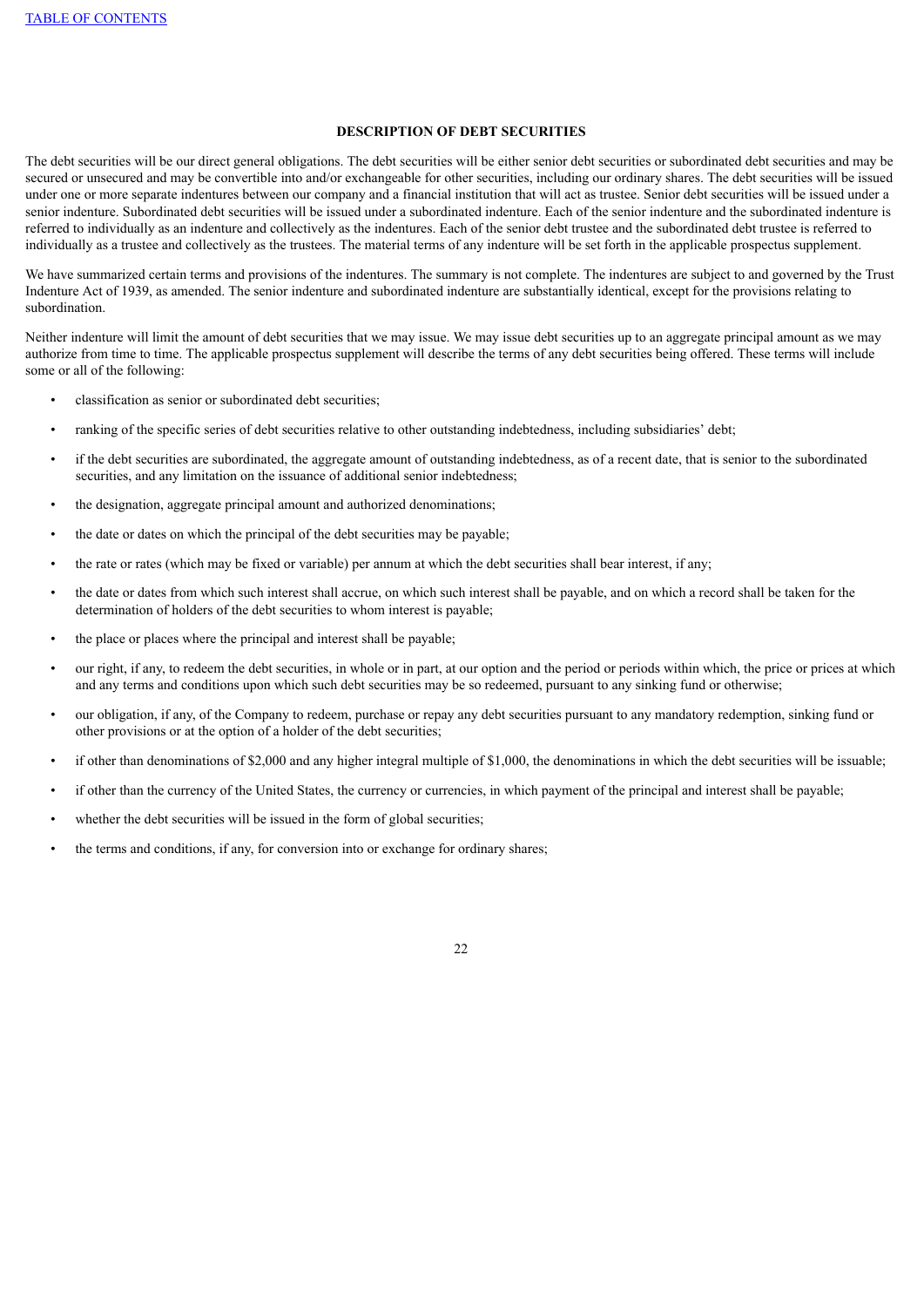- provisions, if any, for the defeasance of the debt securities;
- any material U.S. federal income tax consequences; and
- other specific terms, including any deletions from, modifications of or additions to the events of default or covenants described below or in the applicable indenture.

### **Senior Debt**

We may issue under the senior indenture the debt securities that will constitute part of our senior debt. These senior debt securities will rank equally and pari passu with all our other unsecured and unsubordinated debt.

### **Subordinated Debt**

We may issue under the subordinated indenture the debt securities that will constitute part of our subordinated debt. These subordinated debt securities will be subordinate and junior in right of payment, to the extent and in the manner set forth in the subordinated indenture, to all our "senior indebtedness." "Senior indebtedness" is defined in the subordinated indenture and generally includes obligations of, or guaranteed by, us for borrowed money, or as evidenced by bonds, debentures, notes or other similar instruments, or in respect of letters of credit or other similar instruments, or to pay the deferred purchase price of property or services, or as a lessee under capital leases, or as secured by a lien on any asset of ours. "Senior indebtedness" does not include the subordinated debt securities or any other obligations specifically designated as being subordinate in right of payment to, or pari passu with, the subordinated debt securities. In general, the holders of all senior indebtedness are first entitled to receive payment in full of such senior indebtedness before the holders of any of the subordinated debt securities are entitled to receive a payment on account of the principal or interest on the indebtedness evidenced by the subordinated debt securities in certain events. These events include:

- subject to Swiss law, any insolvency or bankruptcy proceedings, or any receivership, dissolution, winding up, total or partial liquidation, reorganization or other similar proceedings in respect of us or a substantial part of our property, whether voluntary or involuntary;
- (i) a default having occurred with respect to the payment of principal or interest on or other monetary amounts due and payable with respect to any senior indebtedness or (ii) an event of default (other than a default described in clause (i) above) having occurred with respect to any senior indebtedness that permits the holder or holders of such senior indebtedness to accelerate the maturity of such senior indebtedness. Such a default or event of default must have continued beyond the period of grace, if any, provided in respect of such default or event of default, and such a default or event of default shall not have been cured or waived or shall not have ceased to exist; and
- the principal of, and accrued interest on, any series of the subordinated debt securities having been declared due and payable upon an event of default pursuant to the subordinated indenture. This declaration must not have been rescinded and annulled as provided in the subordinated indenture.

## **Authentication and Delivery**

We will deliver the debt securities to the trustee for authentication, and the trustee will authenticate and deliver the debt securities upon our written order.

#### **Events of Default**

When we use the term "Event of Default" in the indentures with respect to the debt securities of any series, set forth below are some examples of what we mean:

(1) default in the payment of the principal on the debt securities when it becomes due and payable at maturity or otherwise;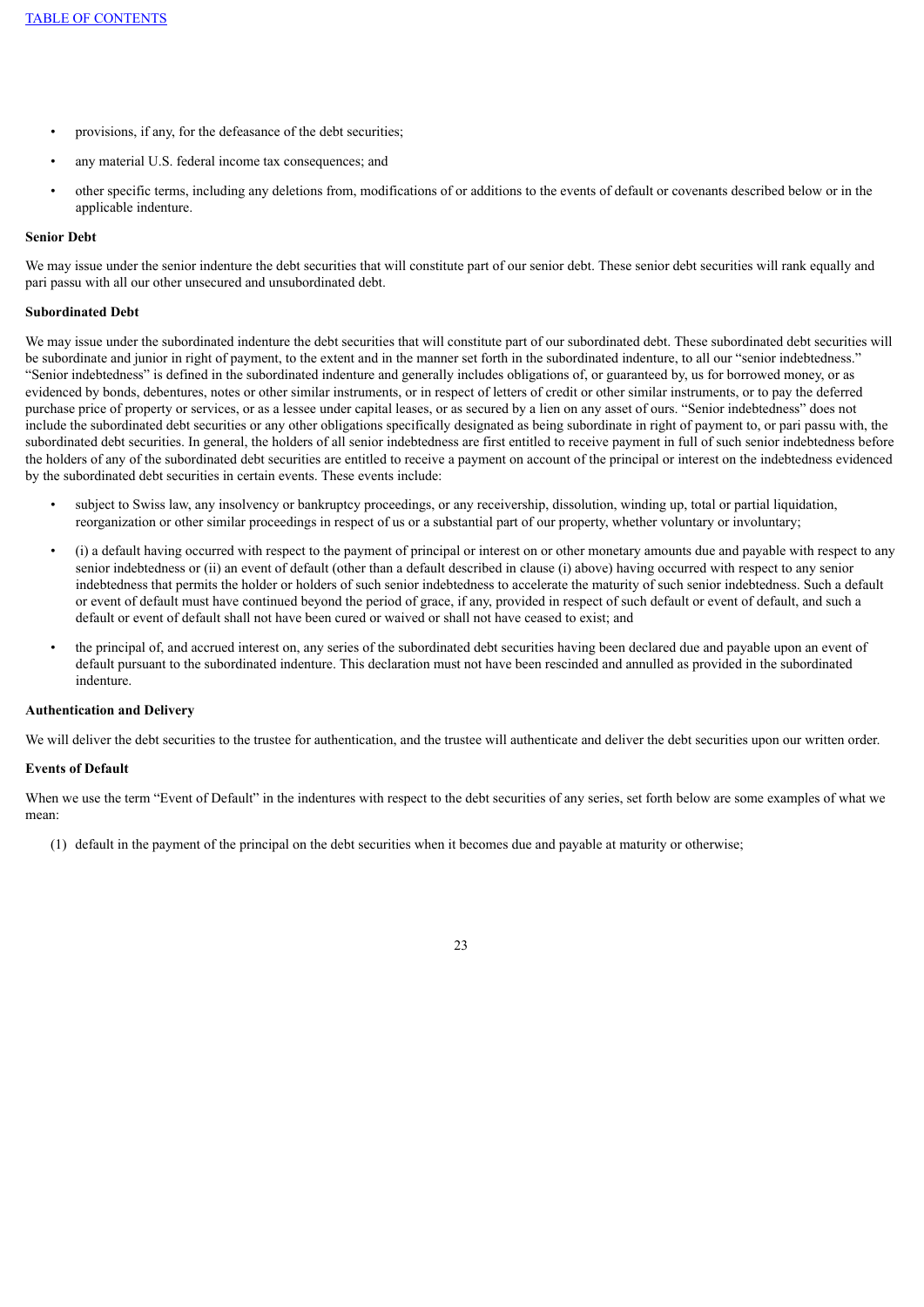- (2) default in the payment of interest on the debt securities when it becomes due and payable, and such default continues for a period of 30 days;
- (3) default in the performance, or breach, of any covenant in the indenture (other than defaults specified in clauses (1) or (2) above) and the default or breach continues for a period of 90 consecutive days or more after written notice to us by the trustee or to us and the trustee by the holders of 25% or more in aggregate principal amount of the outstanding debt securities of all series affected thereby;
- (4) the occurrence of certain events of bankruptcy, insolvency, or similar proceedings with respect to us or any substantial part of our property; or
- (5) any other Events of Default that may be set forth in the applicable prospectus supplement.

If an Event of Default (other than an Event of Default specified in clause (4) above) with respect to the debt securities of any series then outstanding occurs and is continuing, then either the trustee or the holders of not less than 25% in principal amount of the securities of all such series then outstanding in respect of which an Event of Default has occurred may by notice in writing to us declare the entire principal amount of all debt securities of the affected series, and accrued interest, if any, to be due and payable immediately, and upon any such declaration the same shall become immediately due and payable.

If an Event of Default described in clause (4) above occurs and is continuing, then the principal amount of all the debt securities then outstanding and accrued interest shall be and become due immediately and payable without any declaration, notice or other action by any holder of the debt securities or the trustee.

The trustee will, within 90 days after the occurrence of any default actually known to it, give notice of the default to the holders of the debt securities of that series, unless the default was already cured or waived. Unless there is a default in paying principal or interest when due, the trustee can withhold giving notice to the holders if it determines in good faith that the withholding of notice is in the interest of the holders.

### **Satisfaction, Discharge and Defeasance**

We may discharge our obligations under each indenture, except as to:

- the rights of registration of transfer and exchange of debt securities, and our right of optional redemption, if any;
- substitution of mutilated, defaced, destroyed, lost or stolen debt securities;
- the rights of holders of the debt securities to receive payments of principal and interest;
- the rights, obligations and immunities of the trustee; and
- the rights of the holders of the debt securities as beneficiaries with respect to the property deposited with the trustee payable to them (as described below);

### when:

- either:
	- all debt securities of any series issued that have been authenticated and delivered have been delivered by us to the trustee for cancellation; or
	- all the debt securities of any series issued that have not been delivered by us to the trustee for cancellation have become due and payable or will become due and payable within one year or are to be called for redemption within one year under arrangements satisfactory to the trustee for the giving of notice of redemption by such trustee in our name and at our expense, and we have irrevocably deposited or caused to be deposited with the trustee as trust funds the entire amount sufficient to pay at maturity or upon redemption all debt securities of such series not delivered to the trustee for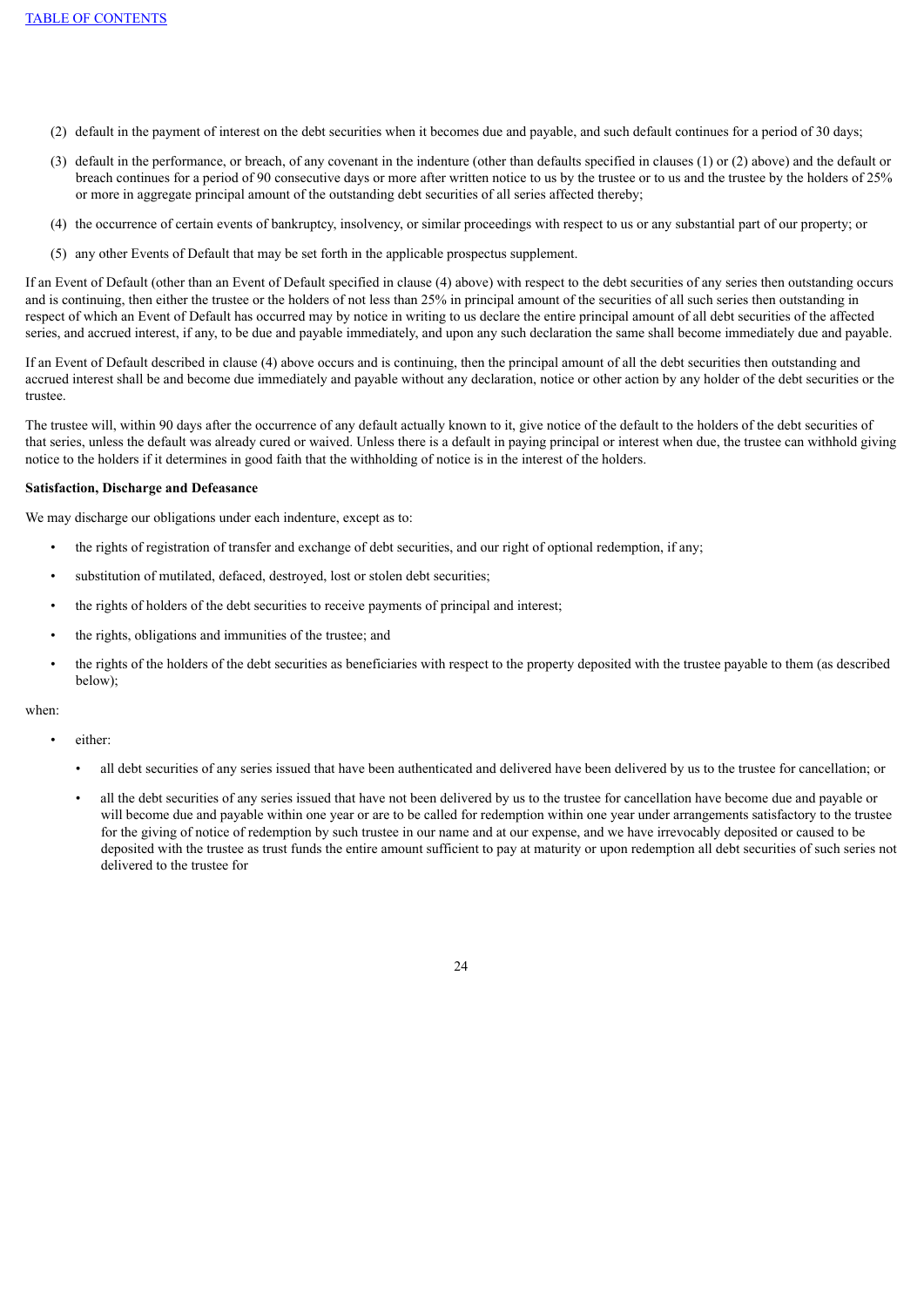cancellation, including principal and interest due or to become due on or prior to such date of maturity or redemption;

- we have paid or caused to be paid all other sums then due and payable under such indenture; and
- we have delivered to the trustee an officers' certificate and an opinion of counsel, each stating that all conditions precedent under such indenture relating to the satisfaction and discharge of such indenture have been complied with.

In addition, unless the applicable prospectus supplement and supplemental indenture otherwise provide, we may elect either (i) to have our obligations under each indenture discharged with respect to the outstanding debt securities of any series, or legal defeasance, or (ii) to be released from our obligations under each indenture with respect to certain covenants applicable to the outstanding debt securities of any series, or covenant defeasance. Legal defeasance means that we will be deemed to have paid and discharged the entire indebtedness represented by the outstanding debt securities of such series under such indenture and covenant defeasance means that we will no longer be required to comply with the obligations with respect to such covenants (and an omission to comply with such obligations will not constitute a default or event of default).

In order to exercise legal defeasance or covenant defeasance with respect to outstanding debt securities of any series:

- we must irrevocably have deposited or caused to be deposited with the trustee as trust funds in trust for the purpose of making the following payments, specifically pledged as security for, and dedicated solely to the benefits of the holders of the debt securities of a series:
	- money in an amount;
	- U.S. government obligations; or
	- a combination of money and U.S. government obligations,

in each case sufficient without reinvestment, in the written opinion of a nationally recognized firm of independent public accountants, to pay and discharge, and which shall be applied by the trustee to pay and discharge, all of the principal and interest at due date or maturity or if we have made irrevocable arrangements satisfactory to the trustee for the giving of notice of redemption by the trustee, the redemption date;

- we have delivered to the trustee an opinion of counsel stating that, under then applicable U.S. federal income tax law, the holders of the debt securities of that series will not recognize gain or loss for U.S. federal income tax purposes as a result of the defeasance and will be subject to the same federal income tax as would be the case if the defeasance did not occur;
- no default relating to bankruptcy or insolvency and, in the case of a covenant defeasance, no other default has occurred and is continuing at any time;
- if at such time the debt securities of such series are listed on a national securities exchange, we have delivered to the trustee an opinion of counsel to the effect that the debt securities of such series will not be delisted as a result of such defeasance; and
- we have delivered to the trustee an officers' certificate and an opinion of counsel stating that all conditions precedent with respect to the defeasance have been complied with.

We are required to furnish to each trustee an annual statement as to compliance with all conditions and covenants under the indenture.

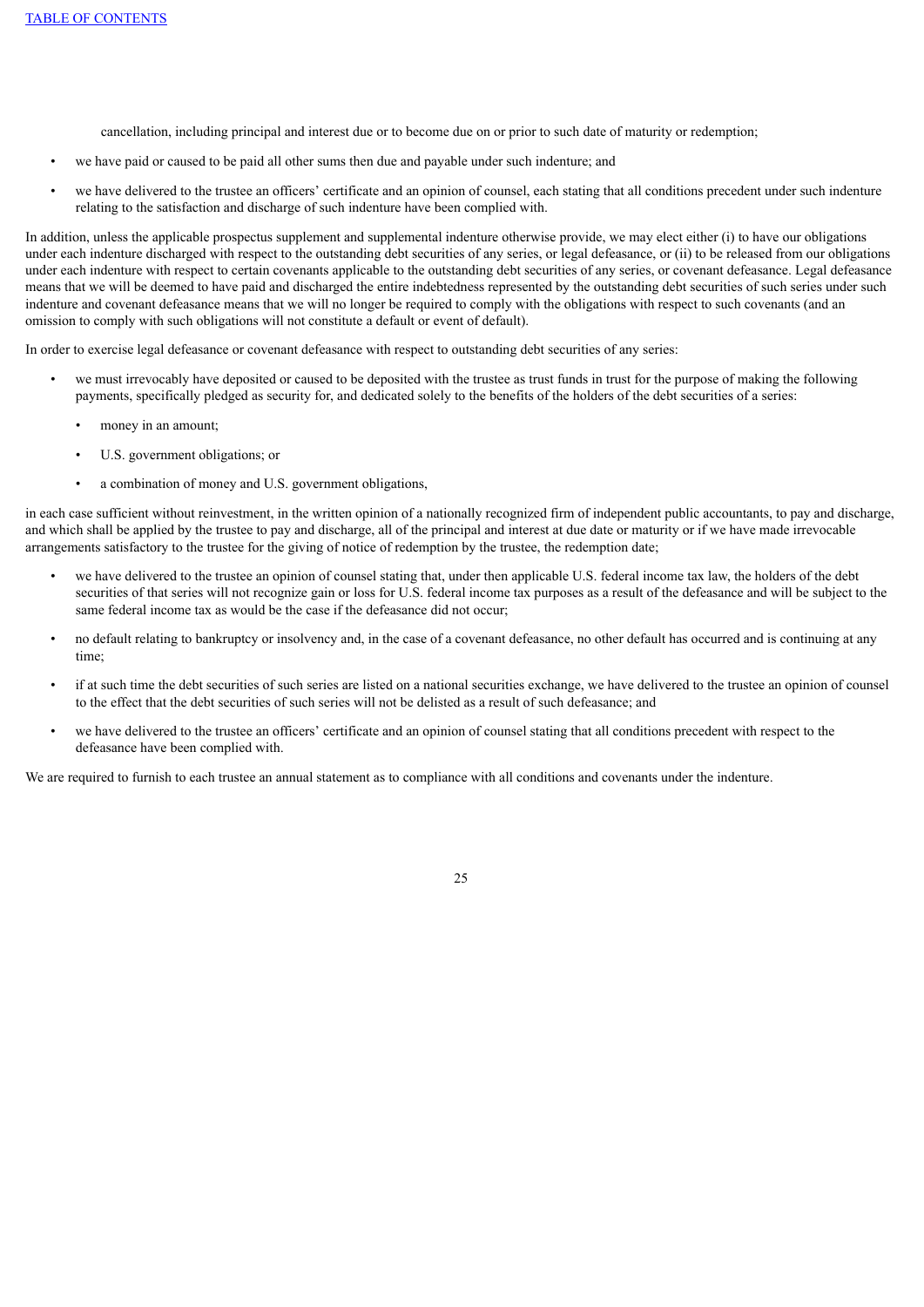## **DESCRIPTION OF WARRANTS**

We may issue warrants to purchase debt securities, ordinary shares or other securities. We may issue warrants independently or together with other securities. Warrants sold with other securities may be attached to or separate from the other securities. We will issue warrants under one or more warrant agreements between our company and a warrant agent that we will name in the applicable prospectus supplement.

The prospectus supplement relating to any warrants we offer will include specific terms relating to the offering. These terms will include some or all of the following:

- the title of the warrants;
- the aggregate number of warrants offered;
- the designation, number and terms of the debt securities, ordinary shares or other securities purchasable upon exercise of the warrants and procedures by which those numbers may be adjusted;
- the exercise price of the warrants;
- the dates or periods during which the warrants are exercisable;
- the designation and terms of any securities with which the warrants are issued;
- if the warrants are issued as a unit with another security, the date on and after which the warrants and the other security will be separately transferable;
- if the exercise price is not payable in U.S. dollars, the foreign currency, currency unit or composite currency in which the exercise price is denominated;
- any minimum or maximum amount of warrants that may be exercised at any one time;
- any terms relating to the modification of the warrants;
- any terms, procedures and limitations relating to the transferability, exchange or exercise of the warrants; and
- any other specific terms of the warrants.

The terms of any warrants to be issued and a description of the material provisions of the applicable warrant agreement will be set forth in the applicable prospectus supplement.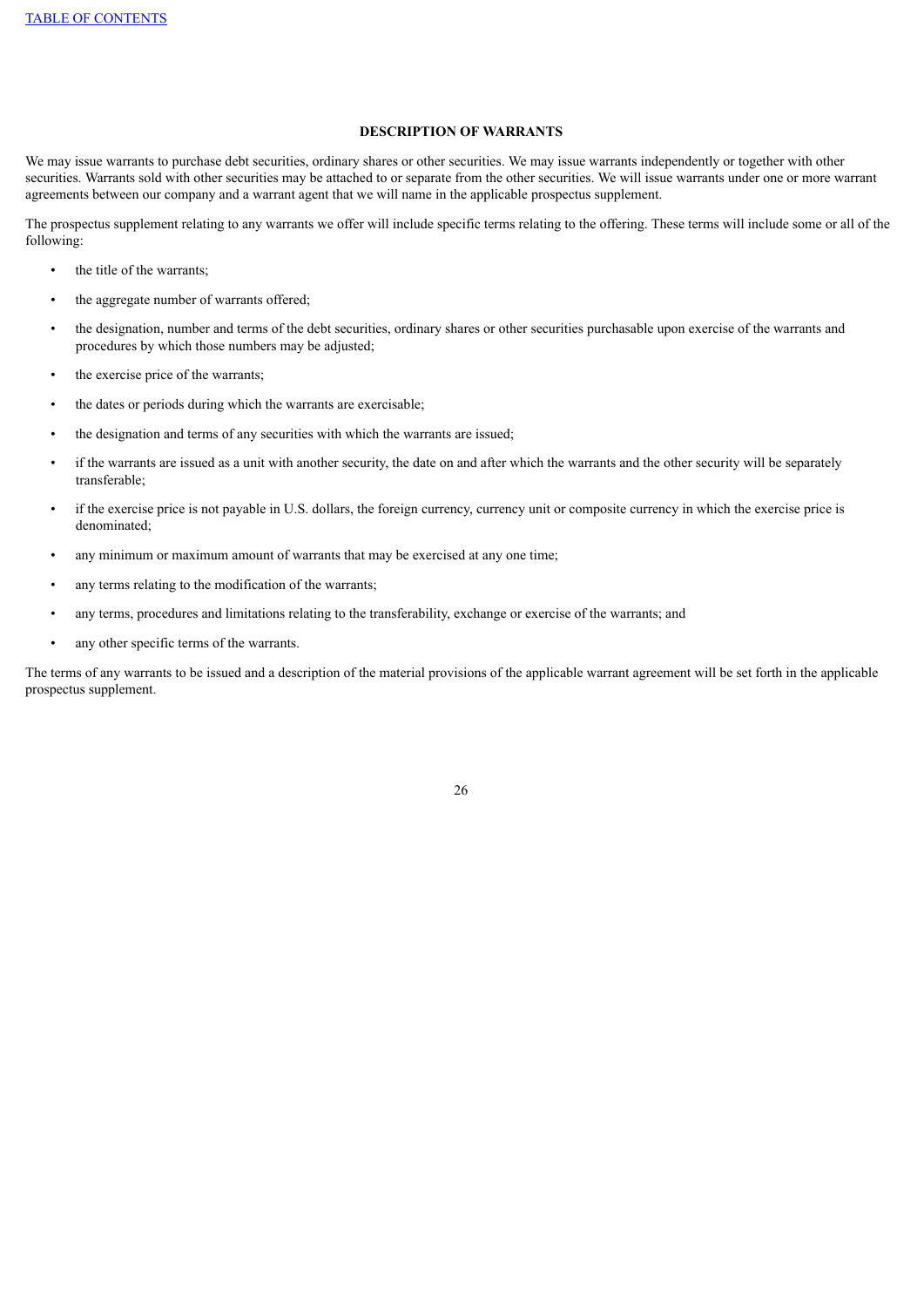# **DESCRIPTION OF UNITS**

We may issue units comprised of one or more of the other securities that may be offered under this prospectus, in any combination. As specified in the applicable prospectus supplement, we may issue units consisting of our ordinary shares, debt securities, warrants or any combination of such securities. Each unit will be issued so that the holder of the unit is also the holder of each security included in the unit. Thus, the holder of a unit will have the rights and obligations of a holder of each included security. The unit agreement under which a unit is issued may provide that the securities included in the unit may not be held or transferred separately at any time, or at any time before a specified date. The applicable prospectus supplement will describe:

- the terms of the units and of the ordinary shares, debt securities and/or warrants comprising the units, including whether and under what circumstances the securities comprising the units may be traded separately;
- a description of the terms of any unit agreement governing the units or any arrangement with an agent that may act on our behalf in connection with the unit offering;
- a description of the provisions for the payment, settlement, transfer or exchange of the units; and
- any material provisions of the governing unit agreement that differ from those described above.

The provisions described in this section, as well as those described under "Description of Share Capital and Articles of Association," "Description of Debt Securities" and "Description of Warrants" will apply to the securities included in each unit, to the extent relevant and as may be updated in any prospectus supplements.

The description in the applicable prospectus supplement of any units we offer will not necessarily be complete and will be qualified in its entirety by reference to the applicable unit agreement, which will be filed with the SEC if we offer units. For more information on how you can obtain copies of the applicable unit agreement if we offer units, see "Where You Can Find More Information."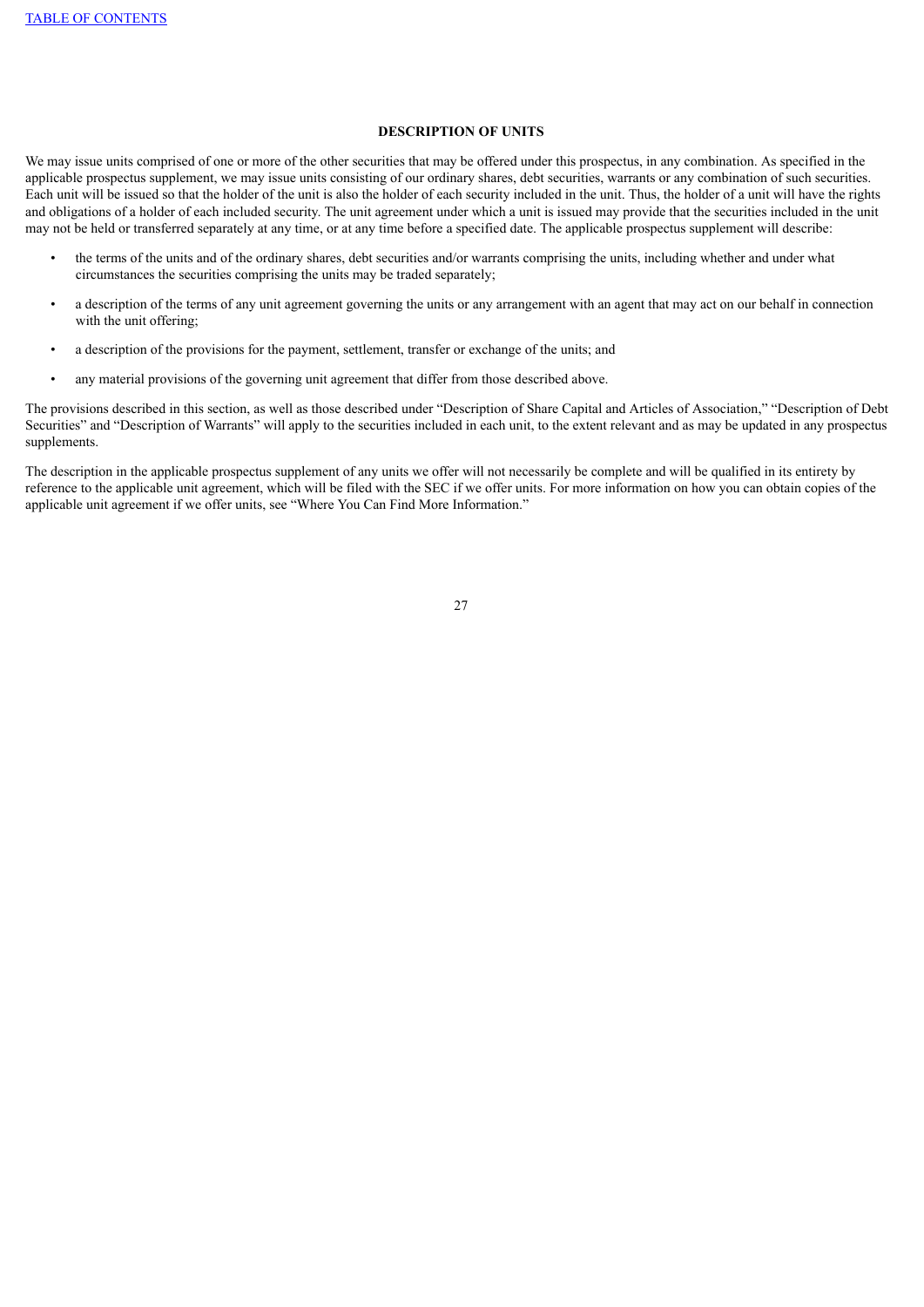# **LIMITATIONS AFFECTING SHAREHOLDERS OF A SWISS COMPANY**

## **Transfer of Shares and Transfer Restrictions**

So long as shares are intermediated securities (*Bucheffekten* within the meaning of the Swiss Federal Act on Intermediated Securities, or FISA) based on uncertificated securities (*Wertrechte*) entered into the main register of a custodian, as is the case with our ordinary shares, (i) any transfer of shares is effected by a corresponding entry in the securities deposit account of a bank or a depository institution, (ii) no shares can be transferred by way of assignment, and (iii) a security interest in any shares cannot be granted by way of assignment.

The Company maintains its share register, or the Share Register, through Computershare Trust Company, N.A. and enters the full name, address and nationality (in the case of legal entities, the company name and registered office) of the shareholders (including nominees) and usufructuaries therein. A person entered in the Share Register must notify the share registrar of any change in address. Until such notification occurs, all written communication from us to persons entered in the Share Register is deemed to have been validly made if sent to the relevant address recorded in the Share Register.

Any person who acquires shares may submit an application to us requesting that we enter such person in the Share Register as a shareholder with voting rights, provided such person expressly declares to us that he, she or it has acquired and holds such shares in his, her or its own name and for his, her or its own account and to fulfill any other statutory requirements.

Subject to Swiss law and our articles of association, no person or entity shall be registered in the Share Register as a shareholder with voting rights for, and no person or entity may directly or indirectly, formally, constructively or beneficially own, or otherwise control or direct, alone or together with third parties, voting rights (whether exercisable or not) with respect to, more than 18% of the share capital registered in the commercial register of the Canton of Basel-City, Switzerland, or the Commercial Register. This restriction also applies to persons or entities who hold or acquire some or all of their shares through nominees, including via Cede & Co., New York (or any successor), as the nominee of The Depository Trust Company, New York, acting in its capacity as clearing nominee. Our board of directors may, in its own discretion, register persons who declare in the registration application that they hold the shares as nominees on behalf of third party beneficiaries in the Share Register as shareholders with voting rights. However, if shares are being held by a nominee for third party beneficiaries, who own or otherwise control or direct, alone or together with third parties, voting rights with respect to more than 18% of the share capital registered in the Commercial Register, our articles of association provide that our board of directors may cancel the registration of the shares with voting rights held by such nominee in excess of the limit of 18%. Furthermore, our articles of association contain provisions that allow our board of directors to make the registration with voting rights of shares held by a nominee subject to conditions, limitations and reporting requirements and to impose or adjust such conditions, limitations and requirements once registered. However, any shareholders already being registered with, and/or having been allocated, more than 18% of the share capital registered in the Commercial Register prior to or on April 13, 2021 (if any) will remain or will be registered with voting rights for such shares. Furthermore, our board of directors may resolve not to apply, in part or in full, these restrictions by way of exception for justified reasons with the majority vote of two-thirds of all its members. See for more details the section of our Annual Report, incorporated by reference herein, entitled "Certain Important Provisions of our Articles of Association, Organizational Regulations and Swiss Law – Voting Rights."

The board of directors may, after having heard the concerned shareholder of record or nominee, cancel entries in the Share Register that were based on false or misleading information or if such information becomes untrue or misleading with retroactive effect to the date of the entry. The party affected must be promptly informed of the cancellation.

Any acquirer of shares who is not registered in the Share Register as a shareholder with voting rights may not vote at or participate in any of our general meetings of shareholders, but will still be entitled to dividends and other rights with financial value with respect to such shares.

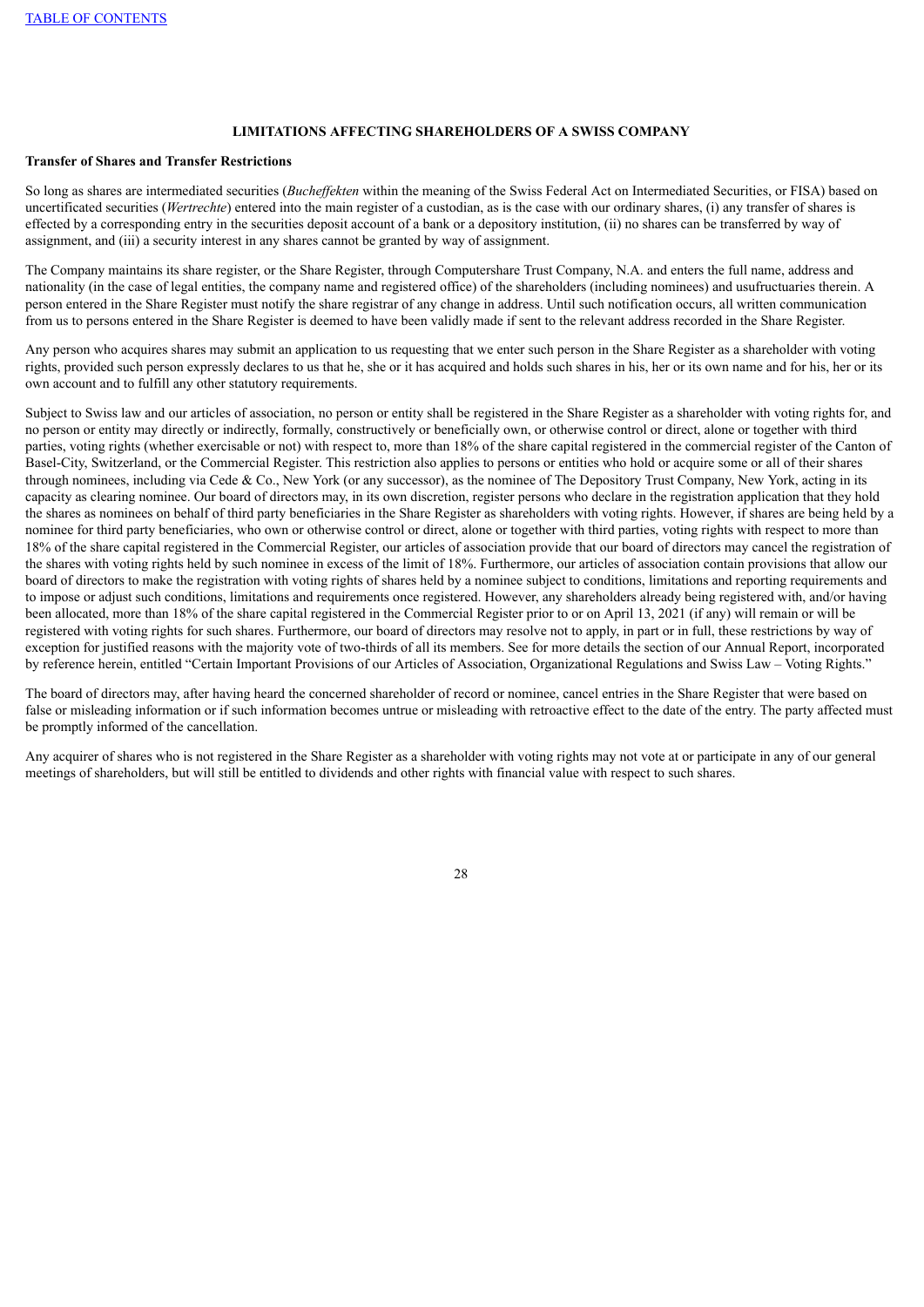### **Ownership of Shares by Non-Swiss Residents**

Except for the limitations on voting rights described above applicable to shareholders generally and the sanctions referred to below, there is no limitation under Swiss law or our articles of association on the right of non-Swiss residents or nationals to own ordinary shares or to exercise voting rights attached to the ordinary shares.

#### **Foreign Investment and Exchange Control Regulations in Switzerland**

Other than in connection with government sanctions imposed on certain persons from, in or related to the Republic of Iraq, the Islamic Republic of Iran, Central African Republic, Yemen, Lebanon, Libya, Sudan, the Republic of South Sudan, the Republic of Mali, Burundi, the Democratic Republic of Congo, Myanmar (Burma), Somalia, Syria, Guinea, Guinea-Bissau, Zimbabwe, Belarus, the Democratic People's Republic of Korea (North Korea), Venezuela, Nicaragua, persons and organizations with connections to Osama bin Laden, the "Al-Qaeda" group or the Taliban, certain persons in connection with the assassination of Rafik Hariri as well as measures to prevent the circumvention of international sanctions in connection with the situation in Ukraine, there are currently no governmental laws, decrees or regulations in Switzerland that restrict the export or import of capital, including, but not limited to, Swiss foreign exchange controls on the payment of dividends, interest or liquidation proceeds, if any, to non-resident holders of shares.

# **Pre-emptive Rights and Advance Subscription Rights**

Under Swiss law, any share issue, whether for cash or non-cash consideration, is subject to the prior approval of the shareholders at a general meeting of shareholders. Shareholders have certain pre-emptive rights (*Bezugsrechte*) to subscribe for new issues of shares and advance subscription rights (*Vorwegzeichnungsrechte*) to subscribe for convertible or warrant-bearing bonds or other financial market instruments in proportion to the nominal amount of shares held. A resolution adopted at a general meeting of shareholders by a majority of at least two-thirds of the votes and the absolute majority of the nominal share capital each as represented at such a meeting, may limit or withdraw pre-emptive rights or advance subscription rights in certain circumstances. Under our articles of association, our board of directors is authorized to limit or withdraw pre-emptive rights and advance subscription rights based on the authorized share capital and the conditional share capital in certain circumstances. See for more details the sections of our Annual Report, incorporated by reference herein, entitled "Certain Important Provisions of our Articles of Association, Organizational Regulations and Swiss Law – Pre-emptive Rights," "Certain Important Provisions of our Articles of Association, Organizational Regulations and Swiss Law – Our Authorized Share Capital" and "Certain Important Provisions of our Articles of Association, Organizational Regulations and Swiss Law – Our Conditional Share Capital."

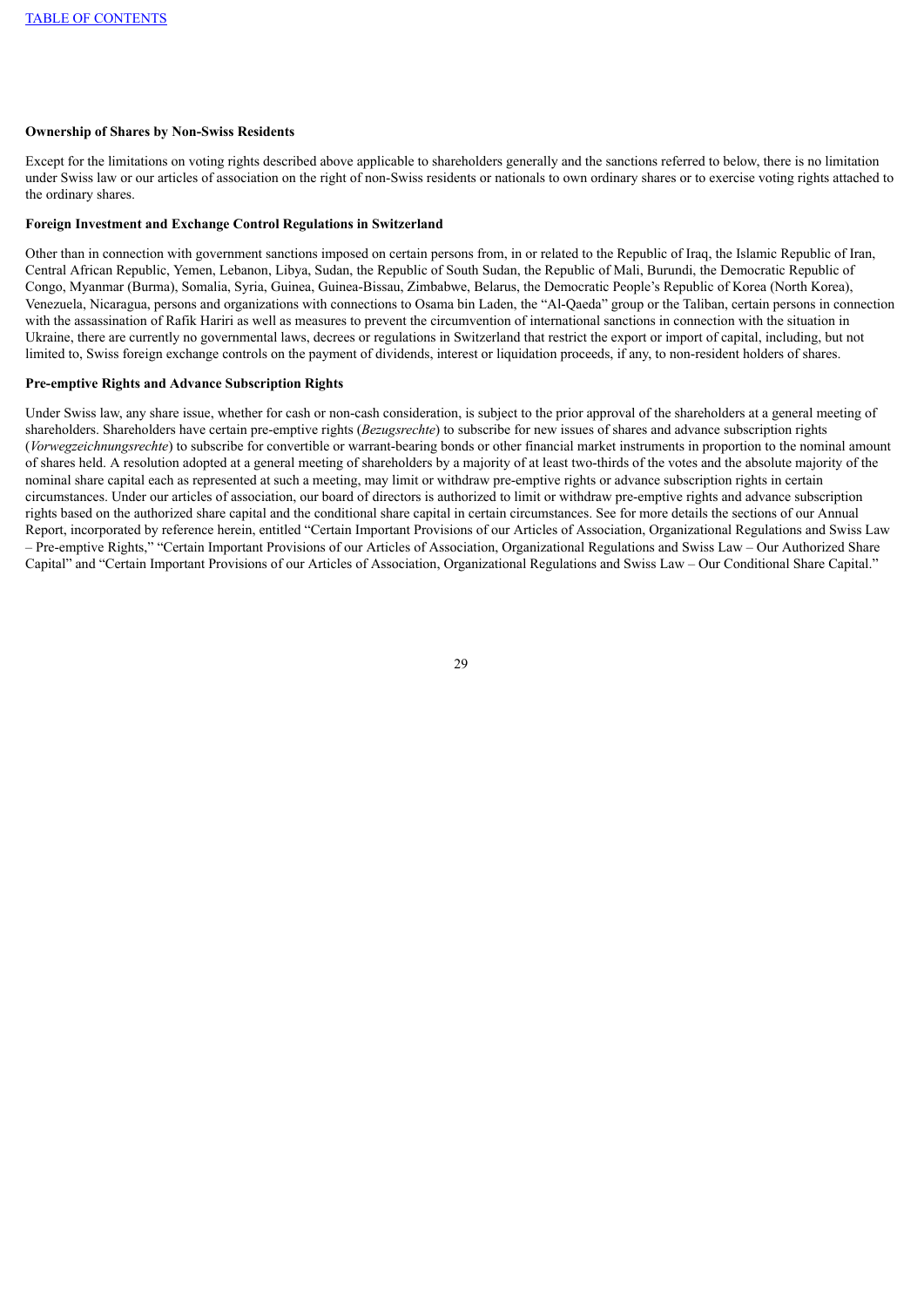# **PLAN OF DISTRIBUTION**

We may offer and sell the securities in one or more of the following ways (or in any combination) from time to time:

- through underwriters or dealers;
- directly to a limited number of purchasers or to a single purchaser;
- in block transactions:
- in "at the market offerings," within the meaning of Rule  $415(a)(4)$  of the Securities Act, to or through a market maker or into an existing trading market on an exchange or otherwise;
- through agents; or
- through any other method permitted by applicable law and described in the applicable prospectus supplement.

The prospectus supplement will state the terms of the offering of the securities, including:

- the name or names of any underwriters, dealers or agents;
- the purchase price of such securities and the proceeds to be received by us, if any;
- any underwriting discounts or agency fees and other items constituting underwriters' or agents' compensation;
- any public offering price;
- any discounts or concessions allowed or reallowed or paid to dealers; and
- any securities exchanges on which the securities may be listed.

Any public offering price and any discounts or concessions allowed or reallowed or paid to dealers may be changed from time to time.

If underwriters are used in the sale, the securities will be acquired by the underwriters for their own account and may be resold from time to time in one or more transactions, including:

- negotiated transactions;
- at a fixed public offering price or prices, which may be changed;
- at market prices prevailing at the time of sale;
- at prices related to prevailing market prices; or
- at negotiated prices.

Unless otherwise stated in a prospectus supplement, the obligations of the underwriters to purchase any securities will be conditioned on customary closing conditions and the underwriters will be obligated to purchase all of such series of securities, if any are purchased.

The securities may be sold through agents from time to time. The prospectus supplement will name any agent involved in the offer or sale of the securities and any commissions paid to them. Generally, any agent will be acting on a commercially reasonable efforts basis for the period of its appointment.

Sales to or through one or more underwriters or agents in at-the-market offerings will be made pursuant to the terms of a distribution agreement with the underwriters or agents. Such underwriters or agents may act on an agency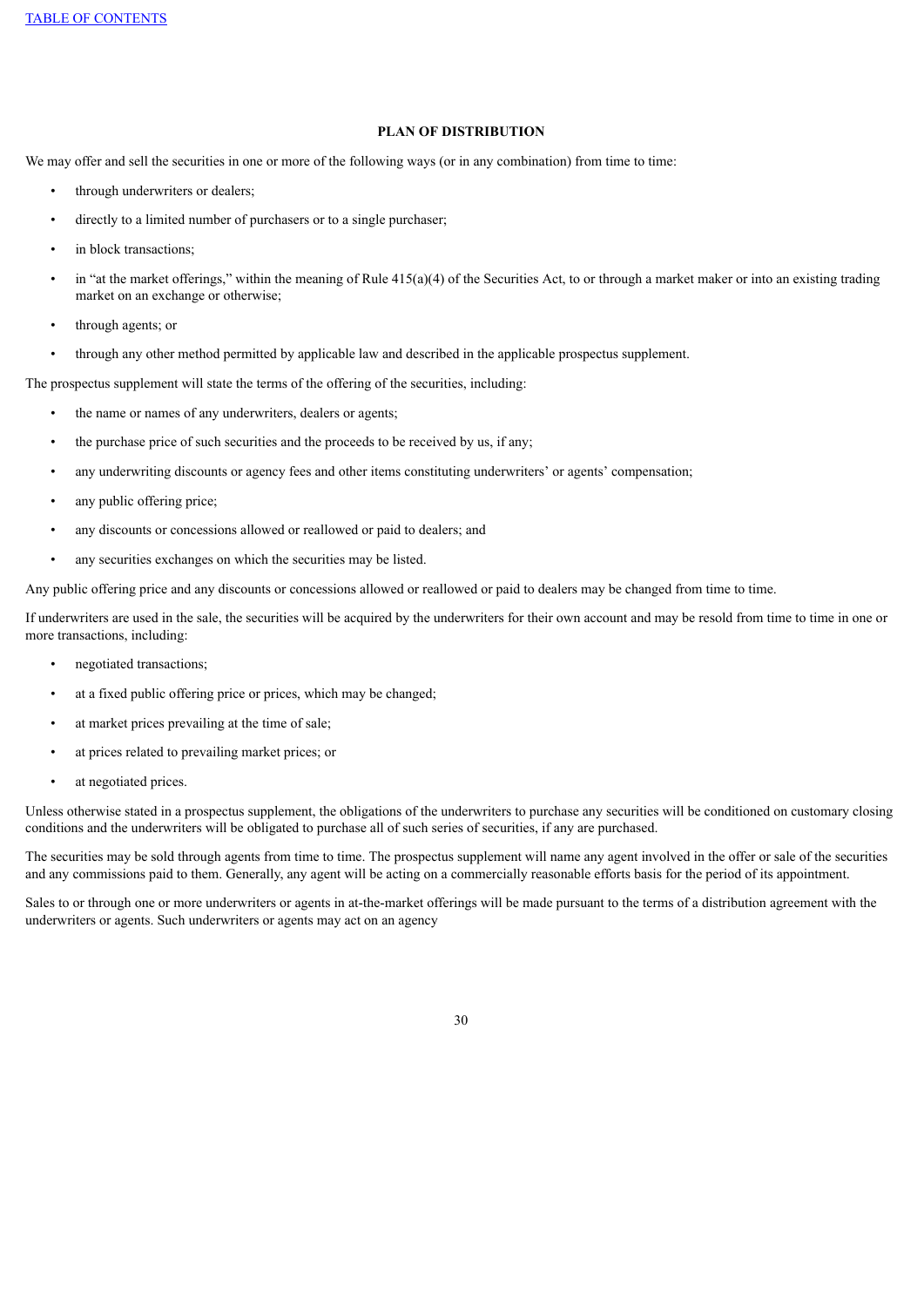basis or on a principal basis. During the term of any such agreement, shares may be sold on a daily basis on any stock exchange, market or trading facility on which the ordinary shares are traded, in privately negotiated transactions or otherwise as agreed with the underwriters or agents. The distribution agreement will provide that any ordinary share sold will be sold at negotiated prices or at prices related to the then prevailing market prices for our ordinary shares. Therefore, exact figures regarding proceeds that will be raised or commissions to be paid cannot be determined at this time and will be described in a prospectus supplement. Pursuant to the terms of the distribution agreement, we may also agree to sell, and the relevant underwriters or agents may agree to solicit offers to purchase, blocks of our ordinary shares or other securities. The terms of each such distribution agreement will be described in a prospectus supplement.

We may authorize underwriters, dealers or agents to solicit offers by certain purchasers to purchase the securities at the public offering price set forth in the prospectus supplement pursuant to delayed delivery contracts providing for payment and delivery on a specified date in the future. The contracts will be subject only to those conditions set forth in the prospectus supplement, and the prospectus supplement will set forth any commissions paid for solicitation of these contracts.

Underwriters and agents may be entitled under agreements entered into with us to indemnification by us against certain civil liabilities, including liabilities under the Securities Act, or to contribution with respect to payments which the underwriters or agents may be required to make.

The prospectus supplement may also set forth whether or not underwriters may over-allot or effect transactions that stabilize, maintain or otherwise affect the market price of the securities at levels above those that might otherwise prevail in the open market, including, for example, by entering stabilizing bids, effecting syndicate covering transactions or imposing penalty bids.

Underwriters and agents may be customers of, engage in transactions with, or perform services for us and our affiliates in the ordinary course of business.

Each series of securities will be a new issue of securities and will have no established trading market, other than our ordinary shares, which are listed on Nasdaq. Any underwriters to whom securities are sold for public offering and sale may make a market in the securities, but such underwriters will not be obligated to do so and may discontinue any market making at any time without notice. The securities, other than our ordinary shares, may or may not be listed on a national securities exchange.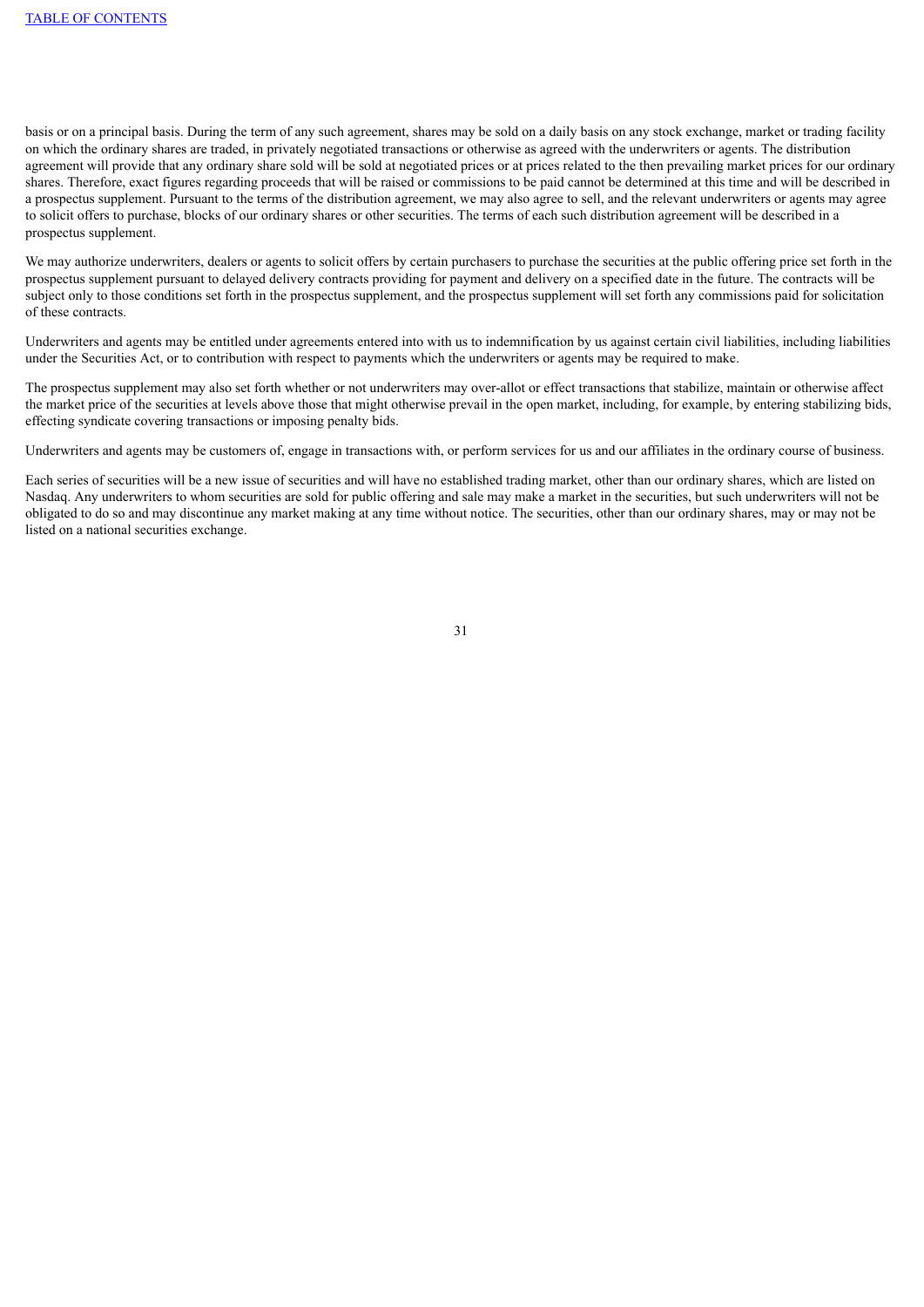# **TAXATION**

The material U.S. federal income tax and, to the extent applicable, material Swiss tax consequences relating to the purchase, ownership and disposition of any of the securities offered by this prospectus will be set forth in the prospectus or applicable prospectus supplement pertaining to those securities.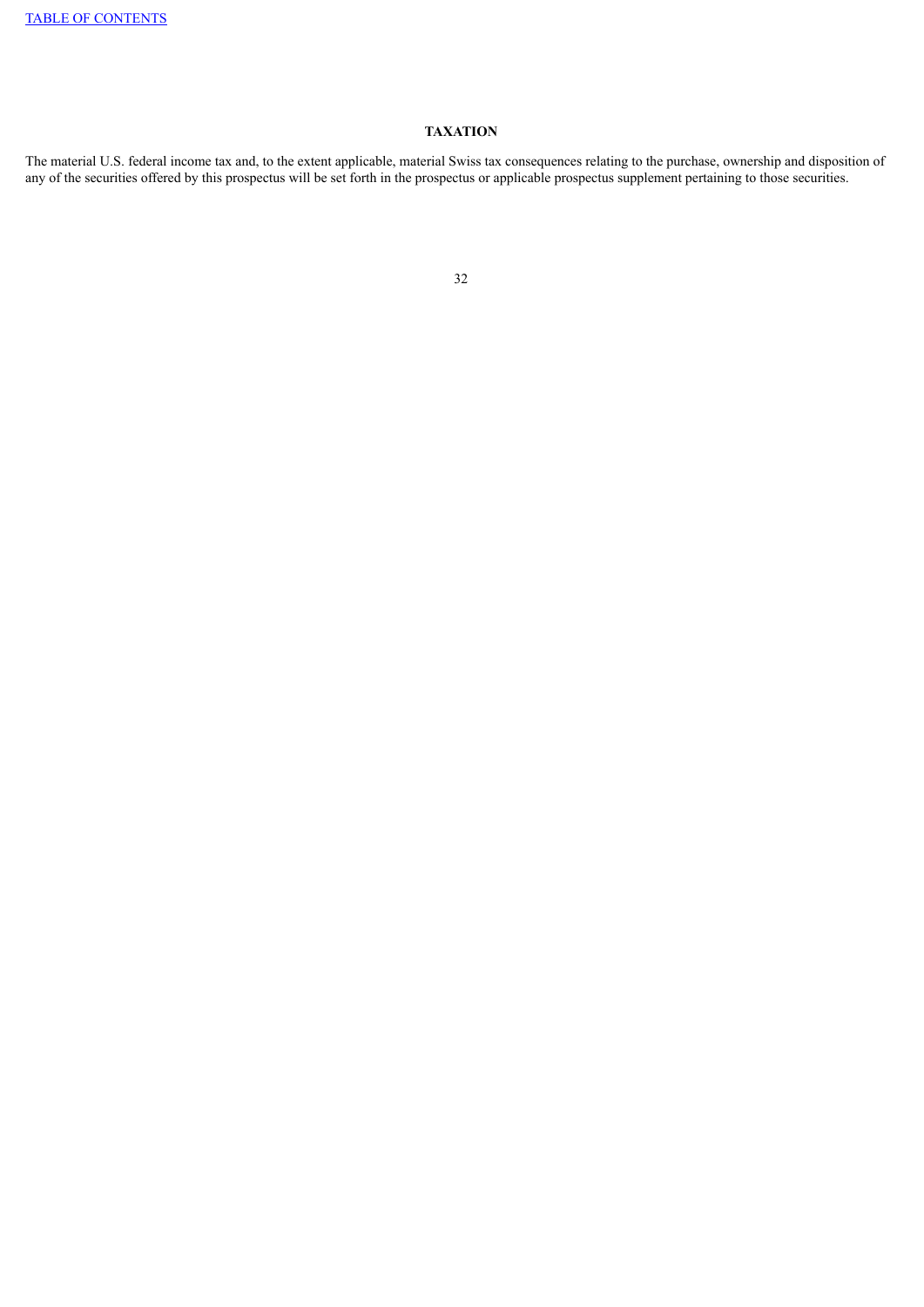$\_$ 

# **EXPENSES OF THE OFFERING**

The following table sets forth the expenses (other than underwriting discounts and commissions or agency fees and other items constituting underwriters' or agents' compensation, if any) expected to be incurred by us in connection with a possible offering of securities registered under this registration statement. All amounts are estimated except for the SEC registration fee and FINRA filing fee.

| <b>Expenses</b>                 | Amount |
|---------------------------------|--------|
| SEC registration fee            | 18,540 |
| FINRA filing fee                | 30,500 |
| Printing and engraving expenses | (1)    |
| Legal fees and expenses         | (1)    |
| Accounting fees and expenses    | (1)    |
| Miscellaneous costs             | (1)    |
| <b>Total</b>                    | (1)    |

(1) These fees are calculated based on the securities offered and the number of issuances and accordingly cannot be estimated at the time.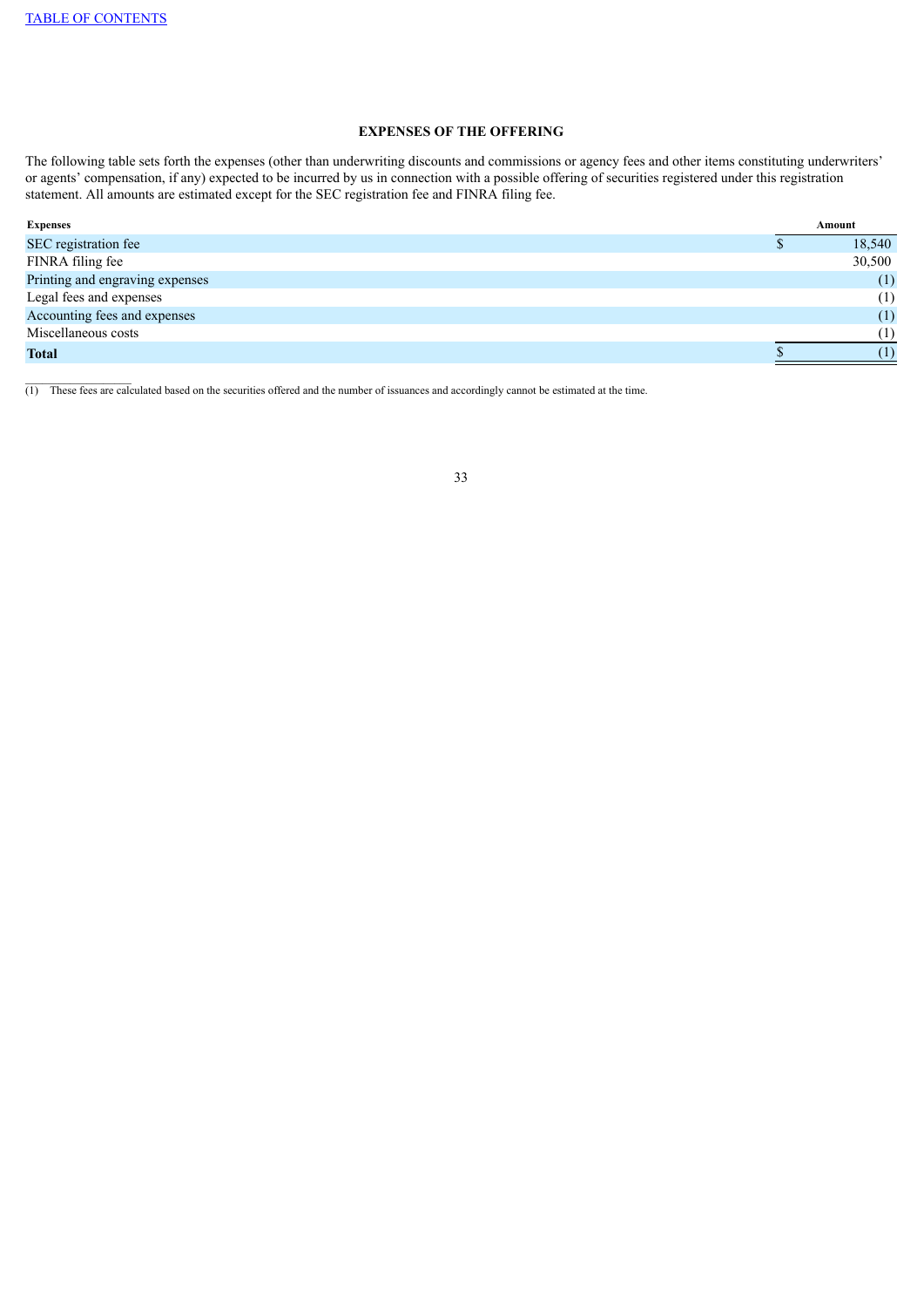#### **LEGAL MATTERS**

The validity of the securities offered hereby on behalf of VectivBio Holding AG and certain other matters of Swiss law, including matters of Swiss income tax law, will be passed upon for us by Homburger AG, Zurich, Switzerland. Certain matters of U.S. federal law will be passed upon for us by Cooley LLP, New York, New York. Additional legal matters may be passed on for us, or any underwriters, dealers or agents by counsel we will name in the applicable prospectus supplement.

#### **EXPERTS**

Ernst & Young AG, independent registered public accounting firm, has audited our consolidated and carve-out financial statements included in our Annual Report on Form 20-F for the year ended December 31, 2021, as set forth in their report, which is incorporated by reference in this prospectus and elsewhere in the registration statement. Our financial statements are incorporated by reference in reliance on Ernst & Young AG's report, given on their authority as experts in accounting and auditing.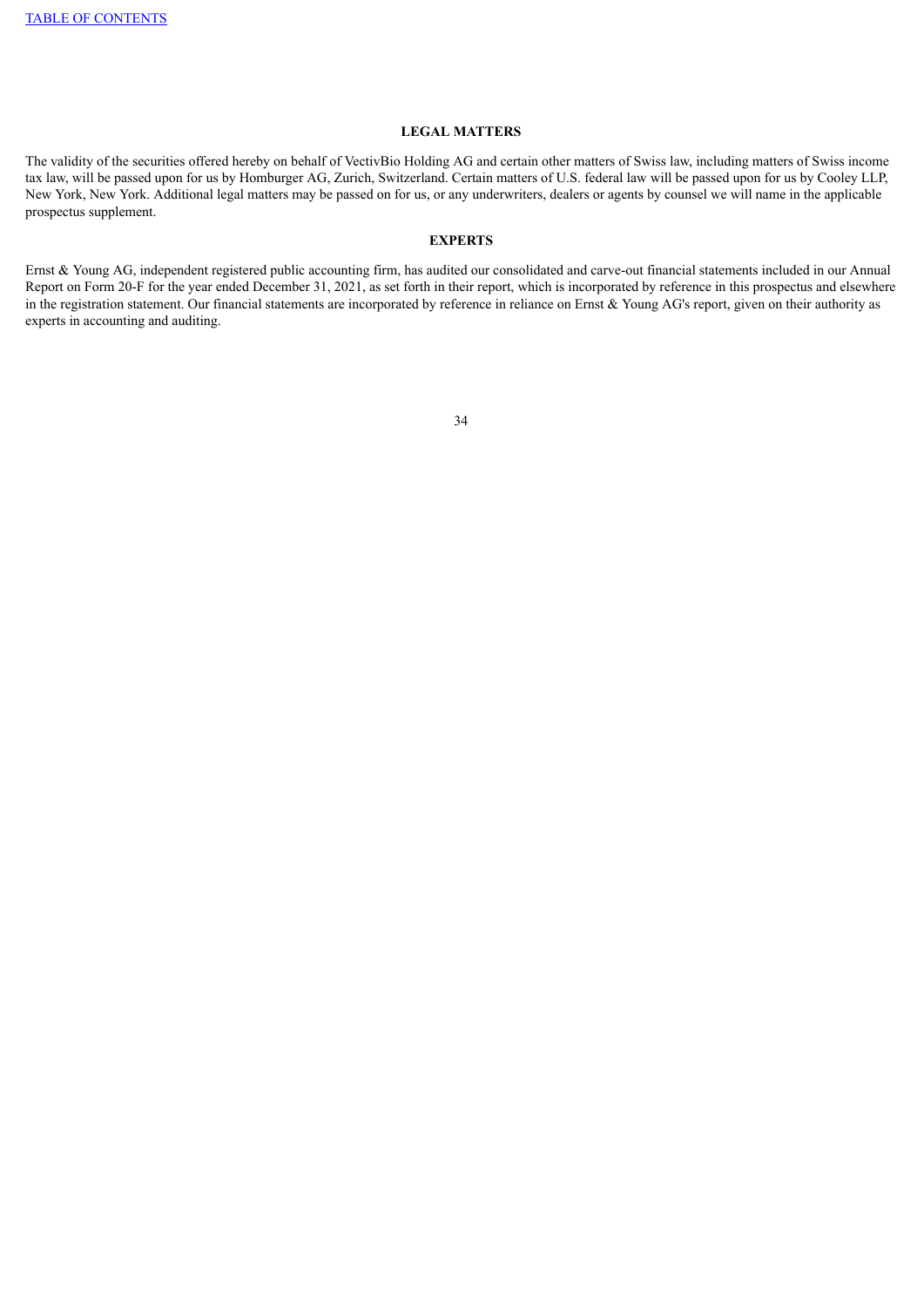#### **ENFORCEABILITY OF CIVIL LIABILITIES**

The Company is a corporation organized and incorporated under the laws of Switzerland with registered office and domicile in Basel, Switzerland, and the majority of our assets are located within Switzerland. Moreover, a number of our directors and executive officers are not residents of the United States, and all or a substantial portion of the assets of such persons are or may be located outside the United States. As a result, investors may not be able to effect service of process within the United States upon us or upon such persons, or to enforce judgments obtained against us or such persons in U.S. courts, including judgments in actions predicated upon the civil liability provisions of the federal securities laws of the United States.

There is doubt that a lawsuit based upon United States federal or state securities laws could be brought in an original action in Switzerland and that a judgment of a U.S. court based upon United States securities laws would be enforced in Switzerland.

The United States and Switzerland currently do not have a treaty providing for the reciprocal recognition and enforcement of judgments, other than arbitration awards, in civil and commercial matters. Consequently, a final judgment for payment given by a court in the United States, whether or not predicated solely upon U.S. securities laws, may not be enforceable in Switzerland.

However, if a person has obtained a final and conclusive judgment rendered by a U.S. court which is enforceable in the United States and files a claim with the competent Swiss court, such final judgment by a U.S. court may be recognized in Switzerland in an action before a court of competent jurisdiction in accordance with the proceedings set forth by the Swiss Federal Act on International Private Law (*Bundesgesetz* ✔*ber das internationale Privatrecht*) and the Swiss Federal Act on Civil Procedure (*Schweizerische Zivilprozessordnung*) and, in certain circumstances, the Swiss Federal Act on Debt Collection and Bankruptcy (*Bundesgesetz Iber Schuldbetreibung und Konkurs*). In such an action, a Swiss court generally would not reinvestigate the merits of the original matter decided by a U.S. court. The recognition and enforcement of a U.S. judgment by a Swiss court would be conditional upon a number of conditions including those set out in articles 25 et seqq. of the Swiss Federal Act on International Private Law, which include, among others:

- the U.S. court having had jurisdiction over the original proceedings from a Swiss perspective;
- the judgment of such U.S. court being final and non-appealable under U.S. federal or state law;
- service of process to the defendant having been completed in accordance with the relevant legal requirements at the defendant's domicile or permanent residence (including requirements resulting from applicable international treaties), or the defendant having unconditionally participated in the foreign proceedings;
- the original proceeding not having been conducted under a violation of material principles of Swiss civil proceedings law, in particular the right to be heard;
- the matter (Verfahren) between the same parties and on the same subject resulting in the judgment of the U.S. court not having been (i) commenced or decided by a Swiss court, provided that such Swiss matter was pending before a Swiss court prior to the U.S. court entered its proceedings or decided by a Swiss court before the decision of the U.S. court, or (ii) decided by a court in a third country, provided such third country matter was decided prior to the decision of the U.S. court and such third country matter is recognizable in Switzerland;
- the enforcement of the judgment by the U.S. court not being manifestly incompatible with Swiss public policy (schweizerischer Ordre public); and
- from a Swiss law perspective, such foreign procedure does not formally or functionally qualify as an insolvency-related, administrative or criminal procedure.

Moreover, a Swiss court may reduce the amount of damages granted by a U.S. court and recognize damages only to the extent that they are necessary to compensate actual losses or damages. Enforcement and recognition of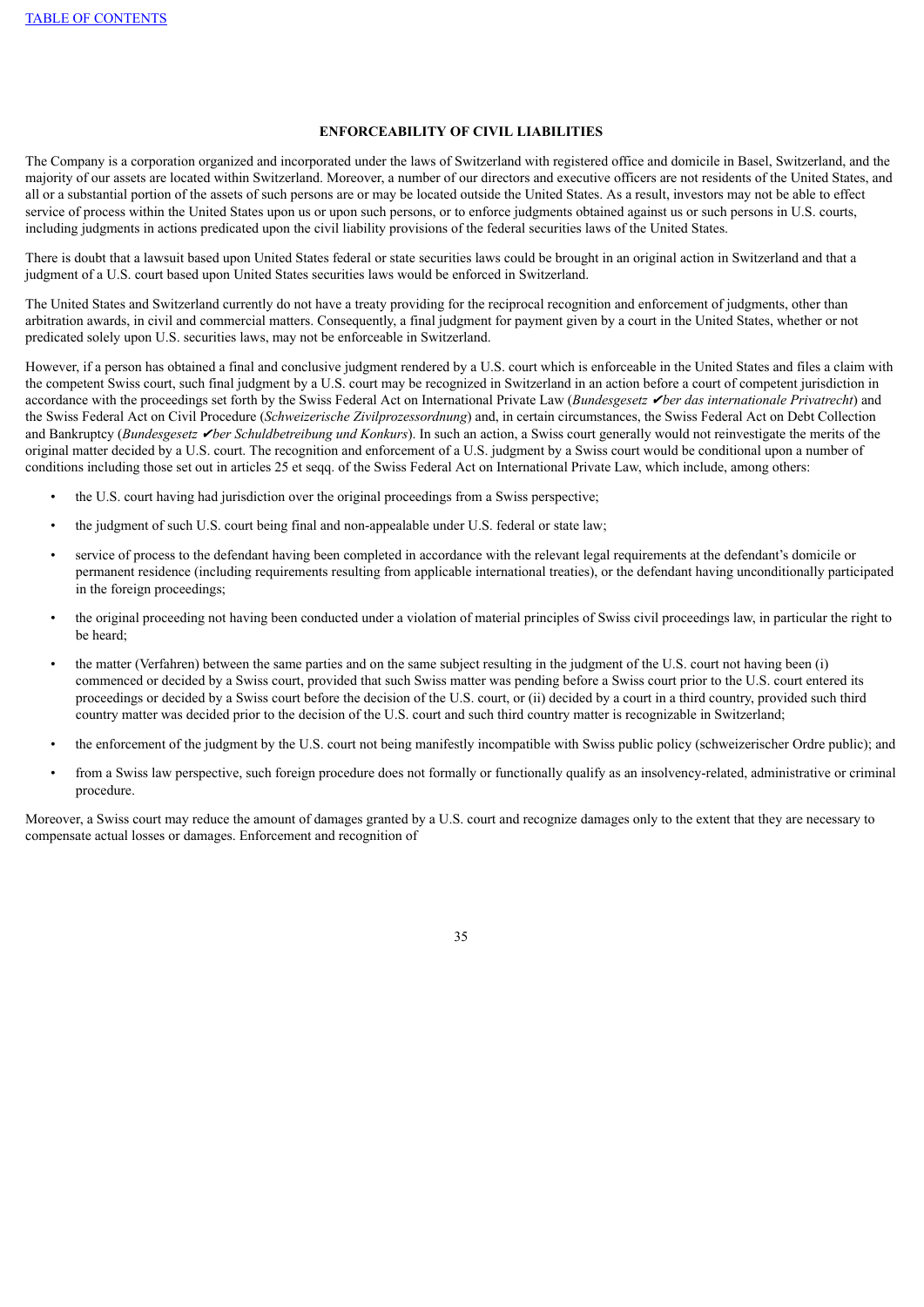judgments of U.S. courts in Switzerland are solely governed by Swiss procedural law. In addition, enforcement of a claim or judgment under Swiss debt collection or bankruptcy proceedings may only be made in Swiss francs and any foreign currency amount must accordingly be converted into Swiss francs in accordance with the applicable rules.

Original actions against persons in Switzerland based solely upon the U.S. federal or state securities laws are governed, among other things, by the principles set forth in the Swiss Federal Act on International Private Law. This statute provides that the application of provisions of non-Swiss law by the courts in Switzerland shall be precluded if the result was incompatible with Swiss public policy (*schweizerischer Ordre public*). Also, mandatory provisions of Swiss law may be applicable regardless of any other law that would otherwise apply.

Swiss civil procedure differs substantially from U.S. civil procedure in a number of respects. Insofar as the production of evidence is concerned, U.S. law and the laws of several other jurisdictions based on common law provide for pre-trial discovery, a process by which parties to the proceedings may prior to trial compel the production of documents by adverse or third parties and the deposition of witnesses. Evidence obtained in this manner may be decisive in the outcome of any proceeding. No such pre-trial discovery process exists under Swiss law. Rather, Swiss civil procedure provides for the possibility for judicial pre-trial proceedings concerning the precautionary production of evidence (*vorsorgliche Beweisf*✔*hrung*) only in certain circumstances and under certain conditions. In addition, during the main proceedings, a Swiss court would decide upon the claims for which evidence is required from the parties and the related burden of proof.

Our agent for service of process in the United States is VectivBio US, Inc., 60 Broad St. Suite 3502, New York, New York 10004.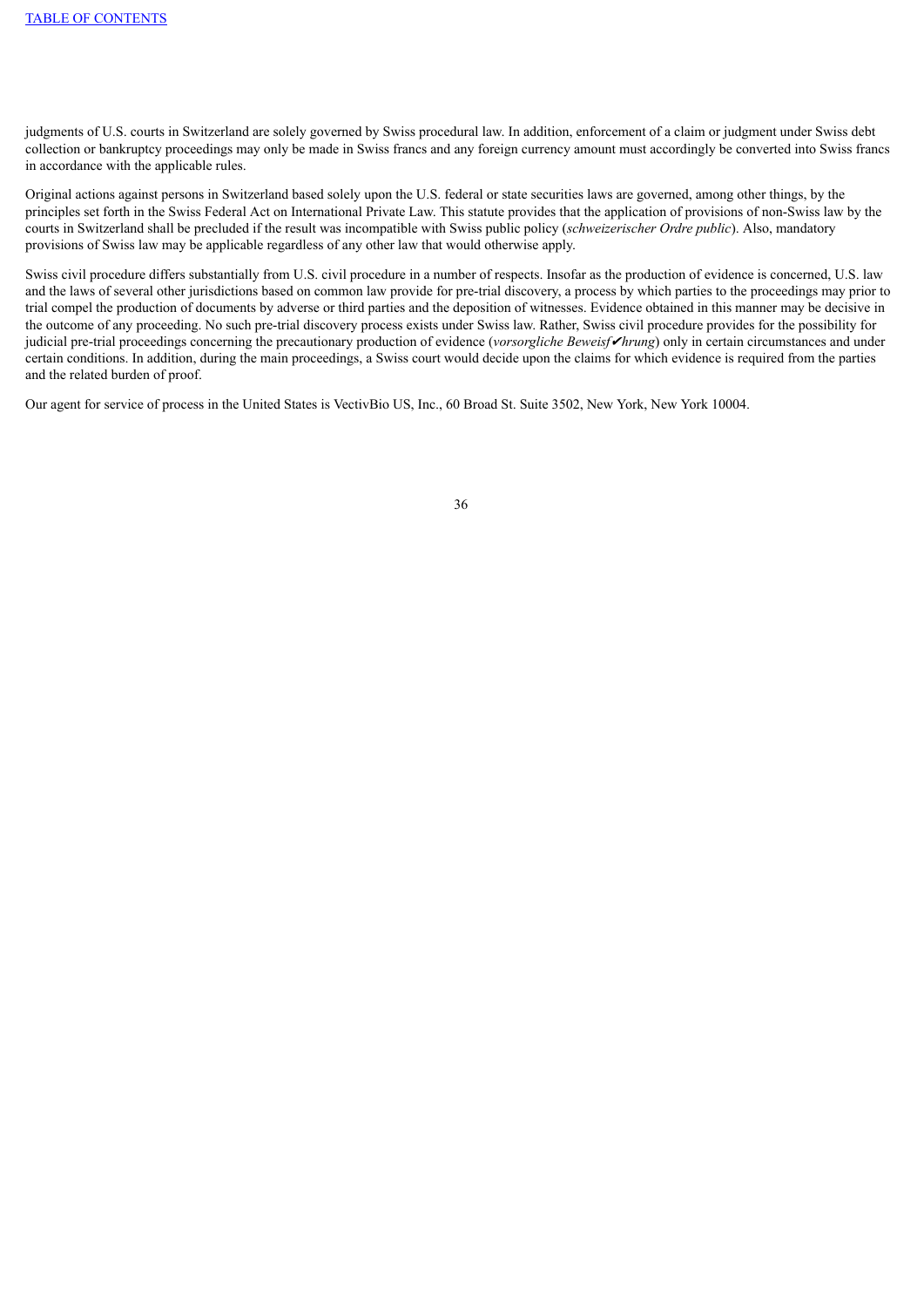#### **WHERE YOU CAN FIND MORE INFORMATION**

We file annual and current reports and other information with the SEC. Our SEC filings are available to the public over the Internet at the SEC's website at www.sec.gov. Copies of certain information filed by us with the SEC are also available on our website at https://www.vectivbio.com/. Information contained on, or that can be accessible through, our website is not a part of this prospectus and the inclusion of our website address in this prospectus is an inactive textual reference only.

This prospectus is part of a registration statement that we filed with the SEC and do not contain all of the information in the registration statement. You should review the information and exhibits in the registration statement for further information on us and the securities that we are offering. Forms of any indenture or other documents establishing the terms of the offered securities are filed as exhibits to the registration statement of which this prospectus forms a part or under cover of a Report on Form 6-K and incorporated in this prospectus by reference. Statements in this prospectus or any prospectus supplement about these documents are summaries and each statement is qualified in all respects by reference to the document to which it refers. You should read the actual documents for a more complete description of the relevant matters.

#### **INCORPORATION BY REFERENCE**

The SEC allows us to incorporate by reference much of the information that we file with the SEC, which means that we can disclose important information to you by referring you to those publicly available documents. The information that we incorporate by reference in this prospectus is considered to be part of this prospectus. Because we are incorporating by reference future filings with the SEC, this prospectus is continually updated and those future filings may modify or supersede some of the information included or incorporated by reference in this prospectus. This means that you must look at all of the SEC filings that we incorporate by reference to determine if any of the statements in this prospectus or in any document previously incorporated by reference have been modified or superseded. This prospectus incorporates by reference the documents listed below and any future filings we make with the SEC under Sections 13(a), 13(c), 14 or 15(d) of the Exchange Act (in each case, other than those documents or the portions of those documents furnished, rather than filed, and, except as may be noted in any such Form 6-K, exhibits filed on such form that are related to such information), until the offering of the securities under the registration statement of which this prospectus forms a part is terminated or completed:

- our Annual Report on Form 20-F for the year ended December 31, 2021, filed with the SEC on [April](https://www.sec.gov/ix?doc=/Archives/edgar/data/0001836379/000162828022008724/vb-20211231.htm) 7, 2022; and
- our Report on Form 6-K furnished with the SEC on [March](https://www.sec.gov/Archives/edgar/data/0001836379/000162828022007786/vectivbio-debtfinancingand.htm) 30, 2022 and our Report on Form 6-K/A furnished with the SEC on [April](https://www.sec.gov/Archives/edgar/data/0001836379/000162828022008723/vectivbio-form6xka2022resu.htm) 7, 2022.
- The description of our ordinary shares contained in our Registration Statement on Form 8-A, filed with the SEC on [April](https://www.sec.gov/Archives/edgar/data/0001836379/000162828021006613/vectivbioipo-form8xa.htm) 6, 2021, including any amendments or reports filed for the purpose of updating the description.

You can obtain any of the filings incorporated by reference in this prospectus through us or from the SEC through the SEC's website at www.sec.gov. Our filings with the SEC, including our annual reports on Form 20-F and reports on Form 6-K and exhibits incorporated in and amendments to those reports, are also available free of charge on our website (www.vectivbio.com) as soon as reasonably practicable after they are filed with, or furnished to, the SEC. The reference to our website is an inactive textual reference only, and information contained therein or connected thereto is not incorporated into this prospectus or the registration statement of which it forms a part. We will provide to each person, including any beneficial owner, to whom this prospectus is delivered, a copy of any or

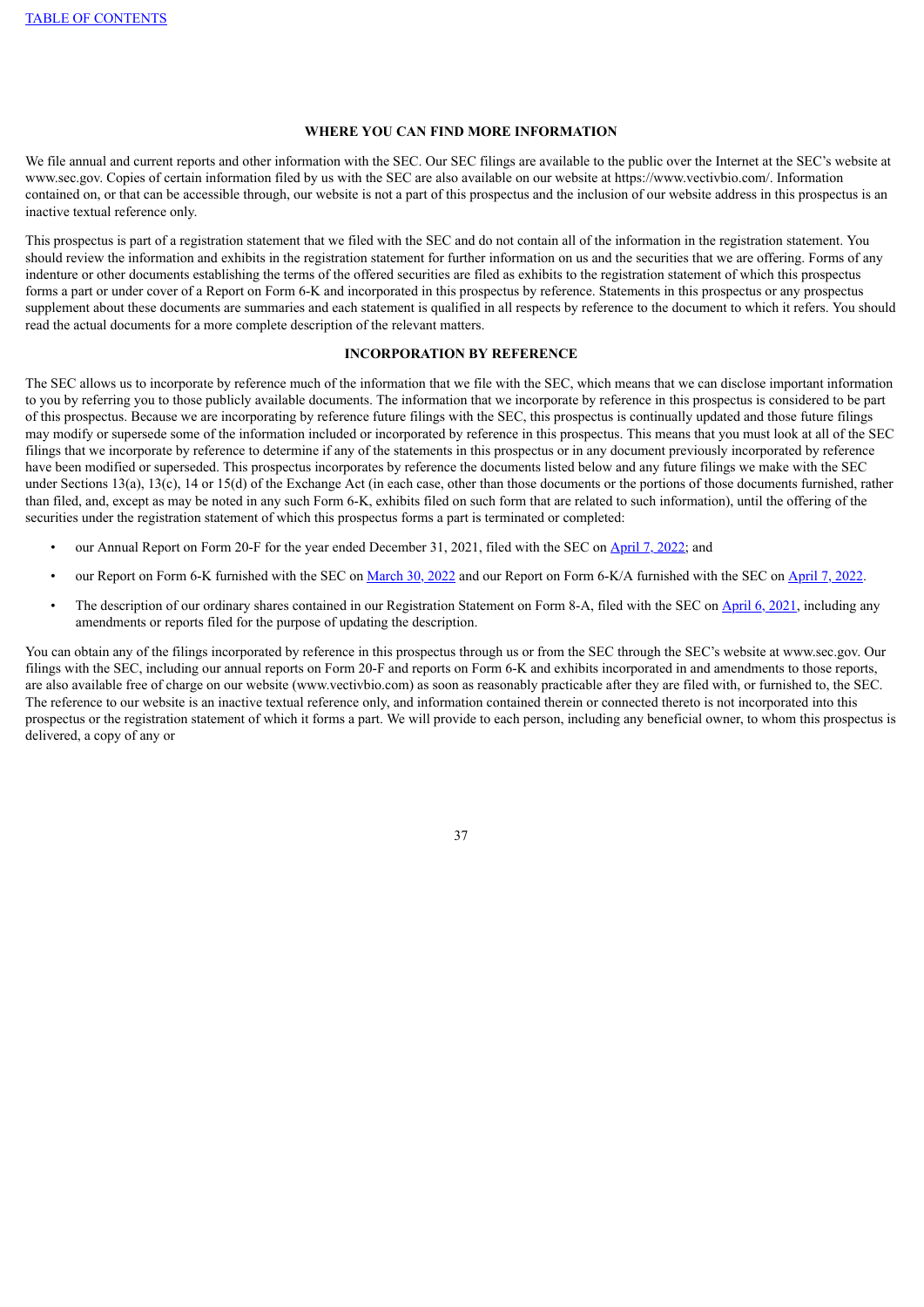all the reports or documents incorporated by reference in this prospectus at no cost, upon written or oral request to us at the following address:

VectivBio Holding AG Aeschenvorstadt 36 4051 Basel, Switzerland Attn: Investor Relations +41 61 551 30 30